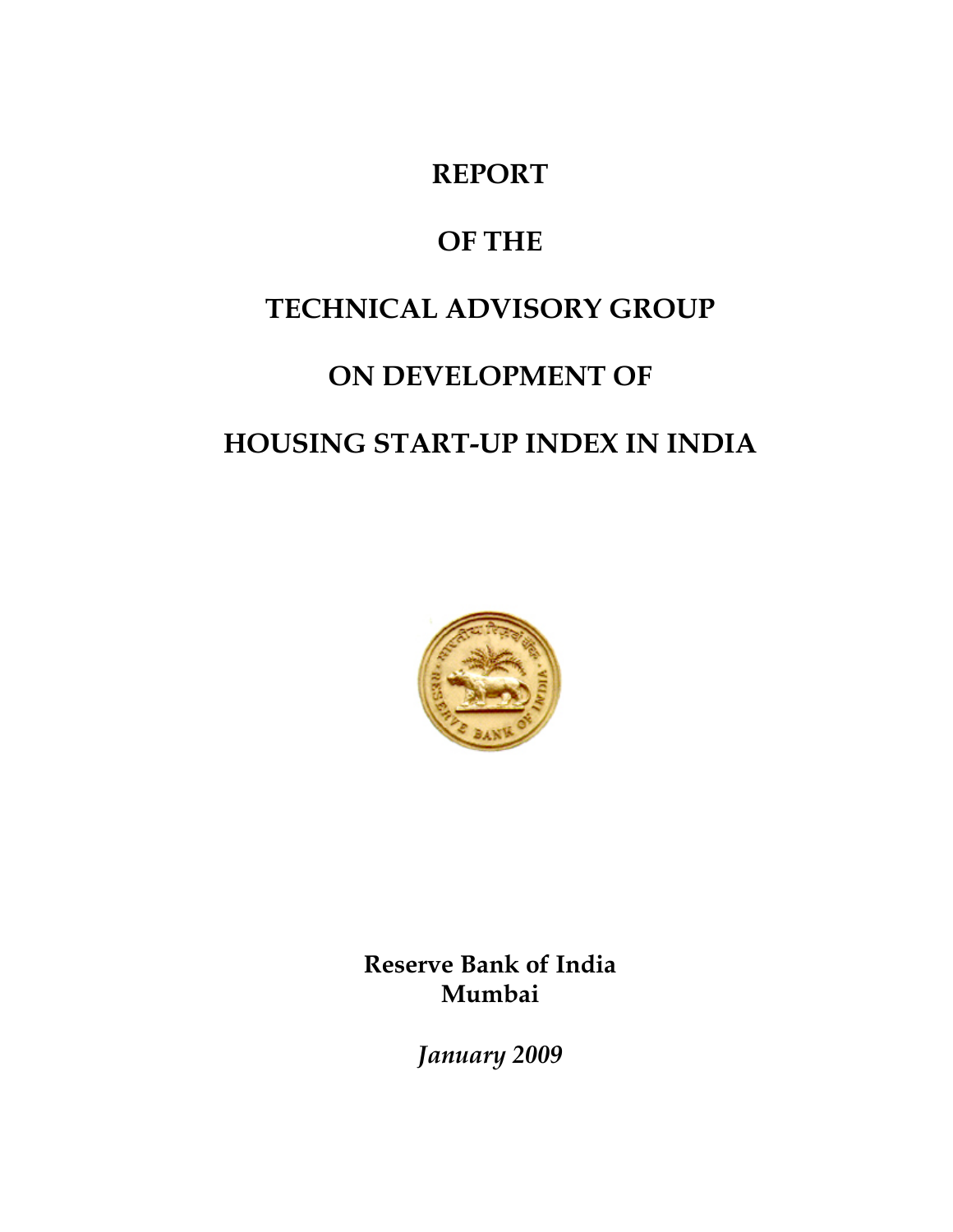Dr. Rakesh Mohan Deputy Governor Reserve Bank of India Central Office Mumbai-400001

Dear Sir,

#### **Sub: Report of the Technical Advisory Group on Development of Housing Start-Up Index in India**

We are pleased to submit the Report of the Technical Advisory Group on Development of Housing Start-Up Index in India appointed vide the R.B.I, memorandum dated 31-07-2007

Yours faithfully (Prof. Amitabh Kundu) Chairman Dr. R. B. Barman Dr. M. D. Patra\* Dr. S K Nath Shri S K Sinha Shri S. Sridhar (Vice Chairman) (Member) (Member) (Member) (Member) .<br>TXd M WW J)  $\mathbf{B}$ M Shri. K.L Dhingra Smt. M.Sheela Priya Shri D. S. Negi Shri D.R.Bhosale Shri K.K.Mondal (Member) (Member) (Member) (Member) (Member) aprille Prof. Abhay Pethe Dr.B.K.Sharma Shri. Nandakumaran Dr. D B Gupta Prof. Bharat Ramaswami (Member) (Member) (Member) (Member) (Member) anno Dr. Amal Kanti Ray (Member Secretary) \* On Deputation at IMF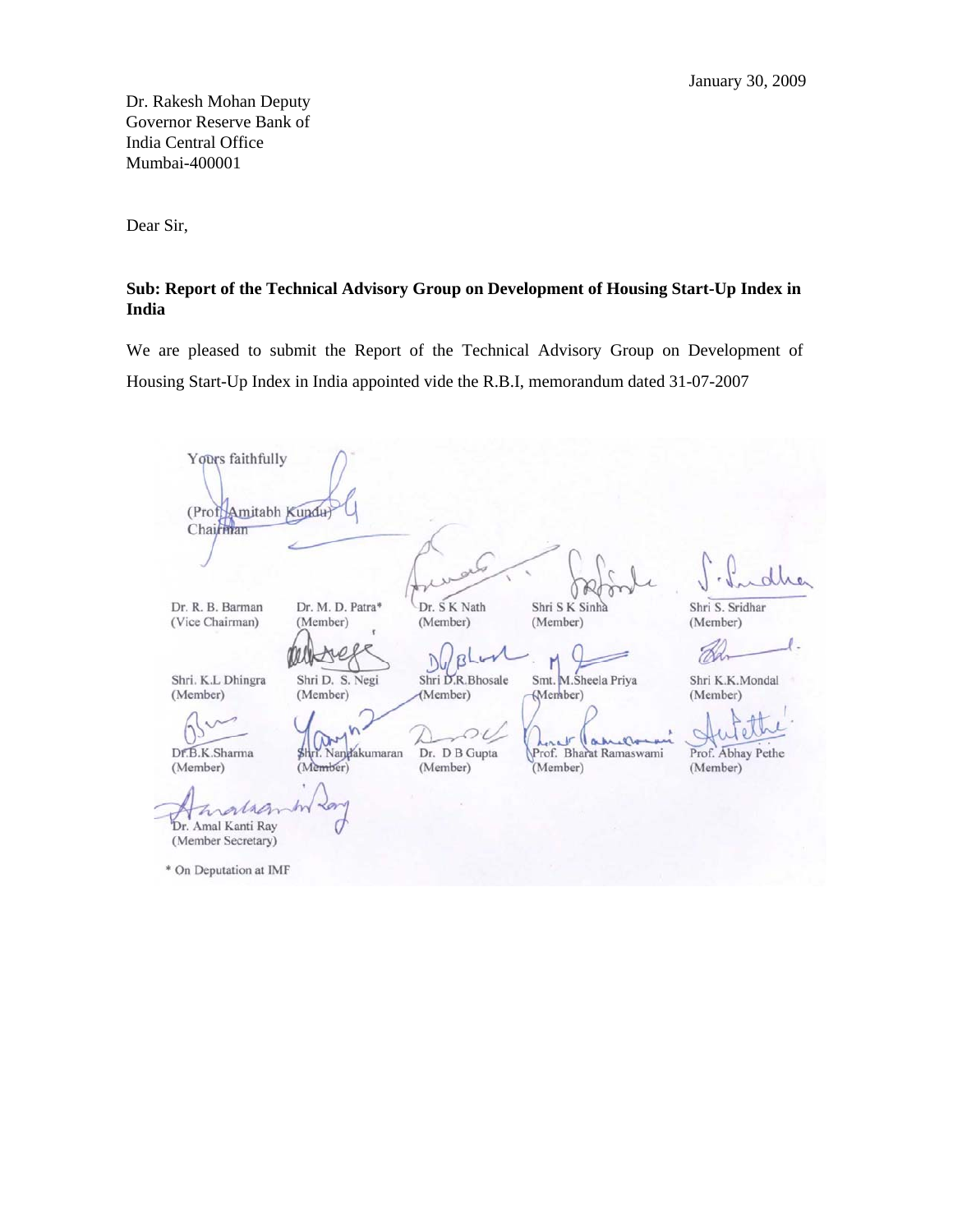## **Preface**

Housing start is considered to be a lead indicator in many developed and developing economies because of the strong forward and backward linkages it has with various sectors. The number of housing starts during a given period reflects the institutional response in a country to the current demand and supply situation in the market, as reflected though operationalisation of the existing building permits into actual starts. This has an impact not only on the construction activities but also on several consumer durables and investment goods sector of the economy.

The decision to set up a Technical Advisory Group (TAG) by the Reserve Bank of India to consider bringing out Housing Start up Index (HSUI) on a regular basis is extremely timely. This is particularly so because the current meltdown of the economy at global level as also in many less developed countries have been linked partially to the 'developments' in the housing sector. Indeed, these have powerful multiplier effects on the economy, operating through the intersectoral linkages in the production system. It makes a significant impact on financial sectors as well, as has been realized with some amount of concern, in recent months.

The members of the TAG consider construction of HSUI and its regular release to be an extremely important and challenging responsibility which has been long overdue. They plead for taking urgent measures to put into operation an institutional structure entrusted with the responsibility of bringing out HSUI, keeping in view the global practices as also the ground reality of India into consideration. This indeed, can become a powerful tool for monitoring the movements in several segments of the economy.

The start up coefficients, computed from the data in recent past, reflect institutional and social response to housing permits, in terms of their conversion into actual housing starts. The time required for administrative and procedural clearances after the issuance of permits, to complete the formalities of obtaining loans, organizing materials, construction process etc. can be considered to be somewhat rigid or fixed in the short run. As housing is a long term decision, predictions based on these coefficients, that reflect procedural and social rigidities governing the house construction process, are likely to be fairly reliable.

Understandably, the actual housing starts at any point of time are likely to be influenced by a host of other factors like price of building material, interest rates in general and that for housing loans, policy pronouncements, legislations, administrative orders affecting construction sector etc. To an extent, these would affect the demand and supply parameters in the housing market that, in turn, would determine the number of application for permits. The institutional response - in terms of the number of permits actually issued - would have some time lag. It is nonetheless clear that market based factors would get incorporated in the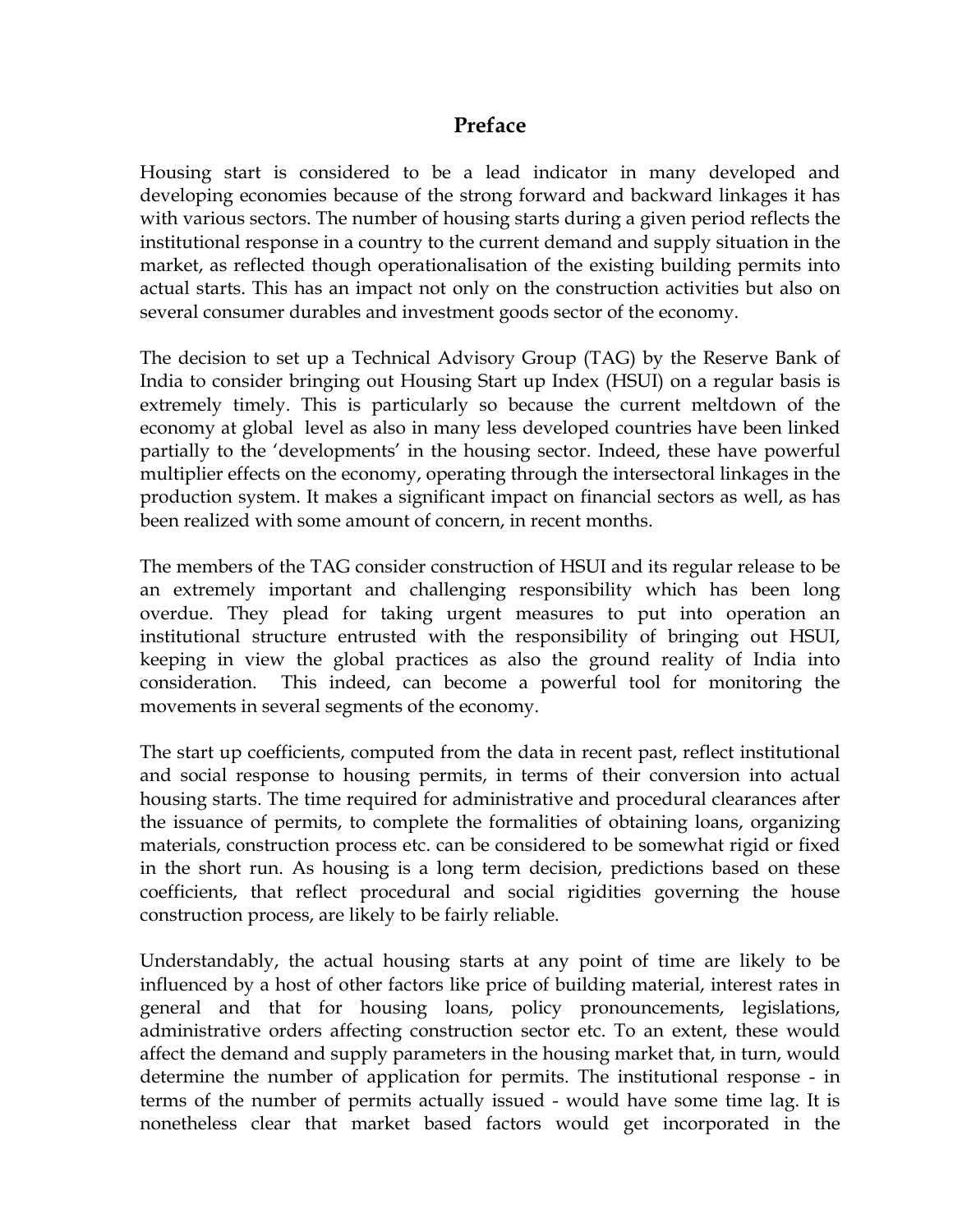computation of the index through the key variable – the number of permits issued in recent past, say the last two years.

The TAG believes that the HSUI can be used by housing related agencies as the basic or core predictor. These agencies can combine the values of this index with other short term indicators and policy variables to arrive at more detailed projections of housing activity, if they so desire.

Let me put on record my gratitude for the keen interest and enthusiasm with which the TAG members have participated in the deliberations and finalisation of the Report. The analytical insights and meticulous care with which they have commented on the conceptual and methodological issues and examined technical aspects of data availability and reliability in the meetings as also through internet communication have been commendable. It is only because of the full cooperation of the members that the complex methodological issues as also those related to institutional grounding could be resolved and the Report submitted within a short time.

The members of TAG would put on record sincere thanks to Dr. Rakesh Mohan, Deputy Governor, Reserve Bank of India for envisaging the need of this exercise and providing valuable insights and suggestions during the entire period of the Group's functioning. Special thanks are for the Directorates of Economics and Statistics (DES), Tamil Nadu, Maharashtra and Delhi that conducted the pilot survey. Thanks are due to the core team comprising Mr. Sanjoy Bose, Director, Dr. A.K. Tripathi, Director, Ms. Sushila Augustine, Director and Mr. Joice John, Research Officer of Department of Statistics and Information Management, RBI for shouldering the total responsibility of analyzing the survey results and preparing the draft of the Report. My special words of appreciation for Ms. Sushila Augustine and Mr. Joice John who always responded to various queries and suggestions without any delay. Our gratitude is to Dr. Amal Kanti Ray, Officer-in-Charge, Department of Statistics and Information Management, RBI for creating an excellent environment and facilities in overseeing the pilot survey, coordinating the Group meetings and making extremely valuable suggestions.

January 30, 2009 **Amitabh Kundu**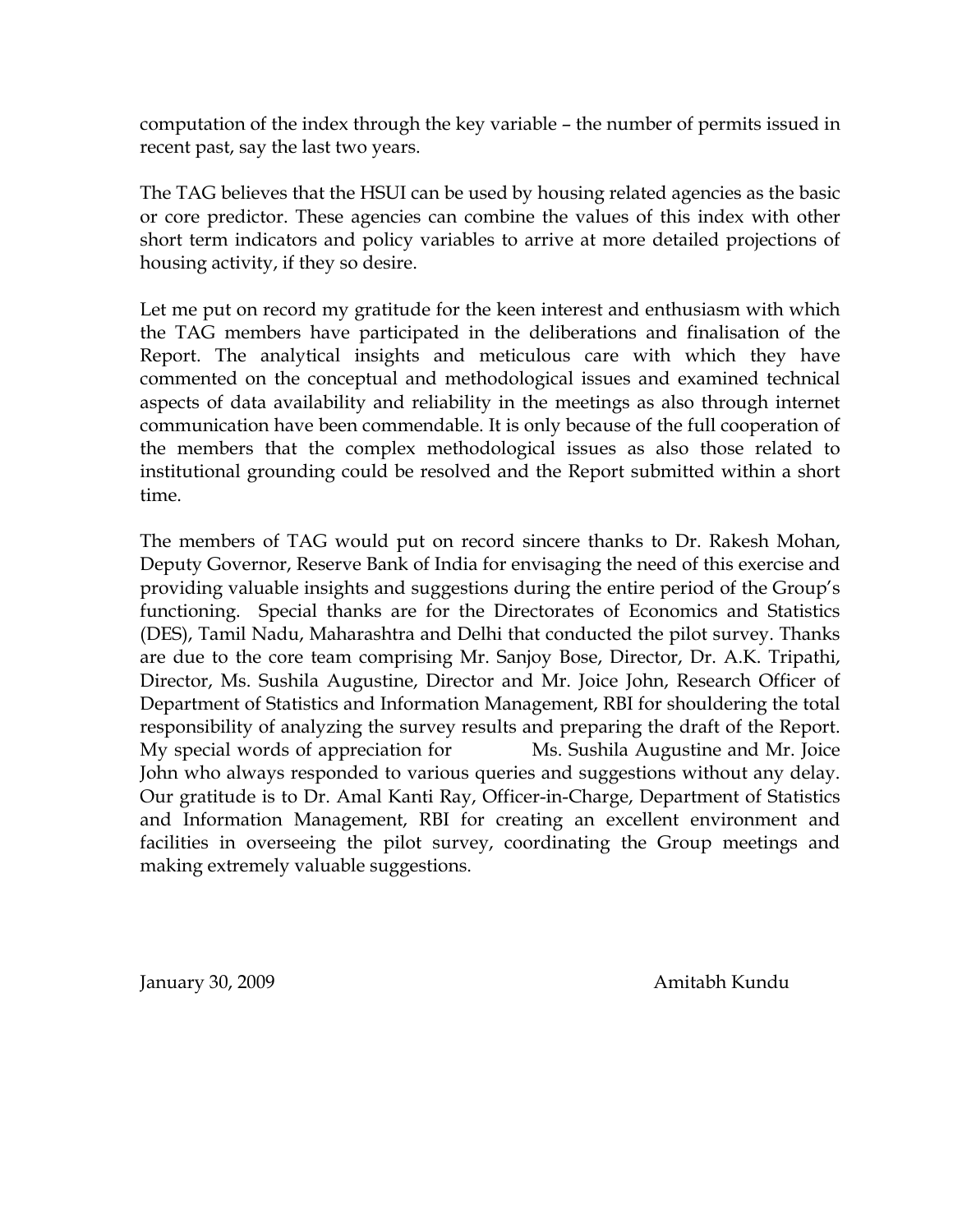## *CONTENTS*

|            | <b>List of Topics</b>                                           | Page No. |
|------------|-----------------------------------------------------------------|----------|
| Section-1  | <b>Introduction</b>                                             | 1        |
|            | 1.1 Genesis of the TAG                                          |          |
|            | 1.2 Report Outline                                              |          |
|            | 1.3 Acknowledgements                                            |          |
| Section-2  | <b>International Practices and Domestic Experiences</b>         | 7        |
|            | 2.1 Background                                                  |          |
|            | 2.2 International Practice                                      |          |
|            | 2.3 Exploration into Database on Housing Sector in              |          |
|            | India                                                           |          |
| Section-3  | Methodology                                                     | 15       |
|            | 3.1 Background                                                  |          |
|            | 3.2 Data Collection                                             |          |
|            | <b>3.3 Housing Start Rates</b>                                  |          |
|            | 3.4 Compilation of Housing Starts                               |          |
|            | 3.5 Compilation of the HSUI                                     |          |
| Section -4 | <b>Pilot Survey Results and Limitations of Methodology</b>      | 23       |
|            | 4.1 Case Study of Coimbatore                                    |          |
|            | 4.2 Case Study of Villupuram                                    |          |
|            | 4.3 Case Study of Delhi (South)                                 |          |
|            | 4.4 Case Study of Saswad                                        |          |
|            | 4.5 Case Study of Mumbai                                        |          |
|            | 4.6 Compilation of HSUI - An Illustration of the                |          |
|            | Methodology                                                     |          |
|            | 4.7 Difficulties and Limitations of the Exercise                |          |
| Section -5 | Recommendations                                                 | 41       |
| Annexure   |                                                                 | 47       |
|            | Memorandum<br>1.                                                |          |
|            | 2. Building Permit Survey in Canada                             |          |
|            | 3. Housing Starts in US                                         |          |
|            | 4. Existing information on House Construction in India -        |          |
|            | NBO, DES-TN and DES-Delhi                                       |          |
|            | <b>Survey Schedule for Municipal Commissioner Offices</b><br>5. |          |
|            | Definitions<br>6.                                               |          |
|            | 7. Survey Schedule                                              |          |
|            |                                                                 |          |

*List of Tables and Graphs 78*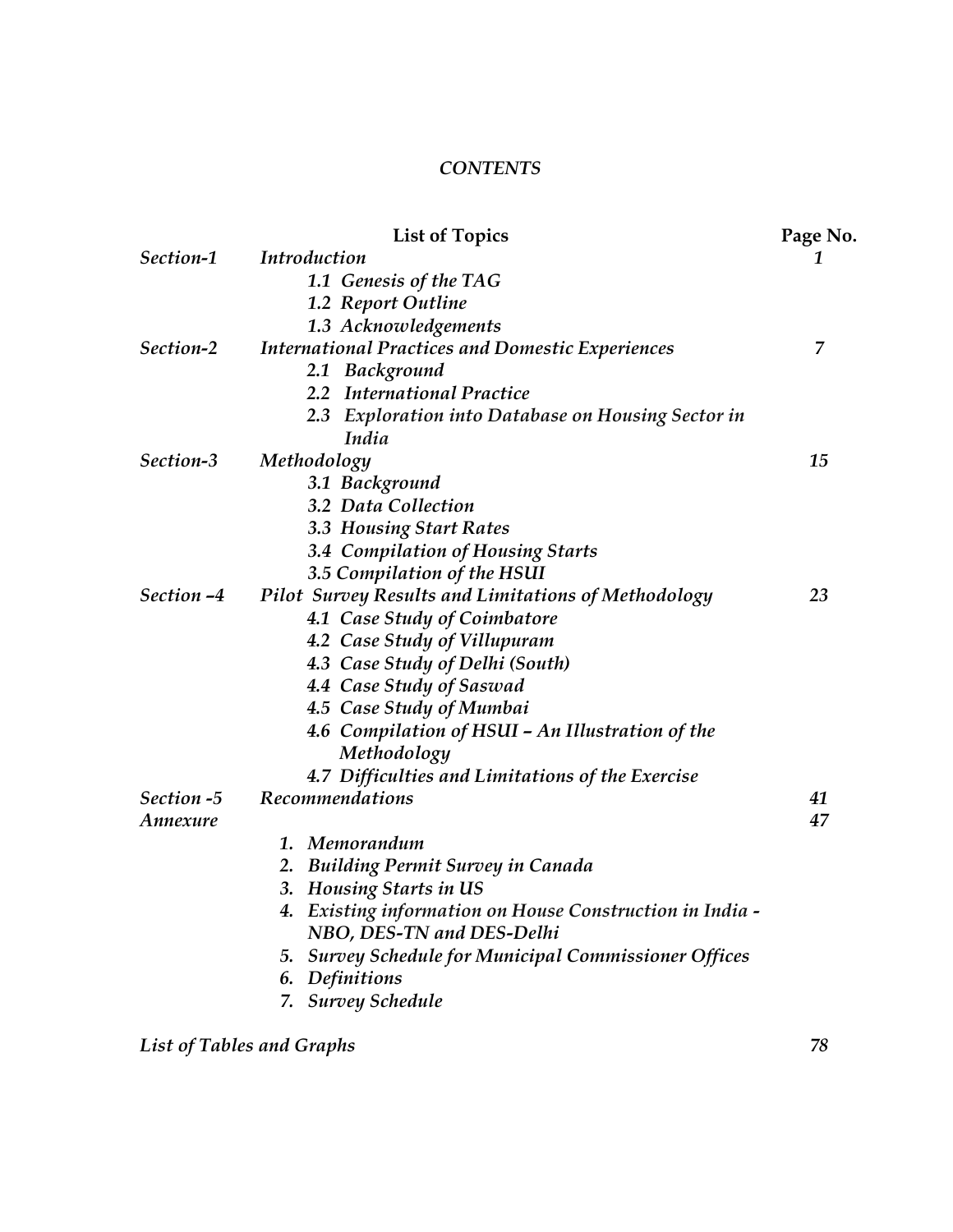## *Abbreviations*

| CMHC         | Canada Mortgage and Housing Corporation              |
|--------------|------------------------------------------------------|
| CSO          | Central Statistical Organisation                     |
| <b>DES</b>   | Directorate of Economics and Statistics              |
| <b>DSIM</b>  | Department of Statistics and Information Management  |
| <b>FSA</b>   | Floor Space Area                                     |
| <b>GR</b>    | Growth Rate                                          |
| HIG          | High Income Group                                    |
| <b>HSRM</b>  | Housing Start Rate Matrix                            |
| <b>HSUI</b>  | Housing Start Up Index                               |
| <b>HUDCO</b> | Housing and Urban Development Corporation            |
| LIG          | Low Income Group                                     |
| MHU          | Multiple Housing Unit                                |
| <b>MIG</b>   | Middle Income Group                                  |
| <b>NBO</b>   | National Buildings Organisation                      |
| <b>NCAER</b> | <b>National Council of Applied Economic Research</b> |
| <b>NHB</b>   | <b>National Housing Bank</b>                         |
| NP           | Non-permit Survey                                    |
| <b>NSSO</b>  | <b>National Sample Survey Organisation</b>           |
| <i>RBI</i>   | Reserve Bank of India                                |
| <b>SBP</b>   | <b>Survey of Building Permits</b>                    |
| <b>SHS</b>   | <b>Survey of Housing Starts</b>                      |
| SHU          | Single Housing Unit                                  |
| SOC          | <b>Survey of Constructions</b>                       |
| SUP          | Survey of Use of Permits                             |
| <b>TAG</b>   | Technical Advisory Group                             |
| <b>TN</b>    | Tamil Nadu                                           |
| US           | <b>United States</b>                                 |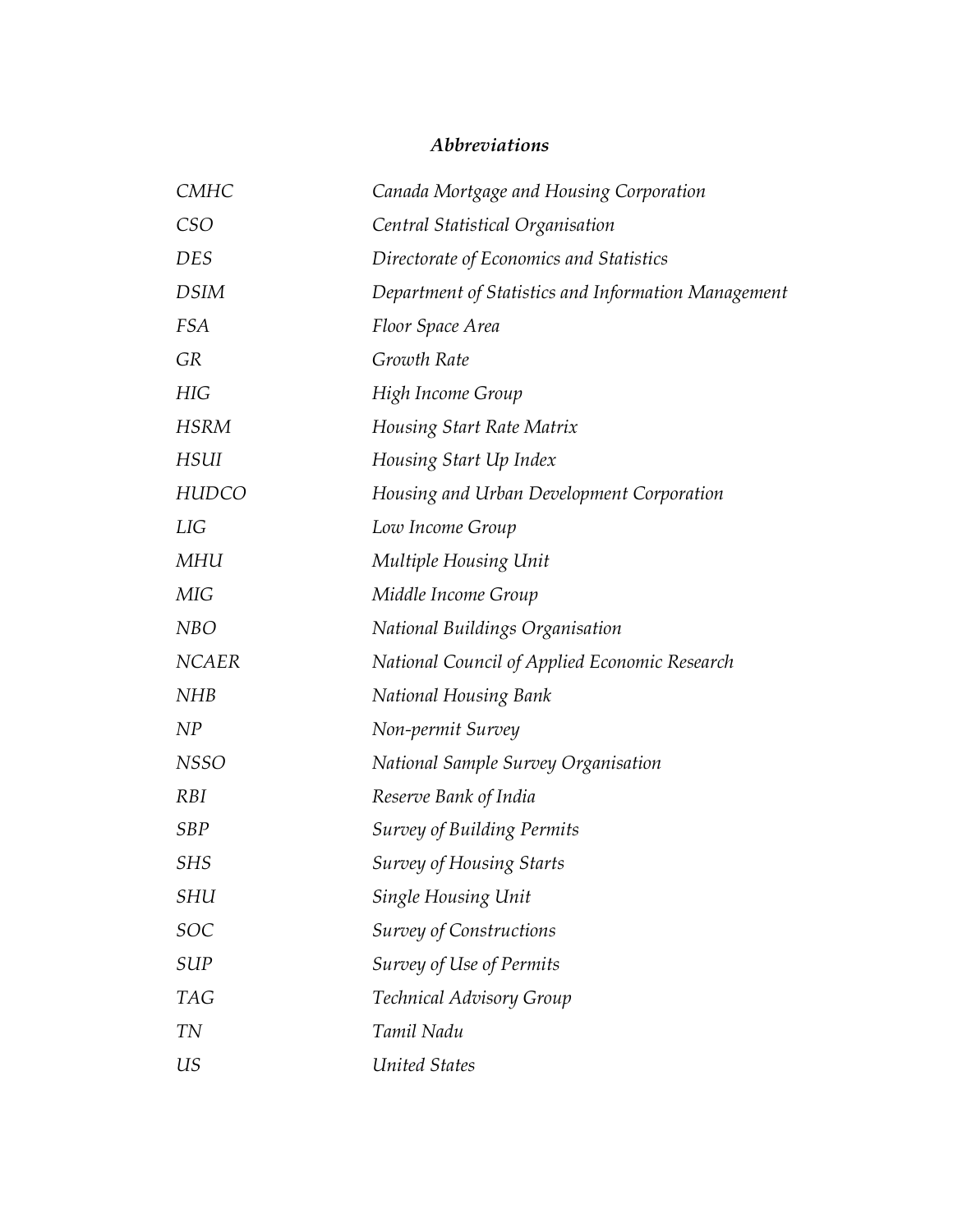## **Section 1**  *INTRODUCTION*

### *1.1 Genesis of the Technical Advisory Group*

- 1.1.1 House is generally the most important asset of a household and accounts for a major share of its wealth. Any movements in the housing sector may, therefore, make a significant impact on economic activities in the country including on that of the financial sector. The former would have powerful multiplier effect on the economy operating through the intersectoral linkages in the production system. The number of housing starts during a given period reflects the institutional response to the existing number of building permits, besides the current demand for houses. This would have an impact on the outlook of the construction industry due to the backward linkages. Housing starts is considered to be a lead economic indicator because of the forward-linkages.
- 1.1.2 Given this perspective, it has been considered necessary to develop a Housing Start-up Index which can be used as a tool to monitor the movements in certain segments of the Indian economy on a regular basis. The index must be constructed through development of an appropriate methodology after overviewing the international best practices. Accordingly, the Reserve Bank of India has constituted a Technical Advisory Group for "Development of Housing Start-up Index" vide, Memorandum signed by Deputy Governor, Dr. Rakesh Mohan on July 30, 2007 (Annex 1).
- 1.1.3 The Terms of Reference of the Technical Advisory Group are as given below:
	- (i) To review base paper on concepts, methodology, approach to generate the database for construction of the indices and suggest a feasible methodological framework for construction of HSUI for the Indian economy, with a view to assist monetary policy formulation, and to guide and oversee its implementation.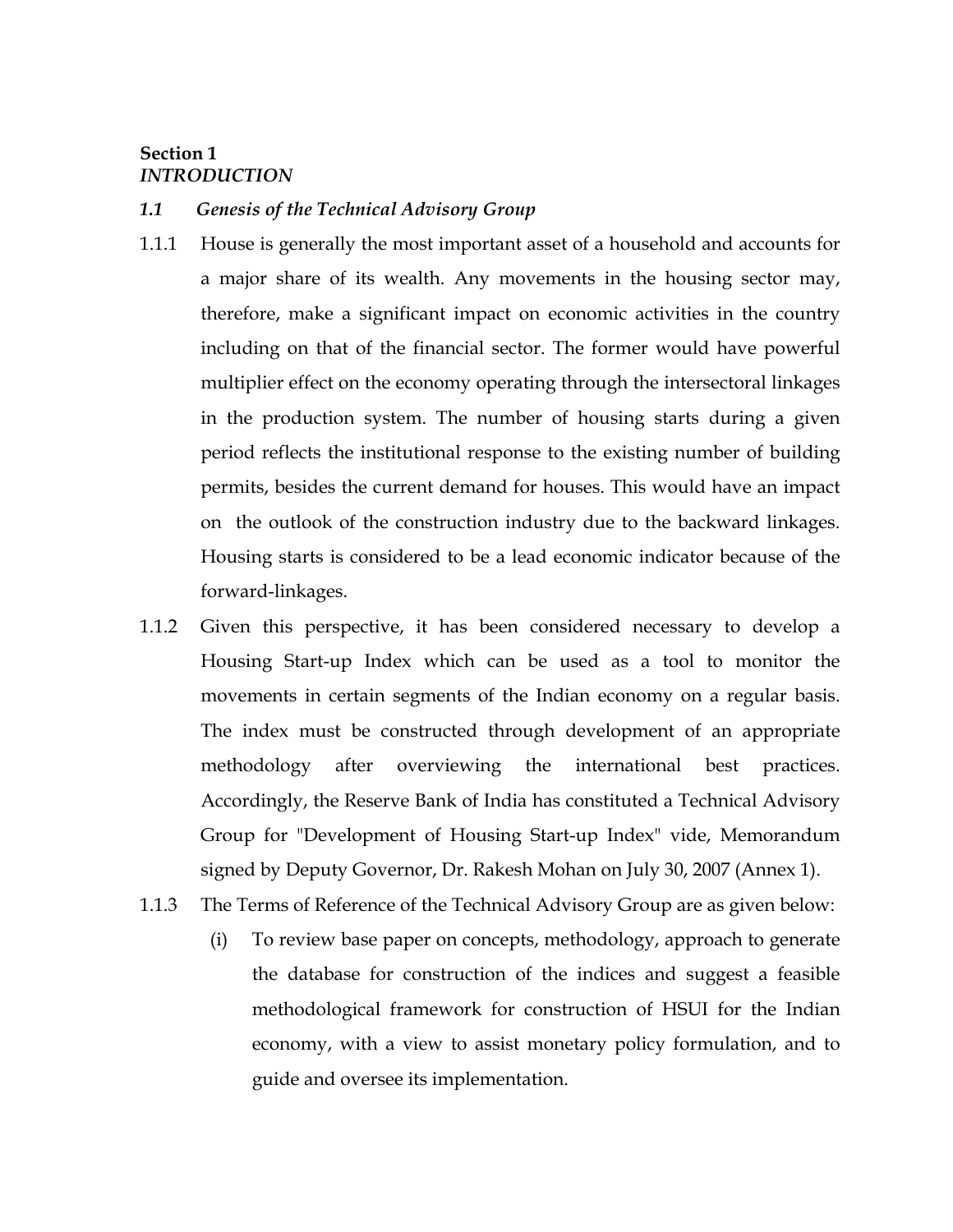- (ii) To recommend modalities of entrusting the work for construction of HSUI by appropriate external agency or institution, including scope of work and deliverables.
- (iii) To evaluate the work of the external agency/institution and recommend its acceptance by the Bank.
- (iv) Any other issue as deemed necessary for development of the HSUI.
- 1.1.4 The constitution of the Technical Advisory Group is as follows:

| 1. | <u>Prof. Amitabh Kundu</u>                      | Chairman |
|----|-------------------------------------------------|----------|
|    | School of Social Sciences                       |          |
|    | Jawaharlal Nehru University                     |          |
|    | New Delhi.                                      |          |
| 2. | Dr. R. B. Barman                                | Vice-    |
|    | <b>Ex-Executive Director</b>                    | Chairman |
|    | Reserve Bank of India,                          |          |
|    | Mumbai                                          |          |
| 3. | Dr. M. D. Patra                                 | Member   |
|    | Monetary Policy Department                      |          |
|    | Reserve Bank of India                           |          |
|    | Mumbai                                          |          |
| 4. | Shri, S. Sridhar                                | Member   |
|    | Chairman & Managing Director                    |          |
|    | National Housing Bank                           |          |
|    | New Delhi                                       |          |
| 5. | Dr. S. K. Nath                                  | Member   |
|    | <b>Ex-Director General</b>                      |          |
|    | Central Statistical Organization (CSO)          |          |
|    | Ministry of Statistics and P.I                  |          |
|    | Government of India                             |          |
|    | New Delhi                                       |          |
| 6. | Shri. D. S. Negi                                | Member   |
|    | Director (NBO),                                 |          |
|    | Ministry of Housing & Urban Poverty Alleviation |          |
|    | Government of India                             |          |
|    | New Delhi                                       |          |
| 7. | Shri. K.L Dhingra                               | Member   |
|    | <b>Chief Managing Director</b>                  |          |
|    | Housing and Urban Development Corporation       |          |
|    | (HUDCO)                                         |          |
|    | New Delhi                                       |          |
| 8. | Shri. S. K. Sinha                               | Member   |
|    | Ex-Director General and CEO                     |          |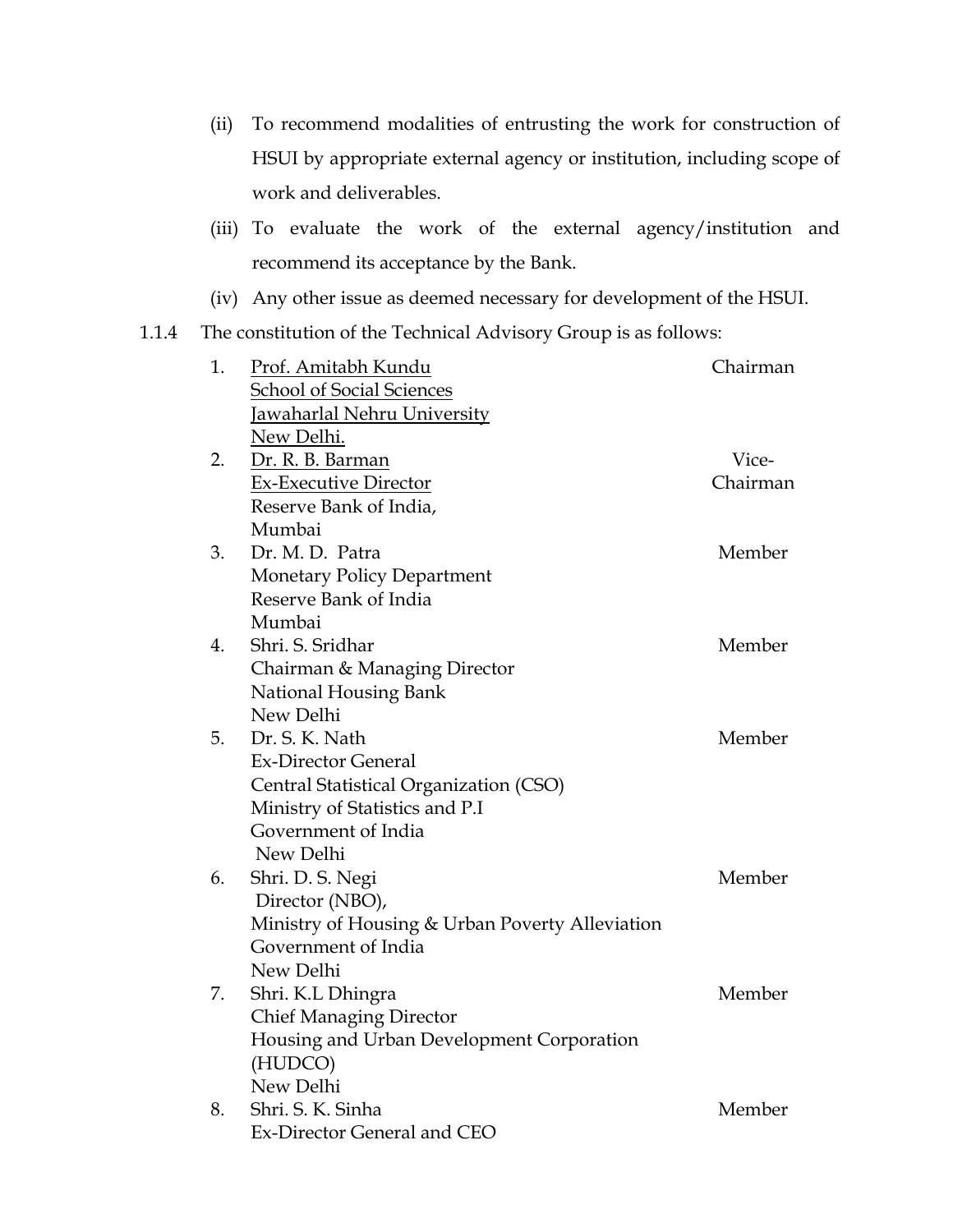|     | National Sample Survey Organisation (NSSO)<br>Ministry of Statistics and P.I |           |
|-----|------------------------------------------------------------------------------|-----------|
|     | Government of India                                                          |           |
|     | New Delhi                                                                    |           |
| 9.  | Shri, D. R. Bhosale                                                          | Member    |
|     | Director, Directorate of Economics & Statistics,                             |           |
|     | Govt. of Maharashtra                                                         |           |
|     | Mumbai                                                                       |           |
|     | 10. Smt. M. Sheela Priya                                                     | Member    |
|     | Sp.Commissioner and Director                                                 |           |
|     | Dept. of Economics & Statistics                                              |           |
|     | Govt. of Tamil Nadu                                                          |           |
|     | Chennai                                                                      |           |
|     | 11. Shri, K. K. Mondal                                                       | Member    |
|     | Director, Bureau of Applied Economics & Statistics                           |           |
|     | Govt. of West Bengal                                                         |           |
|     | Kolkata                                                                      |           |
|     | 12. Dr. B. K. Sharma                                                         | Member    |
|     | Director and Chief Registrar (Births and Deaths)                             |           |
|     | Directorate of Economics & Statistics                                        |           |
|     | Govt. of National Capital Territory of Delhi                                 |           |
|     | New Delhi                                                                    |           |
| 13. | Chief General Manager (Personal Banking)                                     | Member    |
|     | State Bank of India                                                          |           |
|     | Mumbai                                                                       |           |
|     | 14. Dr. D. B. Gupta                                                          |           |
|     | National Council of Applied Economic Research                                | Member    |
|     | New Delhi                                                                    |           |
| 15. | Prof. Bharat Ramaswami                                                       | Member    |
|     | Planning Unit, Indian Statistical Institute                                  |           |
|     | New Delhi                                                                    |           |
|     | 16. Prof. Abhay Pethe                                                        | Member    |
|     | Professor of Urban Economics and<br>Regional                                 |           |
|     | Development                                                                  |           |
|     | Department of Economics, Mumbai University                                   |           |
|     | Mumbai                                                                       |           |
| 17. | Dr. Amal Kanti Ray                                                           | Member    |
|     | Officer-in-Charge, DSIM<br>Reserve Bank of India, Mumbai                     | Secretary |
|     |                                                                              |           |

1.1.5. The Department of Statistics and Information Management (DSIM) (Statistical Analysis Division) provided the secretarial support to the Technical Advisory Group.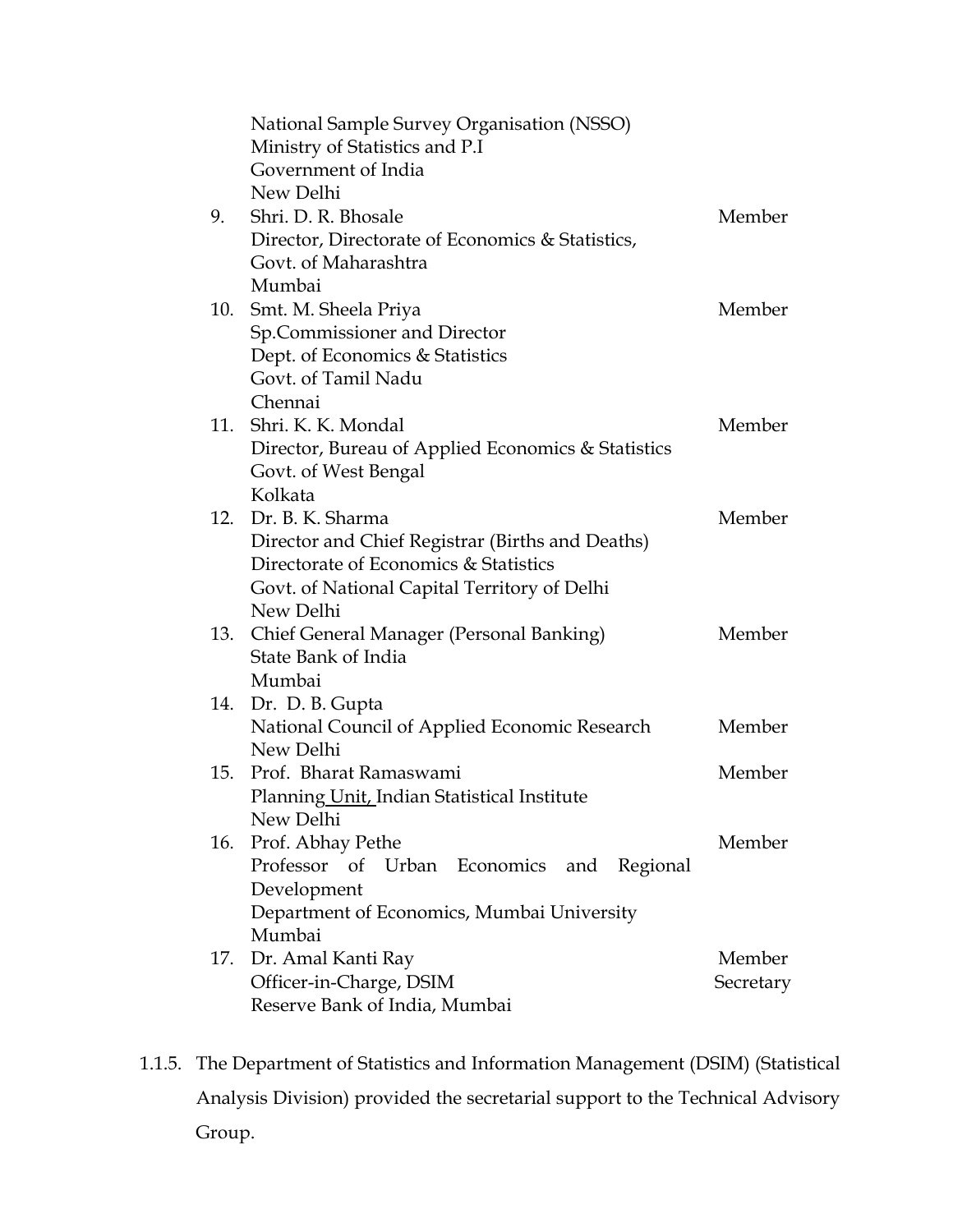## *1.2 Report Outline*

1.2.1 The Group deliberated on issues regarding the development of sound and reliable Housing Start-Up Index during its four meetings held in Mumbai. During the first two meetings, the issues concerning the scope, coverage, relevance and operationalisation of the index were discussed in some detail. The issues relating to the concept of housing start up, sources of data, data collection mechanism, periodicity of compilation, need for pilot survey etc. were also deliberated. The Group had the benefit of the presence and participation of the Deputy Governor Dr. Rakesh Mohan in its third meeting which finalized the methodology of the pilot survey and detailed out the procedures and institutioinalisation of the index building exercise. Decisions were taken also regarding the selection of the urban centres for the survey, sampling technique, survey questionnaires and the methodology of data analysis. The fourth and final meeting, where again Dr. Rakesh Mohan was present, discussed the empirical results of the surveys conducted in Coimbatore, Mumbai, Delhi, Delhi, Villupuram and Saswad. The Group felt there was a need for conducting a survey on the processes including the formal requirements for issuance of building permits by the various municipal bodies across the country. As suggested by the Group a meeting of the municipal commissioners and officers from town planning departments/urban development authorities from some selected cities with members of the Group was held at National Building Organisation, New Delhi to deliberate on the issues relating to the existing system of data collection on building permits and explore the possibility of setting up a mechanism for compilation and collation of the exiting data and collection of some additional data on the building permits. The study note on permit issuing processes across the country based on the information given by the municipal commissioners and officers from town planning departments/urban development authorities from some selected cities were circulated among the members. Based on the discussions and decisions in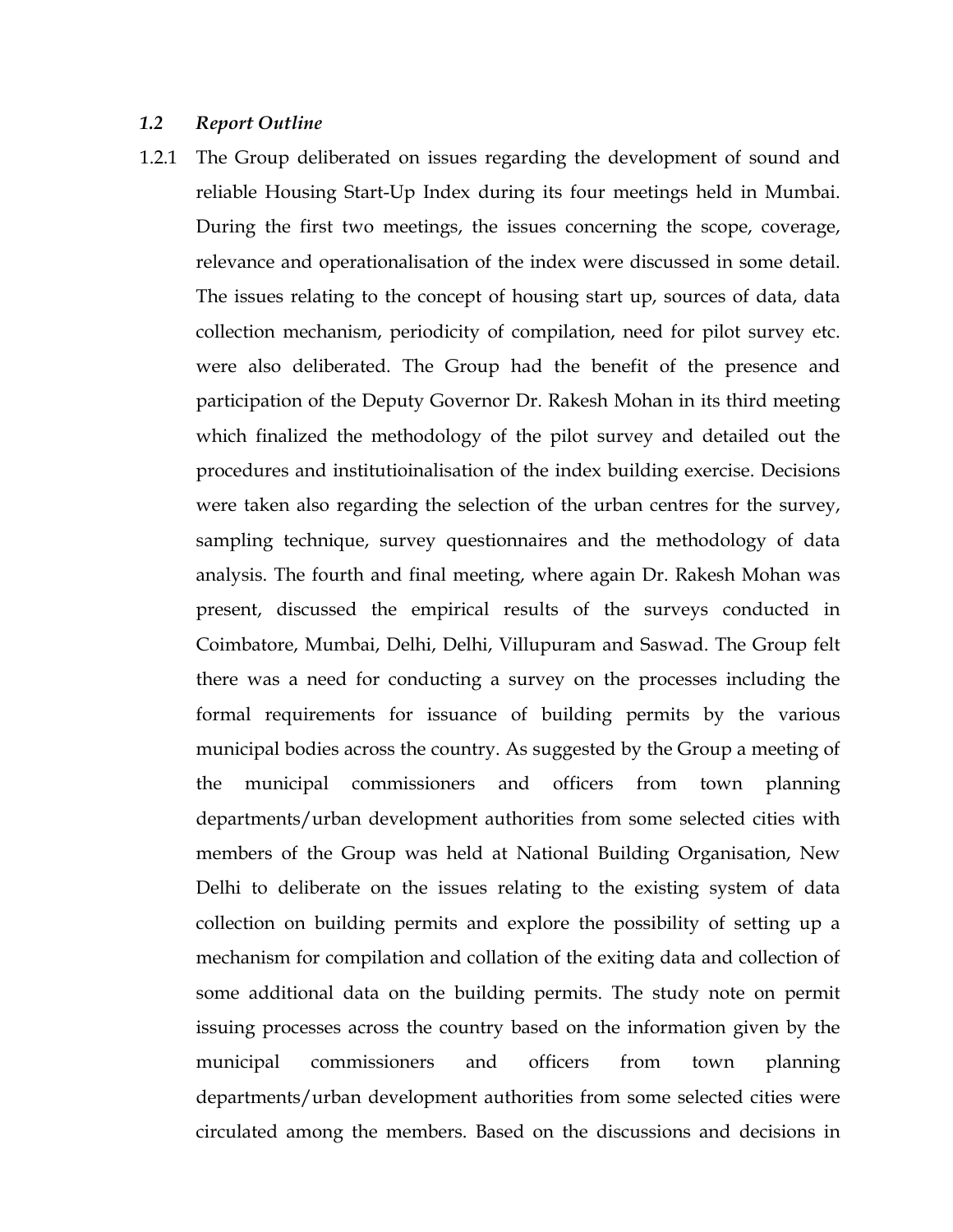earlier meetings as also the analysis of the data gathered by NBO, the Group finalised the methodology for construction of the index on a regular basis and proposed an institutional structure that would be responsible for its operationalisation, as presented in this Report.

1.2.2 The Report is divided into five sections. Section 2 discusses international practices in constructing house construction related indices and the experiences of building related to data/information base for housing sector in India. Section 3 gives insight into the methodological issues for construction of HSUI, taking the empirical context of Indian urban scenario into consideration. Section 4 presents the pilot survey results and enumerates the limitations of the data used in this and similar empirical studies in the country. The recommendations of the Group are presented in Section 5.

### *1.3 Acknowledgements*

1.3.1 Preparation of HSUI being the maiden venture of its kind, the challenges were many. The contribution by each of the members and their institutions were crucial in completing the projects in a meaningful manner and all of them must be sincerely thanked for their efforts. The Group expresses sincere thanks to Dr. Rakesh Mohan, Deputy Governor, Reserve Bank of India for his valuable insights and suggestions provided during the entire period of the Group's functioning. The Group also thanks Dr P. K. Mohanty of the Ministry of Housing and Urban Poverty Alleviation, the Joint Secretary in charge of NBO, for providing information regarding the present system of data generation in the Ministry and assisting in formalizing a system of data compilation for HSUI on a regular basis. The Group is thankful to Shri. Radhey Shyam, former Adviser, DSIM, RBI, Shri. Sangeet Shukla, CGM, State Bank of India, Shri. T. Prabhakaran, former Director Finance, HUDCO and Shri. P.K Ray, former Director General and CEO (In charge), NSSO who were part of this Group in its initial phases. Special thanks are for the Directorates of Economics and Statistics (DES), Tamil Nadu, Maharashtra and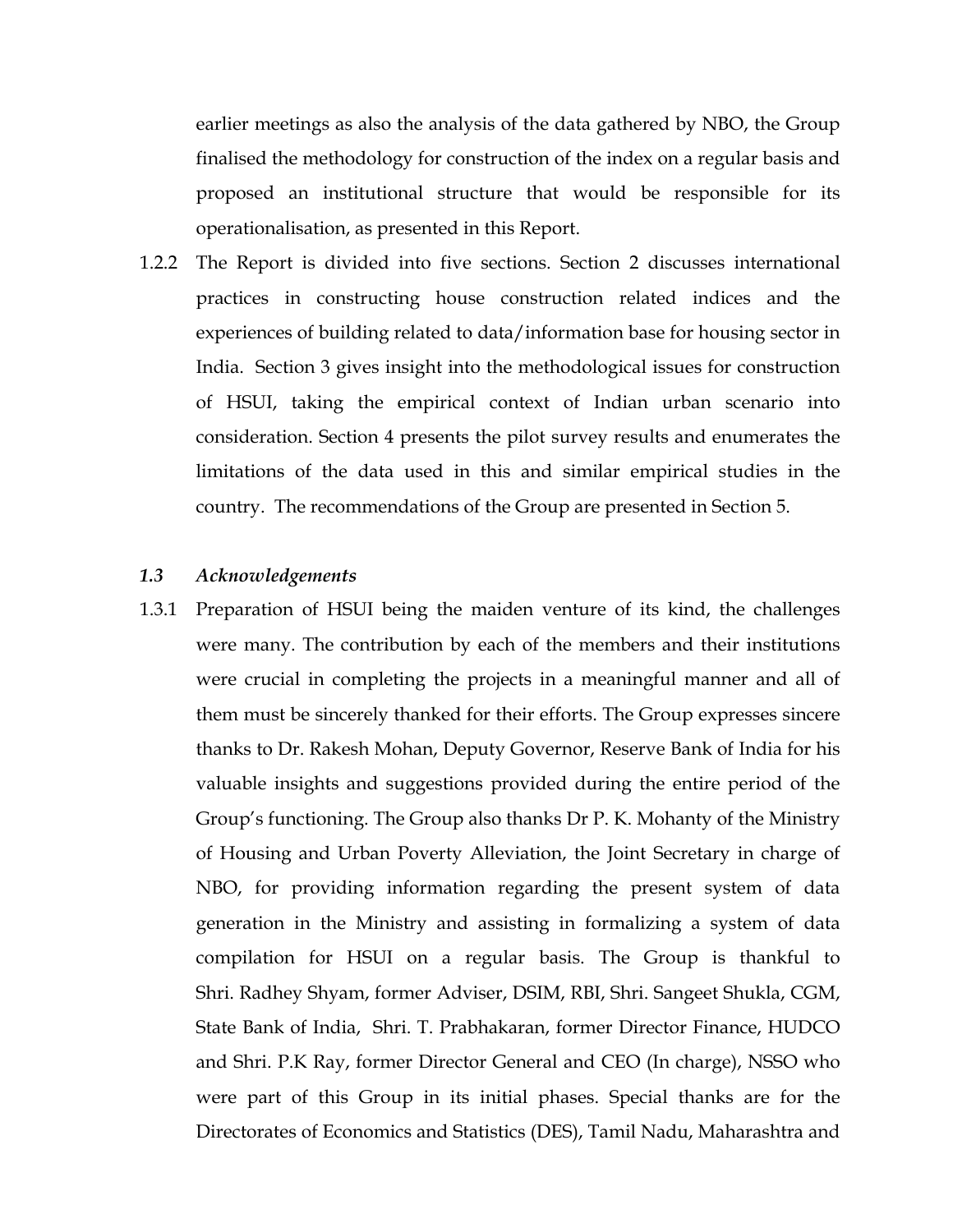Delhi that undertook the responsibility of conducting the pilot survey. The Group is thankful to Dr. M. Murughan and Shri S. Sudalaimuthu of DES – TN, Shri. K.S.P Rao, Ex-Deputy Director General, NSSO, Shri. Raj Pal, Principal Adviser, NHB, Smt. Uttara Dasgupta, GM, SBI Shri. K. L Paulson, DGM, SBI and Shri. Avanish Mishra, NBO for representing their organizations in various meetings and putting forward invaluable suggestions as also to Mr. Deepak Gahlowt was a special invitee in the third meeting to present his work on municipal housing permit system. The Group is also thankful to Shri. A.B Chakraborty, Adviser, Monetary Policy Department (MPD), RBI and Dr. O.P Mall, Director, MPD, RBI for their contributions.

- 1.3.2 The Group is thankful to Dr. Amal Kanti Ray, Officer-in-Charge, Department of Statistics and Information Management, RBI for creating an excellent environment and facilities in overseeing the pilot survey and coordinating the Group meetings. His continuous persuasion for completion of the Report is highly appreciated. The Group also recognizes to Shri. Sanjoy Bose, Director, Dr. A.K. Tripathi, Director, Smt. Sushila Augustine, Director and Shri Joice John, Research Officer of Department of Statistics and Information Management, RBI for shouldering the total responsibility of analyzing the survey results and preparing the Report.
- 1.3.3 The Group places on record the valuable contributions, encouraging thoughts and support for design of the survey schedules, conduct of pilot survey and firming up the methodology for compilation of Housing Start Up Index (HSUI) by ex-officio members, Dr. R. B. Barman, former Executive Director, RBI, Dr. S. K. Nath, former Director General, Central Statistical Organization (CSO) and Shri. S. K. Sinha, former Director General and CEO, National Sample Survey Organisation (NSSO).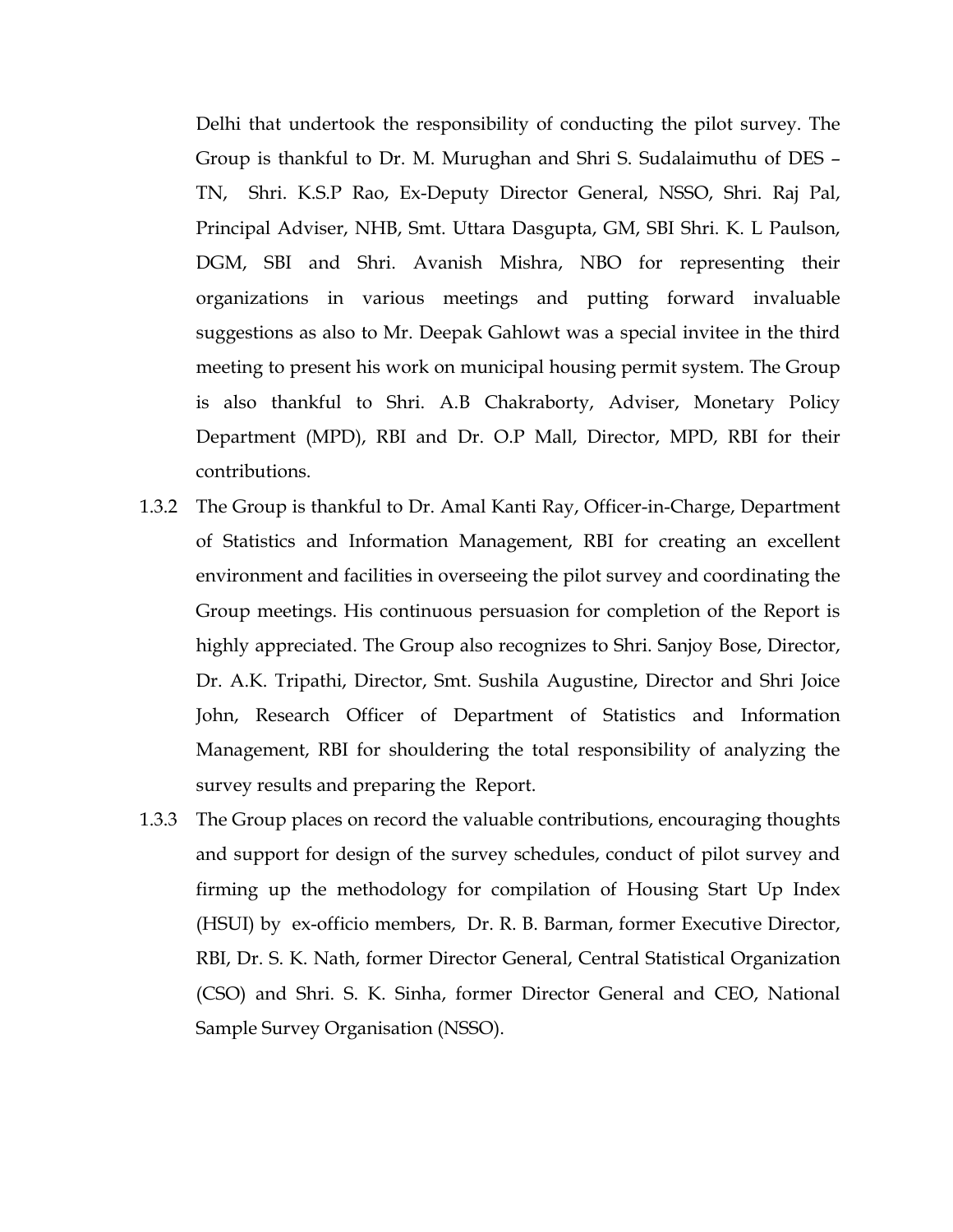## **Section 2**  *INTERNATIONAL PRACTICES AND DOMESTIC EXPERIENCES*

## **2***.1 Background*

- *2.1.1 Housing Starts as a Lead indictor:* Housing Start indices are considered to be lead economic indicators because these give an idea regarding the level of activities in a number of sectors of the economy in immediate future and in this sense it is forward-looking. A high level of housing activity can trigger economic growth, cause interest rates to rise and may have inflationary impact. Similarly, decline in housing activity could slow down the economy, cause yields and interest rates to fall, dampen investments in linked sectors and push the real economy into recession. The current meltdown of the economy is being linked to the crisis emanating from the housing sector. The developments in the latter have direct causal effect on the real economic activities as also the financial sector, which amplifies macroeconomic shocks. Furthermore, these can become autonomous sources of macroeconomic and financial fluctuations. Because of the high outlays needed to start construction projects, an increase in housing starts is often taken as an indication of commitment of related investment in other sectors. It reflects an enhancement of business and consumer optimism. The housing starts figures provide insight into the upcoming demand for consumer durables in near future, since new house constructions/purchases are typically followed by large expenditures on a wide range of consumer products. Conversely, an economy that is growing rapidly is noted as having a high demand for housing and large number of housing starts.
- *2.1.2 Ripple effect of housing demand:* The housing sector has powerful multiplier effects across the commodity and service markets that impact on the overall growth performance of the economy. Changes in the rate of housing starts reflect demand for new dwelling units, impacting on the outlook for construction industry. As new house/building constructions get started, the demand for construction materials goes up. Further, employment in the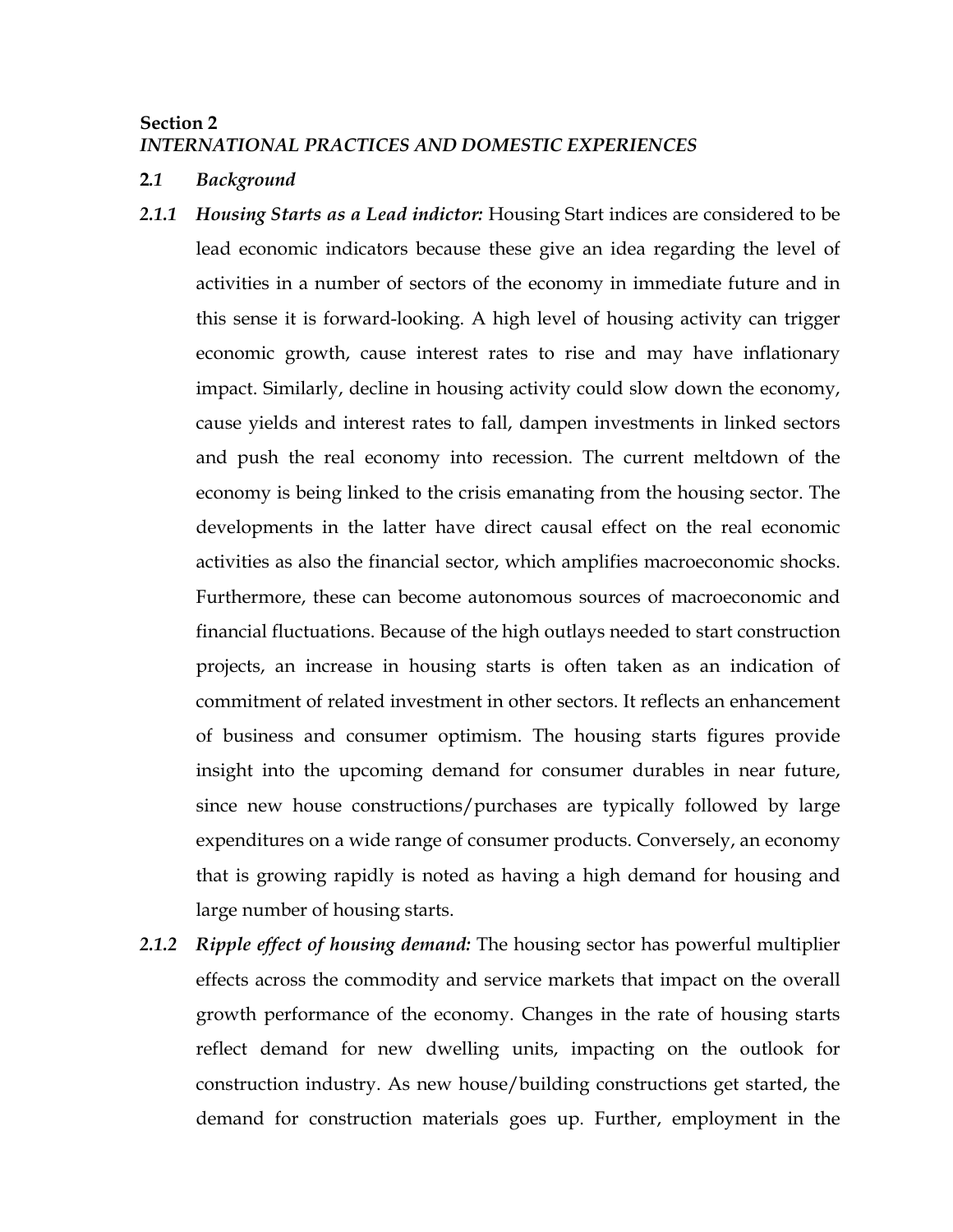construction activities rises immediately, causing a higher demand for a large number of consumption goods including durables, which eventually may cause the general price rise in the country. Once the houses are sold, these generate revenues in the hands of the house-builders and open a myriad of consumption opportunities for the buyer. Refrigerators, washing and drying machines, furniture, etc. are a few things that new house buyers would often spend their money on. The economic "ripple effect" in the Indian context has been noted to be substantial, especially when new houses are coming up at a rate higher than in the past. In a more specific sense, the housing starts data carry valuable clues for house-builders, producers and suppliers of construction materials, banks, lenders, and house furnishings companies, for their future decisions.

#### *2.2 International Practices*

- 2.2.1 Internationally, countries like Canada, United States, Japan, France, Australia, and New Zealand are compiling data related to building permits/housing starts on a regular basis. Most of these countries compile housing starts using housing permits data, collected either through census or sampling method. The practices followed in these countries are summarised below.
- 2.2.2 *Statistics Canada* publishes data on house permits on a monthly basis. The monthly *Building Permits Survey* of the Canadian municipalities collects data on the value of construction intentions in the non-residential sector; and the number of dwelling units authorized in the residential sector and their value. The Survey collects information also on the number of dwelling units demolished. It covers all the municipalities that issue permits. At present more than 2,350 Canadian municipalities, representing all provinces and territories are covered by the survey. Data sources and methodology are detailed in Annex-2.
- 2.2.3 Building permits data are widely used as a lead indicator for the construction industry in Canada; the issuance of a building permit is one of the first steps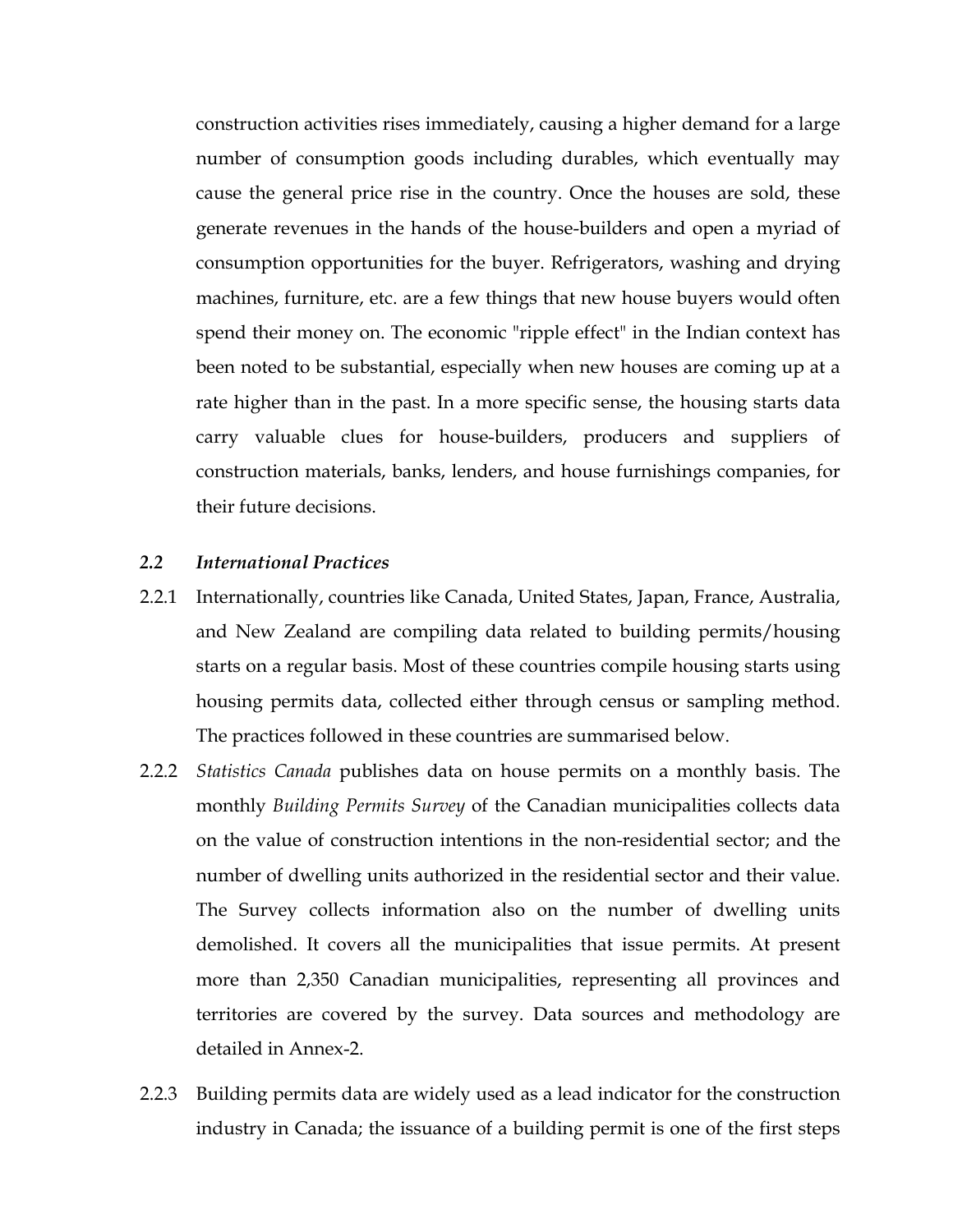in the construction process. Statistics on building permits are essential for the computation of capital expenditures in building construction, depreciation by components and estimation of net capital stock on quarterly and annual basis. The results of this Survey are used by Canada Mortgage and Housing Corporation (CMHC) as a reference base for conducting a monthly survey of housing starts and completions. There are, thus, a wide range of users – from economists in public and private production sectors and development planners to construction industry analysts and housing market analysts in Canada.

- 2.2.4 The United States Census Bureau compiles and publishes data on 'New Residential Construction' on a monthly basis, based on sample survey. The purpose of the survey is to provide statistics on the construction of new privately owned residential structures in the country. The data relate to new housing units intended for occupancy and maintenance by the occupants. These include single-family unit as well as multiple-family unit buildings but exclude hotels, motels, and group residential structures such as nursing houses and college dormitories. Also excluded are the publicly owned housing and manufactured mobile housing units. Units in structures built by private developers with partial public subsidies are all classified as private housing and hence included in the database.
- 2.2.5 Statistics on housing units authorized by building permits include those that are issued under local permit-issuing jurisdictions by a building or zoning permit agency. Statistics are based upon reports submitted by local building permit officials in response to a mail survey. Approximately 9,000 of the 20,000 permit issuing places in the United States are surveyed monthly, the remaining being surveyed annually. Estimates of Housing Units Authorized, but Not Started; Housing Starts; Housing Units under Construction; and Housing Completions are obtained from the Survey of Construction (SOC). SOC comprises two parts: (i) Survey of Use of Permits (SUP) which estimates the number of new construction in areas that require a building permit and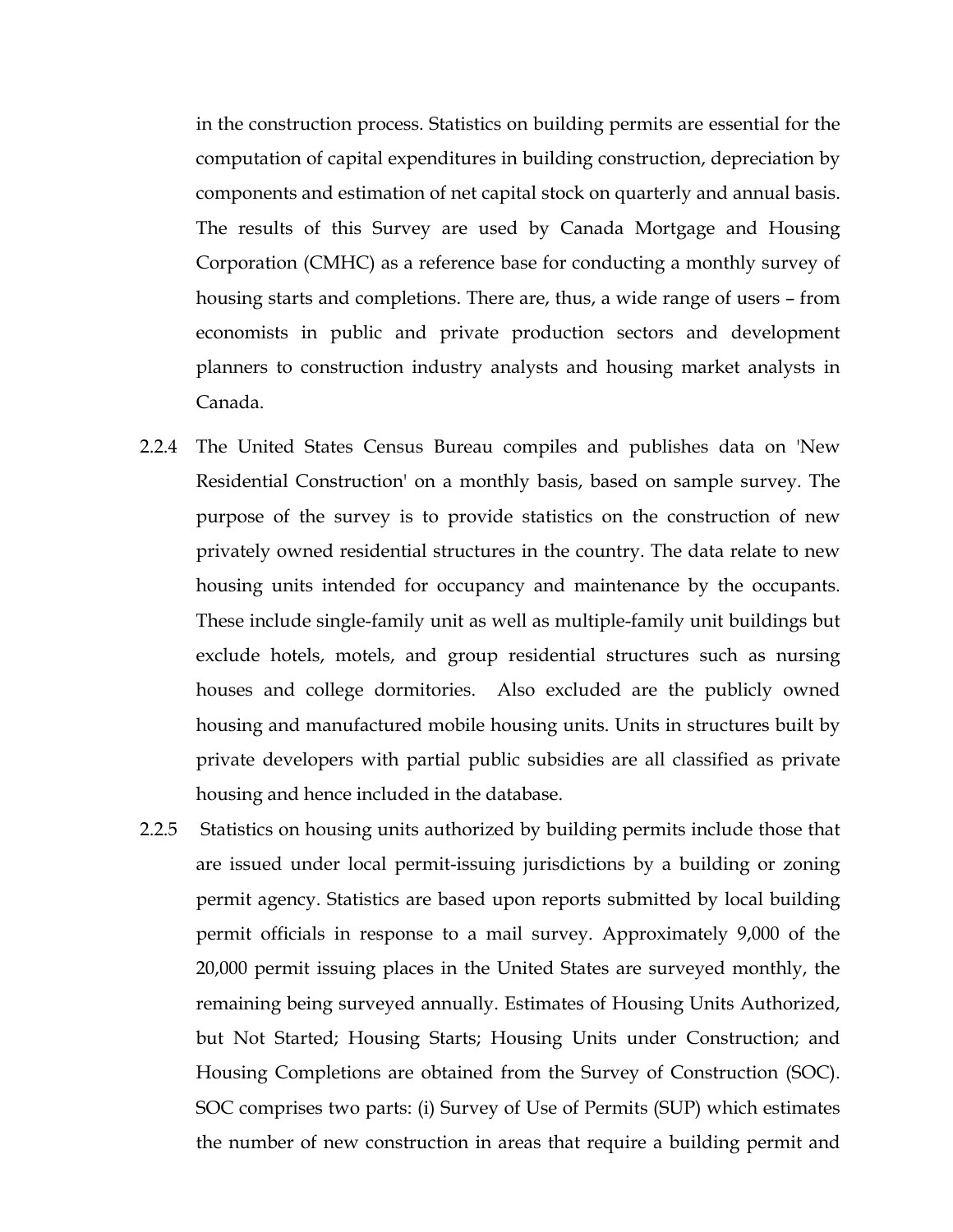(ii) Non-permit Survey (NP) estimating the amount of new constructions in areas that do not require a building permit. Data from both parts of the SOC are collected by Census field representatives. For SUP, they visit a sample of permit offices and select a sample of permits issued for new housing. These permits are then followed through to record the date of their starting and completion. From these sample surveys, related housing statistics are estimated. The detailed methodology is presented in Annex-3.

- 2.2.6 The Japanese Ministry of Land, Infrastructure and Transport announces Japan's total housing starts every month under official statistics of Japan. The Housing Starts figure gives insight into consumer activity in Japan, since new home purchases typically require a large investment for consumers.
- 2.2.7 In France, the National Institute of Statistics and Economic Studies, Directorate-General of the Ministry of the Economy, Finance, and Industry, publishes the information on house starts on monthly basis. The rate of growth in housing construction is released as percentage change over the preceding year.
- 2.2.8 Australian Bureau of Statistics publishes dwelling starts on quarterly basis. The number, which is officially called Construction of Dwellings, measures growth in the construction sector and reflects the overall health of the housing market. The headline number is the percentage change in Dwelling Starts from the previous month's figure.
- 2.2.9 Statistics New Zealand, a government department and New Zealand's national statistical office publishes data on building permits on monthly data. Building Permits or Building Consents, are issued when a building project is authorized for construction. Since Building Consents are the earliest signals of expanded housing supply, this is taken as a lead indicator by most actors in the housing market. The headline figure is the percentage change in new consents for house construction in the month.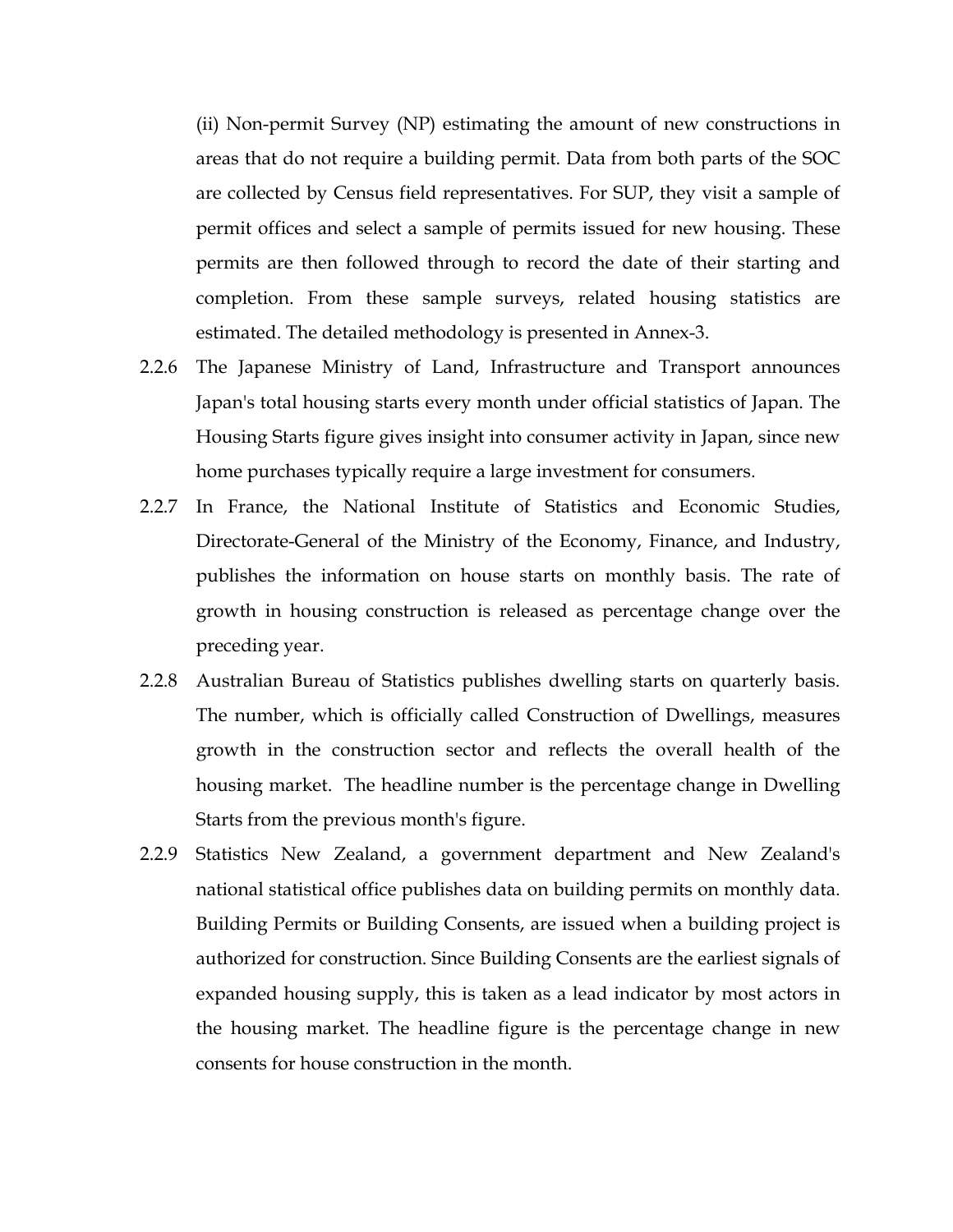## *2.3 Explorations into the Existing Data on House Construction in India*

- 2.3.1 Considerable information on house construction is available from permit issuing authorities in India, as is the case of several other countries. The permit issuing authorities in India vary depending on the nature of settlement, as discussed below:
	- − Municipal Corporation
	- − Town Planning Authority
	- − Tahsildaar (Nagar Parishad / Palika)
	- − Gram Panchayat
- 2.3.2 The documents in the hand of the above-mentioned authorities, where the information related to construction statistics are noted may be mentioned as follows:
	- − Building Plan Register
	- − The individual files for the building permits that contain various documents like Project Proposal, Building Plan Approval, Commencement Certificate, Occupancy Certificate and Completion Certificate.
- 2.3.3 In view of the diversity of the practices and sources of the information, the Group examined the existing system and the data collected on construction related activities at various institutions like, National Buildings Organisation (NBO) - an organisation under the Ministry of Housing and Urban Poverty Alleviation- Government of India, DES-Government of Tamil Nadu, DES-Government of Delhi etc. The purpose was to analyse and assess the relevance and usability of the existing information for constructing a HSUI.
- 2.3.4 The NBO collects data on current housing and building construction activities in public and private sectors, prices of building materials, wage rates of labour, dates of issuance of building permits and that of completion certificates and Building Construction Cost Index based on the data from 63 major cities on annual basis with the help of the State Directorate of Economics and Statistics (DES).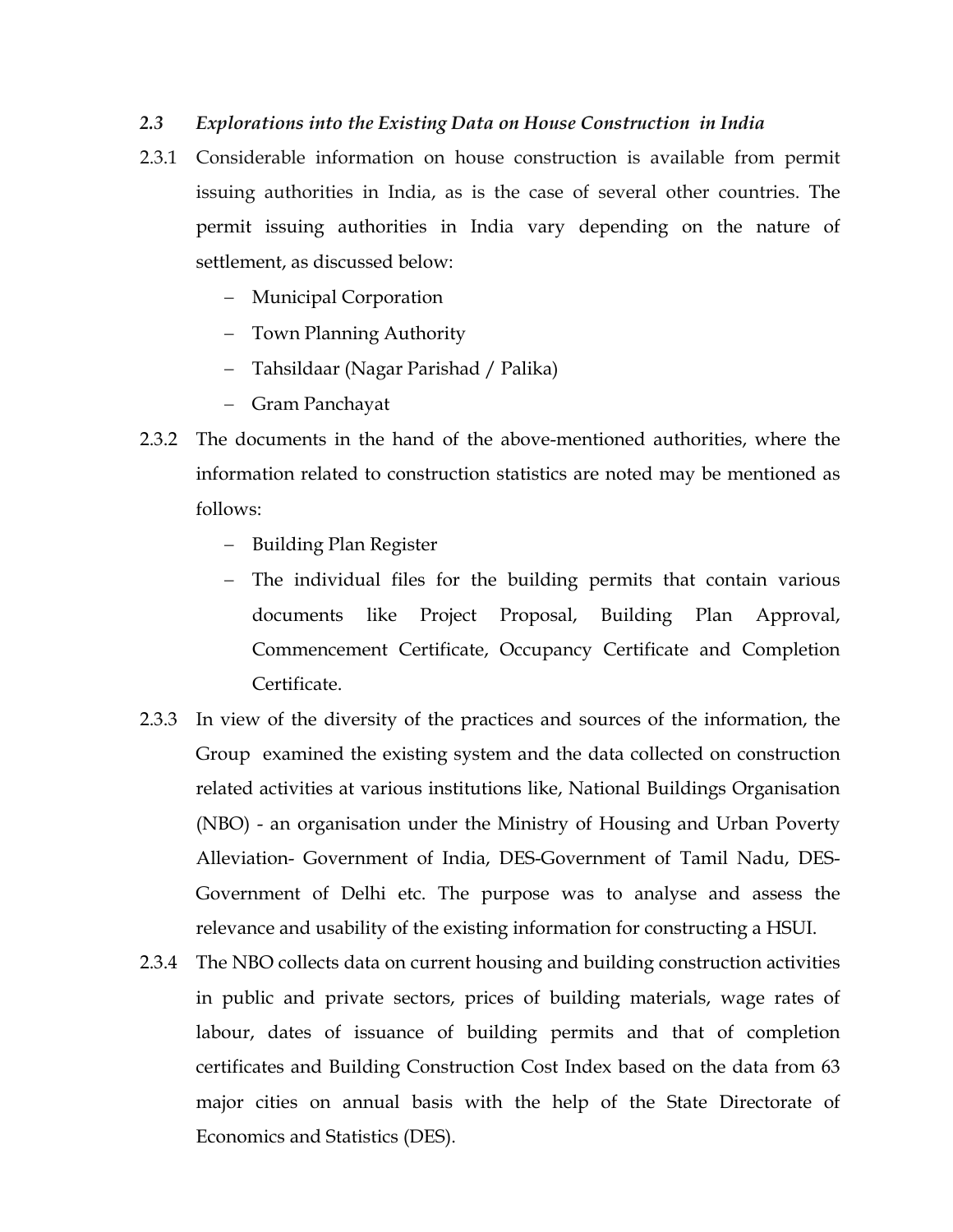- 2.3.5 National Building Organization has entrusted the responsibility of collecting the construction related statistics on a regular basis to the State DESs. The latter collect and compile information under the guidelines issued by the NBO. Houses are categorized by their plinth area such as Low Income Group (LIG), Middle Income Group (MIG) and High Income Group (HIG) and construction statistics is complied for public and private sectors separately. Data on construction in public sector includes all projects of Public Undertakings costing Rupees 2.5 million and above. The data are collected annually from the divisional offices of the public organizations in a uniform format prescribed by NBO. Private sector constructions include all permissions (residential and non-residential) issued by the local bodies. All the Class I and II towns and 10 per cent of the Class III to VI towns selected at random are covered under this system.
- 2.3.6 The details provided by NBO, DES-Tamil Nadu (TN) and Delhi on existing information system related to new construction activities are placed in Annex-4. Besides providing details of existing database in Tamil Nadu, DES-TN also undertook a study and conducted a sample survey on total permits issued for new constructions in Chennai during 2004-05 to identify the startup rates (the proportion of houses started to total building permits issued). The framework and findings of this quick study are as follows:
	- The survey did not include non-residential constructions. Also, addition and alteration of constructions to the existing buildings were not covered. New constructions, taken up in an unauthorized manner, were also not covered in this survey.
	- A fairly representative year 2004-05 is selected as the reference year for the study. As the construction permissions issued by local bodies are valid for three years, those not reporting any construction at the time of the survey can be taken to have lapsed. The names and addresses of the permission holders, numbering about 5792, who were sanctioned the Construction permissions during the reference year, were collected from the Municipal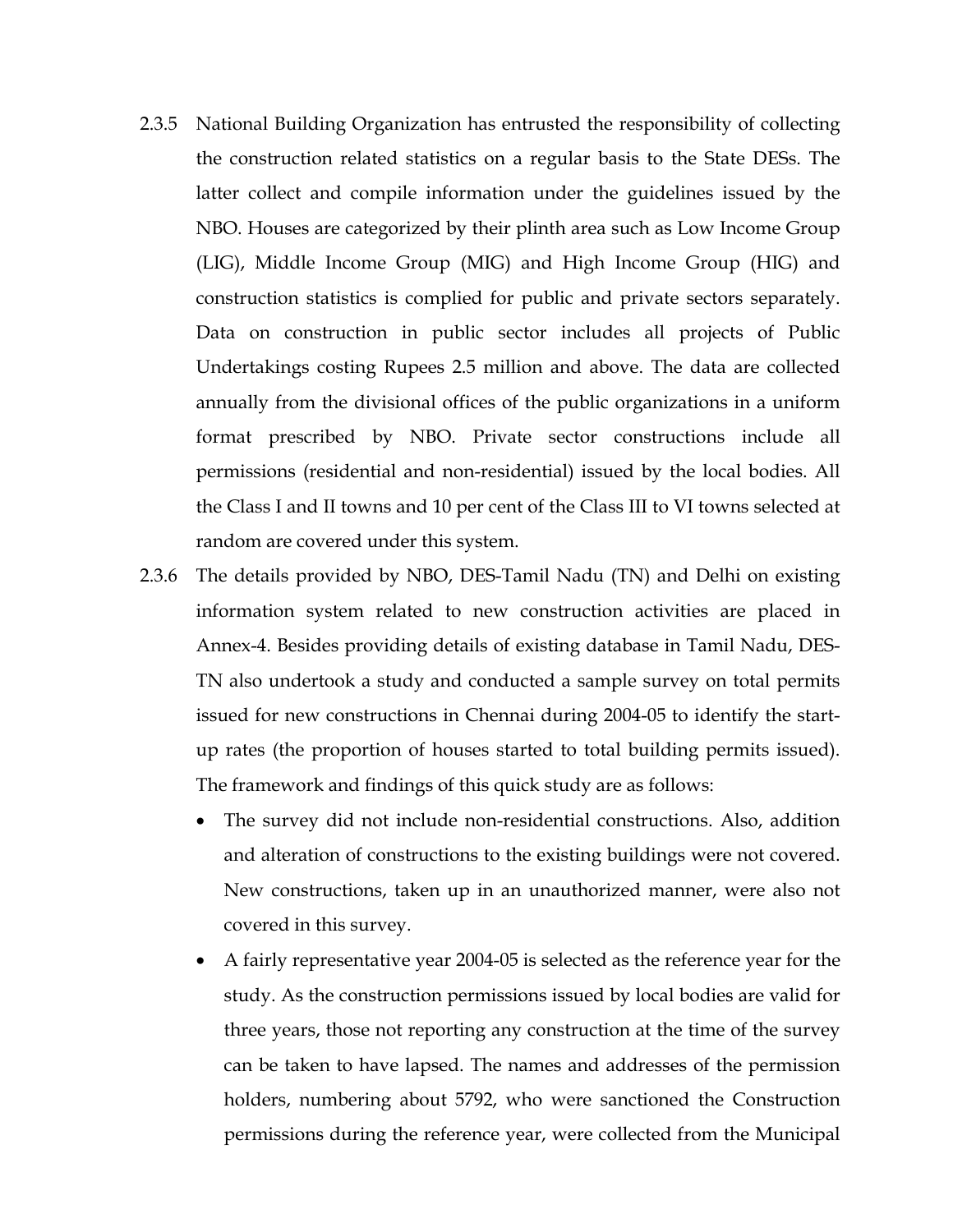Corporation. Individual permission holders were the respondents of this survey.

- Chennai Corporation has got 10 administrative zones. Variability was noticed in zone-wise distribution in the number of permissions issued. Consequently, a stratified random sampling method with proportionate allocation to the zones was adopted in the pilot survey. Two per cent of permission holders, numbering about 114 were randomly selected for detailed data collection. The questionnaires have been canvassed to the permission holders or their household members.
- Out of 114 building permissions pursued, in 111 cases, house constructions have started while in 3 cases, this has not happened. Out of 111 cases where house construction had started, only 10 were observed to have not been completed till the date of the survey.
- 2.3.7 At the instance of TAG, a meeting of the municipal commissioners and officers from town planning departments/urban development authorities from some selected cities with members of the Group was held at NBO, New Delhi to deliberate on issues relating to the existing system of data collection on building permits and explore suitable mechanisms for collection, compilation and collation of data on building permits. The municipal commissioners/officers present in the meeting were requested to submit the data as per the Schedule-A and B, Annex-5. Schedule-B is devised in order to find out the differences in the nature of institutions and variations in the procedures for issuance of permits across the states and cities in the country. This annexure includes questionnaires pertaining to the critical issues on house construction linked processes and practices. Based on the information from Schedules A and B in Annex- 5, the following points can be made
	- Responses from eleven municipal bodies were received in NBO. These include Ahmedabad, Delhi, Kolkata, Mumbai, Coimbatore, Puri, Bilaspur, Korba, Bhilai, Agarthala and Bhopal.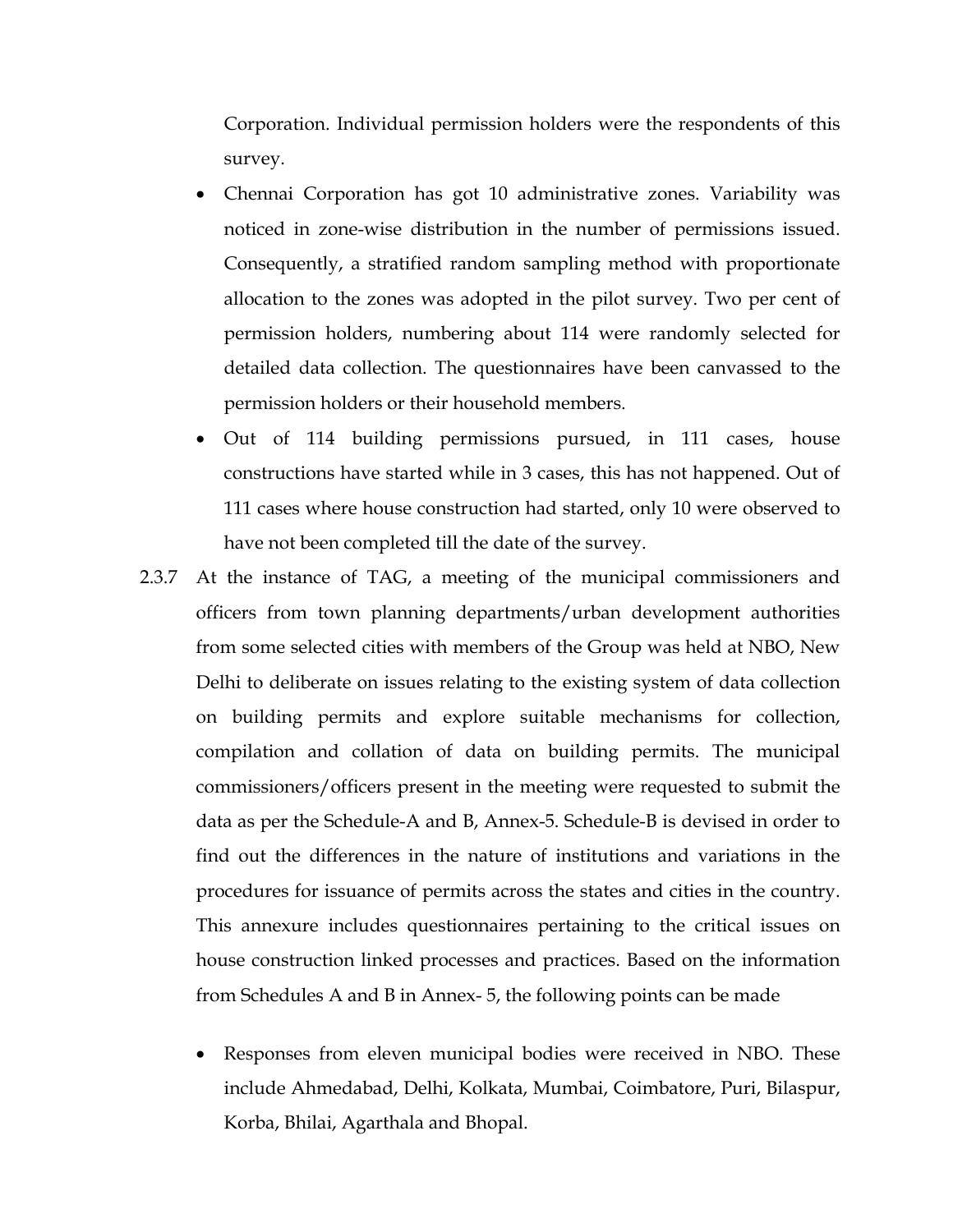- The data on building permissions issued during the quarter April -June 2008 through Schedule A, Annex-5 is received from all the eleven cities. However information on house construction linked processes and practices through Schedule-B in Annex-5 is received only from two centers namely, Puri and Mumbai .
- As regards construction linked processes and practices, the information (Schedule B, Annex-5 ) is received only from two centres. It is, therefore, difficult to come to any conclusion regarding the nature of practices followed in various cities across the country. However, the procedures adopted in the cities of Puri and Mumbai are similar except a few exceptions.
- One can derive only a few conclusions from the limited information (Schedule B, Annex-5) that have been collected and analysed. The attempt nonetheless revealed that the information required for constructing HSUI are largely available at the city level and are already being complied, although not very systematically. One can also argue that the system can be strengthened to generate whatever additional data requirements may come up for undertaking the exercise. For this, the inter-institutional linkages are to be strengthened and there must be political will at the highest level, backing up the effort.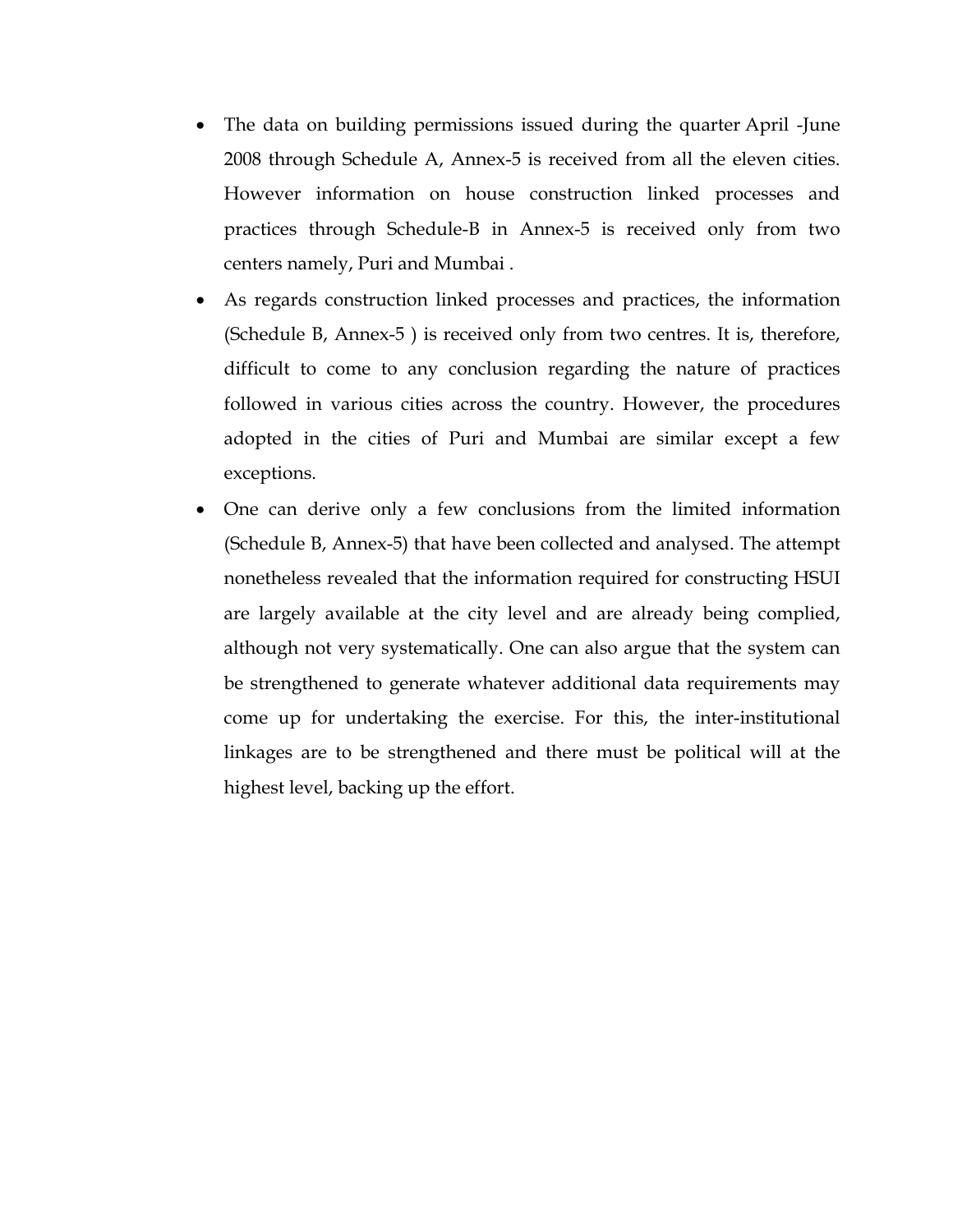## **Section 3**  *METHODOLOGY*

#### *3.1 Background*

- 3.1.1 The Group observed that the present data collection system as organised and updated by National Building Organization can be strengthened and fine tuned to have the requisite base data for constructing a housing start-up index (HSUI) on a quarterly basis.
- 3.1.2 The objective of the HSUI is to track the changes in the level of construction activities in housing sector, which can identify and signal growth or reversionary tendencies in the housing sector. The housing starts in a particular quarter can be estimated from the permits issued in that quarter and the various past quarters by using the rates at which the permits have got converted into starts in the recent past. It would therefore be important to construct a series of start rates (coefficients) for the permits given during the preceding quarters based on the information on actual starts after the issuance of the permits. These coefficients are expected to be different for different quarters due to the seasonality involved in the housing starts. The data on housing starts for a two year period or eight quarters has been considered appropriate for building up the series of coefficients. For the housing starts, out of the permits given before two years, an 'aggregate coefficient' may be calculated based on the actual empirical data. Thus, there will be nine coefficients for each quarter of the year, eight for the preceding quarters, and one more for the residual permits that are two-year old. Since these coefficients are likely to be different for each of the four quarters, one would end up building up a matrix with four rows and nine columns.
- 3.1.3 Once the matrix of start-up rates is constructed based on survey data, the number of house construction started in a particular quarter, say A out of the permits issued in a preceding quarter, say B, can be obtained by multiplying the number of housing units authorised through issuance of permits in quarter B with the corresponding start rate (coefficient) in the matrix.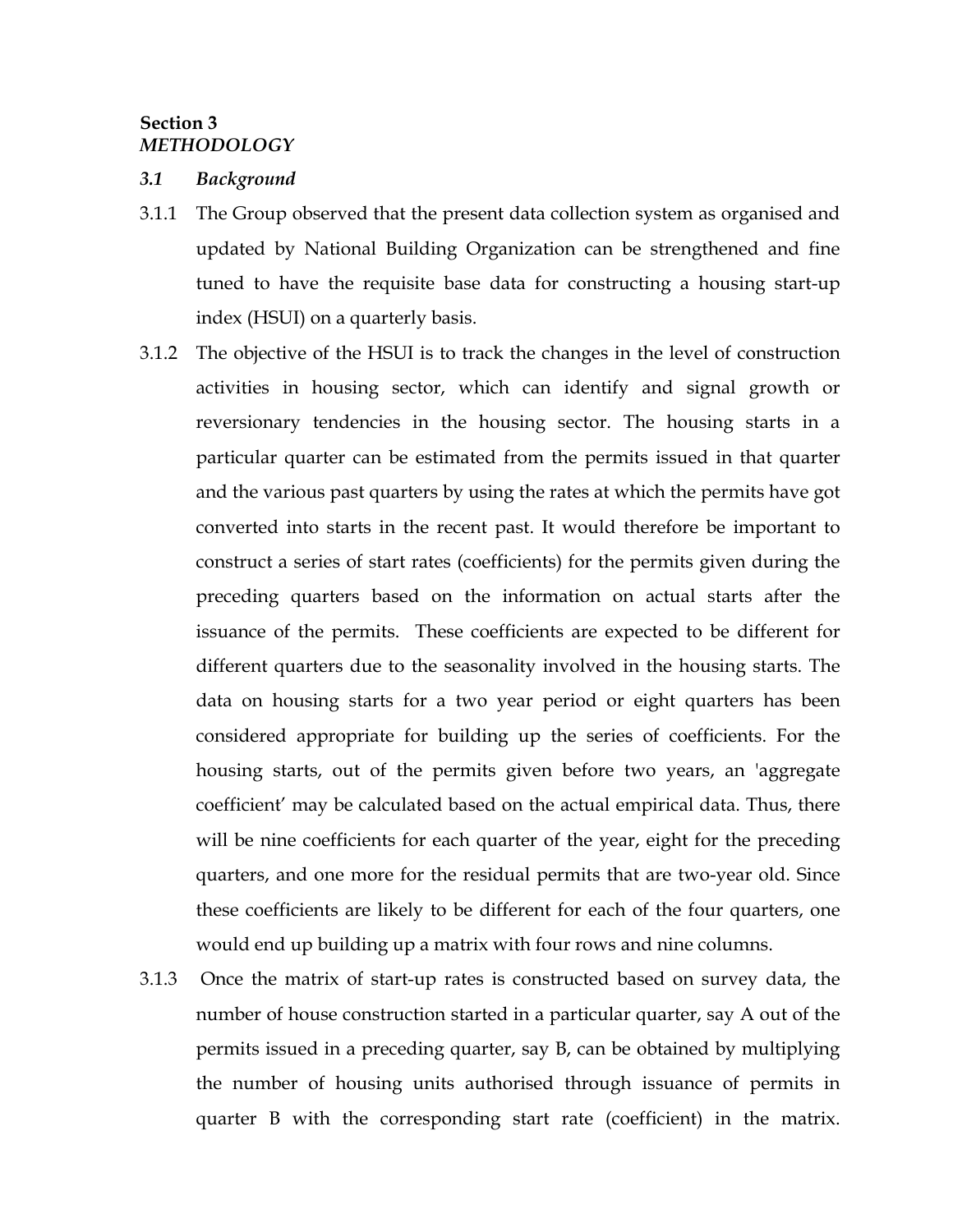Aggregation of the nine values thus obtained would give the total number of housing starts in the quarter A.

- 3.1.4 The Group decided that the scope of the index should be limited to new built residential buildings in urban areas of India, whose construction is authorised through issuance of building permits. Consequently, the pilot surveys undertaken to estimate the coefficients do not include permits for nonresidential buildings including commercial, institutional and industrial buildings. Furthermore, the surveys do not include the publicly owned/built residential housing units. These cover only urban areas because the residential construction activities here are likely to affect macroeconomic parameters much more than in the rural areas. Un-authorised constructions can be excluded from the scope of the analysis. It is possible to assume that the excluded components are multicollinear with the formal residential units and hence the index can signal the direction of movement for both.
- 3.1.5 After overviewing the results of the survey conducted by DES-TN, the Group felt about the need to conduct a comprehensive pilot surveys in few cites/town in order to generate housing start coefficients and test their sturdiness. It is only then that these numbers can be recommended for application to the information on the number of building permits for constructing HSUI. The objective of the pilot surveys should be to construct the Start up Coefficient Matrix with adequate empirical strength so that HSUI can be constructed on a quarterly basis. It should help in identifying the difficulties and challenges in this exercise as also sorting out the issues related to sampling design, selection of variables, weighting pattern, choice of base year etc.
- 3.1.6 The Group suggested that the pilot survey, using a common methodology and schedules, should be conducted in 3 class I cities and 3 small towns. A subgroup was constituted for designing of the schedules for data collection. The comments/suggestions on the schedules prepared by the subgroup were obtained from the members based on which the methodology for data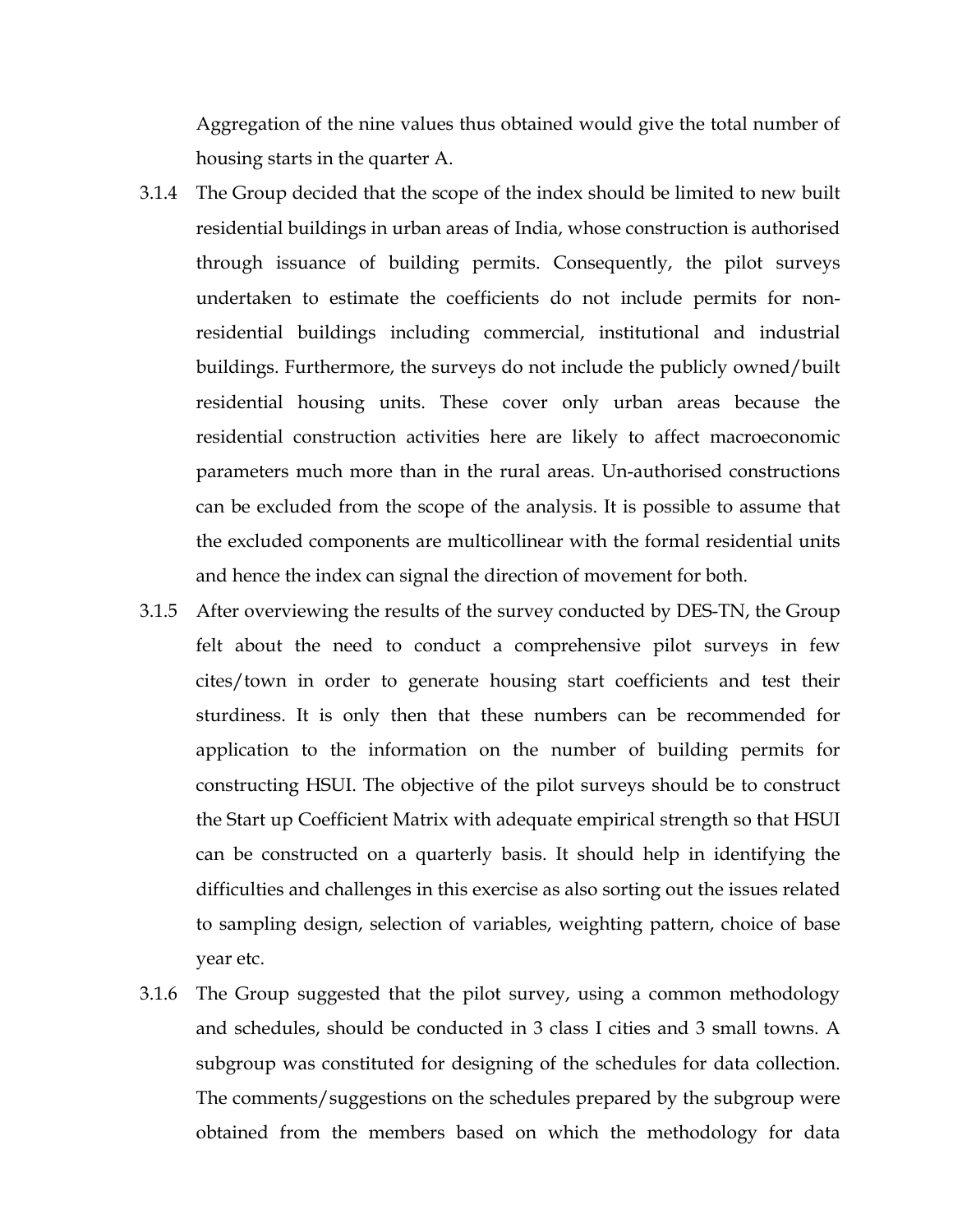collection for the pilot study was also finalized. The three class-I cities identified for the survey were Mumbai, Delhi and Coimbatore. The respective Directorate of Economic and Statistics (DES) were entrusted with the data collection job. It was considered important to collect information from one small town in the states of Maharashtra and Tamil Nadu and one near the National Capital Territory of Delhi for the calendar years 2003 and 2004. The choice of two calendar years was made with a view to identify temporal differences in the start rates as it may help to fix the periodicity for conducting such surveys for generating the coefficients, to be used for constructing HSUI. The concerned DESs were requested to conduct the surveys by selecting the town as per the framework of the project and report the results to the Group.

3.1.7 The Terms and Definitions used in the study are presented in Annex 6.

#### *3.2 Data Collection*

- 3.2.1 The data related to housing starts were collected in two stages as per the survey schedule given in Annex-7. The survey schedule has two parts.
- 3.2.2 Collection of Information on Building Permits: Information on the permits issued for new residential construction was collected from the permit issuing authorities in all cities and towns through Schedule –Part I given in Annex-7*.*  The permits for alterations of the existing building were not included in their survey. However, the permits given for additional housing units in the existing building; construction of new building by demolishing the old existing building were included*.* The survey excluded all non-residential buildings, as noted above. However, mixed-use houses like residential cum commercial, residential cum industrial units etc. were included.
- 3.2.3 Survey conducted for determining the coefficients of Housing Starts*:* The data on housing starts were collected by drawing a sample from the permits issued for new residential buildings in city during the four quarters in certain reference year. The reference year was assumed to be two or three years old,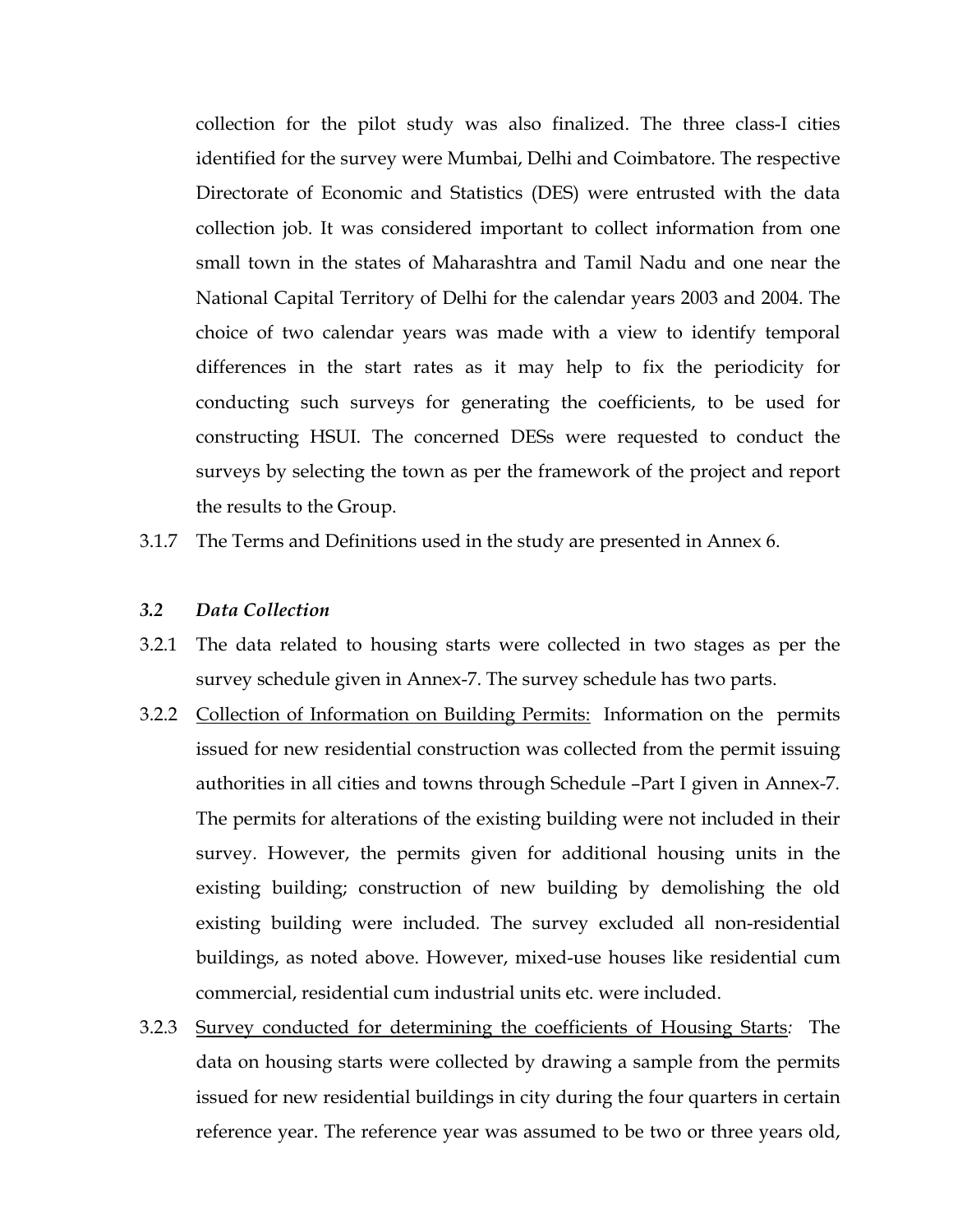generally coinciding with the period of validity of the license. The survey tracked these sample permits in order to ascertain in which quarter and year during the subsequent period, the owner or the builder who obtained the permit actually started the construction. The information was obtained using the Schedule –Part II, given in Annex 7.

3.2.4 Sampling method: The sample selection for the survey was based on a stratified sampling method in which the units in each stratum were randomly selected. In each administrative/tax zone/ward, the data on permits were further stratified based on the type of the building (Single Housing Unit (SHU) or Multiple Housing Unit (MHU)). For example, if a particular centre had 5 zones, each zone was further stratified into 2 strata. i.e. in total 10 strata. In each such stratum, 5 per cent sample of the total building permits for new residential construction was selected based on systematic sampling procedure. If the 5 per cent of the total happens to be fraction, the next integer was taken as the sample size. If total number of permits in a stratum was less than 10, then all permits were taken to constitute the sample. If 5 per cent of the total number of permits in a stratum turned out to be less than 10, then the sample size was taken as 10.

#### *3.3 Housing Start Rates (coefficients)*

3.3.1 The data collected on permits using Schedule –Part I, pertain to four periods of the reference year (2003 - from the first quarter to the fourth quarter). These were taken as the starting observations for the survey. It tried to estimate the number of house constructions started in all the succeeding quarters out of the sample, staring from the quarter in which the permits were issued till the latest period. Following international practice, all the house constructions started after the lapse of two years of issue of permits till two years further were added together. The last coefficient would indicate the house starts taking place over for two years - after the lapse of two years. This may be taken to reflect the coefficient of start ups in a quarter out of all old two year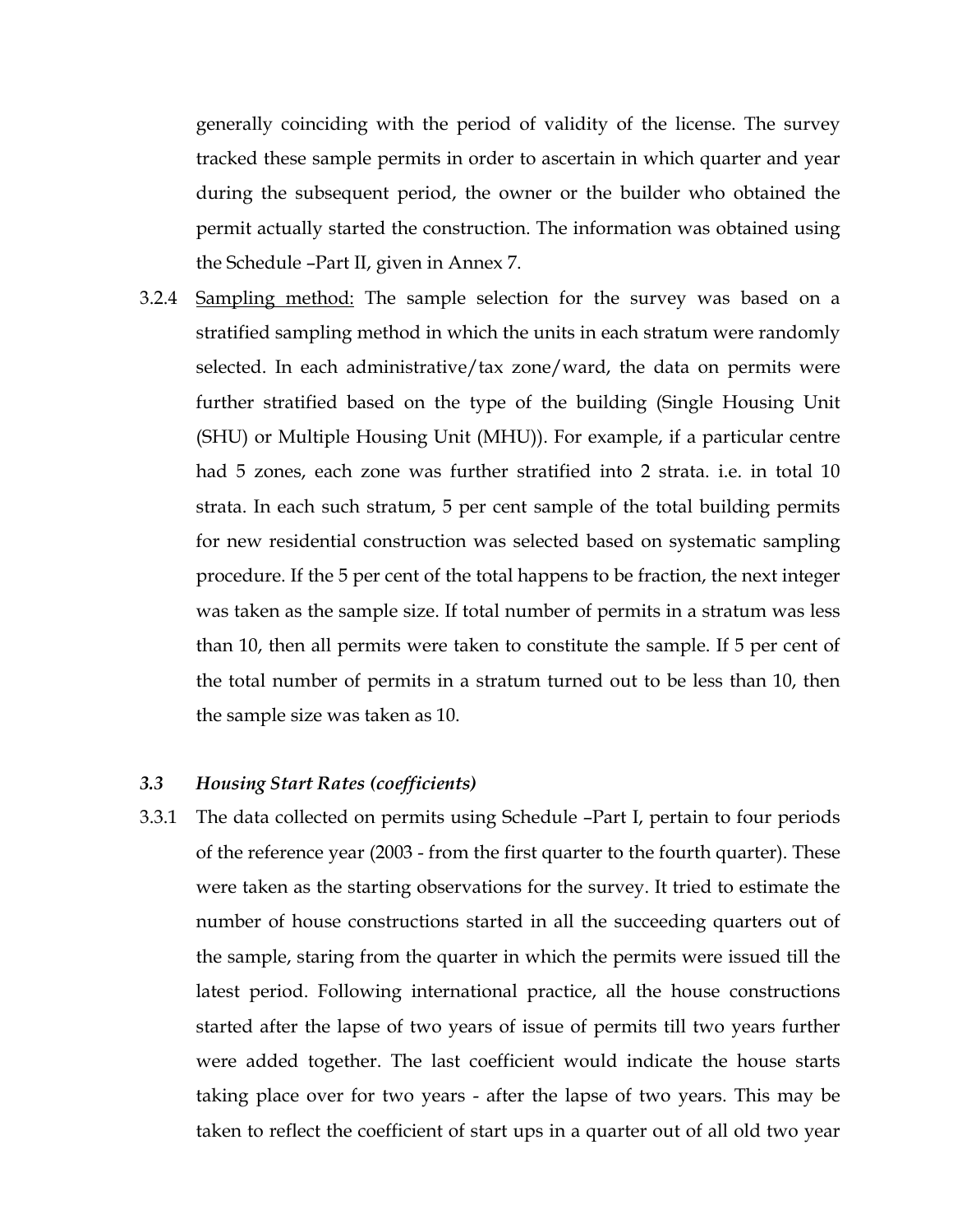old permits till two years further. All houses started beyond 4 years of permit issue were assumed as not started. Based on this data corresponding to different quarters of the years, 9 start-up rates (1 for the quarter in which permits were issued, 7 for the 7 succeeding quarters and 1 for all the starts after 2 years till two years further) were computed. This produces a 4x9 matrix of start rates (coefficients) (*see (1) and (2)*). This matrix (HSRM) is used for estimating the number of housing starts in each quarter, using the methodology described below.

$$
HSRM = \begin{bmatrix} \frac{s_{(1,1)}}{p_{(1)}} & \frac{s_{(1,2,1)}}{p_{(1)}} & \frac{s_{(1,3,1)}}{p_{(1)}} & \frac{s_{(2,1,1)}}{p_{(1)}} & \frac{s_{(2,2,1)}}{p_{(1)}} & \frac{s_{(2,2,1)}}{p_{(1)}} & \frac{s_{(2,3,1)}}{p_{(1)}} & \frac{s_{(2,4,1)}}{p_{(1)}} & \frac{s_{(2,4,1)}}{p_{(1)}} & \frac{s_{(2,4,1)}}{p_{(1)}} & \frac{s_{(2,4,1)}}{p_{(1)}} & \frac{s_{(2,4,1)}}{p_{(1)}} & \frac{s_{(2,4,1)}}{p_{(1)}} & \frac{s_{(2,4,1)}}{p_{(1)}} & \frac{s_{(2,4,1)}}{p_{(1)}} & \frac{s_{(2,4,2)}}{p_{(1)}} & \frac{s_{(2,4,2)}}{p_{(1)}} & \frac{s_{(2,4,2)}}{p_{(2)}} & \frac{s_{(2,4,2)}}{p_{(2)}} & \frac{s_{(2,4,2)}}{p_{(2)}} & \frac{s_{(2,4,2)}}{p_{(2)}} & \frac{s_{(2,4,2)}}{p_{(2)}} & \frac{s_{(2,4,2)}}{p_{(2)}} & \frac{s_{(2,4,2)}}{p_{(2)}} & \frac{s_{(2,4,2)}}{p_{(2)}} & \frac{s_{(2,4,3)}}{p_{(3)}} & \frac{s_{(2,4,3)}}{p_{(3)}} & \frac{s_{(3,4,3)}}{p_{(3)}} & \frac{s_{(3,4,3)}}{p_{(3)}} & \frac{s_{(3,4,3)}}{p_{(3)}} & \frac{s_{(3,4,3)}}{p_{(3)}} & \frac{s_{(3,4,3)}}{p_{(4)}} & \frac{s_{(3,4,3)}}{p_{(4)}} & \frac{s_{(3,4,3)}}{p_{(4)}} & \frac{s_{(3,4,3)}}{p_{(4)}} & \frac{s_{(3,4,3)}}{p_{(4)}} & \frac{s_{(3,4,3)}}{p_{(4)}} & \frac{s_{(3,4,3)}}{p_{(4)}} & \frac{s_{(3,4,3)}}{p_{(4)}} & \frac{s_{(3,4,3)}}{p_{(4)}} & \frac{s_{(3,4,3)}}{p_{(4)}} & \frac{s_{(3,4,3)}}{p_{
$$

3.3.2 The number of housing starts during the *jth* quarter of the *ith* year, for which permits are issued in the  $k^{th}$  quarter of the calendar year is denoted by  $(s_{(i,j,k)})$ . The sample number of housing units authorised by building permits in the  $k^{th}$  quarter of the calendar year is  $(p_{(k)})$ . Now  $\frac{S(i,k)}{k}$  $(k)$ *ij k k s p* represents the

corresponding housing start coefficient.  $\frac{S_{(.,k)}}{S_{(.,k)}}$  $(k)$ *k k s*  $\frac{\overline{p}_{(k)}}{p_{(k)}}$  represents the ratio of number

of house constructions started after 8 quarters (including the quarter in which permit is issued) till two years further out of the total number of permits issued in *kth* quarter of the calendar year to the sample number of housing units authorised by building permits in the *kth* quarter of the calendar year.

3.3.3 The first start rate coefficient that is to be applied for estimating the housing starts in a quarter is computed by dividing the number of constructions started in that quarter for which permits are issued in that quarter itself. Understandably, many more house constructions would start during this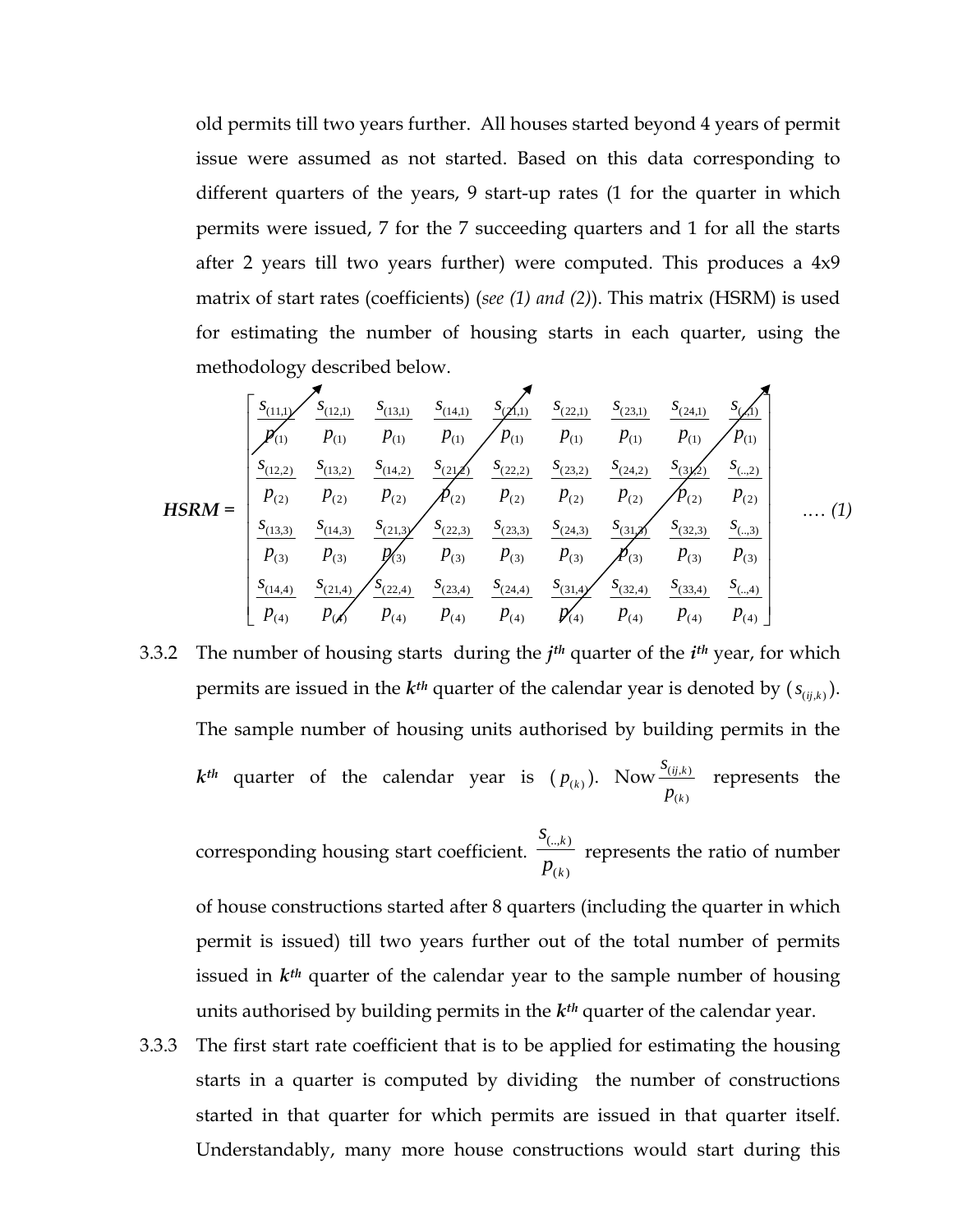quarter for which permissions have been obtained in pervious quarters. But the coefficients in the first row of the matrix *HSRM* show how the permits given in the first quarter got converted into housing start in the subsequent quarters. The second row gives the corresponding coefficients for the second quarter. To estimate the number of starts in a quarter, therefore the matrix *HSRM* is to be transformed. The transformed matrix *HSRMtransformed* is obtained by rearranging *HSRM*.

$$
HSRM_{transformed} = \begin{bmatrix} \frac{s_{(1,1)}}{p_{(1)}} & \frac{s_{(21,4)}}{p_{(3)}} & \frac{s_{(21,3)}}{p_{(2)}} & \frac{s_{(21,2)}}{p_{(1)}} & \frac{s_{(31,4)}}{p_{(4)}} & \frac{s_{(31,3)}}{p_{(2)}} & \frac{s_{(31,2)}}{p_{(1)}} & \frac{s_{(31,2)}}{p_{(2)}} & \frac{s_{(31,2)}}{p_{(1)}} \\ \frac{s_{(12,2)}}{p_{(2)}} & \frac{s_{(12,1)}}{p_{(1)}} & \frac{s_{(22,4)}}{p_{(4)}} & \frac{s_{(22,3)}}{p_{(3)}} & \frac{s_{(22,2)}}{p_{(2)}} & \frac{s_{(22,2)}}{p_{(1)}} & \frac{s_{(32,4)}}{p_{(3)}} & \frac{s_{(32,3)}}{p_{(2)}} & \frac{s_{(32,3)}}{p_{(2)}} \\ \frac{s_{(13,3)}}{p_{(3)}} & \frac{s_{(13,2)}}{p_{(2)}} & \frac{s_{(13,1)}}{p_{(1)}} & \frac{s_{(23,4)}}{p_{(4)}} & \frac{s_{(23,3)}}{p_{(3)}} & \frac{s_{(23,2)}}{p_{(2)}} & \frac{s_{(23,1)}}{p_{(1)}} & \frac{s_{(33,4)}}{p_{(4)}} & \frac{s_{(33,5)}}{p_{(3)}} \\ \frac{s_{(14,4)}}{p_{(4)}} & \frac{s_{(14,3)}}{p_{(3)}} & \frac{s_{(14,2)}}{p_{(2)}} & \frac{s_{(14,1)}}{p_{(1)}} & \frac{s_{(24,4)}}{p_{(4)}} & \frac{s_{(24,3)}}{p_{(3)}} & \frac{s_{(24,2)}}{p_{(2)}} & \frac{s_{(24,1)}}{p_{(1)}} & \frac{s_{(24,1)}}{p_{(4)}} & \frac{s_{(24,1)}}{p_{(4)}} & \frac{s_{(24,1)}}{p_{(4)}} & \frac{s_{(24,1)}}{p_{(4)}} & \frac{s_{(24,1)}}{p_{(4)}} & \frac{s_{(24,1)}}{p_{(4)}} & \frac{s_{(24,1)}}{p_{(4)}} & \frac{s_{(24,1)}}{p_{(4)}} & \frac{s_{(24,1)}}{p_{(4
$$

3.3.4 This matrix *HSRMtransformed* is to be used for estimating the housing start figure for a particular quarter. The first row of *HSRMtransformed* gives the coefficients of housing start for the first quarter of the calendar year, based on permissions given in previous quarters. Similarly the second, third and fourth rows correspond to the second, third and fourth quarters of the calendar year respectively. The four series of start rates (coefficients) corresponding to the four quarters are estimated to incorporate the factor of seasonality. This matrix of start rates can be obtained separately for SHU and MHU and can be used for estimating the housing start in each quarter separately for SHU and MHU.

#### *3.4 Compilation of Housing Starts*

3.4.1 The number of SHU or MHU house constructions started in a particular centre during a particular quarter can be obtained by multiplying the start rates (coefficients) in the *HSRMtransformed* matrix with the corresponding total number of housing permits issued (in the current as also the preceding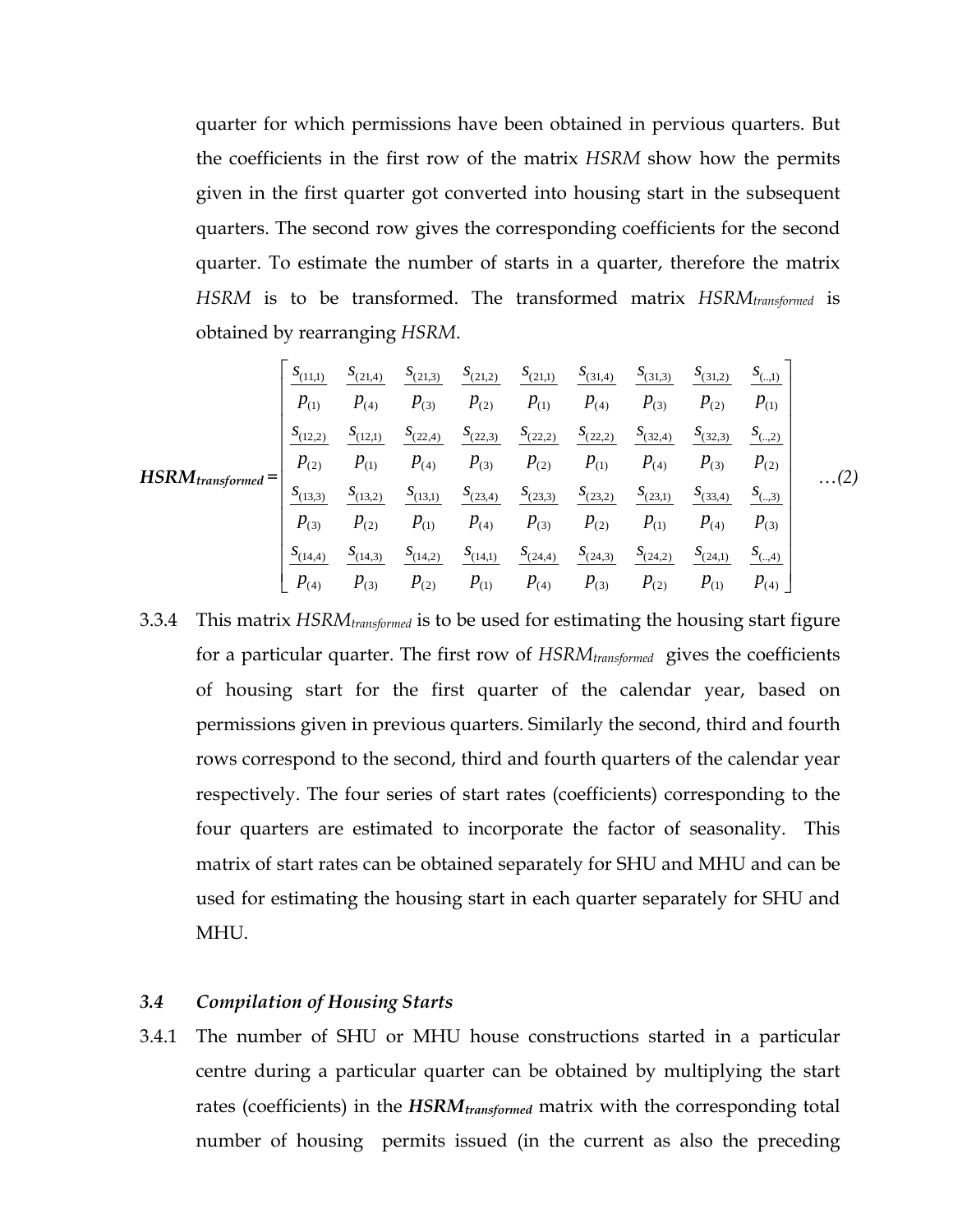quarters). The choice of the row or the set of start rates depends on the quarter for which the housing starts are to be estimated. For example, if we are interested in estimating the number of housing starts in the third quarter of the calendar year then the third row of the *HSRMtransformed* matrix should be used along with the corresponding figures for housing permits.

3.4.2 This procedure is represented in mathematical form as follows. Let  $P_t^{vector}$  is a 9x1 vector of which the first eight elements are the number of housing permits issued in the  $t<sup>th</sup>$ , ( $t$ -1)<sup>th</sup>, ( $t$ -2)<sup>th</sup> …( $t$ -7)<sup>th</sup> quarter. The ninth element is the sum total number of the number of housing permits issued in the  $(1-8)$ <sup>th</sup> to  $($  t-15 $)$ <sup>th</sup> quarters.

$$
P_t^{\text{vector}} = [P_t \quad P_{t-1} \quad P_{t-2} \quad P_{t-3} \quad P_{t-4} \quad P_{t-5} \quad P_{t-6} \quad P_{t-7} \quad P_{(t-8)\to(t-15)}] \quad \dots (3)
$$
  
Let **Q** be a 1x4 vector of seasonal dummies.

$$
Q = [q_1 \quad q_2 \quad q_3 \quad q_4]
$$
 ... (4)  
Where  $q_i = 1$  if to  
 $= 0$  otherwise for  $i = 1, 2, 3, 4$ 

The number of housing starts in the quarter t which is a scalar is given by

$$
S_t = Q \times HSRM_{transformed} \times P_t^{vector}
$$
 ... (5)

3.4.3 The number of housing starts can be estimated by two methods: i) by adding the number of housing starts corresponding to SHU and MHU giving equal weights; ii) by adding the number of housing starts corresponding to SHU and MHU giving weights proportional to the average Floor Space Area (FSA) corresponding to each category.

## *3.5 Compilation of Housing Start-Up Index*

3.5.1 As the number of urban centers in India is quiet large, compiling housing starts for each and every center and thereby obtaining an All India figure on a quarterly basis is difficult. As an alternative, a few centers can be chosen and an index can be developed at All India level using the information obtained from these selected centers.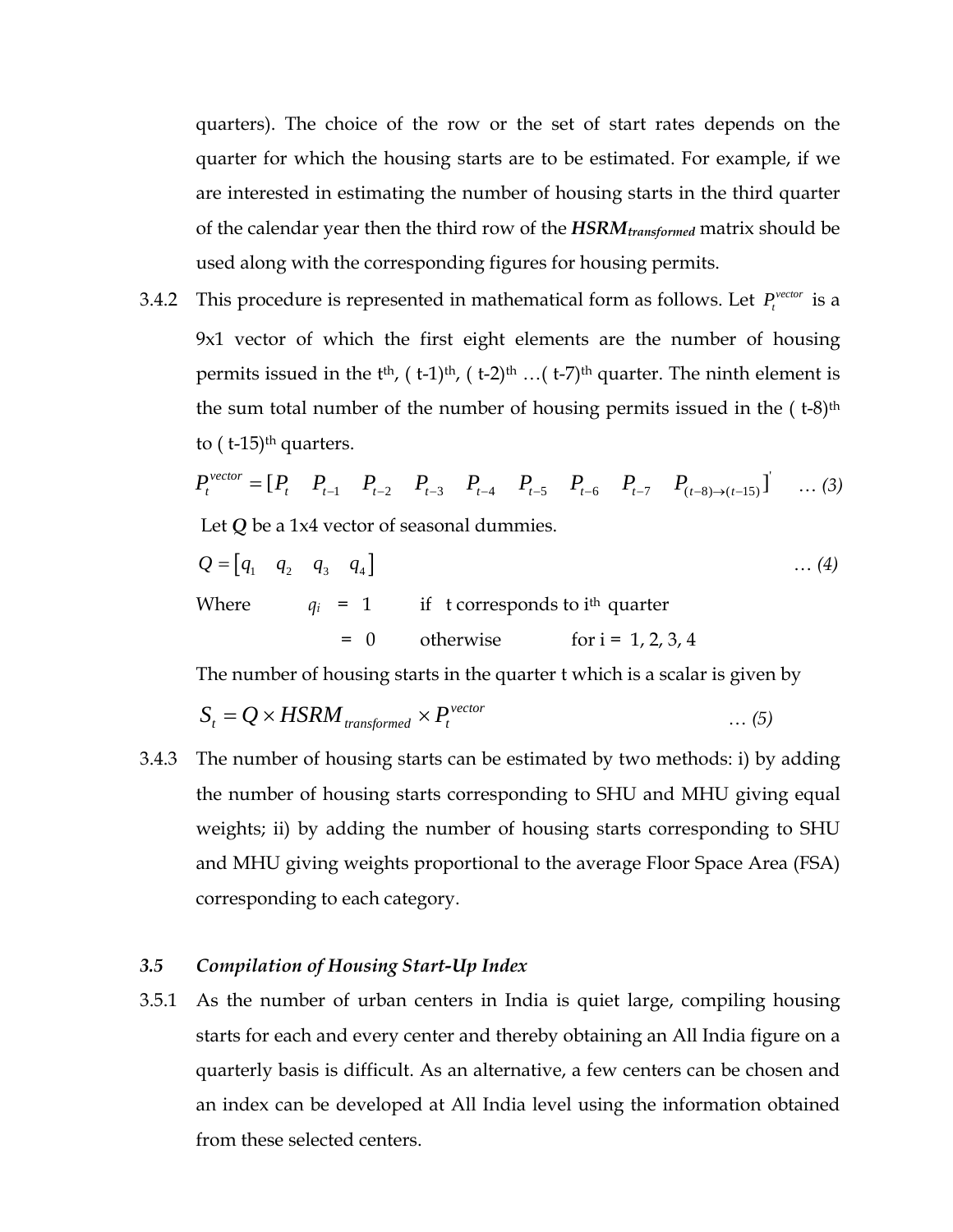- 3.5.2 The Group proposes that the HSUI may be computed using the housing starts coefficients estimated for select centres using methodology, as explained in sections 3.3 and 3.4.
- 3.5.3 The HSUI is estimated using the formulae given below

$$
H SU I_{t} = \frac{\sum_{i=1}^{n} A_{i0} S_{it}}{\sum_{i=1}^{n} A_{i0} S_{i0}} \qquad \qquad \dots (6)
$$

Where **n** is the number of centres, **Ai0** is the average FSA in the i<sup>th</sup> centre in the base period; S<sub>it</sub> is the number of housing starts in the t<sup>th</sup> quarter in i<sup>th</sup> centre; **S**<sub>i0</sub> is the number of housing starts in the base period in i<sup>th</sup> centre.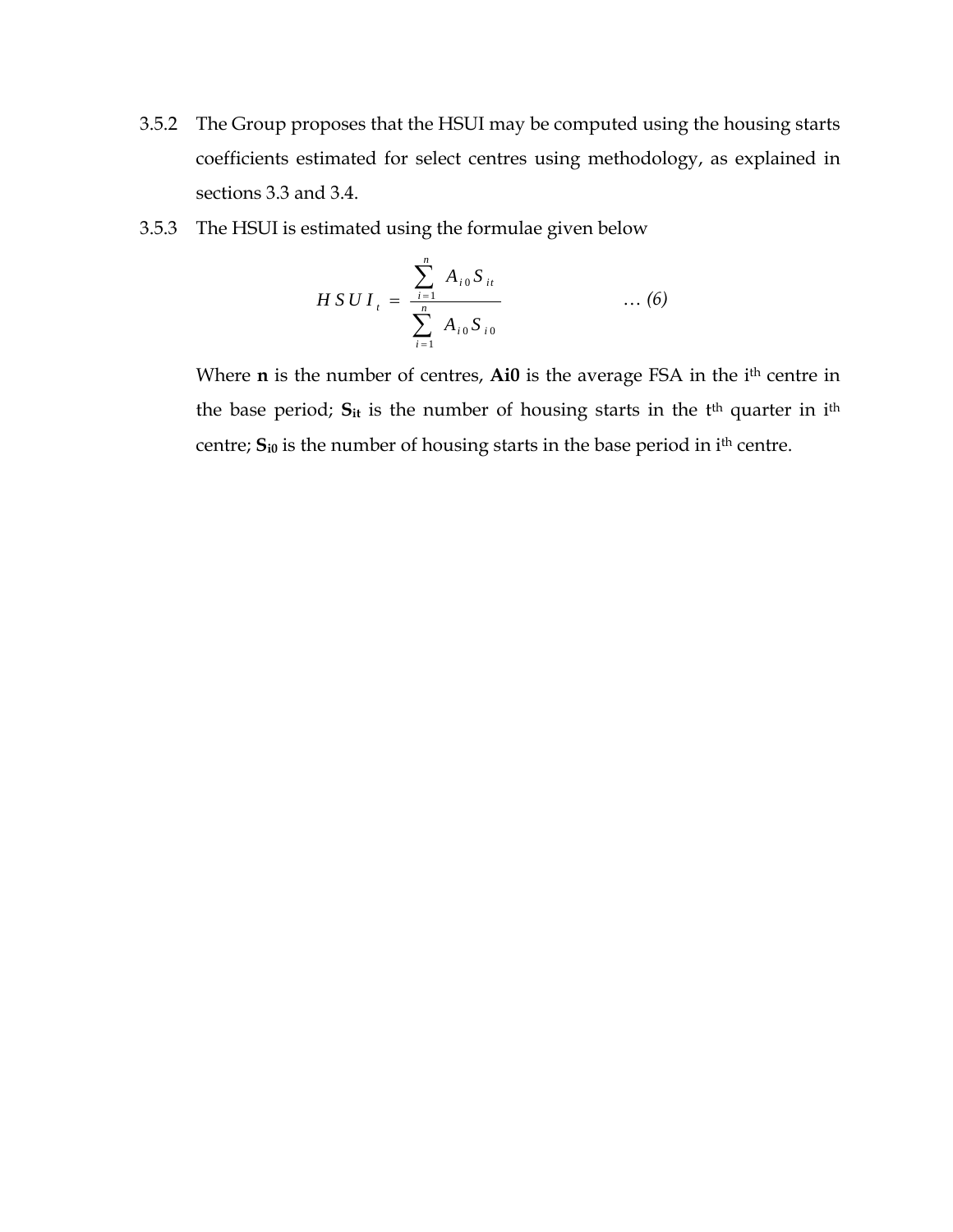### **Section 4**

### *PILOT SURVEY RESULTS AND LIMITATIONS OF METHODOLOGY*

### *4.1 The Case study in Coimbatore*

- 4.1.1 In Coimbatore, 1421 permits were issued during the calendar year 2003 (January – December), of which 42 (3.0 per cent) permits did not specify the type of the building. Of the remaining 1379 permits, 838 (60.8 per cent) were for Single Housing Units (SHU) and 541 (39.2 per cent) were for Multiple Housing Units (MHU).
- 4.1.2 During 2004, 1625 permits were issued, of which 7 (0.4 per cent) permits did not carry the information regarding the type of the building. Of the remaining, 804 (49.7 per cent) were for Single Housing Units (SHU) and 814 (50.3 per cent) were for Multiple Housing Units (MHU).
- 4.1.3 The quarter wise permits issued in Coimbatore during 2003 and 2004 are given in Table 4.1.1.

|      |         | <b>Type</b> |              |        |  |  |
|------|---------|-------------|--------------|--------|--|--|
| Year | Quarter | SHU         | <b>Total</b> |        |  |  |
|      | 1Q      | 216         | 88           | 304    |  |  |
|      |         | 71.1%       | 28.9%        | 100.0% |  |  |
|      | 2Q      | 191         | 133          | 324    |  |  |
|      |         | 59.0%       | 41.0%        | 100.0% |  |  |
| 2003 | 3Q      | 184         | 141          | 325    |  |  |
|      |         | 56.6%       | 43.4%        | 100.0% |  |  |
|      | 4Q      | 247         | 179          | 426    |  |  |
|      |         | 58.0%       | 42.0%        | 100.0% |  |  |
|      | Total   | 838         | 541          | 1,379  |  |  |
|      |         | $60.8\%$    | $39.2\%$     | 100.0% |  |  |
|      | 1Q      | 245         | 180          | 425    |  |  |
|      |         | 57.6%       | 42.4%        | 100.0% |  |  |
|      | 2Q      | 178         | 201          | 379    |  |  |
|      |         | 47.0%       | 53.0%        | 100.0% |  |  |
| 2004 | 3Q      | 197         | 215          | 412    |  |  |
|      |         | 47.8%       | 52.2%        | 100.0% |  |  |
|      | 4Q      | 184         | 218          | 402    |  |  |
|      |         | 45.8%       | 54.2%        | 100.0% |  |  |
|      | Total   | 804         | 814          | 1,618  |  |  |
|      |         | 49.7%       | 50.3%        | 100.0% |  |  |

**Table 4.1.1 - Total Number of Permits Issued in Coimbatore** 

4.1.4 Based on the sampling design discussed above, a total of 608 permit sites were selected. Of which 320 sites correspond to permits issued in 2003 and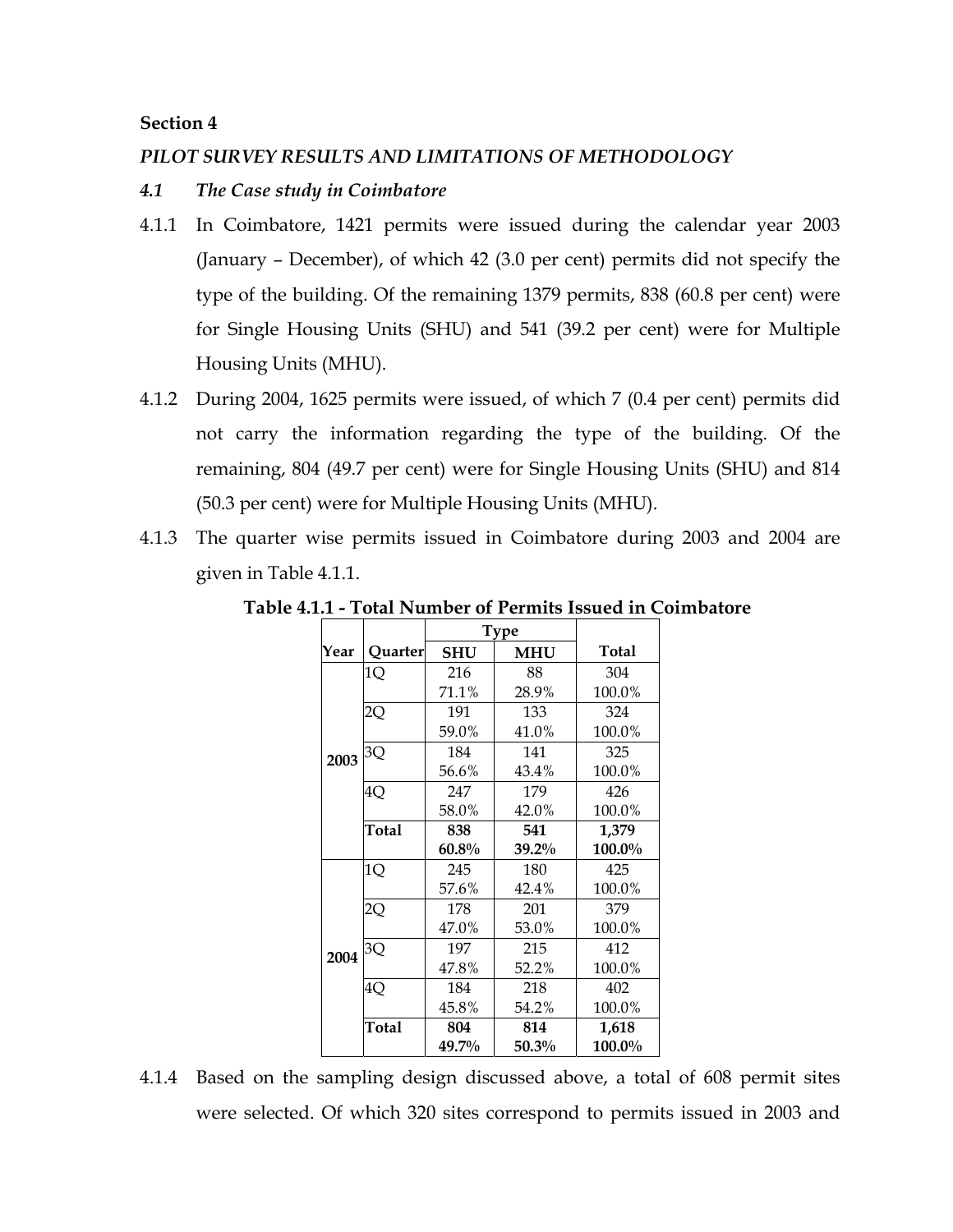288 sites to the following year. The zone wise sample permit sites visited are given in Table 4.1.2.

| <b>Permits</b> | 2003 | 2004 | <b>Total</b> |
|----------------|------|------|--------------|
| issued in      |      |      |              |
| East Zone      | 80   | 80   | 160          |
| West Zone      | 80   | 80   | 160          |
| North Zone     | 80   | 80   | 160          |
| South Zone     | 80   | 48   | 128          |
| Total          | 320  | 288  | 608          |

**Table 4.1.2- Sample Number of Buildings covered in Coimbatore** 

- 4.1.5 Of the 320 permit site visits corresponding to 2003, 182 *w*ere for SHU and 138 for MHU. Of the 288 permits given during the year 2004, 174 were for SHU and 114 for MHU.
- 4.1.6 Of the 182 building sanctions given in 2003 for SHU, 8 (4.4 per cent) had not stared construction till the date of visit. Of the 138 permits given for MHU, 3 (2.2 per cent) were yet to start their construction. Similarly, out of 174 and 114 permits issued to SHU and MHU respectively during the calendar year 2004, 9 (5.2 per cent) and 1 (0.9 per cent) had not started their construction.
- 4.1.7 The frequency distribution of the number of houses in the MHU is given below in Graph 4.1.1. One permit issued in the year 2004 consisted of a MHU with 162 housing units, which was revealed during the sample survey. This was removed from the sample while constructing the start rate matrix because of its large size affecting the macro results.



**Graph 4.1.1 – Distribution of Number of Houses in MHU in Coimbatore**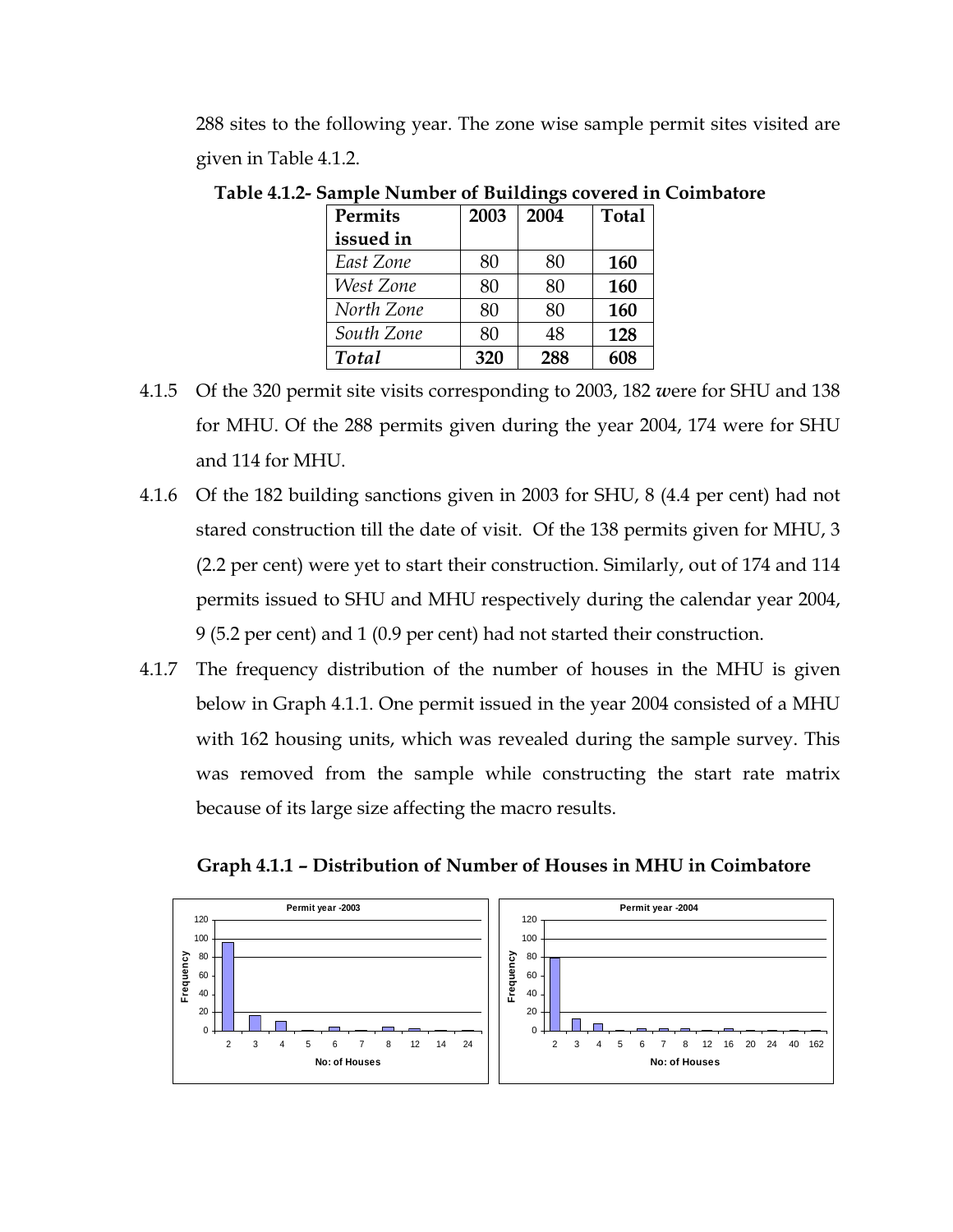4.1.8 Table 4.1.3 provides the average Floor Space Area (FSA) in Sq.ft in the 4 zones for SHU and MHU. The average FSA did not vary much across the zones. However, the SHU were found to have higher average FSA than MHU.

|              | Average Area (Sq.ft) |            |  |  |  |  |  |  |
|--------------|----------------------|------------|--|--|--|--|--|--|
| Zone         | <b>SHU</b>           | <b>MHU</b> |  |  |  |  |  |  |
| East         | 1219                 | 673        |  |  |  |  |  |  |
| West         | 1112                 | 871        |  |  |  |  |  |  |
| North        | 1353                 | 612        |  |  |  |  |  |  |
| South        | 1488                 | 889        |  |  |  |  |  |  |
| <b>Total</b> | 1270                 | 785        |  |  |  |  |  |  |

**Table 4.1.3 –Average Floor Space Area in Coimbatore** 

4.1.9 The per cent distribution of the housing starts for SHU and MHU are given in Table 4.1.4 and Table 4.1.5 respectively. From theses tables it would be seen that about 90 per cent of permits issued during 2003 and 2004 got started within 2 quarters.

**Table 4.1.4 - Distribution of Housing Starts (SHU) in Coimbatore** *(per cent)*

| Issued        |                            |               |               |      |      |     |     |     |     |     | Started 1Q2003 2Q2003 3Q2003 4Q2003 1Q2004 2Q2004 3Q2004 4Q2004 1Q2005 2Q2005 3Q2005 Not Started |
|---------------|----------------------------|---------------|---------------|------|------|-----|-----|-----|-----|-----|--------------------------------------------------------------------------------------------------|
| 1Q2003        | 74.5                       | 10.6          | 6.4           |      |      | 2.1 |     |     |     |     | 6.4                                                                                              |
| 2Q2003        | $\mathcal{X}$              | 83.0          | 10.6          | 2.1  |      |     |     |     |     | 2.1 | 2.1                                                                                              |
| 3Q2003        | $\mathcal{X}$              | $\mathcal{X}$ | 61.5          | 28.8 |      | 1.9 |     |     |     |     | 7.7                                                                                              |
| 4Q2003        | $\mathcal{X}$              | $\mathcal{X}$ | $\mathcal{X}$ | 66.7 | 27.8 |     |     |     | 5.6 |     |                                                                                                  |
| Started       |                            |               |               |      |      |     |     |     |     |     |                                                                                                  |
| <b>Issued</b> |                            |               |               |      |      |     |     |     |     |     | 1Q2004 2Q2004  3Q2004 4Q2004 1Q2005 2Q2005 3Q2005 4Q2005 1Q2006 2Q2006  3Q2006 Not Started       |
| 1Q2004        | 63.6                       | 31.8          | 2.3           | 2.3  |      |     |     |     |     |     |                                                                                                  |
| 2Q2004        | $\mathcal{X}$              | 60.0          | 20.0          | 8.9  | 2.2  |     |     |     |     |     | 8.9                                                                                              |
| 3Q2004        | $\boldsymbol{\mathcal{X}}$ | $\mathcal{X}$ | 57.5          | 27.5 | 5.0  |     |     | 7.5 |     |     | 2.5                                                                                              |
| 4Q2004        | $\mathcal{X}$              | $\mathcal{X}$ | $\mathcal{X}$ | 57.8 | 24.4 | 4.4 | 2.2 | 2.2 |     |     | 8.9                                                                                              |

*x: Not computable --: Nil/Negligible*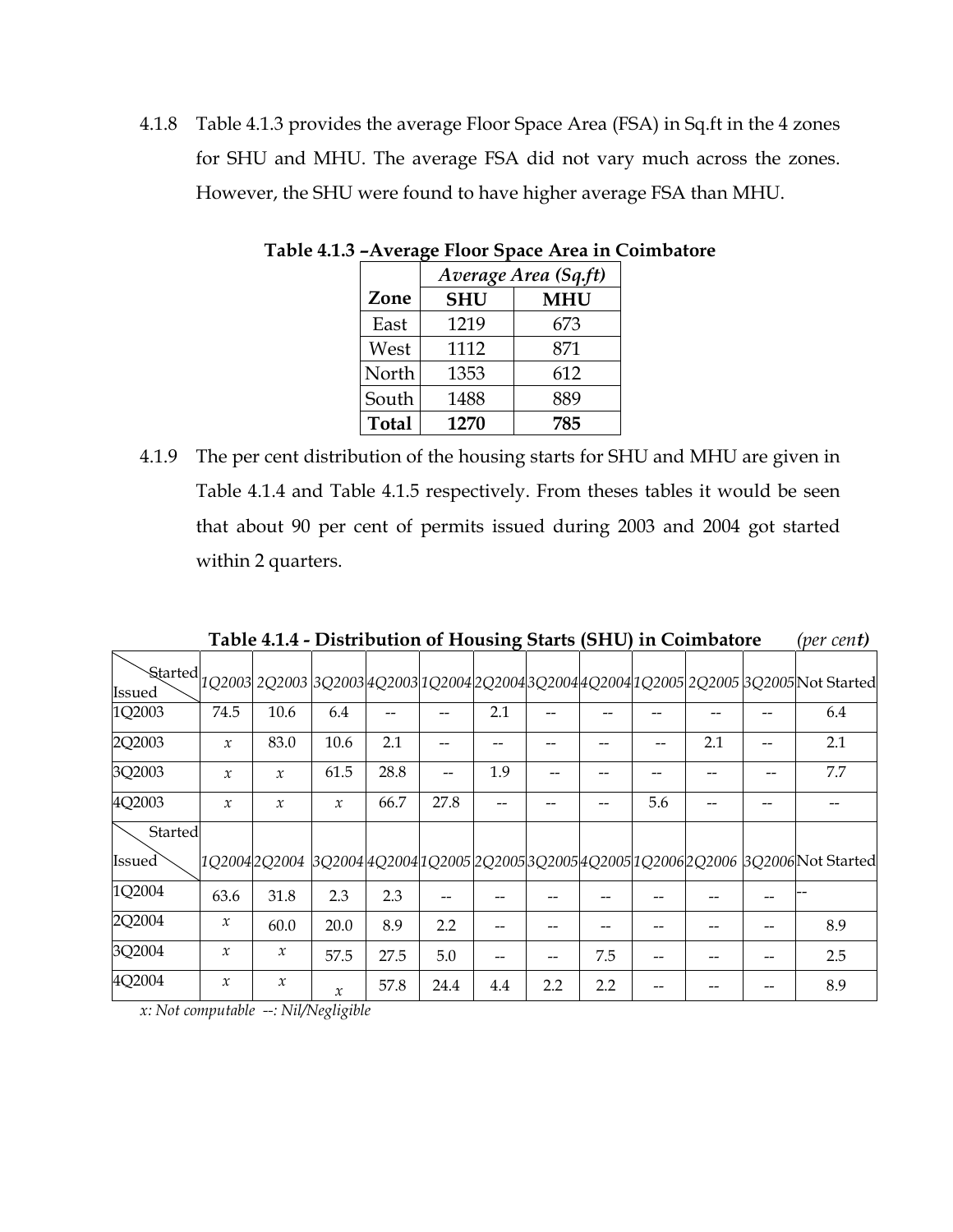|         |               | Table 4.1.5- Distribution of Housing Starts (MHU) in Coimbatore |               |      |      |     |     |     |     | (per cen <b>t)</b>                                                                                  |
|---------|---------------|-----------------------------------------------------------------|---------------|------|------|-----|-----|-----|-----|-----------------------------------------------------------------------------------------------------|
| Started |               |                                                                 |               |      |      |     |     |     |     |                                                                                                     |
| Issued  |               |                                                                 |               |      |      |     |     |     |     | 1Q2003  2Q2003  3Q2003  4Q2003  1Q2004  2Q2004  3Q2004  4Q2004  1Q2005  2Q2005  3Q2005  Not Started |
| 1Q2003  | 52.1          | 35.3                                                            | 10.5          | 2.1  |      |     |     |     |     |                                                                                                     |
| 2Q2003  | $\mathcal{X}$ | 66.3                                                            | 29.1          |      |      |     |     |     |     | 4.7                                                                                                 |
| 3Q2003  | $\mathcal{X}$ | $\mathcal{X}$                                                   | 82.6          | 15.2 |      |     |     |     |     | 2.2                                                                                                 |
| 4Q2003  | $\mathcal{X}$ | $\mathcal{X}$                                                   | $\mathcal{X}$ | 91.7 | 5.6  |     | 1.4 | 1.4 |     |                                                                                                     |
|         |               |                                                                 |               |      |      |     |     |     |     | 1Q2004 2Q2004 3Q2004 4Q2004 1Q2005 2Q2005 3Q2005 4Q2005 1Q2006 2Q2006 3Q2006 Not Started            |
| 1Q2004  | 57.6          | 39.0                                                            |               | 1.7  |      |     |     |     | 1.7 |                                                                                                     |
| 2Q2004  | $\mathcal{X}$ | 62.5                                                            | 25.0          | 2.8  | 4.2  | 2.8 |     |     |     | 2.8                                                                                                 |
| 3Q2004  | $\mathcal{X}$ | $\mathcal{X}$                                                   | 60.4          | 27.1 | 8.3  | 2.1 | 2.1 |     |     |                                                                                                     |
| 4Q2004  | $\mathcal{X}$ | $\mathcal{X}$                                                   | $\mathcal{X}$ | 85.6 | 14.4 |     |     |     |     |                                                                                                     |

**Table 4.1.5- Distribution of Housing Starts (MHU) in Coimbatore** *(per cent)*

*x: Not computable --: Nil/Negligible*

4.1.10 As described in the methodology in section 3.4, start rate matrices were obtained separately for SHU and MHU for the permit years 2003 and 2004.

These are given in Tables 4.1.6 to 4.1.9.

**Table 4.1.6 Start Rate Matrix in Coimbatore for MHU for 2003** 

|  | $1Q$ 0.52 0.06          |             | 0.01 |  |  |
|--|-------------------------|-------------|------|--|--|
|  | $2Q$ 0.66 0.35          |             |      |  |  |
|  | $3Q$ 0.83 0.29 0.11     |             |      |  |  |
|  | $4Q$   0.92   0.15   -- | 0.02   0.01 |      |  |  |

*--: Nil/Negligible*

**Table 4.1.8 Start Rate Matrix in Coimbatore for SHU for 2003** 

|                           |                     | $10$   0.75   0.28   --   --   --   0.06   -- |          |  |      |
|---------------------------|---------------------|-----------------------------------------------|----------|--|------|
| $ 2Q 0.83 0.11  -  0.02 $ |                     |                                               | $- 0.02$ |  | 0.02 |
|                           | $3Q$ 0.62 0.11 0.06 |                                               |          |  |      |
|                           | $4Q$ 0.67 0.29 0.02 |                                               |          |  |      |

*--: Nil/Negligible --: Nil/Negligible*

**Table 4.1.7 Start Rate Matrix in Coimbatore for MHU for 2004** 

| $1Q$  0.58  0.14  0.08  0.04   - |                          |  |            |      |  | 0.02 |
|----------------------------------|--------------------------|--|------------|------|--|------|
| $ 2Q 0.63 0.39  -  0.02 0.03 $   |                          |  |            |      |  |      |
|                                  | $3Q$ 0.60 0.25 - -       |  |            |      |  |      |
|                                  | $4Q$ 0.86 0.27 0.03 0.02 |  | $\sim$ $-$ | 0.02 |  |      |
|                                  |                          |  |            |      |  |      |

*--: Nil/Negligible*

**Table 4.1.9 Start Rate Matrix in Coimbatore for SHU for 2004** 

|                  | $1Q$ 0.64 0.24 0.05 0.02 |  |  |  |  |                                                |  |  |  |
|------------------|--------------------------|--|--|--|--|------------------------------------------------|--|--|--|
|                  | 2Q 0.60 0.32 0.04        |  |  |  |  |                                                |  |  |  |
|                  | $3Q$ 0.58 0.20 0.02 0.02 |  |  |  |  |                                                |  |  |  |
|                  |                          |  |  |  |  | $4Q$   0.58   0.28   0.09   0.02   0.02   0.08 |  |  |  |
| . NIJALoglicible |                          |  |  |  |  |                                                |  |  |  |

4.1.11 The absolute difference between the matrices obtained through the permit issued in 2003 and 2004 for the MHU and SHU are given in Table 4.1.10 and 4.1.11 respectively. The standard errors**ξ** of these differences are reported in Table 4.1.12 to 4.1.13. The statistical significance in the difference was tested using the asymptotic test of equality of proportions. The start rates based on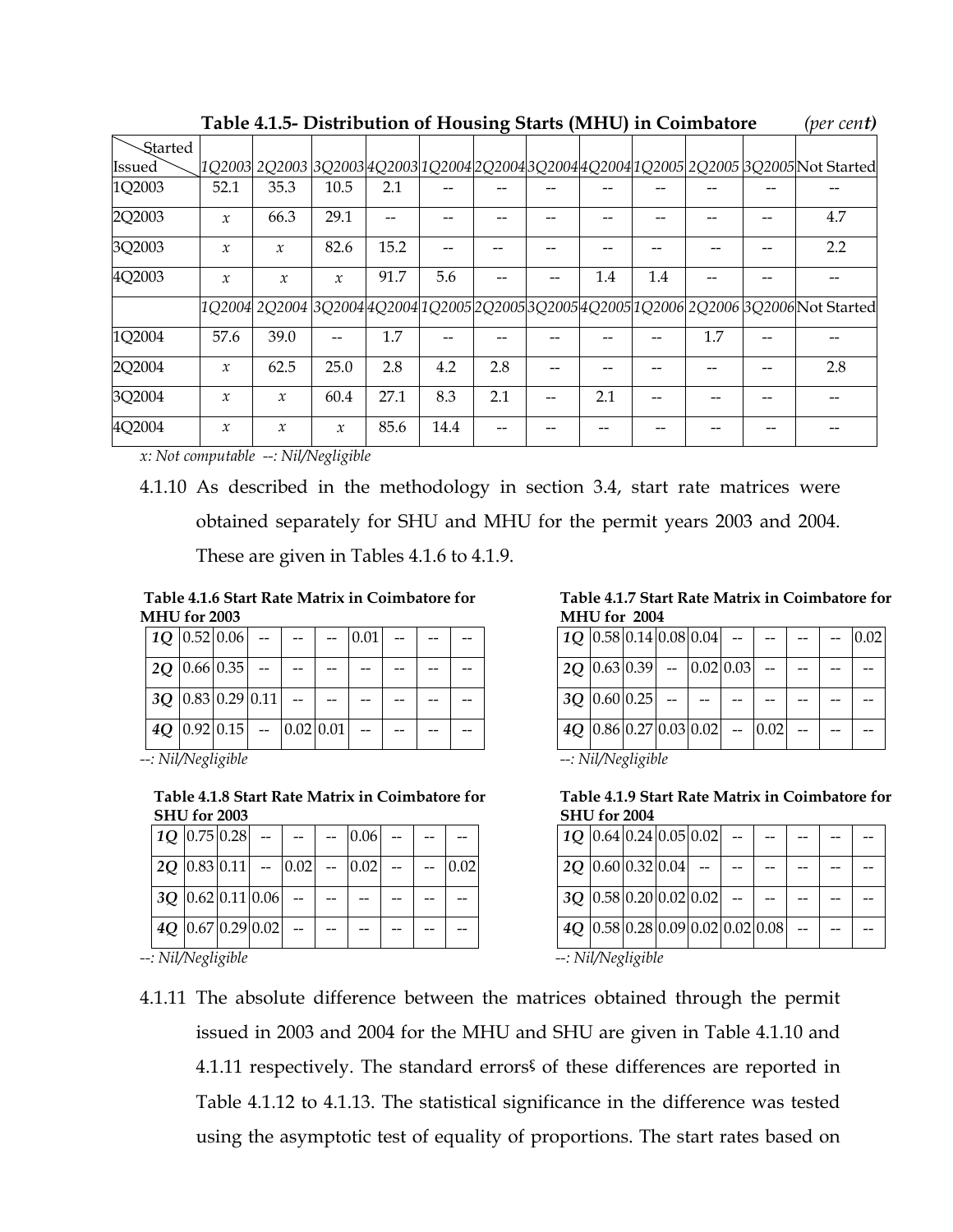permits issued in 2003 and 2004 were found to be not statistically different at 1 per cent level of significance, expect for 3 cells for MHU (Table 4.1.10, 4.1.11).

**Table 4.1.10 Absolute Difference in 2003 and 2004 Start Rates in Coimbatore for MHU** 

| $4Q _{0.06} _{0.12} _{0.03}$ |         |           |         |               | 0.01   0.02 |  |      |
|------------------------------|---------|-----------|---------|---------------|-------------|--|------|
|                              | $\star$ | 0.04      | $\star$ |               |             |  |      |
| 3Q                           | 0.22    |           | 0.11    |               |             |  |      |
| $ ^{2Q} _{0.04} _{0.04} $    |         |           |         | $-$ 0.02 0.03 |             |  |      |
|                              |         | 0.06 0.09 | $\star$ | 0.04          | 0.01        |  | 0.02 |
| 1Q                           |         |           | 0.08    |               |             |  |      |

**Table 4.1.11 Absolute Difference in 2003 and 2004 Start Rates in Coimbatore for SHU** 

|  |                                               |  | $ 1Q _{0.11} _{0.03} _{0.05} _{0.02} _{-} _{0.06} $       |  |      |
|--|-----------------------------------------------|--|-----------------------------------------------------------|--|------|
|  |                                               |  | $2Q$   0.23   0.21   0.04   0.02   --   0.02   --   --    |  | 0.02 |
|  | $ ^{3Q} _{0.04} _{0.09} _{0.04} _{0.02} _{-}$ |  |                                                           |  |      |
|  |                                               |  | $ ^{4Q} _{0.09} _{0.01} _{0.07} _{0.02} _{0.02} _{0.08} $ |  |      |

**\*** S*ignificantly different at 1 per level of significance --: Nil/Negligible* 

#### **Table 4.1.12 SE\$ of Difference of 2003 and 2004 Start Rates in Coimbatore for MHU**

| $ 1Q _{0.07} _{0.04} _{0.03} _{0.02} _{-} _{0.01} $       |  |  |  |  |
|-----------------------------------------------------------|--|--|--|--|
| $ 2Q _{0.08} _{0.08} _{-}$ 0.02 0.02                      |  |  |  |  |
| $ 3Q _{0.06} _{0.06} _{0.03} _{-} $                       |  |  |  |  |
| $ ^{4Q} _{0.04} _{0.05} _{0.02} _{0.02} _{0.01} _{0.01} $ |  |  |  |  |

### **Table 4.1.13 SE\$ in Difference of 2003 and 2004 Start Rates in Coimbatore for SHU**

|  |                   |                                      |  | $1Q$  0.10  0.09  0.03  0.02 - 0.03 |  |      |
|--|-------------------|--------------------------------------|--|-------------------------------------|--|------|
|  |                   |                                      |  | $2Q$  0.09 0.08 0.03 0.02  --  0.02 |  | 0.02 |
|  |                   | $3Q$   0.10   0.08   0.04   0.02   - |  |                                     |  |      |
|  |                   |                                      |  | $4Q$ 0.11 0.10 0.05 0.02 0.02 0.04  |  |      |
|  | -• Nil/Neolioihle |                                      |  |                                     |  |      |

*--: Nil/Negligible --: Nil/Negligible*

4.1.12 Given the fact that the indices for the two years are not at variance with each other, it is decided to combine them. The start rate matrices obtained by combining the matrices for 2003 and 2004 for SHU and MHU are given in Table 4.1.14 and 4.1.15 respectively.

 **Table 4.1.14 Start Rate Matrix@ in Coimbatore for MHU** 

|  | $1Q$   0.55   0.10   0.04   0.02   -- |  | 0.01                                           |  | 0.01 |
|--|---------------------------------------|--|------------------------------------------------|--|------|
|  | $2Q$   0.65   0.37   -   0.01   0.01  |  |                                                |  |      |
|  | $3Q$   0.71   0.27   0.05   -         |  |                                                |  |      |
|  |                                       |  | $4Q$   0.89   0.21   0.01   0.02   0.01   0.01 |  |      |

*--: Nil/Negligible --: Nil/Negligible* 

## *4.2 Case Study of Villupuram*

### **Table 4.1.15 Start Rate Matrix@ in Coimbatore for SHU**

| $10[0.69]0.26[0.02]0.01$ - $[0.02]$ |  |  |      |  |      |
|-------------------------------------|--|--|------|--|------|
| $ 2Q 0.72 0.21 0.02 0.01 $ -        |  |  | 0.01 |  | 0.01 |
| $ 3Q 0.60 0.15 0.04 0.01 $ --       |  |  |      |  |      |
| 4Q 0.62 0.28 0.05 0.01 0.01 0.03    |  |  |      |  |      |
| --• Nil/Neolioihle                  |  |  |      |  |      |

4.2.1 In Villupuram, 35 permits were issued in 2003 of which, 19 (54.3 per cent) were for SHU and 16 (45.7 per cent) were for MHU. Among the 30 permits issued in 2004, 24 (80 per cent) were for SHU, while only 6 (20 per cent) for MHU. The numbers of permits disaggregated by different quarters of the year are given in Table 4.2.1.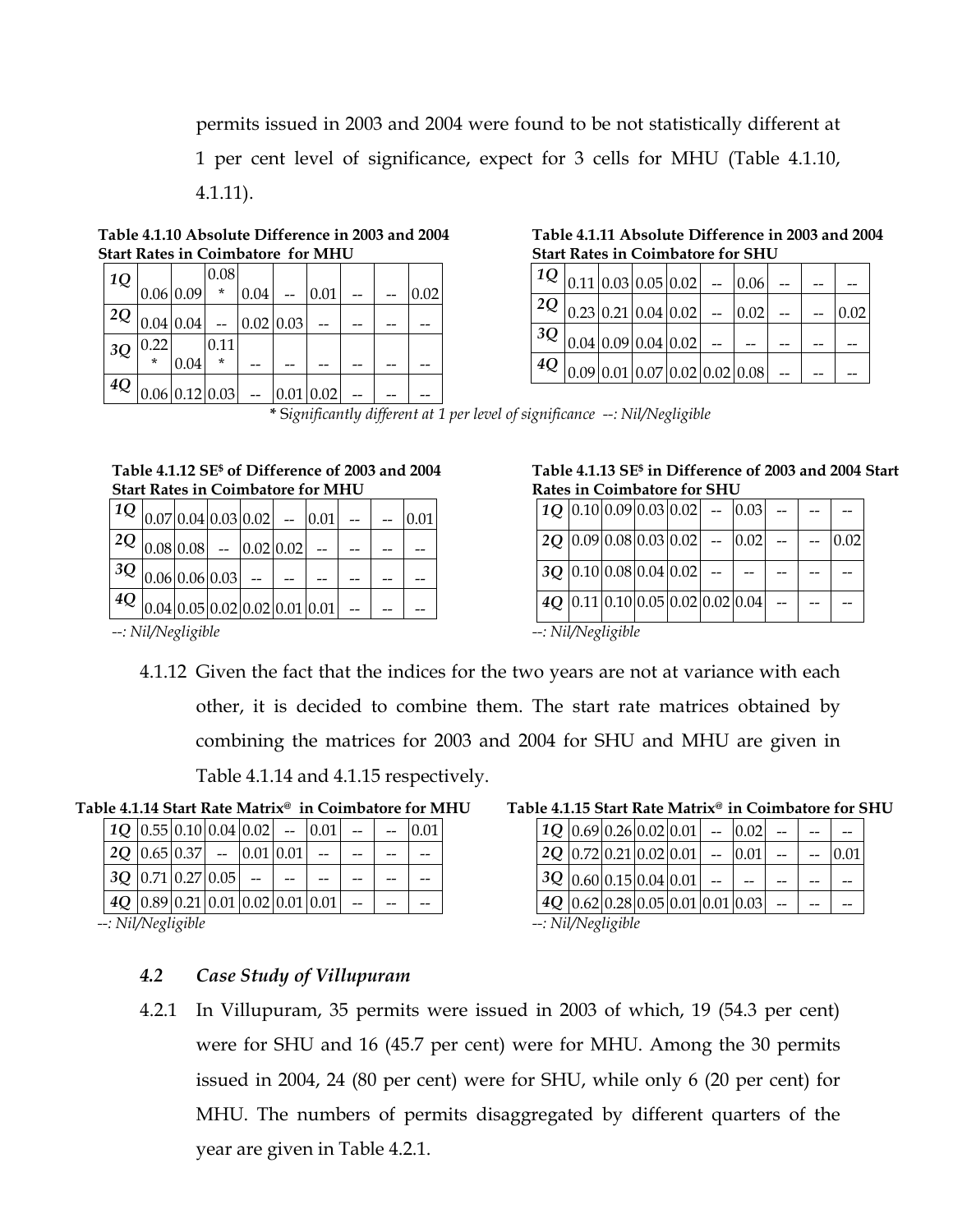4.2.2 All the permit sites were visited for the housing start survey (Schedule Part-II) as the number of permits was small. It was found that construction had begun for all the permits given during 2003 for SHU, expect just one case. It was also found that all the MHU for which permits were given in 2003 and 2004 had exactly 2 housing units.

| Year | Quarter | <b>SHU</b>     | <b>MHU</b>     | <b>Total</b> |
|------|---------|----------------|----------------|--------------|
|      | 1Q      | $\overline{2}$ | 3              | 5            |
|      |         | 40.0%          | 60.0%          | 100.0%       |
|      | 2Q      | 10             | 7              | 17           |
|      |         | 58.8%          | 42.2%          | 100.0%       |
| 2003 | 3Q      | 3              | 3              | 6            |
|      |         | 50.0%          | 50.0%          | 100.0%       |
|      | 4Q      | 4              | 3              | 7            |
|      |         | 57.1%          | 42.9%          | 100.0%       |
|      | Total   | 19             | 16             | 35           |
|      |         | 54.3%          | 45.7%          | 100.0%       |
|      | 1Q      | 8              | $\overline{2}$ | 10           |
|      |         | 80.0%          | 20.0%          | 100.0%       |
|      | 2Q      | 5              | 3              | 8            |
|      |         | 62.5%          | 37.5%          | 100.0%       |
| 2004 | 3Q      | 4              | 0              | 4            |
|      |         | 100.0%         | 0.0%           | 100.0%       |
|      | 4Q      | 7              | 1              | 8            |
|      |         | 87.5%          | 12.5%          | 100.0%       |
|      | Total   | 24             | 6              | 30           |
|      |         | 80.0%          | 20.0%          | 100.0%       |

**Table 4.2.1 - Total Number of Permits Issued in Villupuram**

- 4.2.3 Villupuram being a small centre, the number of permits issued in each quarter was noted as very small. Consequently, the SHU and MHU units were combined to obtain a single start rate matrix for the town. The per cent distribution of the housing starts is given in Table 4.2.2. It is important that almost 80 per cent of the constructions got started in the same quarter in which permits were issued.
- 4.2.4 The average FSA of SHU was found to be 935 sq.ft. MHU were noted to have a lower average FSA of 381 sq.ft. only.

|         |  |  |  |  | Table 4.2.2- Distribution of Housing Starts in Villupuram | (per cent)                                                                                                  |  |
|---------|--|--|--|--|-----------------------------------------------------------|-------------------------------------------------------------------------------------------------------------|--|
| Started |  |  |  |  |                                                           |                                                                                                             |  |
| Issued  |  |  |  |  |                                                           | $\searrow$ [1Q2003] 2Q2003 [3Q2003]4Q2003]1Q2004[2Q2004[3Q2004]4Q2004[1Q2005] 2Q2005 [3Q2005] Not Started [ |  |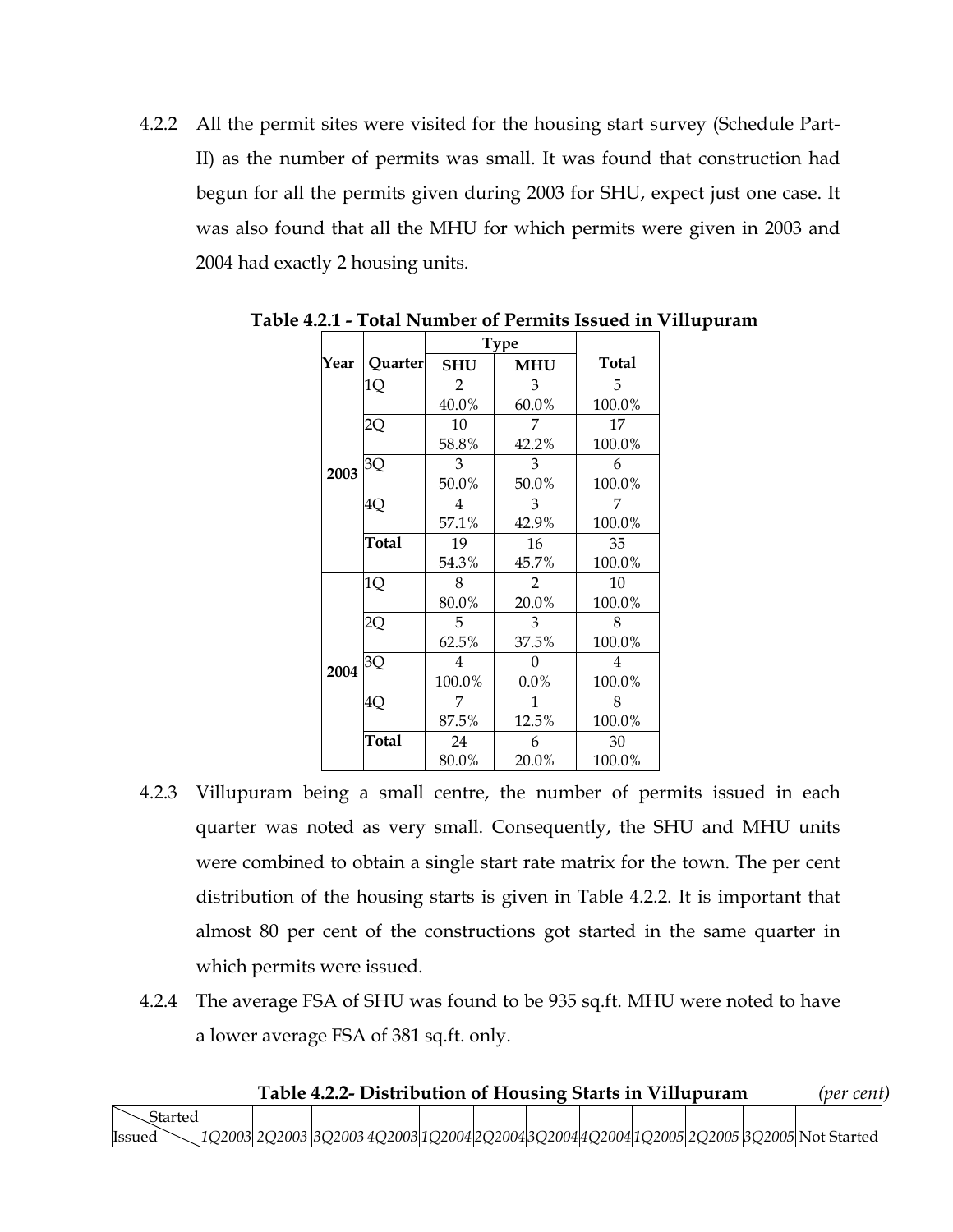| 1Q2003  | 100.0               | --            |               |      |      |  |  |  |                                                                                             |
|---------|---------------------|---------------|---------------|------|------|--|--|--|---------------------------------------------------------------------------------------------|
| 2Q2003  | $\mathcal{X}$       | 96.2          |               |      |      |  |  |  | 3.8                                                                                         |
| 3Q2003  | $\mathcal{X}$       | $\mathcal{X}$ | 77.8          | 22.2 |      |  |  |  |                                                                                             |
| 4Q2003  | $\boldsymbol{\chi}$ | $\mathcal{X}$ | $\mathcal{X}$ | 90.0 | 10.0 |  |  |  |                                                                                             |
| Started |                     |               |               |      |      |  |  |  |                                                                                             |
| Issued  |                     |               |               |      |      |  |  |  | ]1Q2004 2Q2004  3Q2004 4Q2004 1Q2005 2Q2005 3Q2005 4Q2005 1Q2006 2Q2006  3Q2006 Not Started |
| 1Q2004  | 75.0                | 16.7          | 18.3          |      |      |  |  |  |                                                                                             |
| 2Q2004  | $\mathcal{X}$       | 81.8          | 9.1           | 9.1  |      |  |  |  |                                                                                             |
| 3Q2004  | $\boldsymbol{\chi}$ | $\mathcal{X}$ | 100.0         |      |      |  |  |  |                                                                                             |
| 4Q2004  | $\mathcal{X}$       | $\mathcal{X}$ | $\mathcal X$  | 88.9 | 11.1 |  |  |  |                                                                                             |

*x: Not computable --: Nil/Negligible*

4.2.5 Start rate matrices were obtained separately for 2003 and 2004 using the methodology described in section 3.4. The results are given in Tables 4.2.3 and 4.2.4.

**Table 4.2.3 Start Rate Matrix in Villupuram for 2003** 

|                | $1Q$   1.00   0.10 |  |  |  |  |                  | $11Q$   0.75   0.11      |     |
|----------------|--------------------|--|--|--|--|------------------|--------------------------|-----|
| $12Q _{0.96}$  |                    |  |  |  |  |                  | $1^2Q$ 0.82 0.17         |     |
| $13Q$ $ 0.781$ |                    |  |  |  |  |                  | $3Q$   1.00   0.09   0.7 |     |
|                | $14Q$ 0.90 0.22    |  |  |  |  | $+4Q$ $ _{0.89}$ |                          | 0.0 |
|                | --: Nil/Negligible |  |  |  |  |                  | --: Nil/Negligible       |     |

|  | Table 4.2.4 Start Rate Matrix in Villupuram for 2004 |  |
|--|------------------------------------------------------|--|
|  |                                                      |  |

|                                                                                                                                                                                                                                                                                                                                                                                   |             | $1Q$ <sub>0.75</sub> 0.11 |                      |  |  |  |  |  |  |
|-----------------------------------------------------------------------------------------------------------------------------------------------------------------------------------------------------------------------------------------------------------------------------------------------------------------------------------------------------------------------------------|-------------|---------------------------|----------------------|--|--|--|--|--|--|
|                                                                                                                                                                                                                                                                                                                                                                                   |             | $2Q$ 0.82 0.17            |                      |  |  |  |  |  |  |
|                                                                                                                                                                                                                                                                                                                                                                                   |             |                           | $3Q$  1.00 0.09 0.18 |  |  |  |  |  |  |
|                                                                                                                                                                                                                                                                                                                                                                                   | $4Q$   0.89 |                           | 0.09                 |  |  |  |  |  |  |
| $\lambda$ $\overline{1}$ $\overline{1}$ $\overline{1}$ $\overline{1}$ $\overline{1}$ $\overline{1}$ $\overline{1}$ $\overline{1}$ $\overline{1}$ $\overline{1}$ $\overline{1}$ $\overline{1}$ $\overline{1}$ $\overline{1}$ $\overline{1}$ $\overline{1}$ $\overline{1}$ $\overline{1}$ $\overline{1}$ $\overline{1}$ $\overline{1}$ $\overline{1}$ $\overline{1}$ $\overline{1}$ |             |                           |                      |  |  |  |  |  |  |

- 4.2.6 The absolute differences between the coefficients in the two matrices were computed as reported in Table 4.2.5. The values of the corresponding standard errors of the differences are given in 4.2.6. The statistical significance in the differences was tested using asymptotic test of equality of proportions**ξ**. The analysis suggests that the start rates based on permits issued during 2003 and the following year are not significantly different. (Table 4.2.5). The stability in these coefficients over time thus increases the confidence level in using these coefficients for making projections for housing starts for future years.
- 4.2.7 The start rate matrix obtained by combining the matrices for 2003 and 2004 is given in Table 4.2.7.

**Table 4.2.5 Absolute Difference in 2003 and 2004 Start Rates in Villupuram** 

**Table 4.2.6 SE\$ in Difference of 2003 and 2004 Start Rates in Villupuram**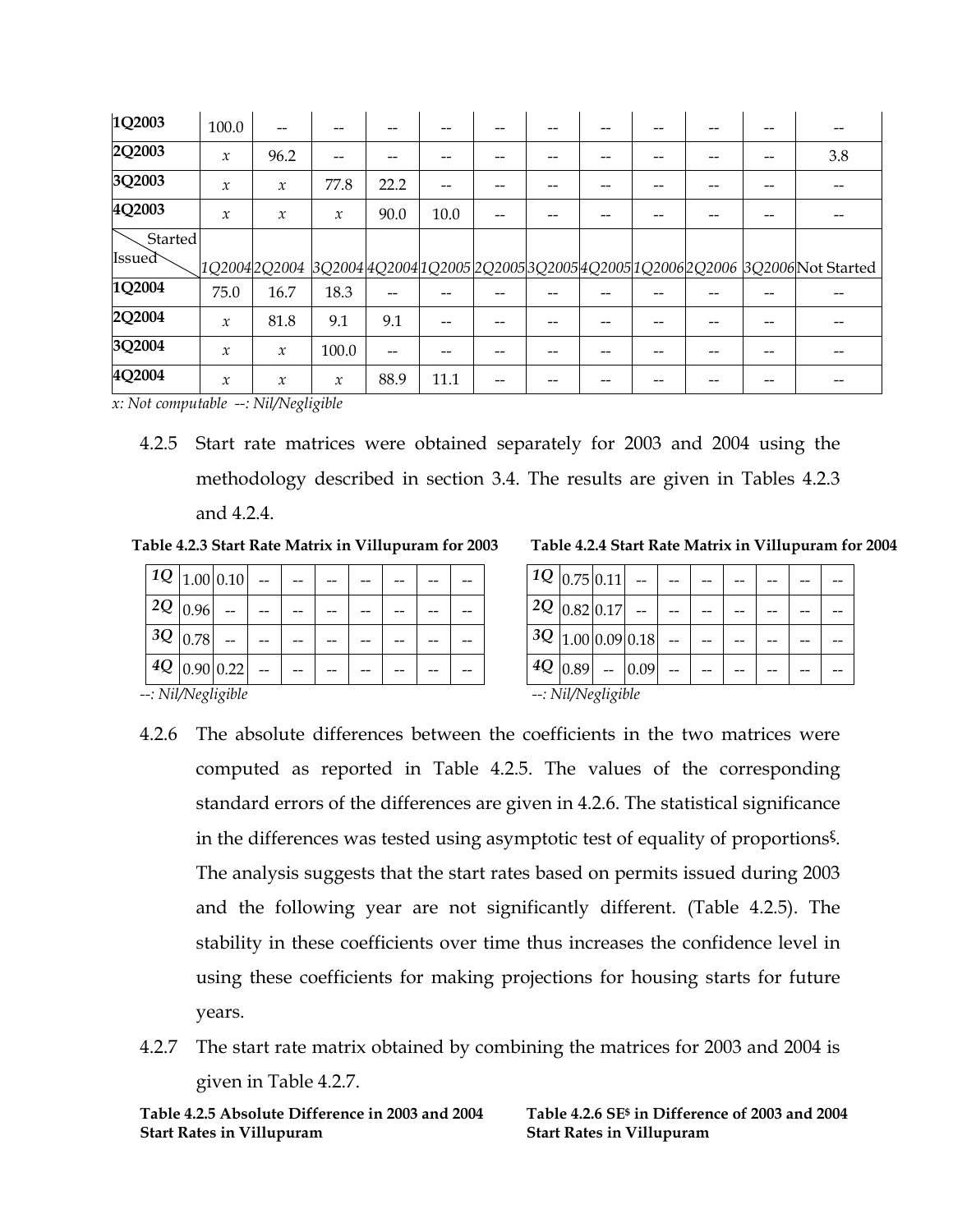| $1Q$ 0.25 0.01 |                     |  |  |  |
|----------------|---------------------|--|--|--|
| $2Q$ 0.14 0.17 |                     |  |  |  |
|                | $3Q$ 0.22 0.09 0.18 |  |  |  |
|                | $4Q$ 0.01 0.22 0.09 |  |  |  |

| $1Q$ <sub>0.13</sub> 0.15 |                                |  |  |  |
|---------------------------|--------------------------------|--|--|--|
| $2Q$ 0.12 0.11            |                                |  |  |  |
|                           | $3Q _{0.14} _{0.14} _{0.19}$   |  |  |  |
|                           | $4Q$ <sub>0.14</sub> 0.13 0.10 |  |  |  |

 **\*** S*ignificantly different at 1 per level of significance --: Nil/Negligible* 

## **Table 4.2.7 Start Rate Matrix@ in Villupuram**

| $1Q _{0.83} _{0.11} $ |           |  |                                                |  |  |  |  |  |  |
|-----------------------|-----------|--|------------------------------------------------|--|--|--|--|--|--|
| 2Q                    | 0.92 0.11 |  |                                                |  |  |  |  |  |  |
| 3Q                    |           |  | $\left  0.85 \right  0.03 \left  0.12 \right $ |  |  |  |  |  |  |
| $4Q$ 0.89 0.15 0.03   |           |  |                                                |  |  |  |  |  |  |
| -: Nil/Negligible     |           |  |                                                |  |  |  |  |  |  |

## *4.3 Case Study of Delhi (South Zone)*

4.3.1 Owing to the time and manpower constraints, DES-Government of Delhi, could conduct the survey only in Delhi-south zone and not in the entire city. In the selected area- Delhi South Zone, - as many as 147 and 163 permits were issued during the calendar years of 2003 and 2004 respectively. The quarter wise details of the permits issued are given in Table 4.3.1.

| Year |      |              | QuarterFrequencyPercent |       |
|------|------|--------------|-------------------------|-------|
|      | 2003 | 1Q           | 36                      | 24.5  |
|      |      | 2Q           | 63                      | 42.9  |
|      |      | 3Q           | 30                      | 20.4  |
|      |      | 4Q           | 18                      | 12.2  |
|      |      | <b>Total</b> | 147                     | 100.0 |
|      | 2004 | 1Q           | 33                      | 20.2  |
|      |      | 2Q           | 40                      | 24.5  |
|      |      | 3Q           | 43                      | 26.4  |
|      |      | 4Ç           | 47                      | 28.8  |
|      |      | <b>Total</b> | 163                     | 100.0 |

**Table 4.3.1 - Total Number of Permits Issued in Delhi (South)** 

4.3.2 Of the 310 permits issued, 93 were surveyed through Schedule Part II. Of these, 4 permits were excluded from the tabulation as there were insufficient data. Of the remaining 89 permit sites, 47 permit sites correspond to the year 2003 and 42 permit sites to 2004. These were visited for collection of information pertaining to housing starts.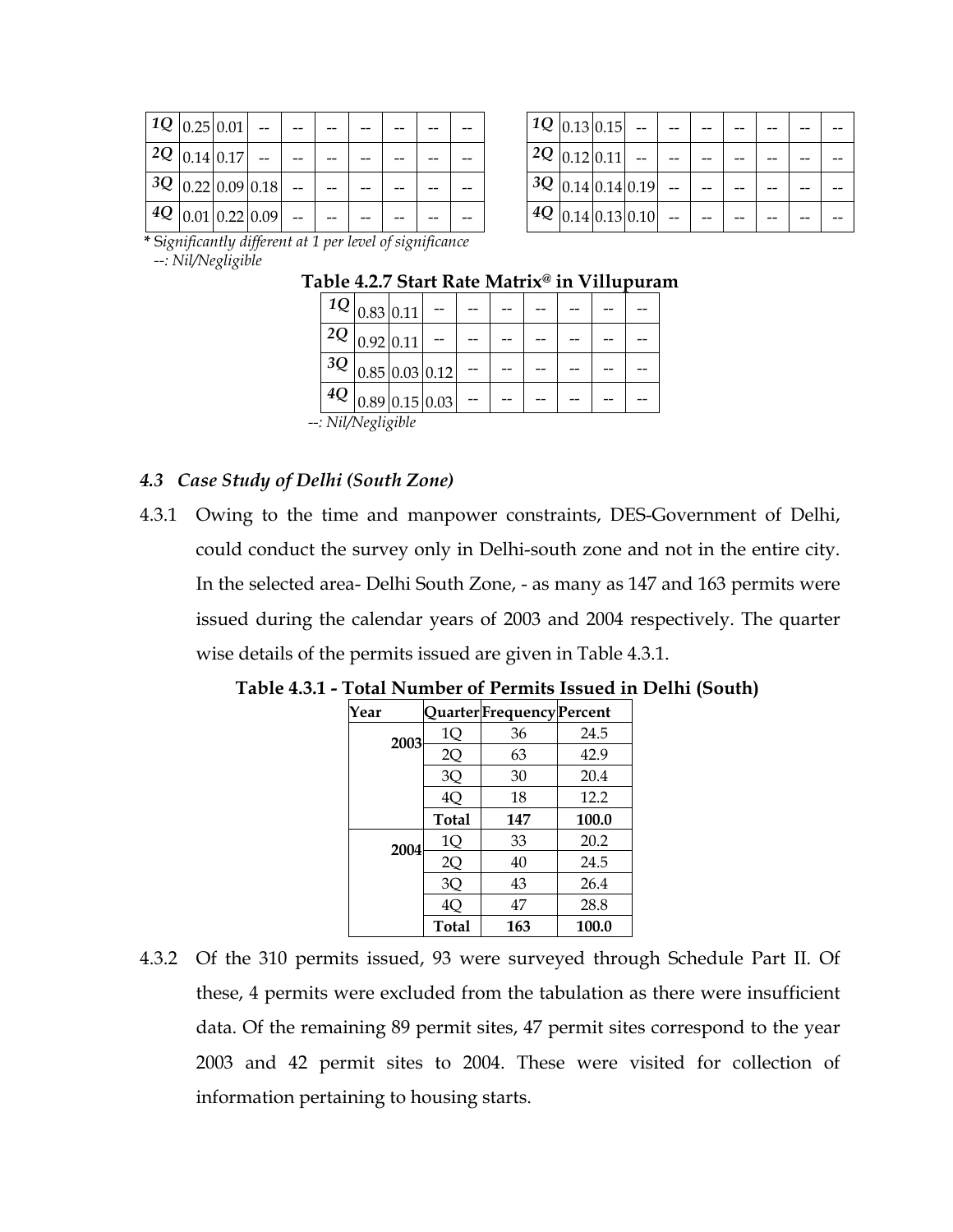4.3.3 Of the 47 permits issued in 2003, construction had not stared in just 1 (2.1 per cent) case till the date of the present survey. Similarly, for 2004 too, only one (2.4 per cent) holder of the permit had not started construction. The distribution of the housing starts is given in Table 4.3.2. From theses tables it could be argued that about 80 per cent of permit holders in both the years started their work within two quarters of getting their permit.

|         |                            |               |               |      |      |      |     |     | $11000 \text{m}$ |  | $V$ $V$ $V$ $V$ $V$ $V$                                                                          |
|---------|----------------------------|---------------|---------------|------|------|------|-----|-----|------------------|--|--------------------------------------------------------------------------------------------------|
|         |                            |               |               |      |      |      |     |     |                  |  | Started 1Q2003 2Q2003 3Q2003 4Q2003 1Q2004 2Q2004 3Q2004 4Q2004 1Q2005 2Q2005 3Q2005 Not Started |
| 1Q2003  | 47.4                       | 23.7          | 15.8          |      | 5.3  |      | 7.9 |     |                  |  |                                                                                                  |
| 2Q2003  | $\mathcal{X}$              | 68.8          | 12.5          |      | 9.4  |      |     | 9.4 |                  |  |                                                                                                  |
| 3Q2003  | $\mathcal{X}$              | $\mathcal{X}$ | 43.8          | 37.5 | 9.4  | 9.4  |     |     |                  |  |                                                                                                  |
| 4Q2003  | $\mathcal{X}$              | $\mathcal{X}$ | $\mathcal{X}$ | 73.1 | 3.8  | 11.5 |     |     |                  |  | 11.5                                                                                             |
| Started |                            |               |               |      |      |      |     |     |                  |  |                                                                                                  |
| Issued  |                            |               |               |      |      |      |     |     |                  |  | 1Q2004 2Q2004  3Q2004 4Q2004 1Q2005 2Q2005 3Q2005 4Q2005 1Q2006 2Q2006  3Q2006 Not Started       |
| 1Q2004  | 48.6                       | 42.9          |               |      | 8.6  |      |     |     |                  |  |                                                                                                  |
| 2Q2004  | $\boldsymbol{\mathcal{X}}$ | 66.7          | 22.2          | 11.1 |      |      |     |     |                  |  |                                                                                                  |
| 3Q2004  | $\mathcal{X}$              | $\mathcal{X}$ | 66.7          | 25.0 | 8.3  |      |     |     |                  |  |                                                                                                  |
| 4Q2004  | $\mathcal{X}$              | $\mathcal{X}$ | $\mathcal{X}$ | 42.4 | 39.4 |      | 9.1 |     |                  |  | 9.1                                                                                              |

 **Table 4.3.2- Distribution of Housing Starts in Delhi (South)** *(per cent)* 

*x: Not computable --: Nil/Negligible*

4.3.4 Start rate matrices obtained separately for 2003 and 2004 using the methodology described in section 3.4 are given in Tables 4.3.3 and 4.3.4

**Table 4.3.3 Start Rate Matrix in Delhi (South) for 2003** 

|  |                    |                                |                              | $1Q$  0.47 0.04 0.09 0.09 0.05 |      |  |                    | $1Q _{0.49 0.39}$    |  |
|--|--------------------|--------------------------------|------------------------------|--------------------------------|------|--|--------------------|----------------------|--|
|  |                    |                                | $2Q$  0.69  0.24  0.12  0.09 |                                |      |  | $ 2Q _{0.67}$ 0.43 |                      |  |
|  |                    | $3Q _{0.44} _{0.13} _{0.16}$   |                              |                                | 0.08 |  |                    | $3Q _{0.67} _{0.22}$ |  |
|  |                    | $ 4Q _{0.73} _{0.38} _{0.00} $ |                              |                                | 0.09 |  |                    | $4Q$ 0.42 0.25       |  |
|  | --: Nil/Negligible |                                |                              |                                |      |  | --: Nil/Negligible |                      |  |

4.3.5 The absolute difference between the elements of the matrices for the year 2003 and 2004 and the corresponding standard errors are reported in Table 4.3.5 and 4.3.6 respectively. The statistical significance of the difference is tested using asymptotic test of equality of proportions**ξ**. The start rates based on permits issued in 2003 and 2004 are found to be not different at 1 per cent

**Table 4.3.4 Start Rate Matrix in Delhi (South) for 2004** 

|  | $1Q$  0.49 0.39 0.08  --      |  | 0.09 |  |  |
|--|-------------------------------|--|------|--|--|
|  | $2Q$ 0.67 0.43                |  |      |  |  |
|  | $3Q$   0.67   0.22   -   0.09 |  |      |  |  |
|  | $4Q$  0.42  0.25  0.11        |  |      |  |  |
|  | --• Nil/Neolioible            |  |      |  |  |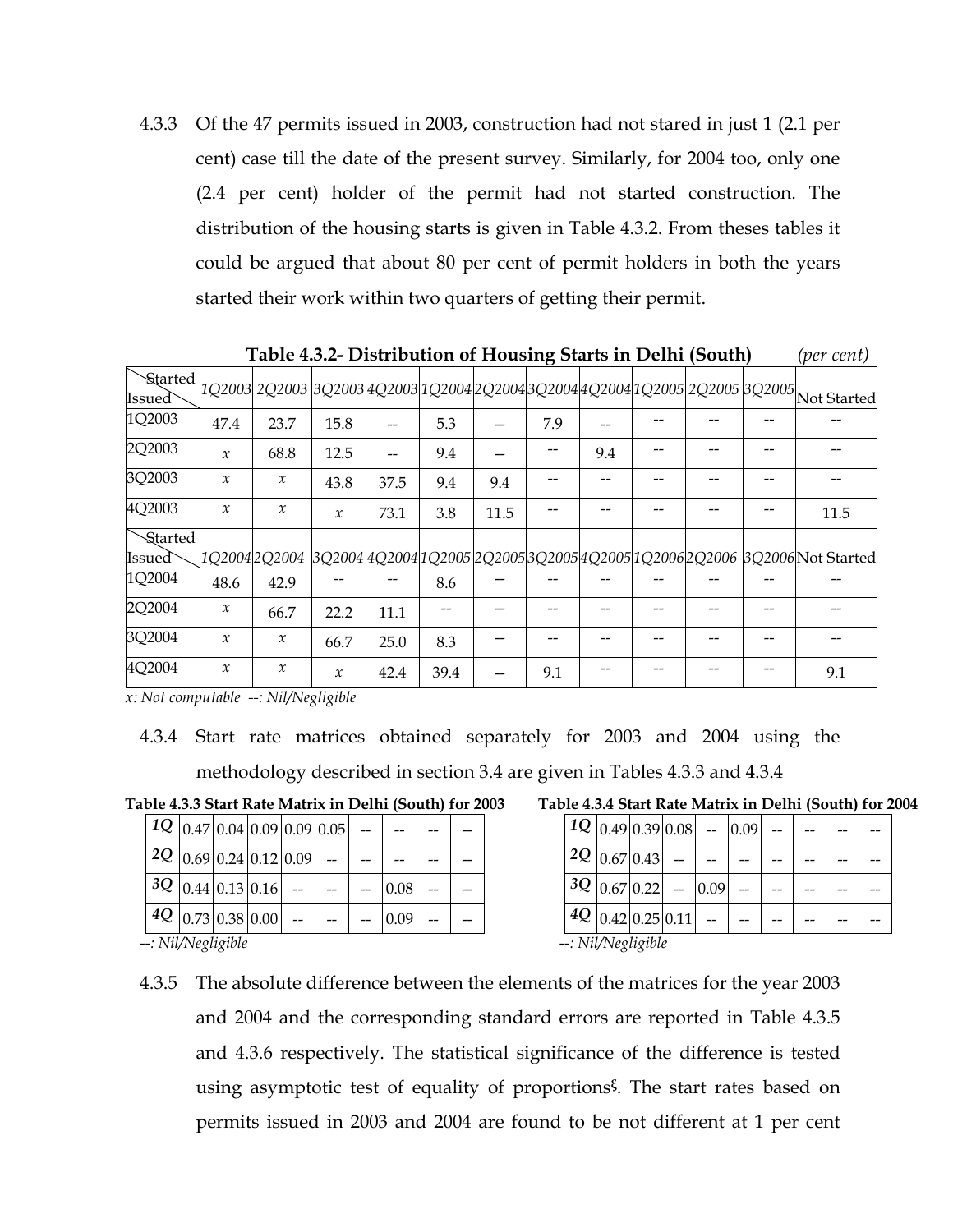level of significance. Only in case of 2 cell values, the difference turns Out to be significant. (Table 4.3.5).

4.3.6 The start rate matrix obtained by combining the matrices for 2003 and 2004 is given in Table 4.3.7.

**Table 4.3.5 Absolute Difference in 2003 and 2004 Start Rates in Delhi (South)** 

| $\left[1Q_{0.01}\right]^{0.36}\left _{0.01}\right _{0.09}\left _{0.03}\right $ - |                                |  |  |      |  |
|----------------------------------------------------------------------------------|--------------------------------|--|--|------|--|
| $ 2Q _{0.02} _{0.19} ^{0.12} _{0.09} $                                           |                                |  |  |      |  |
| $ 3Q _{0.23} _{0.10} _{0.16} _{0.09} _{-} $                                      |                                |  |  | 0.08 |  |
|                                                                                  | $ 4Q _{0.31} _{0.13} _{0.11} $ |  |  |      |  |

**Table 4.3.6 SE\$ in Difference of 2003 and 2004 Start Rates in Delhi (South)** 

|  |  | $ 1Q _{0.12} _{0.09} _{0.07} _{0.05} _{0.06} $    |  |          |  |
|--|--|---------------------------------------------------|--|----------|--|
|  |  | $ 2Q _{0.12} _{0.12} _{0.05} _{0.05} _{-} $       |  |          |  |
|  |  | $ 3Q _{0.11} _{0.09} _{0.06} _{0.05} $ --         |  | 0.04     |  |
|  |  | $ 4Q _{0.13} _{0.13} _{0.06} _{-} _{-} _{-} _{-}$ |  | $0.06 -$ |  |

**\*** S*ignificantly different at 1 per level of significance --: Nil/Negligible*

| Table 4.3.7 Start Rate Matrix@ in Delhi (South) |  |
|-------------------------------------------------|--|
|-------------------------------------------------|--|

|                                        |  | $ 1Q _{0.48} _{0.24} _{0.09} _{0.06} _{0.07} $ |      |  |
|----------------------------------------|--|------------------------------------------------|------|--|
| $ 2Q _{0.68} _{0.33} _{0.05} _{0.05} $ |  |                                                |      |  |
| $ 3Q _{0.54} _{0.16} _{0.08} _{0.05} $ |  |                                                | 0.04 |  |
| $ 4Q _{0.56} _{0.32} _{0.05} $         |  |                                                | 0.06 |  |

#### *4.4 Case Study of Saswad*

- 4.4.1 In Saswad, of the 44 permits issued in 2003, 38 (86.4 per cent) were for SHU while 6 (13.6 per cent) were for MHU. Among the 48 permits issued in 2004, 29 (60.4 per cent) were for SHU while 19 (39.6 per cent) were for MHU. The quarter wise breakup of the permits issued is given in Table 4.4.1. It is found that in the second quarter in 2003, only one permit was issued.
- 4.4.2 As the number of permits was small, all the permit sites were covered in the survey. One permit issued in 2004 was found to be providing no information on type of the building in the permit document as well as in the sample survey. Hence this permit was excluded from the analysis.
- 4.4.3 12.1 per cent of the SHU and 18.2 per cent of MHU for which permits issued in 2003 had not stared the construction till the date of survey. Similarly, in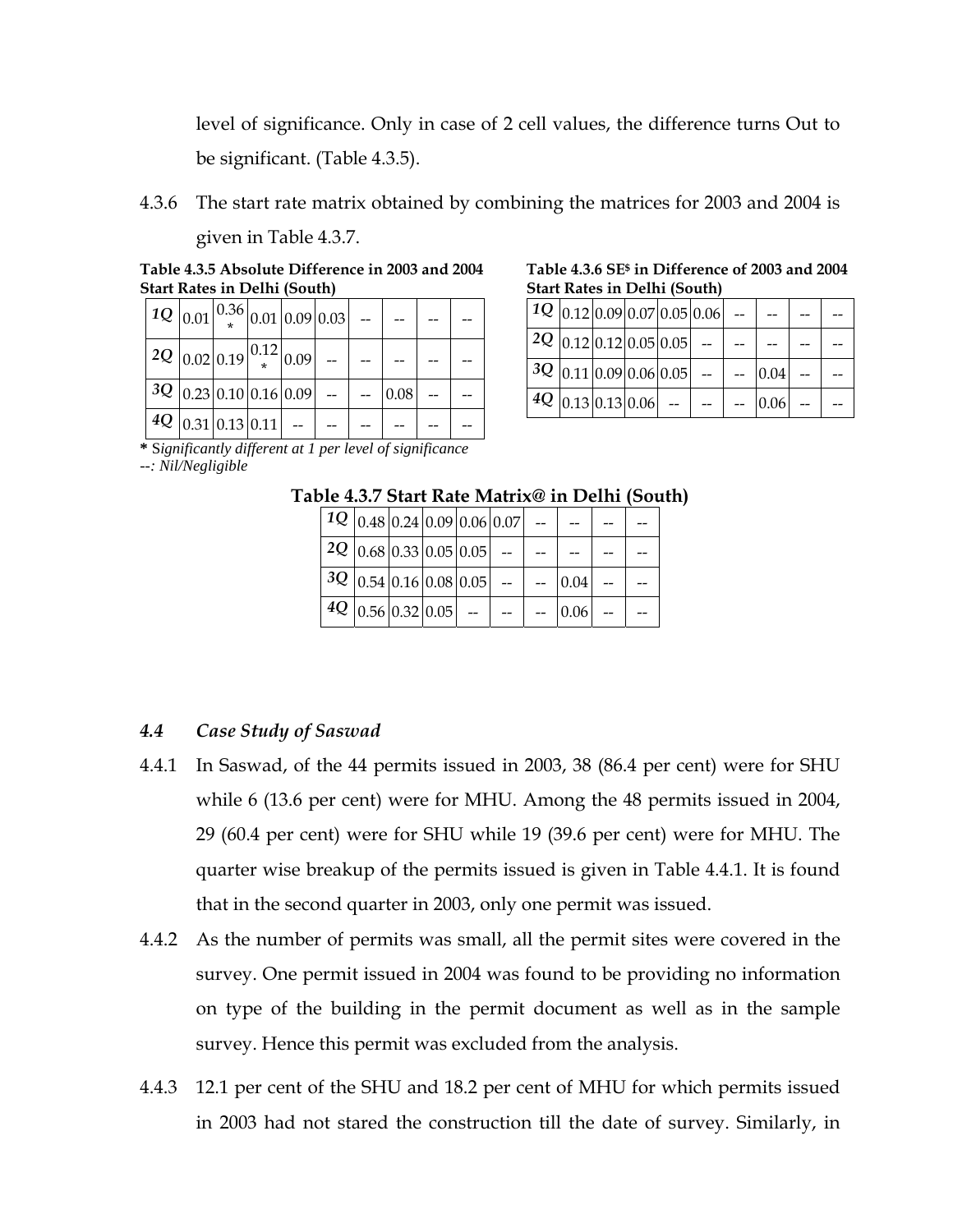case of the permits issued in 2004, for 10.3 per cent of the SHU and 16.7 per cent of MHU, construction has not started till the date of the survey.

|      |         | <b>Type</b> |                |              |
|------|---------|-------------|----------------|--------------|
| Year | Quarter | <b>SHU</b>  | <b>MHU</b>     | <b>Total</b> |
|      | 1Q      | 10          | $\overline{2}$ | 12           |
|      |         | 83.3%       | 16.7%          | 100%         |
|      | 2Q      | 1           | 0              | 1            |
|      |         | 100%        | 0%             | 100%         |
| 2003 | 3Q      | 11          | $\overline{2}$ | 13           |
|      |         | 84.6%       | 15.4%          | 100%         |
|      | 4Q      | 16          | 2              | 18           |
|      |         | 88.9%       | 11.1%          | 100%         |
|      | Total   | 38          | 6              | 44           |
|      |         | 88.6%       | 11.4%          | 100%         |
|      | 1Q      | 7           | 9              | 16           |
|      |         | 43.8%       | 56.3%          | 100%         |
|      | 2Q      | 8           | 1              | 9            |
|      |         | 88.9%       | 11.1%          | 100%         |
| 2004 | 3Q      | 8           | 8              | 16           |
|      |         | 50.0%       | 50.0%          | 100%         |
|      | 4Q      | 6           | 1              | 7            |
|      |         | 85.7%       | 14.3%          | 100%         |
|      | Total   | 29          | 19             | 48           |
|      |         | 60.4%       | 39.6%          | 100%         |

**Table 4.4.1 - Total Number of Permits Issued in Saswad**

- 4.4.4 Saswad being a small centre, the number of permits issued in each quarter was found to be low. Hence the SHU and MHU were combined together and a single start rate matrix is compiled. The distribution of the housing starts is given in Table 4.4.2.
- 4.4.5 Start rate matrices are obtained separately for 2003 and 2004 using the methodology described in section 3.4. The results are given in Tables 4.4.3 and 4.4.4

| Table 4.4.2- Distribution of Housing Starts in Saswad |  |  |  |  |  |  |  |  |  |  |  | (per cent)                                                                                |
|-------------------------------------------------------|--|--|--|--|--|--|--|--|--|--|--|-------------------------------------------------------------------------------------------|
| Started                                               |  |  |  |  |  |  |  |  |  |  |  |                                                                                           |
| lssued                                                |  |  |  |  |  |  |  |  |  |  |  | .302003 2Q2003 3Q2003 4Q2003 1Q2004 2Q2004 3Q2004 4Q2004 1Q2005 2Q2005 3Q2005 Not Started |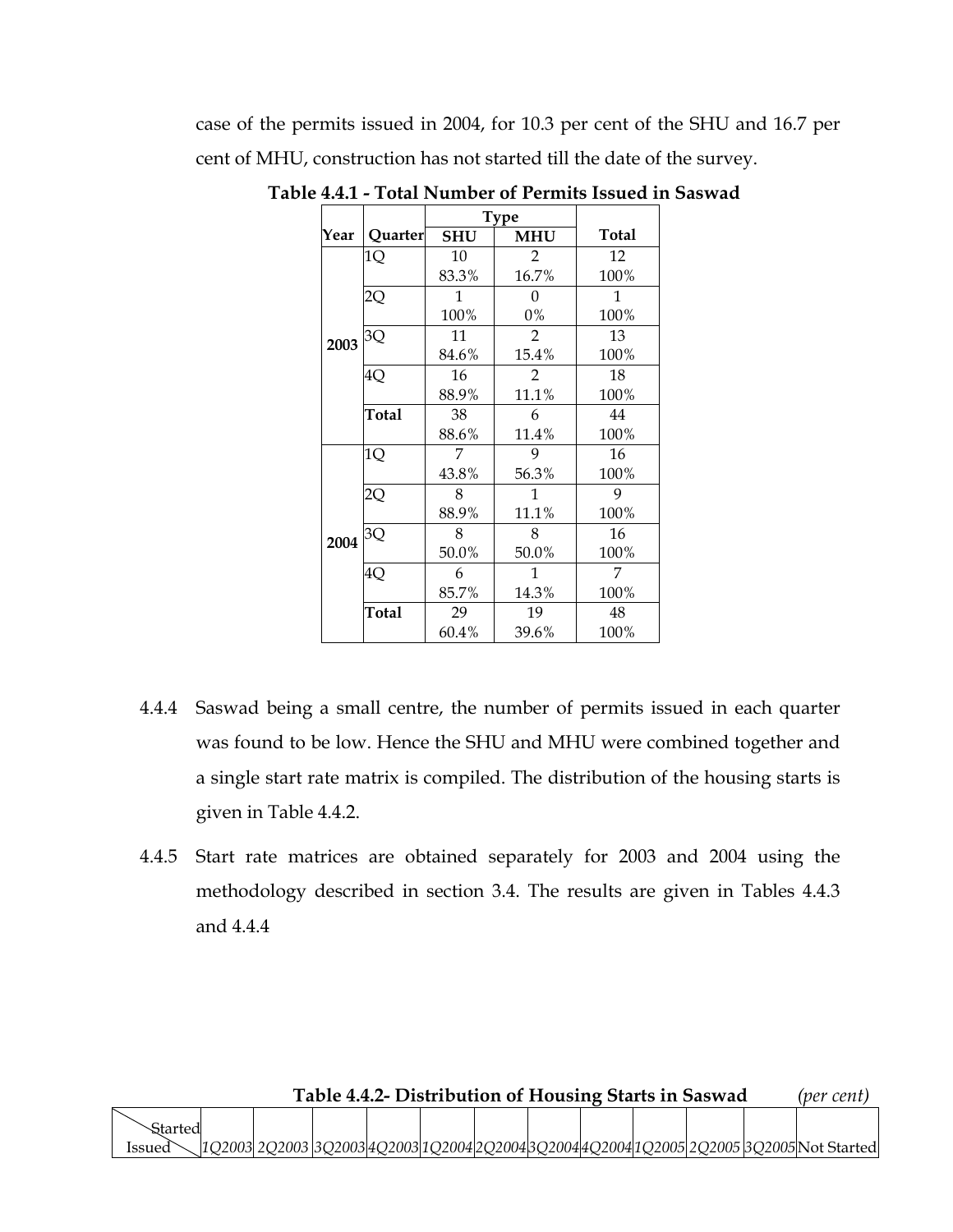| 1Q2003        | 84.6                       | 15.4          | --                         | --   |      | -- |     |    |    |      |                                                                                           |
|---------------|----------------------------|---------------|----------------------------|------|------|----|-----|----|----|------|-------------------------------------------------------------------------------------------|
| 2Q2003        | $\boldsymbol{\mathcal{X}}$ | 100.0         |                            |      |      |    |     |    |    |      |                                                                                           |
| 3Q2003        | $\mathcal{X}$              | х             | 35.3                       | 29.4 |      |    |     |    | -- | 10.8 | 23.5                                                                                      |
| 4Q2003        | $\mathcal{X}$              | $\mathcal{X}$ | $\mathcal{X}$              | 66.7 | 9.5  | -- | 4.8 | -- |    |      | 19.0                                                                                      |
| Started       |                            |               |                            |      |      |    |     |    |    |      |                                                                                           |
| <b>Issued</b> |                            |               |                            |      |      |    |     |    |    |      | [1Q2004 2Q2004 3Q2004 4Q2004 1Q2005 2Q2005 3Q2005 4Q2005 1Q2006 2Q2006 SQ2006 Not Started |
| 1Q2004        | 45.8                       | $- -$         | 12.5                       | 8.3  |      |    |     |    |    | 4.2  | 29.2                                                                                      |
| 2Q2004        | $\mathcal{X}$              | 33.3          | 44.4                       | 22.2 |      |    |     |    |    |      |                                                                                           |
| 3Q2004        | $\mathcal{X}$              | $\mathcal{X}$ | 71.9                       | 8.8  | 18.4 | -- | 0.9 |    |    |      |                                                                                           |
| 4Q2004        | $\boldsymbol{\mathcal{X}}$ | $\mathcal{X}$ | $\boldsymbol{\mathcal{X}}$ | 71.4 |      |    |     |    |    |      | 28.6                                                                                      |

*x: Not computable --: Nil/Negligible* 

#### **Table 4.4.3 Start Rate Matrix in Saswad for 2003**

|              | $1Q$ 0.85 0.10 |  |      |  |      |
|--------------|----------------|--|------|--|------|
|              | $2Q$ 1.00 0.15 |  |      |  |      |
| $3Q _{0.35}$ |                |  |      |  | 0.11 |
|              | $4Q$ 0.67 0.29 |  | 0.05 |  |      |
|              |                |  |      |  |      |

*--: Nil/Negligible --: Nil/Negligible*

**Table 4.4.4 Start Rate Matrix in Saswad for 2004** 

| $1Q _{0.46}$                   | 0.18 |                              |      |  | 0.04 |
|--------------------------------|------|------------------------------|------|--|------|
| $ 2Q _{0.33}$                  |      |                              |      |  |      |
| $ 3Q _{0.72} _{0.44} _{0.13} $ |      |                              |      |  |      |
|                                |      | $4Q$  0.71  0.09  0.22  0.08 | 0.01 |  |      |
| --: Nil/Negligible             |      |                              |      |  |      |

4.4.6 The absolute difference between the matrices constructed by following the permits issued in 2003 and 2004 and the corresponding standard errors of the differences are reported in Table 4.4.5 and 4.4.6 respectively. The statistical significance in the difference was tested using the asymptotic test of equality of proportions**ξ**. At 1 per cent level of significance, the start rates for 2003 and 2004 are found to be significantly different in 5 cells. Also, the extent of difference is found to be high here (Table 4.4.5).

**Table 4.4.5 Absolute Difference in 2003 and 2004 Start Rates in Saswad** 

|  | $1Q\left  \frac{0.39}{*} \right  0.10\left  0.18 \right $ |  |  |  | 0.04 |
|--|-----------------------------------------------------------|--|--|--|------|
|  | $2Q\left  \frac{0.67}{*} \right  0.15$                    |  |  |  |      |
|  | $3Q$   0.37   0.44   0.13                                 |  |  |  | 0.11 |
|  | $4Q$   0.05   0.21   0.22   0.08   0.05   0.01            |  |  |  |      |

**Table 4.4.6 SE\$ in Difference of 2003 and 2004 Start Rates in Saswad** 

|                        | $1Q$ <sub>0.14</sub> 0.08 0.08 |                                     |  |  | 0.04 |
|------------------------|--------------------------------|-------------------------------------|--|--|------|
| $1^2Q$ 0.16 0.36 -   - |                                |                                     |  |  |      |
|                        | $3Q$ 0.12 0.05 0.03            |                                     |  |  | 0.08 |
|                        |                                | $4Q$  0.20 0.15 0.16 0.10 0.05 0.04 |  |  |      |

**\*** S*ignificantly different at 1 per level of significance --: Nil/Negligible*

<sup>4.4.7</sup> The start rate matrix obtained by combining the matrices for 2003 and 2004 is given in Table 4.4.7.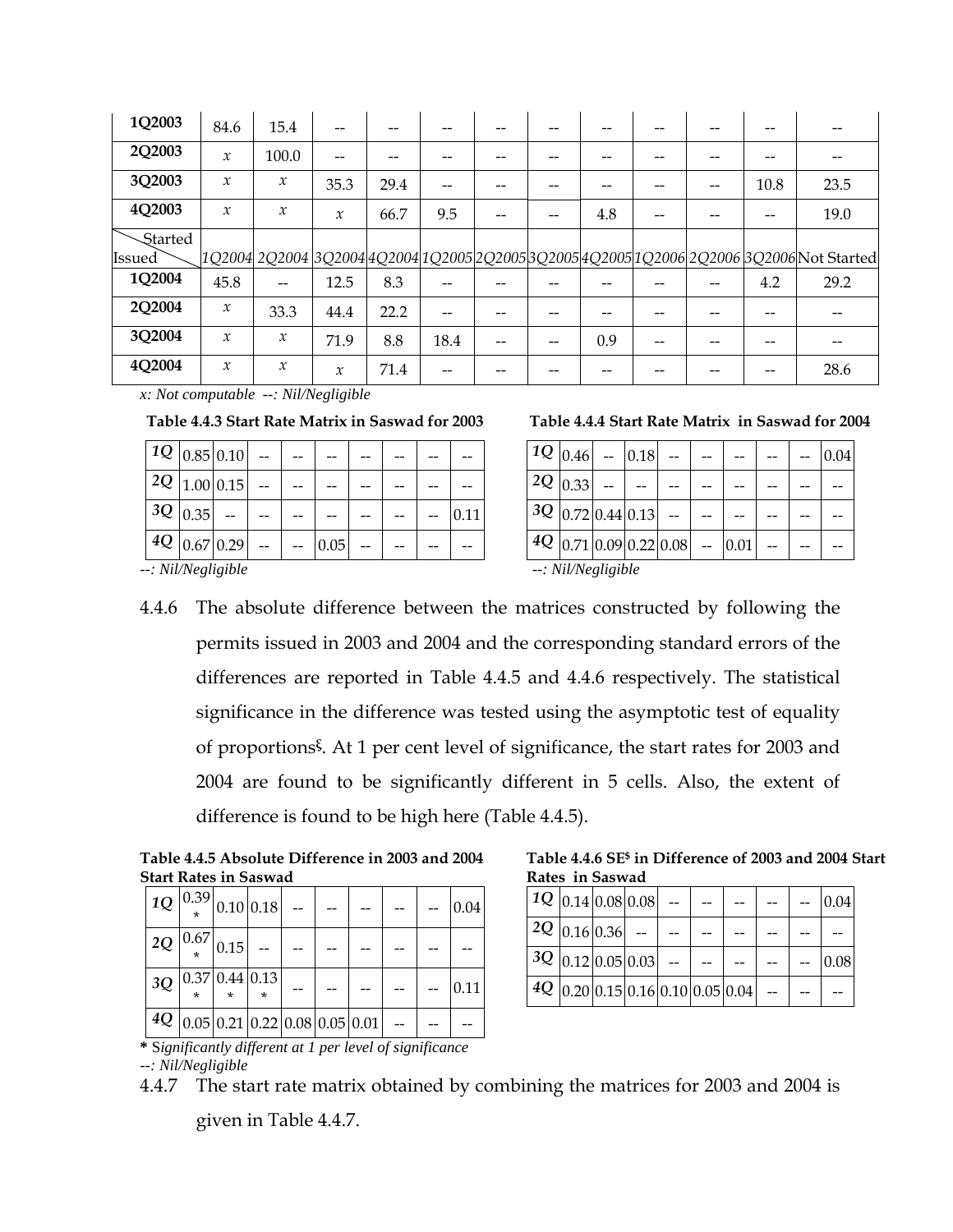|                    |  | $1Q$ <sub>0.59</sub> 0.07 0.16 |  |                                                |  |  |  |  | 0.03 |  |
|--------------------|--|--------------------------------|--|------------------------------------------------|--|--|--|--|------|--|
|                    |  | $2Q$ 0.40 0.05                 |  |                                                |  |  |  |  |      |  |
|                    |  | $3Q$ 0.67 0.40 0.08            |  |                                                |  |  |  |  |      |  |
|                    |  |                                |  | $4Q$   0.68   0.11   0.20   0.05   0.04   0.01 |  |  |  |  |      |  |
| --: Nil/Negligible |  |                                |  |                                                |  |  |  |  |      |  |

**Table 4.4.7 Start Rate Matrix@ in Saswad** 

## 4.5 *Case Study of Mumbai*

4.5.1 Owing to the time and manpower constraints, DES of Maharashtra, could complete the survey in Mumbai in 8 months. In Mumbai, as many as 381 and 503 permits were issued during the calendar years of 2003 and 2004 respectively. The quarter-wise details of the permits issued are given in Table 4.5.1.

| Ouarter | Zone 1<br>(City) | Zone 2<br>(Western) | Zone 3<br>(Eastern) | Total No: of Permits<br>Issued in Mumbai |
|---------|------------------|---------------------|---------------------|------------------------------------------|
| 1Q2003  | 5                | 22                  | 18                  | 45                                       |
| 2Q2003  | 17               | 64                  | 18                  | 99                                       |
| 3Q2003  | 23               | 72                  | 29                  | 124                                      |
| 4Q2003  | 19               | 69                  | 25                  | 113                                      |
| 1Q2004  | 17               | 59                  | 35                  | 111                                      |
| 2Q2004  | 30               | 84                  | 19                  | 133                                      |
| 3Q2004  | 32               | 60                  | 27                  | 119                                      |
| 4Q2004  | 17               | 93                  | 30                  | 140                                      |
| Total   | 160              | 523                 | 201                 | 884                                      |

**Table 4.5.1 - Total Number of Permits Issued in Mumbai** 

- 4.5.2 Of the 884 permits issued, 307 were surveyed through Schedule Part II. Of these, 122 permit sites pertain to 2003, and 185 sites to the year 2004. These were visited for collection of information pertaining to housing starts.
- 4.5.3 Average number of houses in a permit is estimated to be 43.8 in 2003 and 56.7 in 2004.
- 4.5.4 Of the 122 sites visited corresponding to permits issued in 2003, construction had not started in 8 (6.6 per cent) cases. Out of 185 permit sites in 2004, 9 (4.9 per cent) had not started the construction. The profile of housing starts reveals that as compared to other cities where the pilot survey was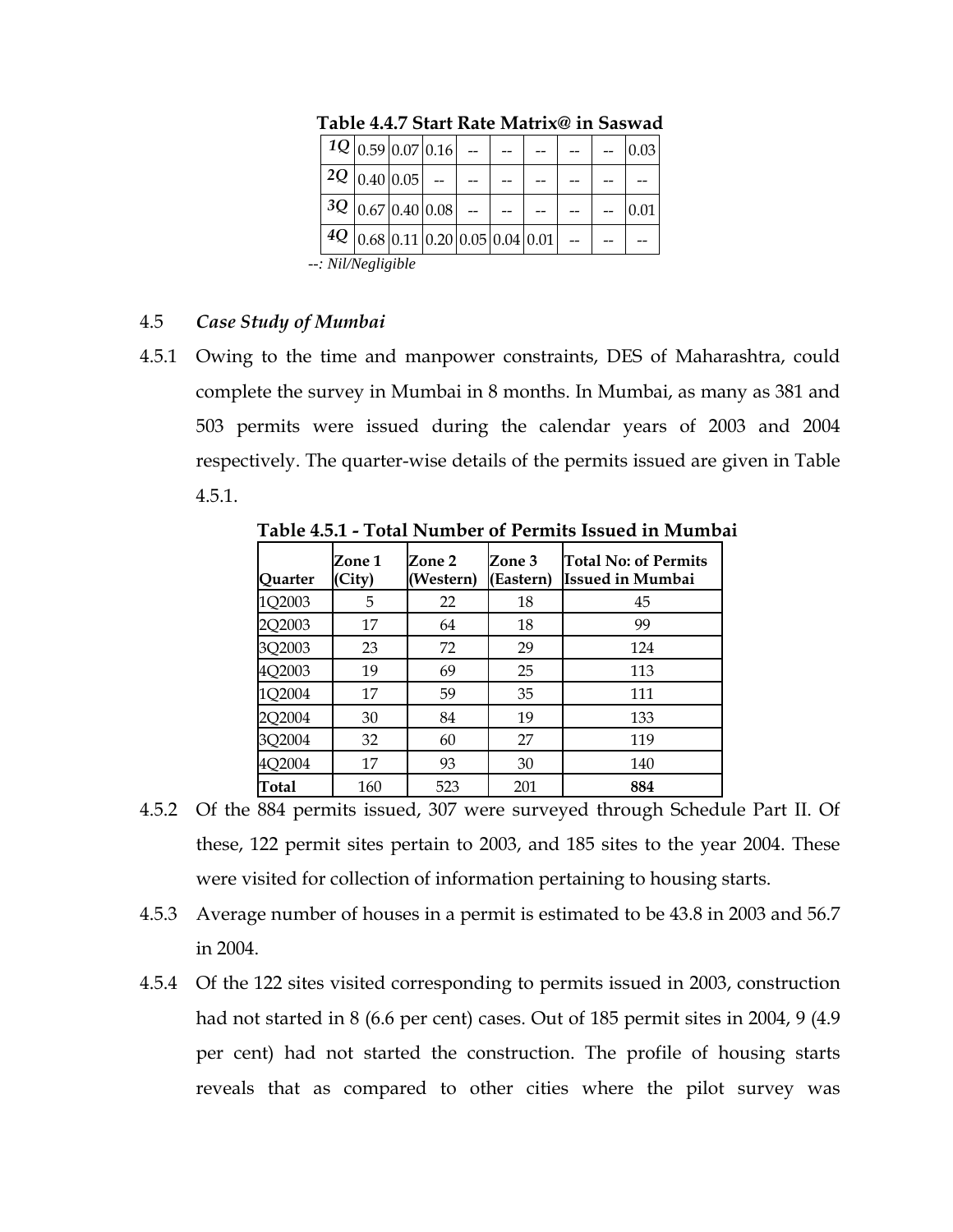conducted, the start rate in Mumbai is relatively low in first few quarters (Table 4.5.2)

| Table 4.5.2- Distribution of Housing Starts in Mumbai |               |                     |               |      |      |      |              |     |      |     |      | (per cent)                                                                                          |
|-------------------------------------------------------|---------------|---------------------|---------------|------|------|------|--------------|-----|------|-----|------|-----------------------------------------------------------------------------------------------------|
| <b>Started</b><br>Issued`                             |               |                     |               |      |      |      |              |     |      |     |      | 1Q2003  2Q2003  3Q2003  4Q2003  1Q2004  2Q2004  3Q2004  4Q2004  1Q2005  2Q2005  3Q2005  Not Started |
| 1Q2003                                                | 6.3           | 41.8                | 14.8          | 6.6  | 9.0  | 6.9  | 1.2          |     |      |     | 3.4  | 10.0                                                                                                |
| 2Q2003                                                | $\mathcal{X}$ | 20.9                | 27.7          | 7.3  | 3.8  | 6.5  | 9.2          | 0.6 | 12.7 |     | 7.5  | 3.7                                                                                                 |
| 3Q2003                                                | $\mathcal{X}$ | $\mathcal{X}$       | 21.1          | 17.4 | 23.9 | 3.4  |              | 9.7 | 5.5  |     | 13.3 | 5.6                                                                                                 |
| 4Q2003                                                | $\mathcal{X}$ | $\boldsymbol{\chi}$ | $\mathcal{X}$ | 12.1 | 27.7 | 30.1 |              | 0.9 |      | 6.3 | 13.9 | 9.0                                                                                                 |
| Started<br>Issued`                                    |               | 1Q20042Q2004        |               |      |      |      |              |     |      |     |      | 3Q2004 4Q2004 1Q2005 2Q2005 3Q2005 4Q2005 1Q2006 2Q2006 3Q2006 Not Started                          |
| 1Q2004                                                | 10.6          | 39.3                | 1.5           | 2.1  | 5.9  | 20.1 | 0.1          |     |      |     | 2.4  | 18                                                                                                  |
| 2Q2004                                                | $\mathcal{X}$ | 45.7                | 12.4          | 24.9 | 2.6  | 5.9  | 4.3          | 1.2 |      |     | 0.9  | 2.2                                                                                                 |
| 3Q2004                                                | $\mathcal{X}$ | $\mathcal{X}$       | 33.3          | 50.1 | 0.8  | 5.2  | $\mathbf{1}$ | 4.4 |      |     | 5.2  |                                                                                                     |
| 4Q2004                                                | $\mathcal{X}$ | $\mathcal{X}$       | $\mathcal{X}$ | 48.9 | 25.9 | 12.8 | 6.1          | 0.7 |      |     | 0.6  | 5.0                                                                                                 |

*x: Not computable --: Nil/Negligible* 

#### 4.5.5 Start rate matrices obtained separately for 2003 and 2004 are given in Tables

#### 4.5.3 and 4.5.4

#### **Table 4.5.3 Start Rate Matrix in Mumbai for 2003**

|                                                                                     |  |  |  | $1Q_{0.06}$ 0.28 0.24 0.04 0.09 - 0.06 0.13 0.03 |  |
|-------------------------------------------------------------------------------------|--|--|--|--------------------------------------------------|--|
| $2Q_{0.21} _{0.42} _{0.30} _{0.03} _{0.07} _{0.07} _{0.06} _{0.00} _{0.08} _{0.00}$ |  |  |  |                                                  |  |
| $ 3Q _{0.21} _{0.28} _{0.15} _{0.00} _{0.00} _{0.09} _{-} _{0.14} _{0.13}$          |  |  |  |                                                  |  |
| $ 4Q _{0.12} _{0.17} _{0.07} _{0.07} _{0.01} _{0.10} _{-} $                         |  |  |  |                                                  |  |

**Table 4.5.4 Start Rate Matrix in Mumbai for 2004** 

| $1Q$ <sub>0.11</sub> 0.26 0.01 0.03 0.06 -                           |  |  |  |  |  |  |  | 0.02 |  |  |
|----------------------------------------------------------------------|--|--|--|--|--|--|--|------|--|--|
| $2Q$  0.46 0.39 0.13 0.05 0.06 0.20                                  |  |  |  |  |  |  |  | 0.01 |  |  |
| $3Q$ <sub>0.33</sub> 0.12 0.02 0.06 0.01 0.04 - 0.01 0.05            |  |  |  |  |  |  |  |      |  |  |
| $^{4Q} _{0.49} _{0.50} _{0.25} _{0.02} _{0.01} _{0.04} _{0.01} _{-}$ |  |  |  |  |  |  |  |      |  |  |
| --: Nil/Negligible                                                   |  |  |  |  |  |  |  |      |  |  |

*--: Nil/Negligible --: Nil/Negligible*

- 4.5.6 The absolute differences between the matrices obtained through the permit issued in 2003 and 2004 and the corresponding standard errors<sup>\$</sup> of these differences are reported in Table 5 and 6 respectively. The statistical significance in the difference was tested using the asymptotic test of equality of proportions**ξ**. At 1 per cent level of significance, the start rates based on permits issued in 2003 and 2004 were found to be different in quiet a few cells. (Table 4.5.5).
- 4.5.7 The matrix obtained by combining the start rate matrices for 2003 and 2004 is given in Table 4.5.7.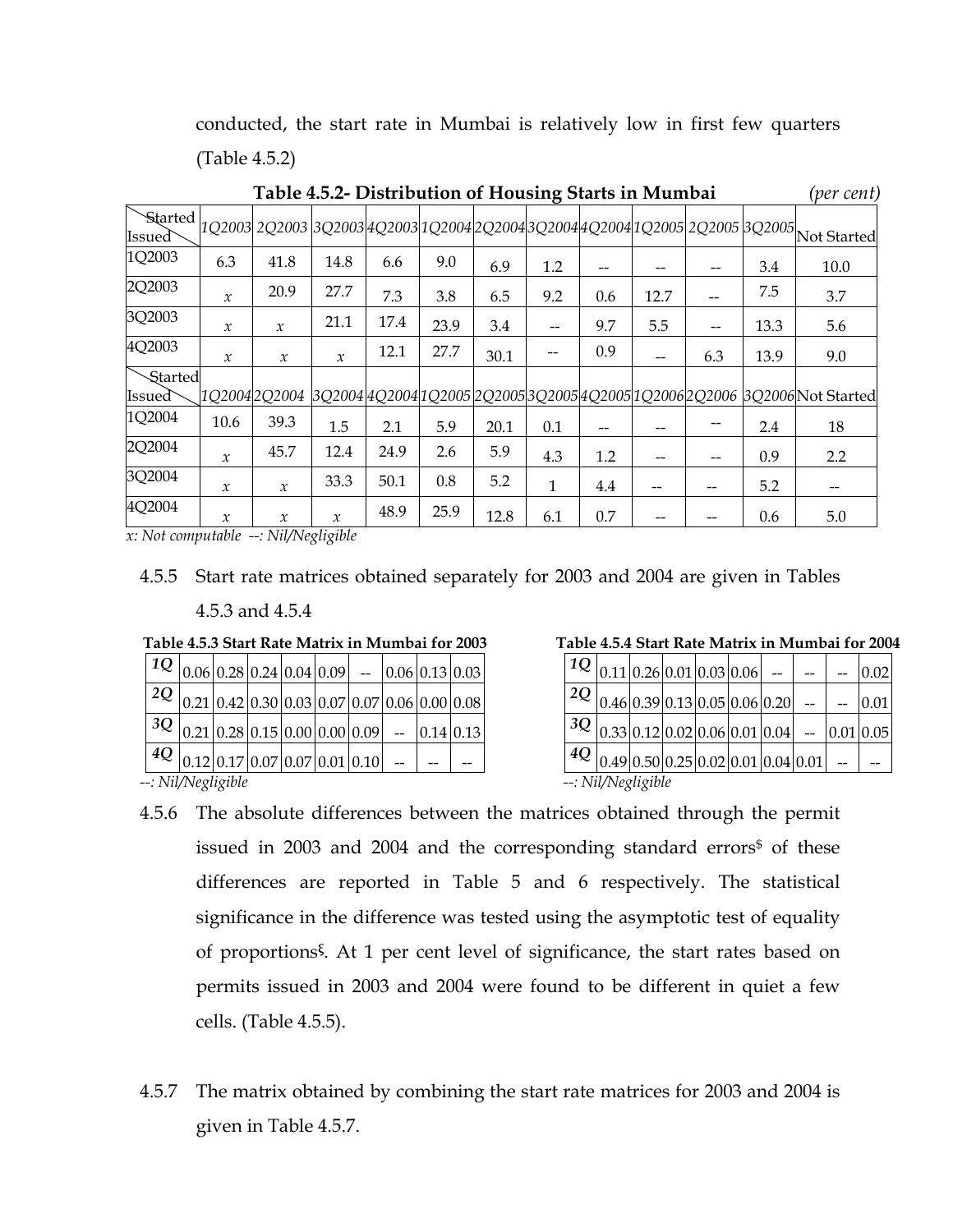| $1Q$ $ _{0.05^*} _{0.02} _{0.23^*} $ - $ _{0.03^*} $ - $ _{0.06^*} _{0.13^*} $ - |  |  |  |  |  |
|----------------------------------------------------------------------------------|--|--|--|--|--|
| $2Q$ 0.25* 0.03 0.17* 0.02 - 0.13* 0.06* - 0.07*                                 |  |  |  |  |  |
| $3Q$ 0.12*0.15*0.13*0.06* -- 0.05* -- 0.13*0.08*                                 |  |  |  |  |  |
| $^{4Q}$ 0.37* 0.33* 0.18* 0.05* -- 0.05* --                                      |  |  |  |  |  |

**Table 4.5.5 Absolute Difference in 2003 and 2004 Start Rates in Mumbai** 

**\*** S*ignificantly different at 1 per level of significance --: Nil/Negligible*

| Table 4.5.6 SE <sup>§</sup> of Difference of 2003 and 2004 Start |  |  |  |  |  |
|------------------------------------------------------------------|--|--|--|--|--|
| Rates in Mumbai                                                  |  |  |  |  |  |
|                                                                  |  |  |  |  |  |

| $10$   $0.01$   0.02   0.01   0.01   0.01   --   0.01   0.01   0.01   0.01   0.01   0.01   0.01   0.01   0.01   0.01   0.01   0.01   0.01   0.01   0.01   0.01   0.01   0.01   0.01   0.01   0.01   0.01   0.01   0.01   0.01 |  |  |  |  |  |
|-------------------------------------------------------------------------------------------------------------------------------------------------------------------------------------------------------------------------------|--|--|--|--|--|
| $2Q_{0.01}$ 0.02 0.01 0.01 0.01 0.01 0.01 0.00 0.01                                                                                                                                                                           |  |  |  |  |  |
| $ 3Q _{0.02} _{0.02} _{0.01} _{0.01} _{-}\underline{ 0.01 0.00} _{0.01} _{0.01} $                                                                                                                                             |  |  |  |  |  |
| $ 4Q _{0.01} _{0.01} _{0.01} _{0.01} _{-1}$ - $ _{0.01} _{-1}$ -                                                                                                                                                              |  |  |  |  |  |

|  |  | Table 4.5.7 Start Rate Matrix <sup>®</sup> in Mumbai |  |  |  |  |
|--|--|------------------------------------------------------|--|--|--|--|
|  |  |                                                      |  |  |  |  |

|  | $1Q _{0.10} _{0.27} _{0.09} _{0.03} _{0.07} $ - $ _{0.02} _{0.05} _{0.03} $   |  |  |  |  |
|--|-------------------------------------------------------------------------------|--|--|--|--|
|  | $2Q _{0.36} _{0.40} _{0.20} _{0.05} _{0.06} _{0.17} _{0.02} _{-} _{0.03} $    |  |  |  |  |
|  | $1^{3Q} _{0.29} _{0.18} _{0.05} _{0.04} $ - $ _{0.06} $ - $ _{0.06} _{0.08} $ |  |  |  |  |
|  | $\frac{4Q}{10.35}$ 0.39 0.18 0.03 - 0.06 - -                                  |  |  |  |  |
|  | . Mil Moolicible                                                              |  |  |  |  |

*--: Nil/Negligible*

#### *4.6 Compilation of HSUI – An Illustration of the Methodology*

4.6.1 The Housing Starts figure for the quarters corresponding to recent year say 2008 can be obtained based on the methodology given in Section 3.4. For example if the housing starts figure corresponding to Delhi (South) (C) for the 4th Quarter of 2008 can be obtained as illustrated below. Let  $P_{402008}, P_{302008}, \ldots P_{102007}$  be the permits issued in Delhi(South)(C) for the 4<sup>th</sup> Quarter of 2008 and the previous 7 quarters i.e corresponding to 4<sup>th</sup> Quarter of 2008, 3rd Quarter 2008……up to 1st Quarter 2007. All the permits issued in Delhi(South) (C) during  $4<sup>th</sup>$  Quarter of 2006 to 1<sup>st</sup> Quarter 2005 will be cumulated together to obtain the ninth value  $P_9$ . As we are interested in obtaining the housing starts corresponding to 4th Quarter 2008 of Delhi (South) the start rates are obtained from the 4<sup>th</sup> row of Start Rate Matrix corresponding to Delhi (South) (C) (Table 4.3.7). Using the methodology suggested in Section 3.4 the housing starts for 4<sup>th</sup> Quarter 2008 of Delhi (South) (C) can be obtained as: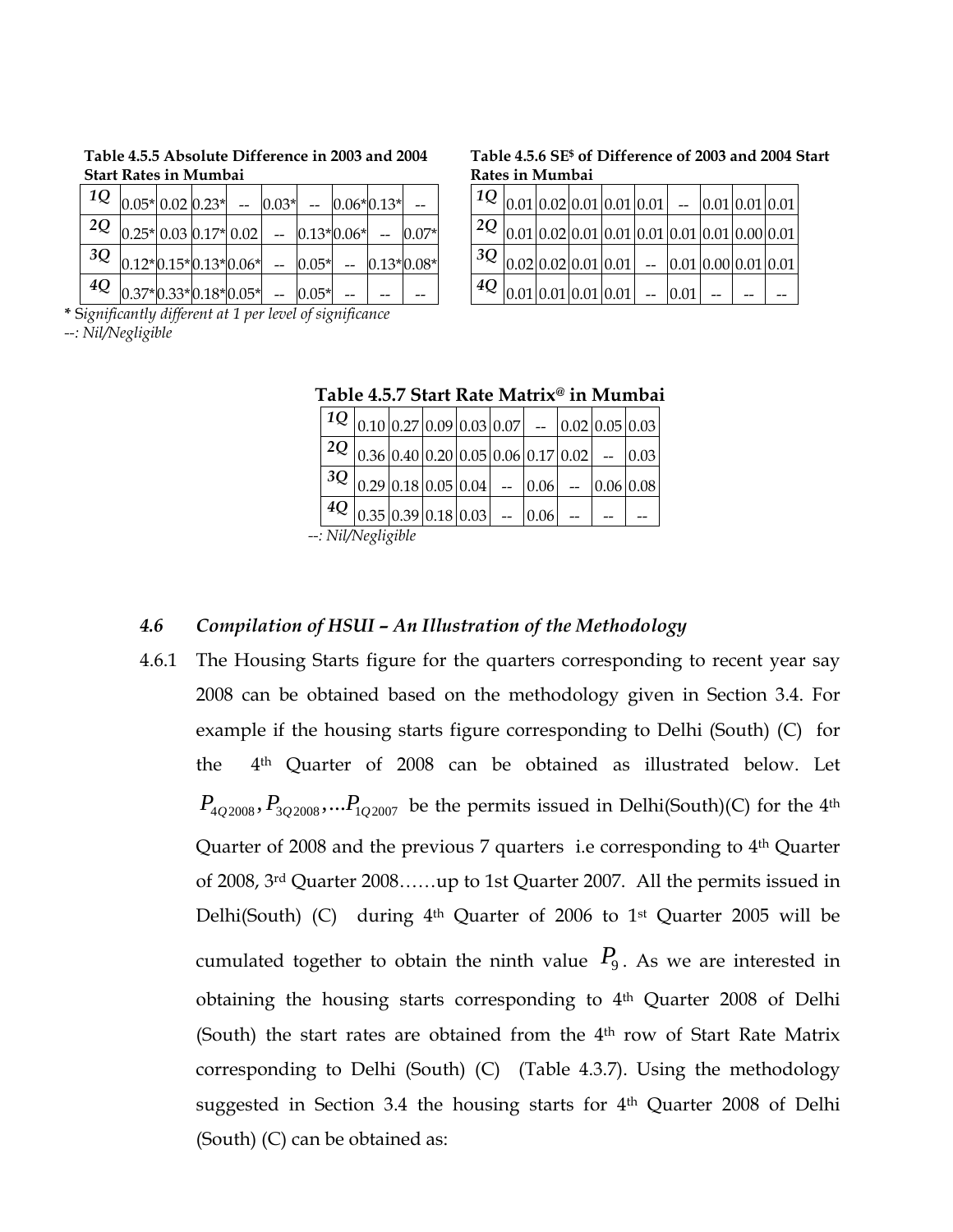$$
S_{4Q2008C} = 0.56 * P_{4Q2008} + 0.32 * P_{3Q2008} + 0.05 * P_{2Q2008} + 0 * P_{1Q2008} + 0 * P_{4Q2007} + 0 * P_{3Q2007} + 0.06 * P_{2Q2007} + 0 * P_{1Q2007} + 0 * P_9
$$

Similarly the housing starts corresponding to other centers can also be worked out.

- 4.6.2 The present section presents the methodology for the compilation of HSUI within the analytical framework as discussed in the section 3.5. Let there be n centers. The objective of the exercise is simply to elaborate the steps involved and understand the empirical difficulties in this effort.
- 4.6.3 Let HSUI be calculated with 2003 as the base year. The average number of houses started in 2003 for the n centres *say* C1, C2, …Cn be  $S_{2003C1}$ ,  $S_{2003C2}$ ,  $S_{2003Cn}$ . The average FSAs pertaining to the year 2003, for n centres be  $A_{2003C1}A_{2003C2}$ ,  $A_{2003Cn}$ .
- 4.6.4 Let  $S_{402008C1}$ ,  $S_{402008C2}$ ,  $S_{402008Cn}$  be the Housing Starts complied for the 4<sup>th</sup> Quarter 2008 for the n centres C1, C2, …Cn respectively. Then the HSUI for the 4th Quarter 2008 based on the description given in Section 3.5 can be calculated based on the formulae:

$$
HSUI_{4Q2008}} = \frac{S_{4Q2008C1} * A_{2003C1} + S_{4Q2008C2} * A_{2003C2} + + + S_{4Q2008Cn} * A_{2003Cn}}{S_{2003C1} * A_{2003C1} + S_{2003C2} * A_{2003C2} + + + S_{2003Cn} * A_{2003Cn}}
$$

#### *4.7 Difficulties and Limitations of the Exercise*

4.7.1 All requisite information sought to be collected through Schedule Part I are available with the permit issuing authorities. Unfortunately, these are not available in the computerised form in many cases. It therefore became necessary to cull out the information from the registers and files maintained mostly in hand written form.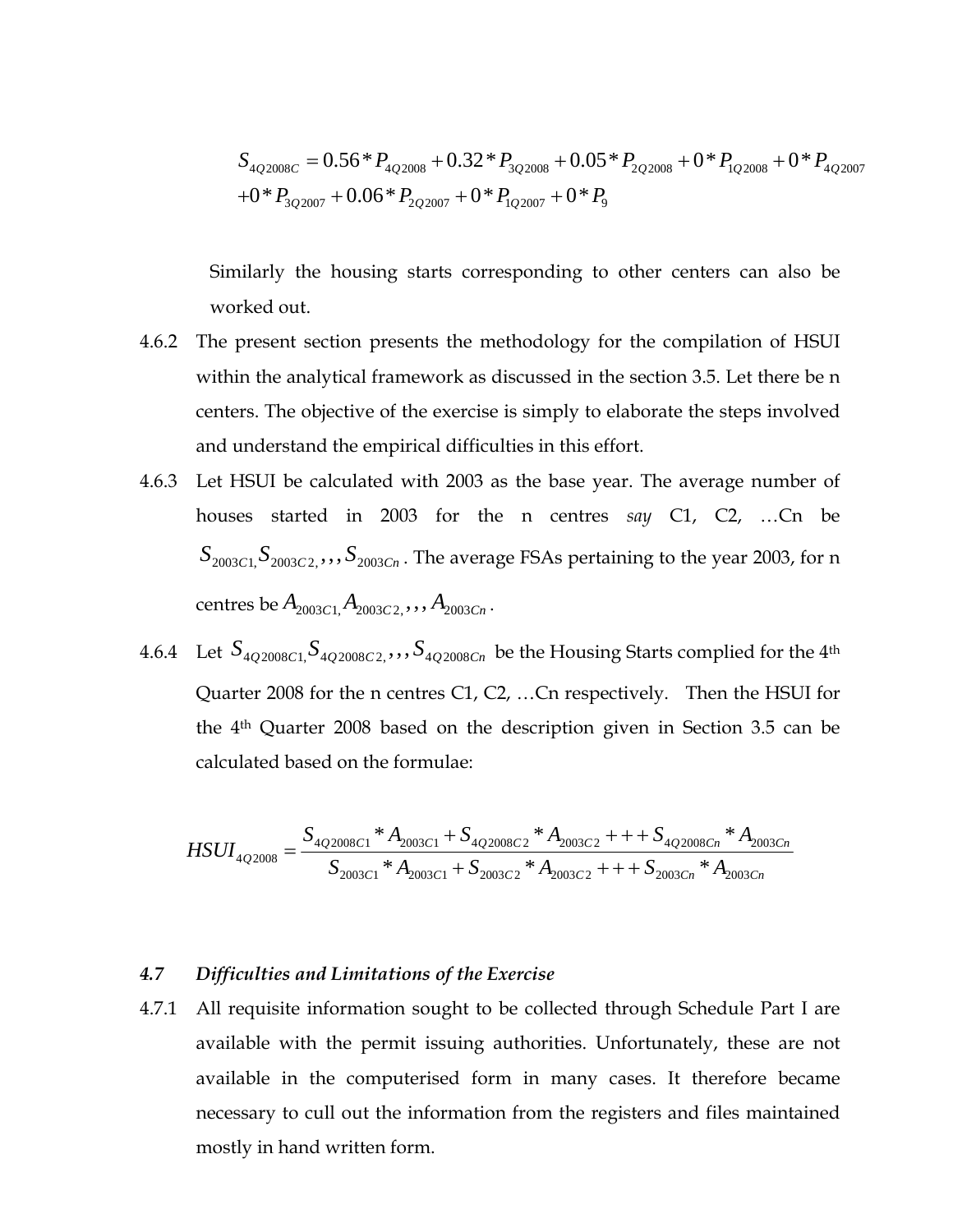- 4.7.2 In the permit data, collected through Schedule Part-I (Survey of Building Permits), the data corresponding to some variables, for example number of housing units in the building, plinth area of the building and height of the building are not available even in the registers maintained by the concerned authorities. Hence the field staff had to go through the individual files for collecting the requisite information. In some centers (for example, Delhi), even the files did not contain the required information in several cases.
- 4.7.3 The information on the number of units in a Multiple Housing Unit (MHU), for which permission has been given, have been collected through Schedule Part-I but not very satisfactorily. This is a very important piece of information for working out housing starts. Importantly, this information was captured in the survey through Schedule Part-II (Sample Survey of Housing Starts) which was used for estimating the total number of housing units in the permits.
- 4.7.4 In case of MHU, it is difficult to ascertain the exact date by which construction can be taken to have started for each individual housing units. Hence all the housing units in an MHU are assumed to be started when the excavation or footing was laid for the building.
- 4.7.5 Some of the sites for which permits to construct houses were issued were found to be not occupied at the time of the survey and consequently the Part II schedule could not be canvassed. In some cases, the builder after handing over the building to the owner had shifted to a new address. In these cases, too, certain vital information like time of the building start could not be collected.
- 4.7.6 Some divergence was noted in the type of the permit issued as per the official records and the actual permit document, during the field survey. Some of the SHU permits were found to MHU and vice versa. However, for the compilation of the start rate matrices, the data from the field survey (Schedule Part II) were used.

**Notes:** 

**\_\_\_\_\_\_\_\_\_\_\_\_\_\_\_\_\_\_\_\_\_**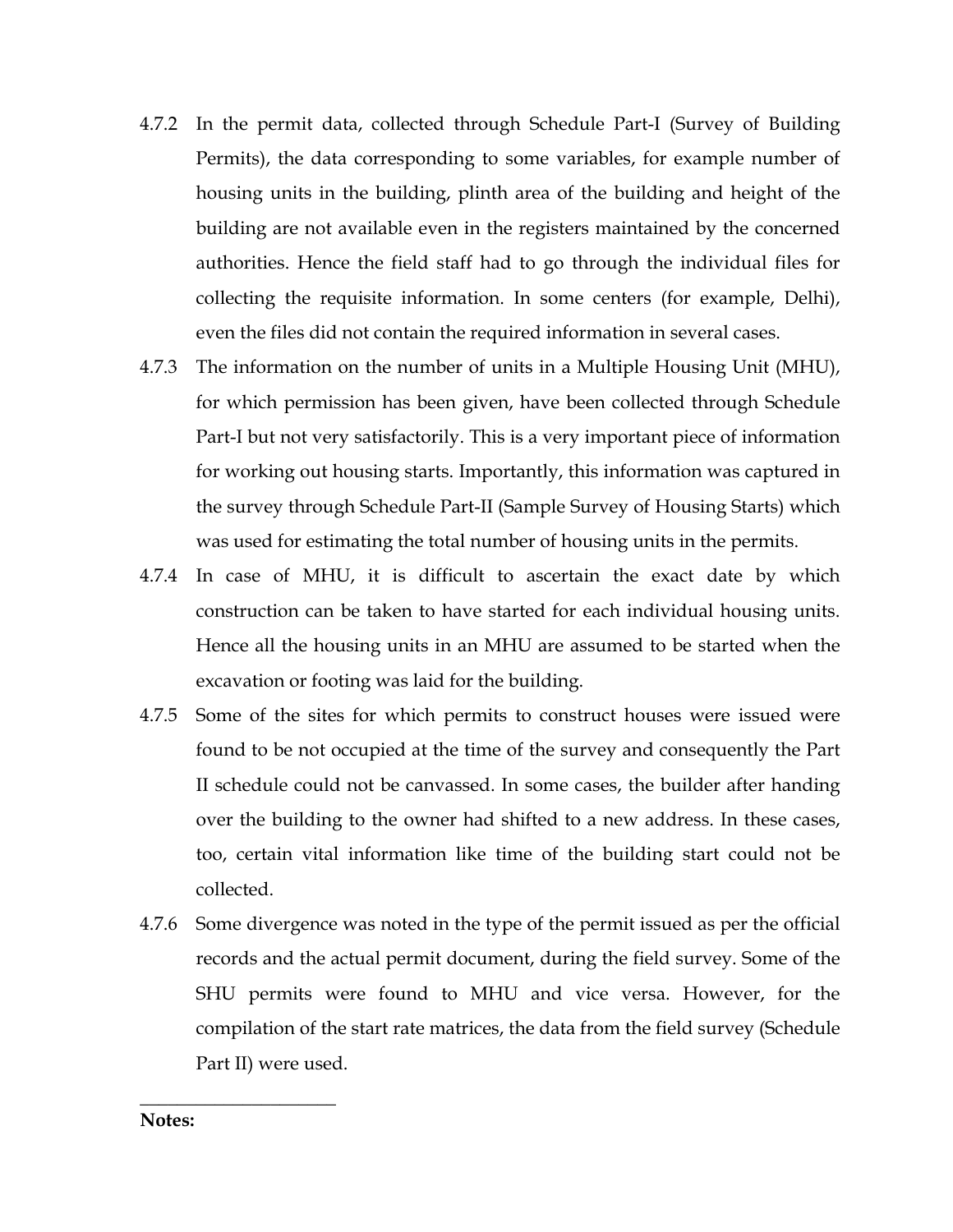<sup>ξ</sup> Test statistics for testing the equality of proportions is given by  $[(s_1-s_2)/SE]$  which follows  $N(0,1)$  asymptotically, where s1 and  $s_2$  corresponds to the start rates obtained in 2003 and 2004.

 $$ The SE in the difference of start rates is obtained by SQRT  $(s_1(1-s_1)/n_1+s_2(1-s_2)/n_2)$$ <sup>@</sup> The combined start rate  $s = (n_1s_1+n_2s_2)/(n_1+n_2)$ .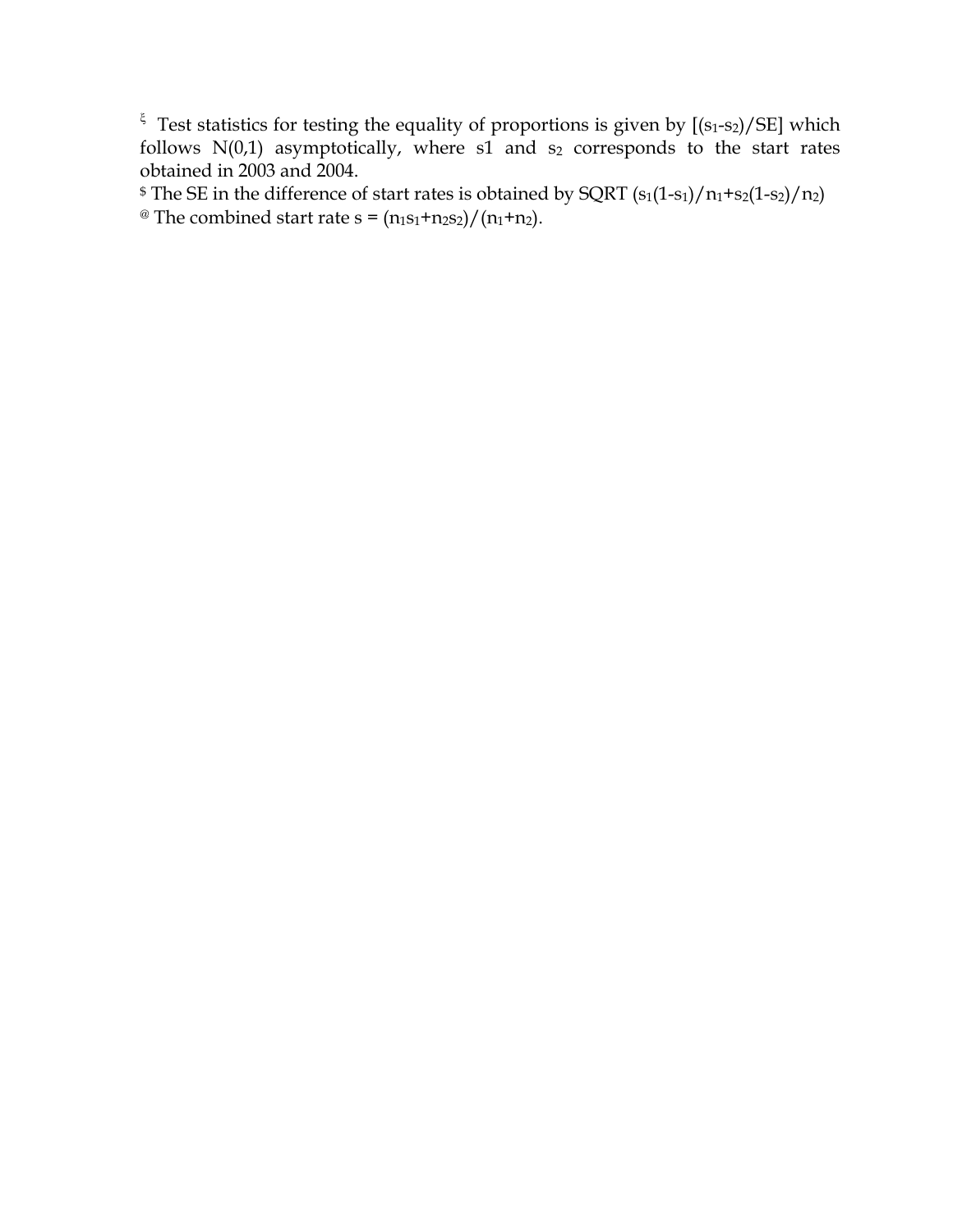#### **Section 5**

#### *RECOMMENDATIONS*

#### *5.1 Objective and Scope*

- 5.1.1 The objective of constructing a Housing Start-Up Index (HSUI) is to measure the change in the level of activities in housing sector and to identify the growth/recessionary tendencies in this and related sectors of the economy.
- 5.1.2 The scope of HSUI would be limited to new built residential units in urban India, whose construction is authorised through issuance of building permits.
- 5.1.3 The HSUI may be constructed based on two sets of data

(a) The start up coefficients reflecting the recent experience of conversion of housing permits into housing starts and (b) the number of permits issued during the last two years or so. The Group recognized the fact that besides these, actual housing starts in any quarter are likely to be influenced by a host of other factors like price of building material, interest rate for housing loans, policy pronouncements, legislations, administrative orders affecting construction sector etc. To a certain extent, these factors would affect the demand and supply parameters of the housing market and consequently the number of permits issued, with possibly a time lag of a few months. One could, therefore, argue that these factors are included in the model through the number of permits.

5.1.4 The start up coefficients, computed from the data in recent past, reflect institutional and social response to housing permits in terms of their conversion into actual housing starts. The time required for administrative and procedural clearance after the issuance of permits, time taken to complete the formalities of obtaining loans, organizing material, community rituals etc. are considered to be rigid or fixed, at least in the short run. As housing is a long term decision, predictions based on these coefficients, that reflect to some extent procedural and social rigidities governing the house construction process, are likely to be fairly reliable.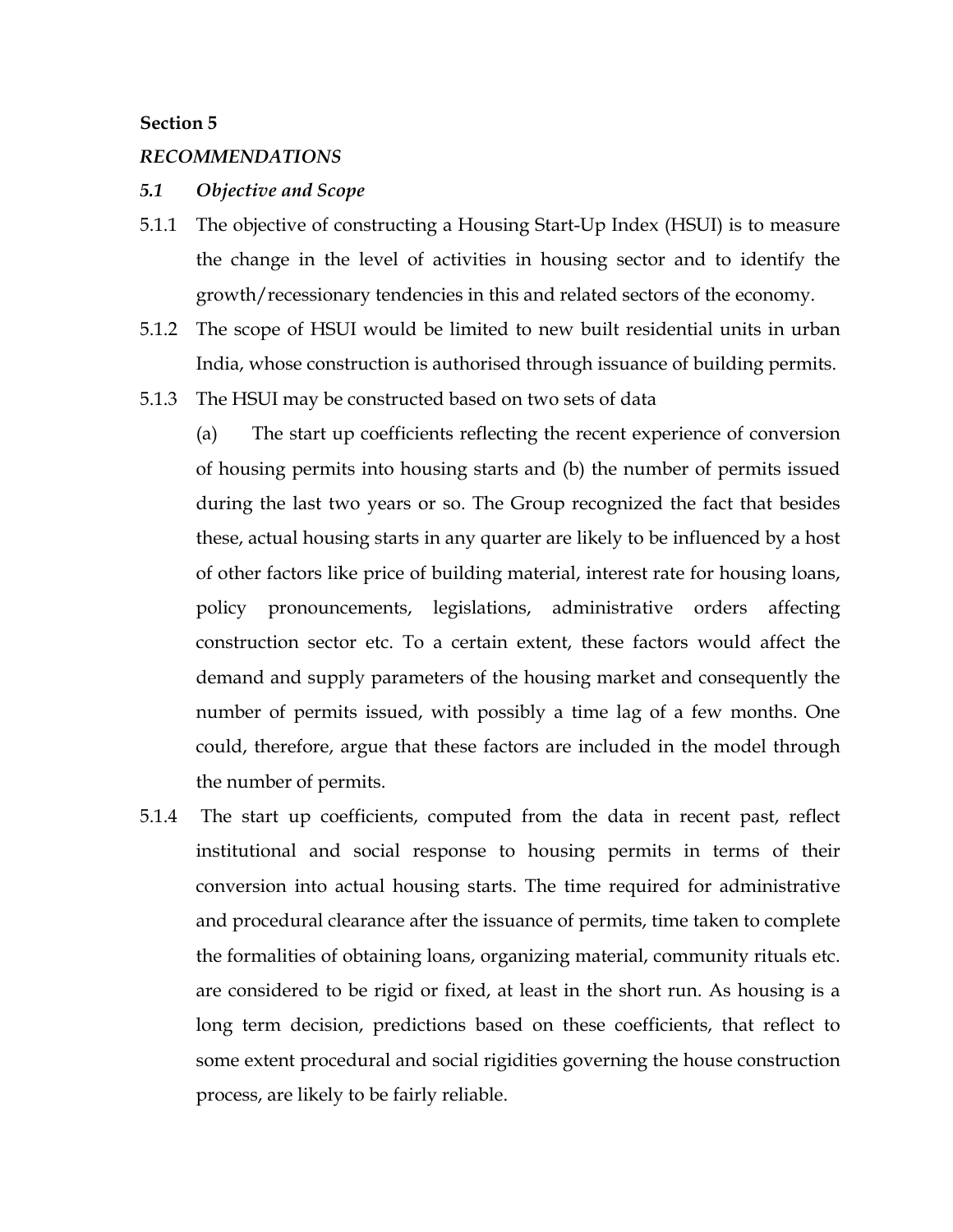5.1.5 The objective is to release the HSUI that can be used by housing related agencies as the basic or core predictor. The agencies can combine the index with other short term indicators and policy variables to come to more definitive projections of housing activity.

#### *5.2 Periodicity*

- 5.2.1 The Group observes that the present system of data collection, as reported by National Building Organization along with its formats may be fine tuned to obtain the requisite data on building permits on a quarterly basis. This would constitute the basic information for constructing the Housing Start-Up Index.
- 5.2.2 Conducting a field survey with adequate coverage of the urban centres that can be representative of the country as a whole would be the first step in institutionalising a system for regular release of HSUI. The Group recommends that this survey may be conducted once in three years for estimating/updating the start rate matrices for each of the selected centres. These start rates are to be used for computing the housing start figures in each of these centres using the data on building permits. These can then be aggregated to construct and release the HSUI on a quarterly basis.
- 5.2.3 The field survey for estimating the start rate matrices can be done in two phases. In the first phase, the data on building permits can be collected in the selected centres using Survey on Building Permits (SBP). The reference year for this survey would have to be three to four years before the date of conducting the Survey on the Housing Starts (SHS). The SHS is to be conducted in the second phase to determine the percentage distribution of the housing starts over the eight quarters (after the issuance of the permit, including the quarter of issuing) and thereafter and build start rate matrices in each of the centres.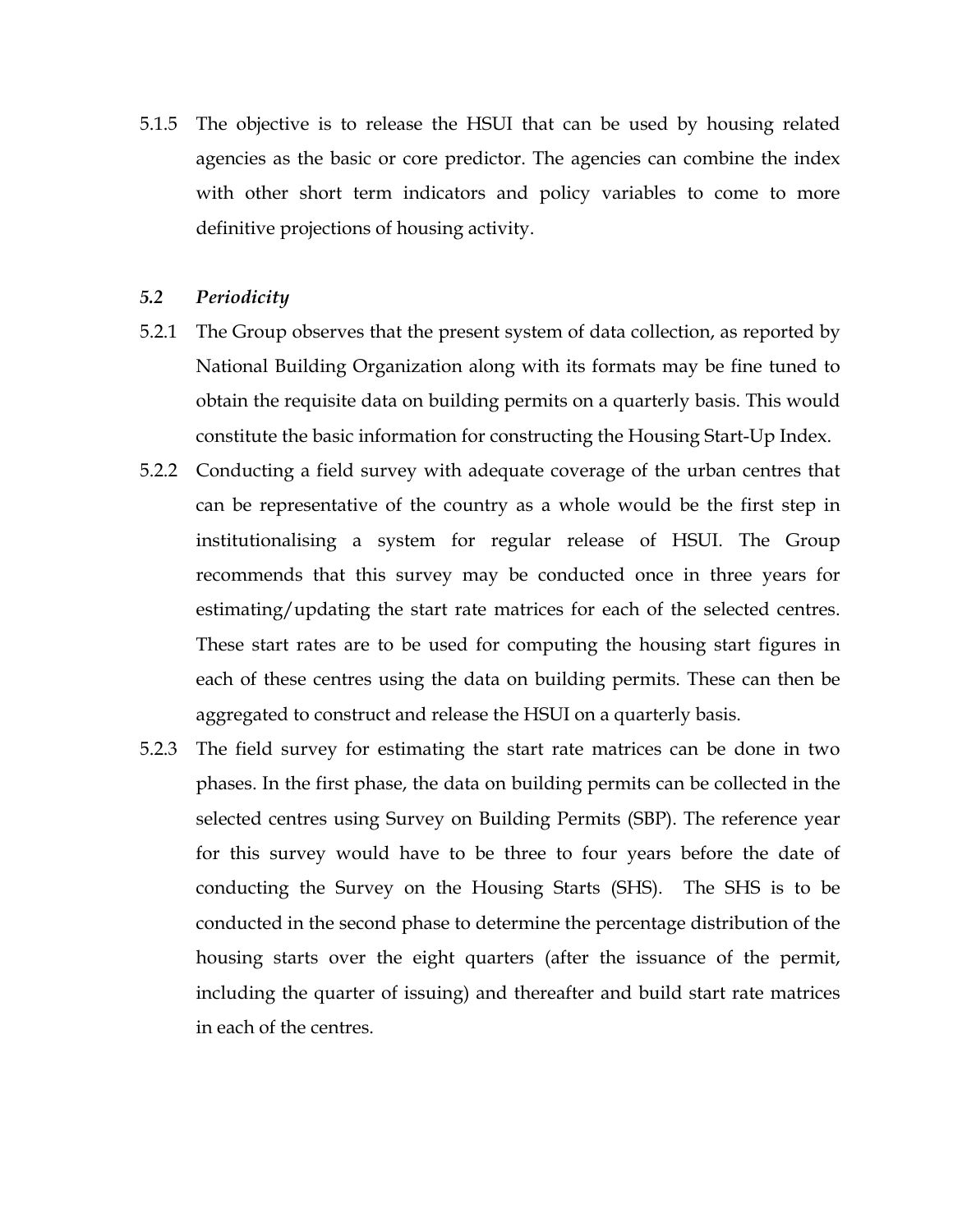#### *5.3 Geographical Coverage*

5.3.1 The Group recommends that as an initial effort, the HSUI may be launched based on such coefficient matrices constructed for 6 Metros and a select sample of Class I towns based on SBP and SHS. Small towns can be included at a later stage as it is found from the pilot survey that the number of housing starts in small centres is relatively less.

#### *5.4 Sampling Method and Tools*

- 5.4.1 The urban centres can be selected based on the number of permits issued as per the latest available data on building permits, by using probability proportional to size (PPS) method, so as to adequately represent of the total building permits issued at All India level. At the initial stage, when the exercise is limited to large cities only, appropriate adjustment in the method of city election may be made to make the sample representative of all class I cities.
- 5.4.2 Survey of Building Permits: The SBP can be conducted by collecting the details of all permits issued for new residential construction from permit issuing authorities of the selected centres, using Schedule –Part 1 given in Annex 7.
- 5.4.3 Survey on the Housing Starts: In this survey, a sample of permits issued for new residential buildings can be identified. The follow-up of this sample permits can be done by canvassing the Schedule–Part II of the questionnaire, as given in Annex 7, to the person responsible for the permit or the concerned builder. Information relating to starting of construction and other necessary aspects are to be obtained through this survey. A stratified sampling procedure as described in section 3.2.4 can be adopted for this survey in each center.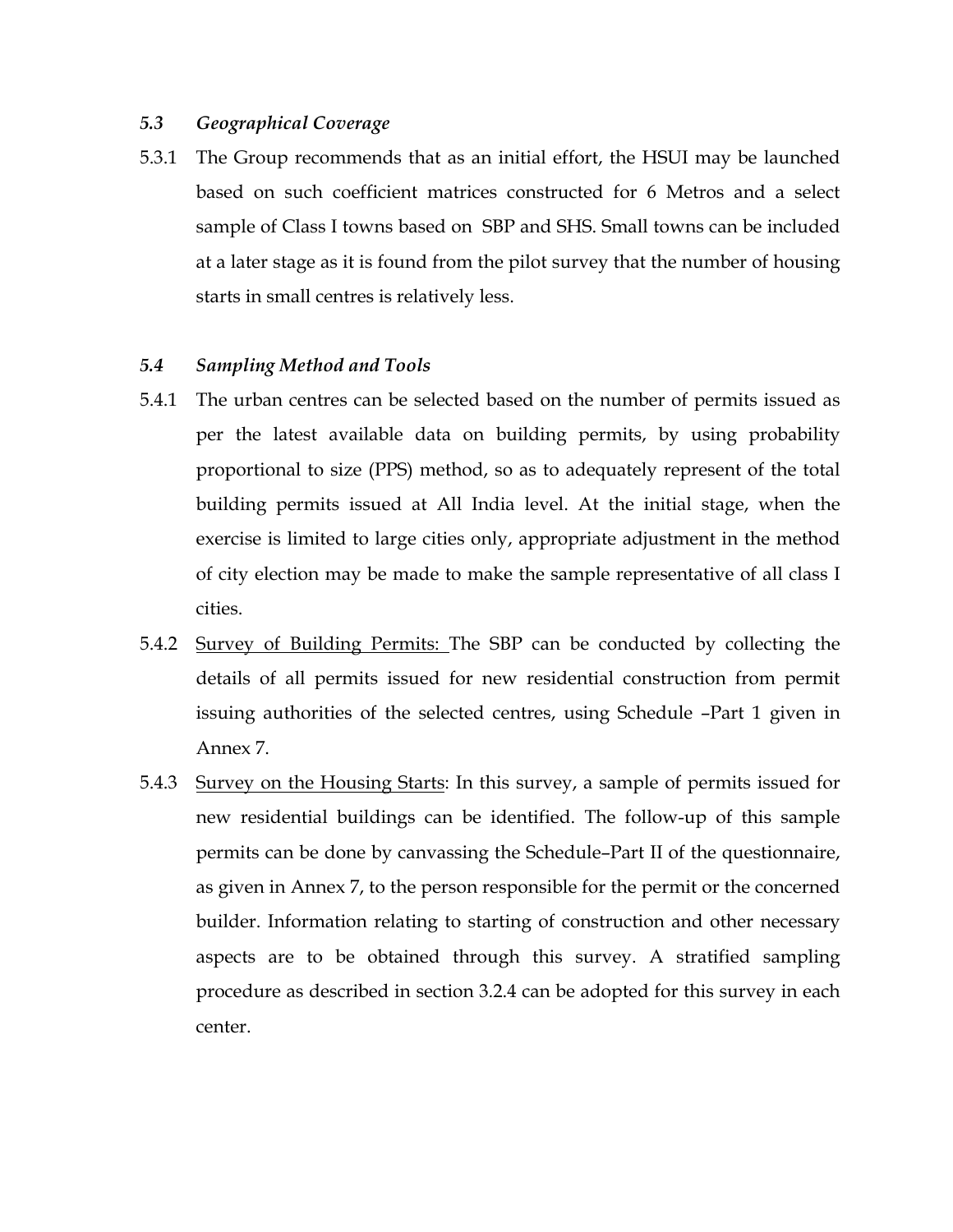#### *5.5 Estimation*

- 5.5.1 Housing Starts Rate Matrix: From the data collected from Schedule –Part II, the number of sample houses started in all the succeeding quarters, staring from the quarter in which the sample permits are issued till the latest period can be obtained. In all the centres where pilot study has been conducted, it was noted that within 8 quarters of permit issue, more than 95 per cent of the construction gets started. Hence, all the housing units where construction started, after two year of issue of permits (8 quarters including the quarter in which permits are issued) are added to obtain the final residual aggregative coefficient. Based on this data corresponding to each quarter of year, 9 start rates (1 for the quarter in which permits are issued + 7 for the 7 succeeding quarters  $+ 1$  for all the starts after 1 year) corresponding to 4 different quarters of a year are worked out. Thus we estimate a 4x9 matrix of start rates (coefficients). This matrix can be transformed as described in section 3.3.3 to get the housing start rate matrix. The methodology for estimating housing start figures for release on a regular basis has been discussed in detail in section 3.3 of this Report.
- 5.5.2 It is found in the pilot study that the information on the number of housing units in a MHU is not available in most of the urban centres. The Group suggested that SHS can also be used to identify the average number of housing units in a MHU for different cities. This would be useful for estimating the number of housing units authorised to build through permits, in cases when the figure is not available in official records relating to issuance of permits.
- 5.5.3 Housing Starts: These start rate (coefficient) matrices can be used to obtain the housing starts for the selected Metros and Class I towns for which the regular data on building permits can be obtained without any difficulty on quarterly basis. The number of houses started in a particular centre for a particular quarter can be obtained by multiplying the start rates coefficients with the corresponding number of permits issued in that quarter and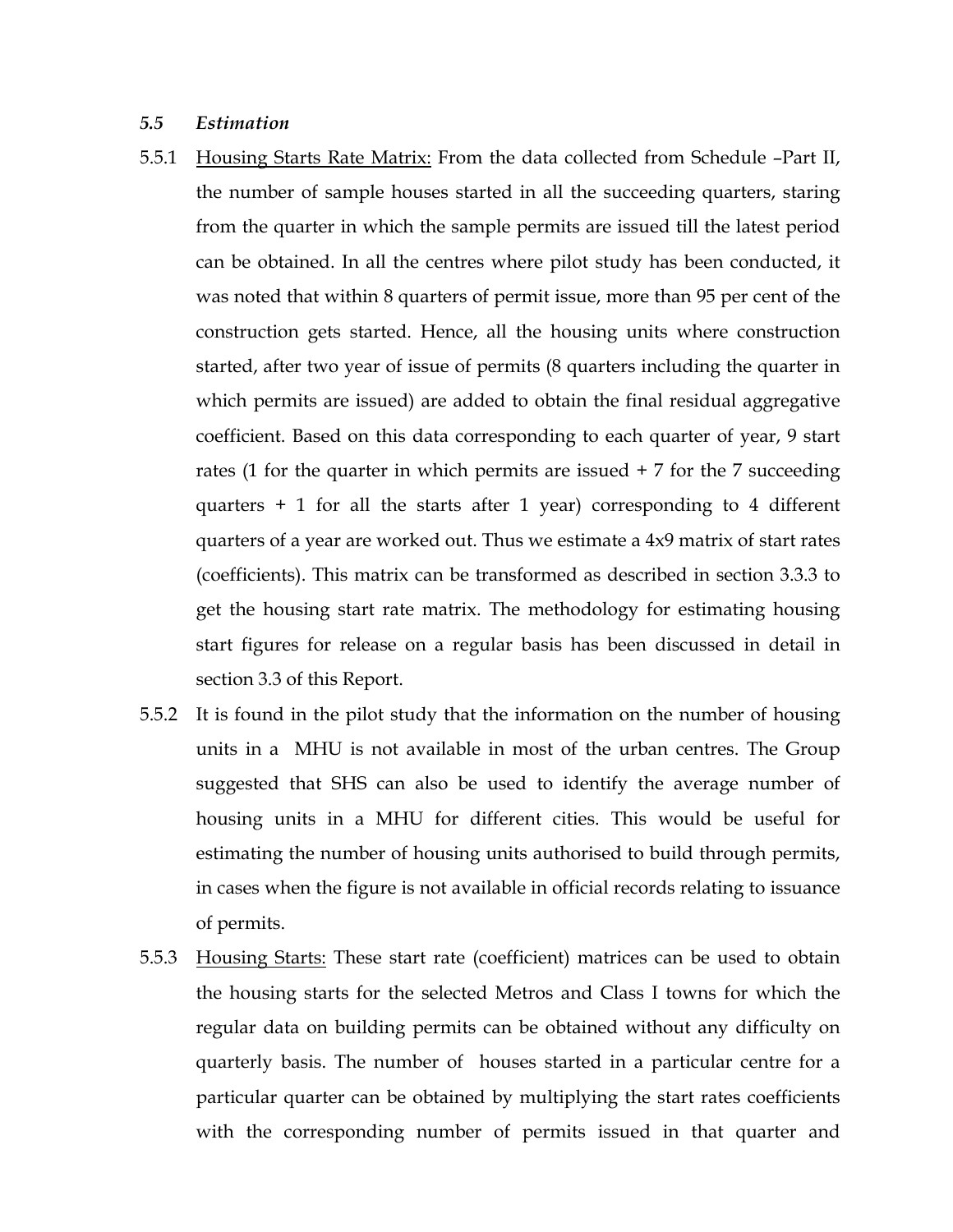preceding quarters. The choice of the set of start rates to be used depends on the quarter for which the start rates are to be estimated. The methodology for compiling the housing starts is described in detail in section 3.4 of this Report.

5.5.4 Housing Start-Up Index: Separate HSUI can be compiled for different Classes of the centre (for example, Metros, Class 1 cities etc.) as well as for All India level using the year of Survey on Housing Starts as the base year. The formulae given below can be used to estimate the HSUI for the quarter *t.*

$$
HSUI_{t} = \frac{\sum_{i=1}^{n} A_{i0} S_{it}}{\sum_{i=1}^{n} A_{i0} S_{i0}}
$$

Where **n** is the number of centres, **Ai0** is the average FSA of the ith centre in the base period;  $S_{it}$  is the number of housing starts in the  $t<sup>th</sup>$  quarter in i<sup>th</sup> centre; **Si0** is the number of housing starts in the base period in ith centre

#### *5.6 Institutional Arrangement*

- 5.6.1 A Standing Committee may be set up by the Reserve Bank of India to launch this initiative, monitor its progress, commission and overview the surveys for constructing start up matrices and consider increasing the scope and coverage of HSUI over time. It would have official members from the Central Statistical Organisation, office of the Registrar General, Ministry of Housing and Urban Poverty Alleviation and other concerned government departments, besides a few experts in the field.
- 5.6.2 National Buildings Organisation, Ministry of Housing & Urban Poverty Alleviation, Government of India is the nodal agency for collection and dissemination of housing and building construction statistics in the country. The Group recommends that NBO may collect the data on building permits issued for the new residential buildings in various centres (metros and class I cities at the first stage) across the country on a quarterly basis under the overall guidance of the Standing Committee.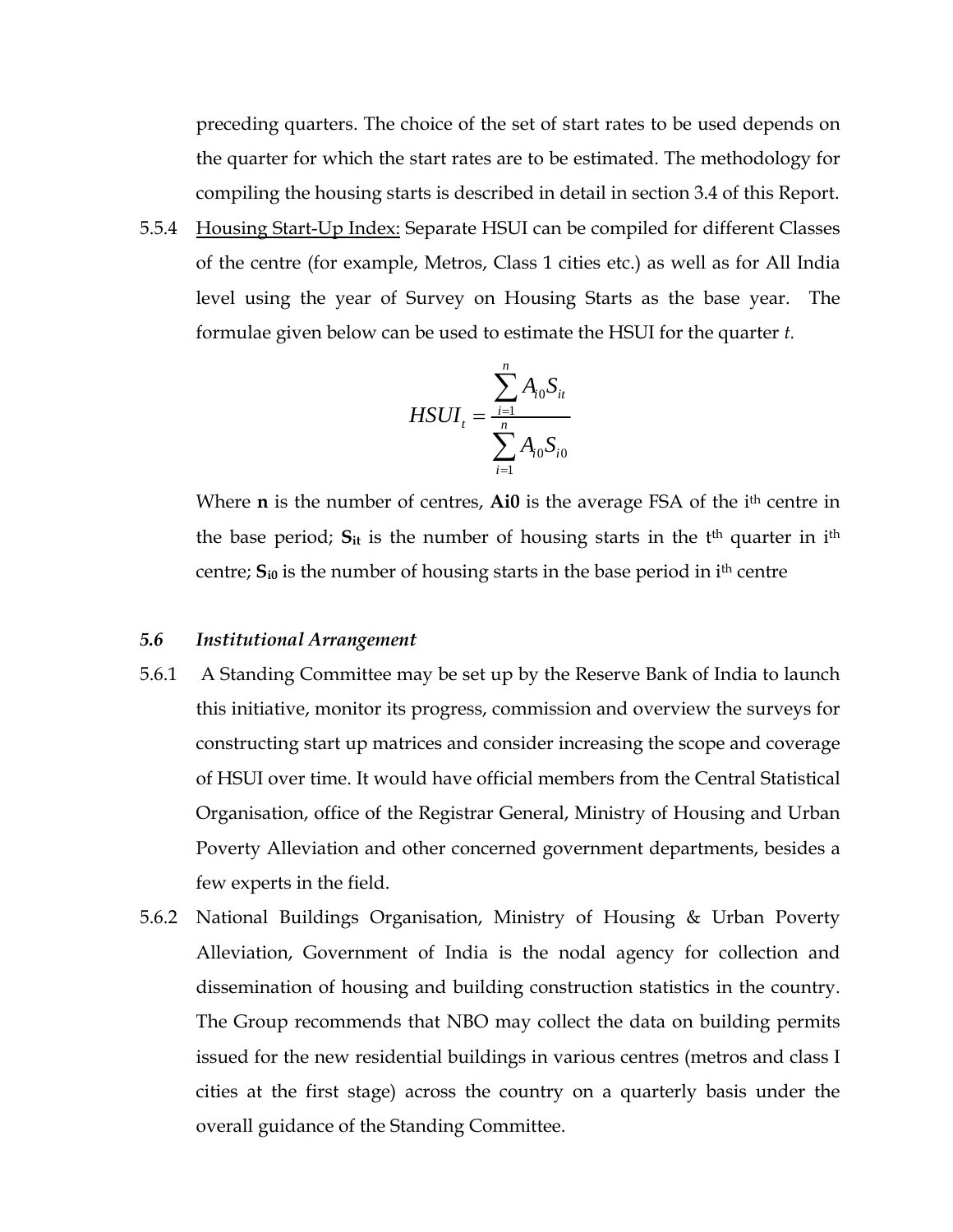- 5.6.3 Surveys to determine housing starts coefficients may be conducted every three years to examine the validity the matrix in use and identifying the areas where further research needs to be done to increase reliability of the estimates. RBI may coordinate with NSSO and NBO for the survey, based on which start rate matrices can be constructed for compilation of the HSUI.
- 5.6.4 An Advisory Committee on HSUI may be formed at NBO to guide and oversee the entire process of compilation of housing permit data from concerned local bodies and the Department of Economics and Statistics of the state governments, as specified by the Standing Committee, on a regular basis. The Advisory Committee may have members from Reserve Bank of India, National Statistical Commission, Central Statistical Organisation, National Sample Survey Organisation, Directorate of Economics and Statistics of select states that have a large number of Class I cities.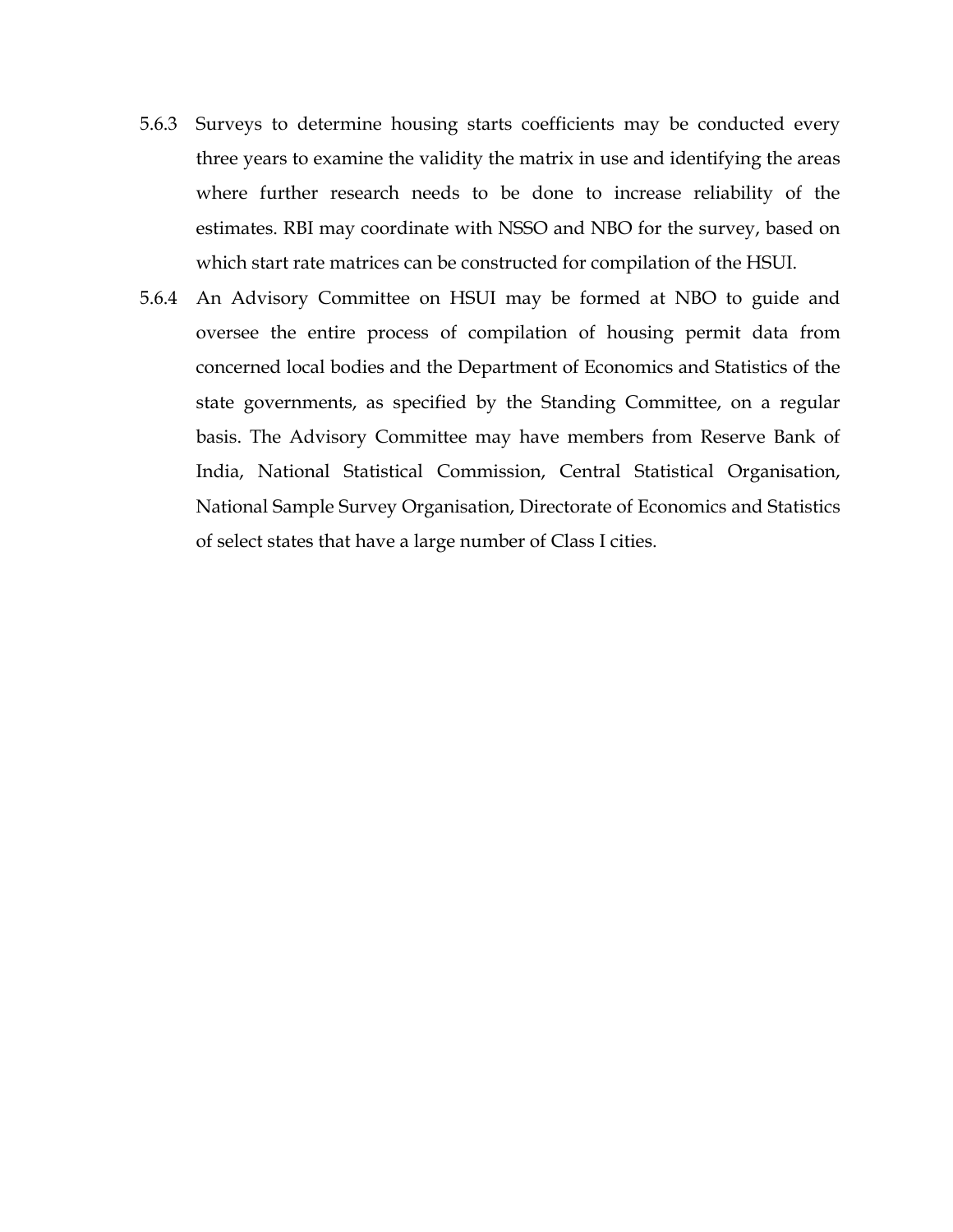Report of the Technical Advisory Group

#### Annex-1

 $(i)$ 

1.



#### Memorandum

#### **Technical Advisory Group on Development of Housing Start-up Index**

In view of the need for development of a Housing Start-up Index to monitor the movements of the Indian economy on a regular basis based on appropriate methodology and the international best practices, it has been decided to set up a Technical Advisory Group on " Development of Housing Start-up Index ".

2. The Terms of Reference of the Technical Advisory Group are as given below:

- To review base paper on concepts, methodology, approach to generate the data base for construction of the indices and suggest a feasible methodological framework for construction of HSUI for the Indian economy, with a view to assist monetary policy formulation, and to guide and oversee its implementation.
- $(ii)$ To recommend modalities of entrusting the work for construction of HSUI by appropriate external agency or institution, including scope of work and deliverables.
- To evaluate the work of the external agency/institution and recommend its  $(iii)$ acceptance by the Bank.

47

- Any other issue as deemed necessary for development of the HSUI.  $(iv)$
- 3. The constitution of the Technical Advisory Group would be as follows:

#### Chairman

Dean, School of Social Sciences Jawaharlal Nehru University New Delhi. Dr. R. B. Barman  $2.$ **Executive Director** Reserve Bank of India, Mumbai Dr. Amal Kanti Ray 3. Officer-in-Charge **DESACS** Reserve Bank of India Mumbai

Prof. Amitabh Kundu

Vice-Chairman

Member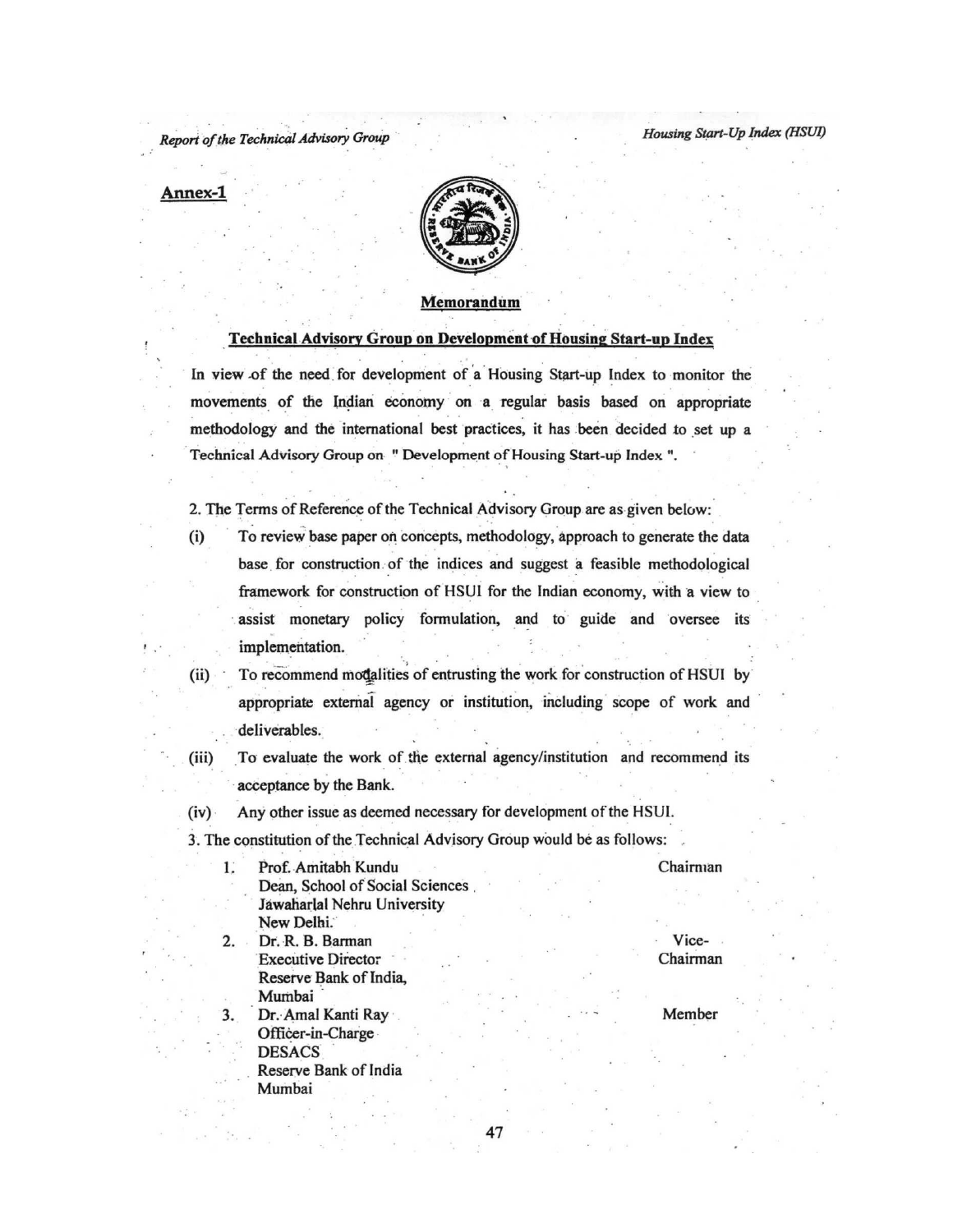| 4.  | Dr. M. D. Patra                                                        |         |  |
|-----|------------------------------------------------------------------------|---------|--|
|     | Adviser-In-Charge                                                      | Member  |  |
|     | <b>Monetary Policy Department</b>                                      |         |  |
|     | Reserve Bank of India                                                  |         |  |
|     | Mumbai                                                                 |         |  |
| 5.  | Shri. S. Sridhar                                                       |         |  |
|     | Chairman & MD                                                          | Member. |  |
|     | <b>National Housing Bank</b>                                           |         |  |
|     | New Delhi                                                              |         |  |
| 6.  | Dr. S. K. Nath                                                         |         |  |
|     | <b>Director General</b>                                                | Member  |  |
|     | Central Statistical Organization (CSO)                                 |         |  |
|     | Ministry of Statistics and P.I                                         |         |  |
|     | Government of India                                                    |         |  |
|     | New Delhi                                                              |         |  |
| 7.  | Shri. D. S. Negi                                                       |         |  |
|     | Director (NBO)                                                         | Member  |  |
|     |                                                                        |         |  |
|     | Ministry of Housing & Urban Poverty Alleviation<br>Government of India |         |  |
|     | New Delhi                                                              |         |  |
| 8.  | Shri. T. Parbakaran                                                    |         |  |
|     |                                                                        | Member  |  |
|     | Director Finance (holding additional charge of CMD)                    |         |  |
|     | Housing and Urban Development Corporation                              |         |  |
|     | (HUDCO)                                                                |         |  |
|     | New Delhi                                                              |         |  |
| 9.  | Shri. P. K. Ray                                                        | Member  |  |
|     | Director General and CEO (In-Charge)                                   |         |  |
|     | National Sample-Survey Organisation (NSSO)                             |         |  |
|     | Ministry of Statistics and P.I                                         |         |  |
|     | Government of India                                                    |         |  |
|     | New Delhi                                                              |         |  |
|     | 10. Shri, D. R. Bhosale                                                | Member  |  |
|     | Director                                                               |         |  |
|     | Directorate of Economics & Statistics                                  |         |  |
|     | Govt. of Maharashtra                                                   |         |  |
|     | Mumbai                                                                 |         |  |
| 11. | Smt. M. Sheela Priya, IAS                                              | Member  |  |
|     | Sp.Commissioner and Director                                           |         |  |
|     | Dept. of Economics & Statistics                                        |         |  |
|     | Govt. of Tamil Nadu                                                    |         |  |
|     | Chennai                                                                |         |  |
| 12. | Shri. K. K. Mondal                                                     | Member  |  |
|     | Director                                                               |         |  |
|     | Bureau of Applied Economics & Statistics                               |         |  |
|     | Govt. of West Bengal                                                   |         |  |
|     | Kolkata                                                                |         |  |
| 13. | Dr. B. K. Sharma                                                       | Member  |  |
|     | Director and Chief Registrar (Births and Deaths)                       |         |  |
|     | Directorate of Economics & Statistics                                  |         |  |
|     | Govt. of National Capital Territory of Delhi                           |         |  |
|     | New Delhi                                                              |         |  |
|     |                                                                        |         |  |
|     |                                                                        |         |  |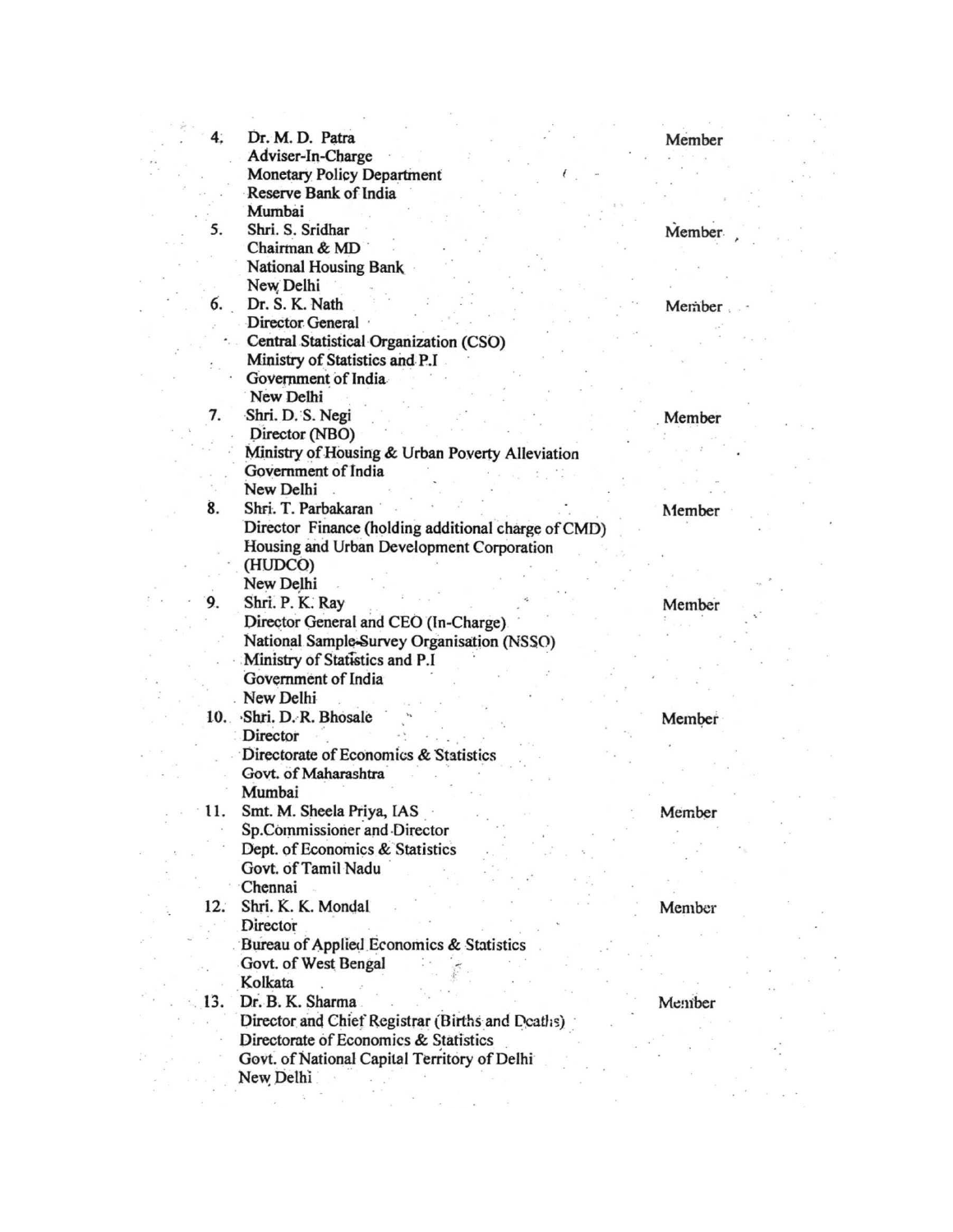| 14. | Shri. Sangeet Shukla                               | Member    |
|-----|----------------------------------------------------|-----------|
|     | Chief General Manager (Personal Banking)           |           |
|     | State Bank of India                                |           |
|     | Mumbai                                             |           |
|     | 15. Dr. D. B. Gupta                                | Member    |
|     | National Council of Applied Economic Research      |           |
|     | (NCAER)                                            |           |
|     | New Delhi                                          |           |
| 16. | Prof. Bharat Ramaswami                             | Member    |
|     | Professor, Planning Unit                           |           |
|     | Indian Statistical Institute                       |           |
|     | New Delhi                                          |           |
| 17. | Prof. Abhay Pethe                                  | Member    |
|     | Professor of Urban<br>Economics<br>Regional<br>and |           |
|     | Development                                        |           |
|     | Department of Economics, Mumbai University         |           |
|     | Mumbai                                             |           |
| 18. | Shri. Radhey Shyam                                 | Member    |
|     | Adviser                                            | Secretary |
|     | <b>DESACS</b>                                      |           |
|     | Reserve Bank of India                              |           |
|     | Mumbai                                             |           |

4. The Technical Advisory Group may, if necessary, invite other persons for specific deliberations. The Bank will reimburse expenses on travel, transport and incidentals for non-official members for attending the meetings of the TAG. ÷

5. The Technical Advisory Group may submit its first report within one month and the final report within three months from the first meeting of the Group.

6. The Department of Statistical Analysis and Computer Services (Statistical analysis Division) will provide the secretarial support to the Technical Advisory Group.

(Rakesh Mohan) Deputy Governor  $30 - 7.2007$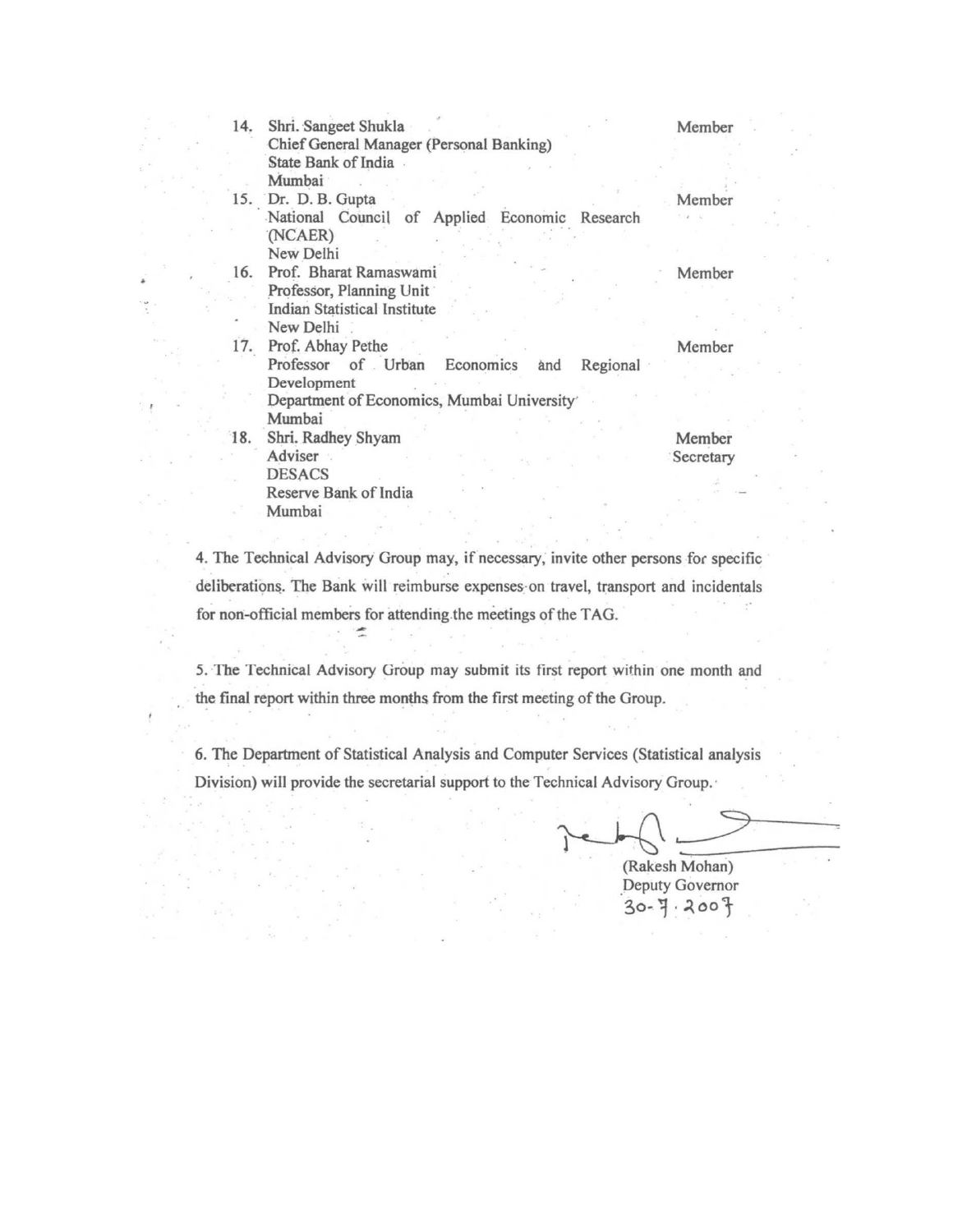#### **Annex-2**

#### **Building Permit Survey in Canada**

#### **Target population**

The Building Permits Survey targets all Canadian municipalities that issue permits. At present more than 2,350 Canadian municipalities, representing all provinces and territories and encompassing 95% of the Canadian population, are covered by the survey. In practice, all urban agglomerations are represented in the survey, as well as a high percentage of rural municipalities. All of these municipalities are surveyed. The municipalities comprising the remaining 5% are not included in the survey, and the figures are not adjusted to represent them. They make up very small portions of the population, and their construction activities have little impact on the total.

Non-responding municipalities that issue permits are urged on a regular basis to respond to the survey.

#### **Instrument design**

The Building Permits Survey questionnaire was designed to capture the basic information included in permits issued by municipalities: permit number, type of project, type of work, value of the work, total building area and the addresses of the builder, the owner and the construction site. The questionnaire has not changed in recent years, since reports received from municipalities suggest that the kind of information included in permits is the same as the kind of information requested in the questionnaire.

## **Sampling**

This survey is a census with a cross-sectional design.

#### **Data sources**

Responding to this survey is mandatory. Data are collected directly from survey respondents. The survey is usually conducted by mail, but to reduce their overhead, a number of municipalities are choosing to file computerized reports electronically. A few municipalities are opting to respond by telephone. The municipal officer responsible for issuing permits is asked to complete a form each month describing all major construction projects. A set of six questionnaires and envelopes is sent out at the respondent's request. Respondents are asked to return the report no later than 10 days after the end of the month. Beginning on the 11th day, non-reporting municipalities are contacted by telephone. The calls continue until the end of the collection period. Non-reporting municipalities are called at least three times.

In the last week of each month, municipalities that have failed to file their reports for a number of months in the year are re-contacted in an effort to obtain the missing reports.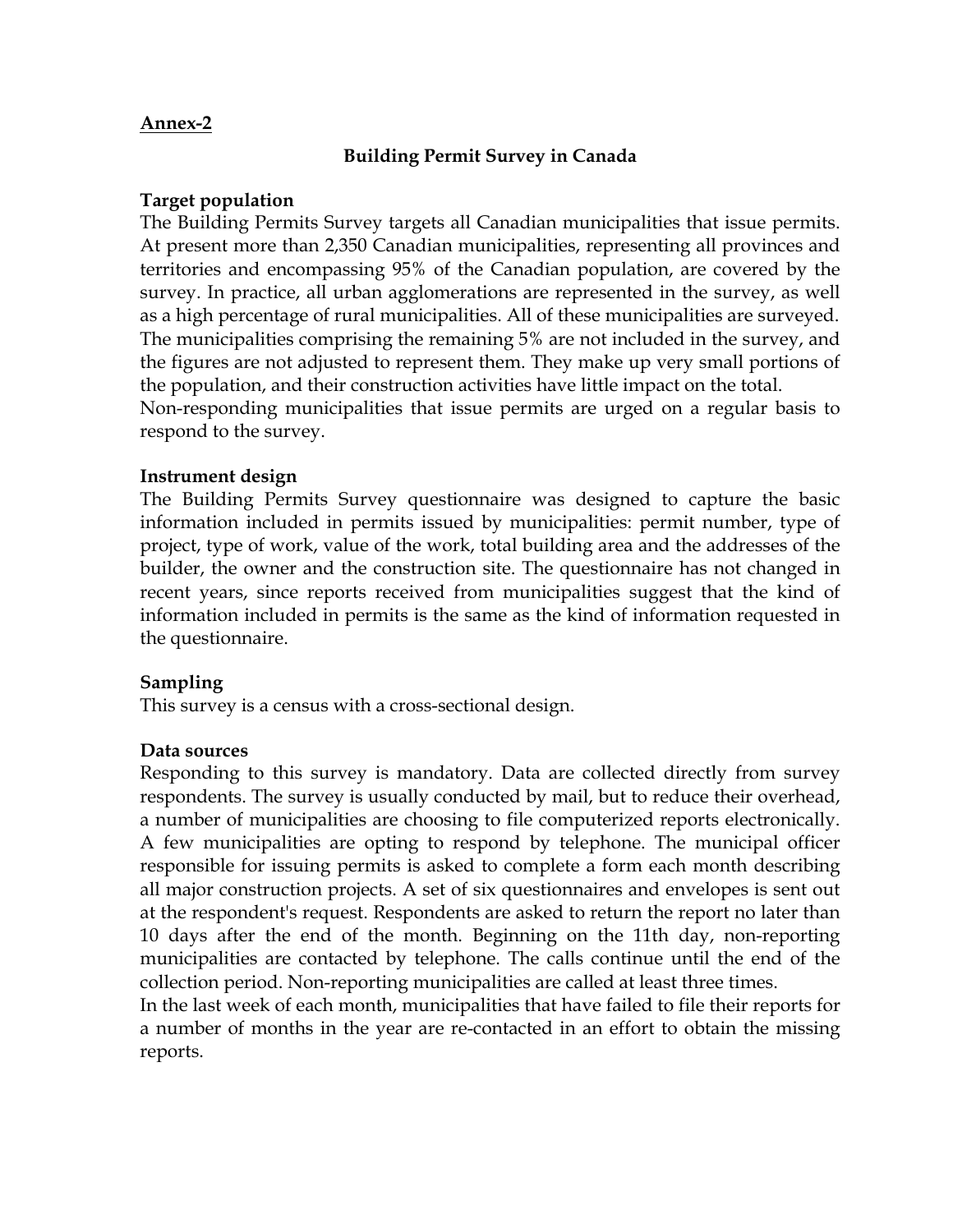## **Error detection**

Most reporting and data entry errors are corrected through computerized input and complex data review procedures. Strict quality control procedures are applied to ensure that collection; coding and data processing are as accurate as possible. Checks are also performed on totals and the magnitude of data. Reports that fail to meet the quality standards are subject to verification and are corrected as required. The fact that building permit data are extracted from municipal administrative documents and that a growing number of municipalities are producing computerized reports substantially lowers the risk of reporting errors.

## **Imputation**

Data are imputed for municipalities that fail to send in their reports for the current period. The data are calculated automatically, subject to certain constraints, by applying the month-to-month and year-to-year variations in similar values of responding municipalities and the historical pattern of the missing municipalities to the previously used values. At the end of the year, the imputed values are replaced with actual data received from late-reporting municipalities and final estimates are produced. If the actual data are not received, current values that have been imputed are assigned a value of 0 to replace the imputed data.

When partial survey data are received (for example, the value of a project is missing), the missing characteristics are imputed on the basis of the average values for similar projects in the municipality's area.

No adjustment is made for permit under-valuation or for failure to apply for a permit for construction work.

# **Quality evaluation**

The initial purpose of the Building Permits Survey is to collect information about construction intentions. The data and trends from the survey are periodically compared with Canada Mortgage and Housing Corporation data on housing starts and Public and Private Investment Survey data for the non-residential sector. In addition, a number of municipalities publish their own figures for the value of building permits issued. Those figures are matched against the results of the Building Permits Survey. The comparisons are used to assess the quality and consistency of the data series.

## **Disclosure control**

Statistics Canada is prohibited by law from releasing any data which would divulge information obtained under the Statistics Act that relates to any identifiable person, business or organization without the prior knowledge or the consent in writing of that person, business or organization. Various confidentiality rules are applied to all data that are released or published to prevent the publication or disclosure of any information deemed confidential. If necessary, data are suppressed to prevent direct or residual disclosure of identifiable data.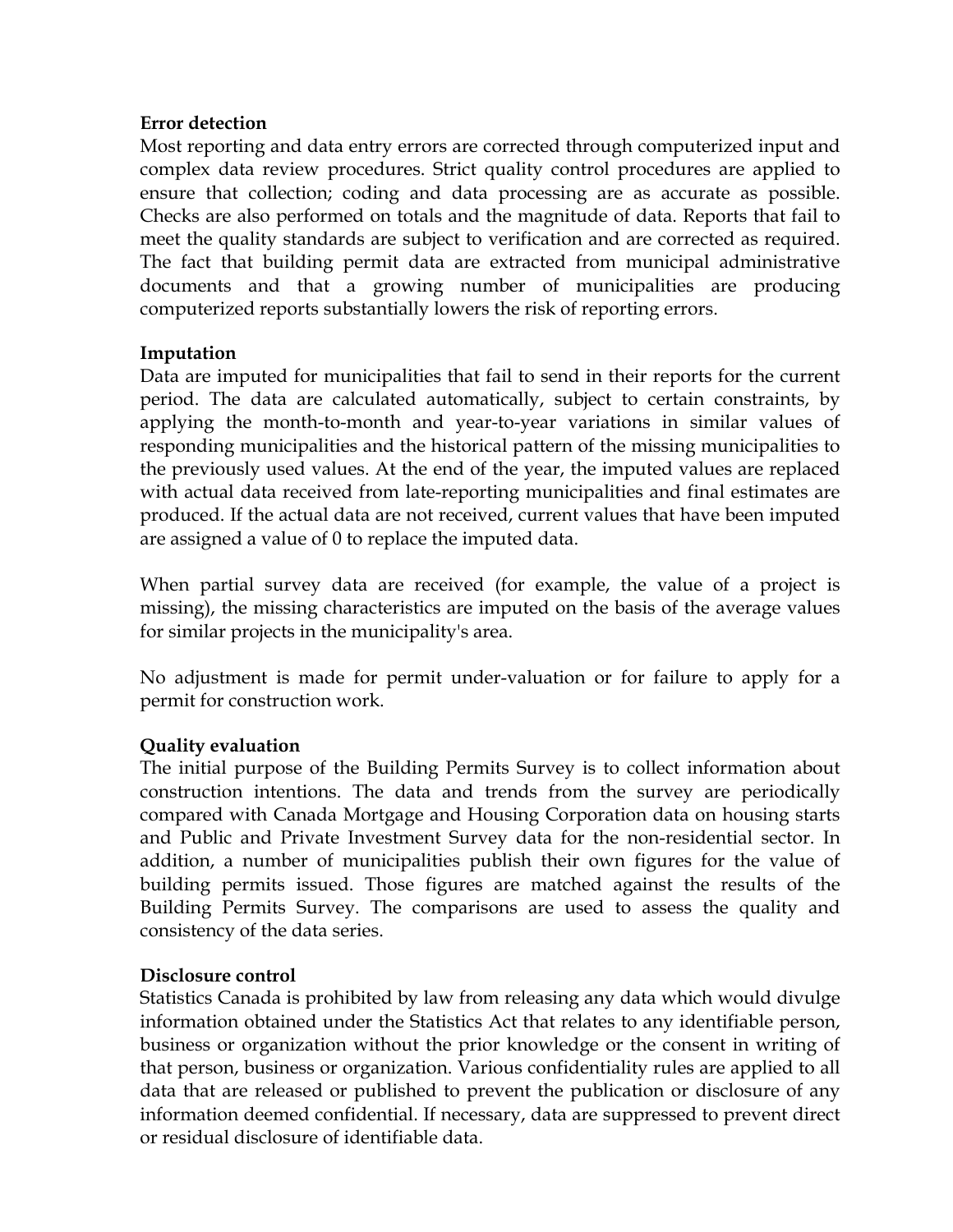#### **Revisions and seasonal adjustments**

Seasonal adjustment is performed by the X11-ARIMA method, version 2000. Seasonally adjusted data for the total number of housing units and the aggregate value of building permits are obtained indirectly, i.e., by adding up their seasonally adjusted components. The total number of dwelling units is obtained by summing the seasonally adjusted data for single-family and multiple units. The total value of building permits is obtained by summing the following elements: residential, industrial, commercial and institutional. Some series contain no apparent seasonality. In these cases, unadjusted values have been tabulated and aggregated to the adjusted values of the other series. At the end of the year, the seasonally adjusted time series are revised to take into account the most recent seasonal fluctuations. Usually, only the last three years are subjected to this revision process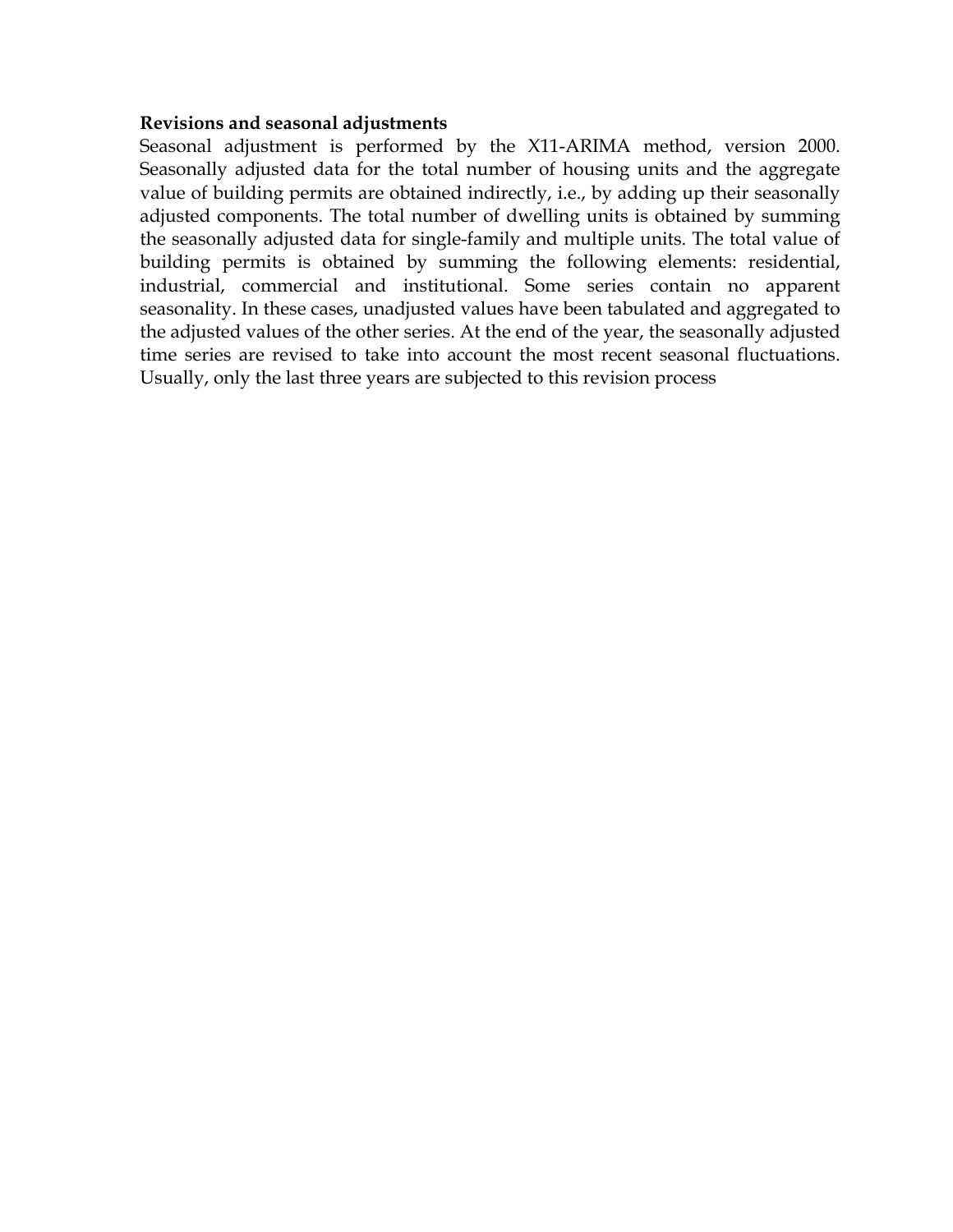## **Annex-3**

# **Housing Starts –United States**

## **I. PURPOSE**

The purpose of the New Residential Construction press release is to provide statistics on the construction of new privately-owned residential structures in the United States. Data included in the press release are (1) the number of new housing units authorized by building permits; (2) the number of housing units authorized to be built, but not yet started; (3) the number of housing units started; (4) the number of housing units under construction; and (5) the number of housing units completed. The data relate to new housing units intended for occupancy and maintained by the occupants. They exclude hotels, motels, and group residential structures such as nursing houses and college dormitories. Also excluded are "HUD-code" manufactured (mobile) house units.

## **II. DEFINITIONS**

## **New Residential Construction**

The category of statistics called "New Residential Construction" consists of data on the five phases of a residential construction project. This is 1) housing units authorized to be built by a building or zoning permit; 2) housing units authorized to be built, but not yet started; 3) housing units started; 4) housing units under construction; and 5) housing units completed.

New residential construction statistics exclude group quarters (such as dormitories and rooming houses), transient accommodations (such as transient hotels, motels, and tourist courts), "HUD-code" manufactured (mobile) houses, moved or relocated buildings, and housing units created in an existing residential or nonresidential structure. However, in a new building combining residential and nonresidential floor areas, every effort is made to include the residential units in these statistics, even though the primary function of the entire building is for nonresidential purposes. These statistics only include privately-owned buildings. Publicly owned housing units are excluded from the statistics. Units in structures built by private developers with partial public subsidies or which are for sale upon completion to local public housing authorities under the HUD ``Turnkey'' program are all classified as private housing.

# **Housing Unit**

A housing unit, as is a house, an apartment, a group of rooms or a single room intended for occupancy as separate living quarters. Separate living quarters are those in which the occupants live separately from any other individuals in the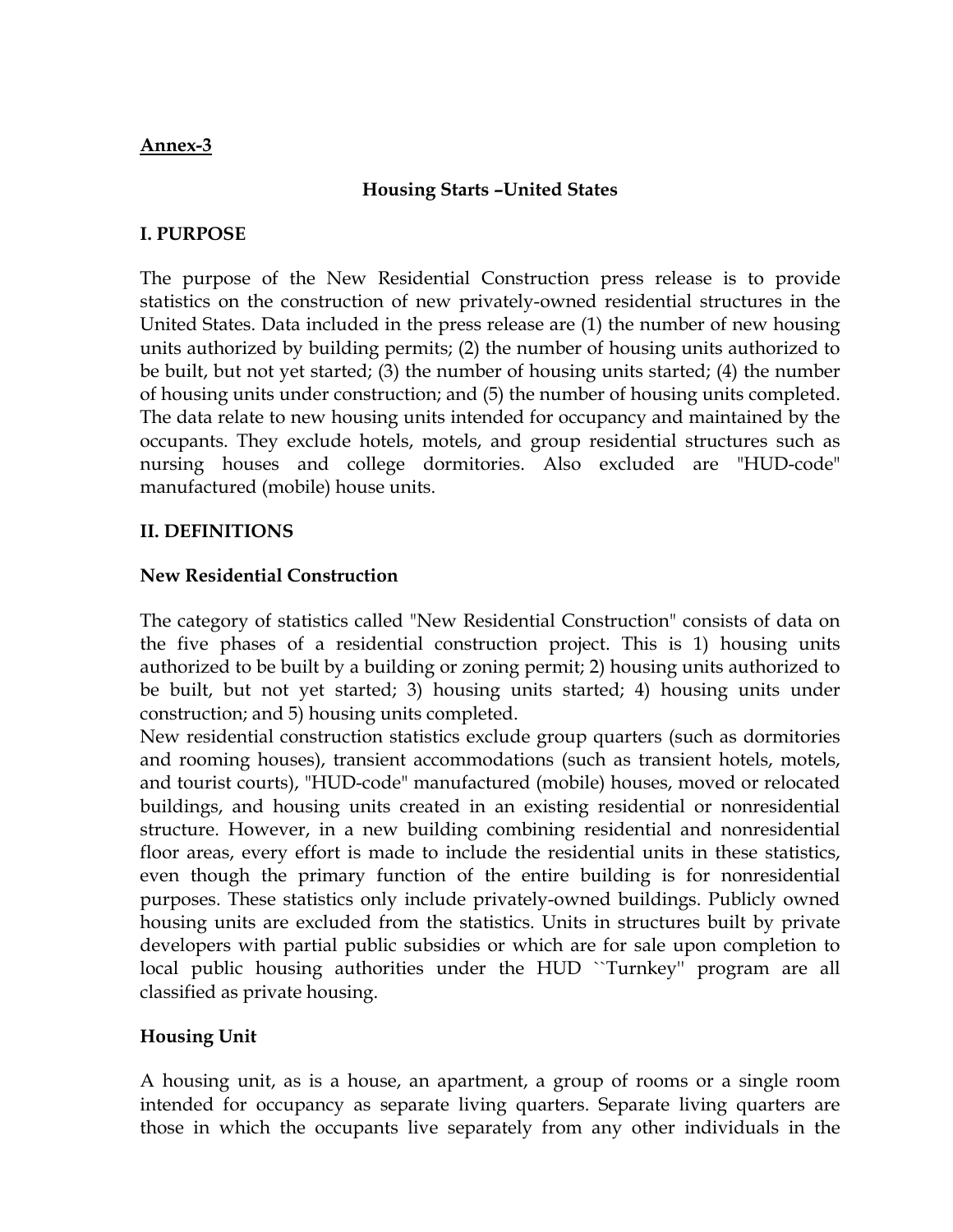building and which have a direct access from the outside of the building or through a common hall. In accordance with this definition, each apartment unit in an apartment building is counted as one housing unit.

# **"HUD-code" Manufactured (mobile) Houses**

A manufactured house is defined as a movable dwelling, 8 feet or more wide and 40 feet or more long, designed to be towed on its own chassis, with transportation gear integral to the unit when it leaves the factory, and without need of a permanent foundation. These houses are built in accordance with the U.S. Department of Housing and Urban Development (HUD) building code. Since these units are typically not covered by the building permits issued in local municipalities, they are excluded from the New Residential Construction statistics.

# **Building Permits**

Statistics on housing units authorized by building permits include housing units issued in local permit-issuing jurisdictions by a building or zoning permit. Not all areas of the country require a building or zoning permit. The statistics only represent those areas that do require a permit. Current surveys indicate that construction is undertaken for all but a very small percentage of housing units authorized by building permits. A major portion typically gets under way during the month of permit issuance and most of the remainder begins within the three following months. Because of this lag, the housing unit authorization statistics do not represent the number of units actually put into construction for the period shown, and should therefore not be directly interpreted as "housing starts."

# **Housing Units Authorized, but Not Started**

Estimates of housing units authorized by a building or zoning permit, but not yet started, are shown in the "authorized, not started" data series. These only represent the areas of the country that require a building or zoning permit.

# **Housing Starts**

The start of construction is when excavation begins for the footings or foundation of a building. All housing units in a multifamily building are defined as being started when excavation for the building has begun. Beginning with statistics for September 1992, estimates of housing starts include units in residential structures being totally rebuilt on an existing foundation. Housing starts are estimated for all areas of the United States, regardless of whether permits are required.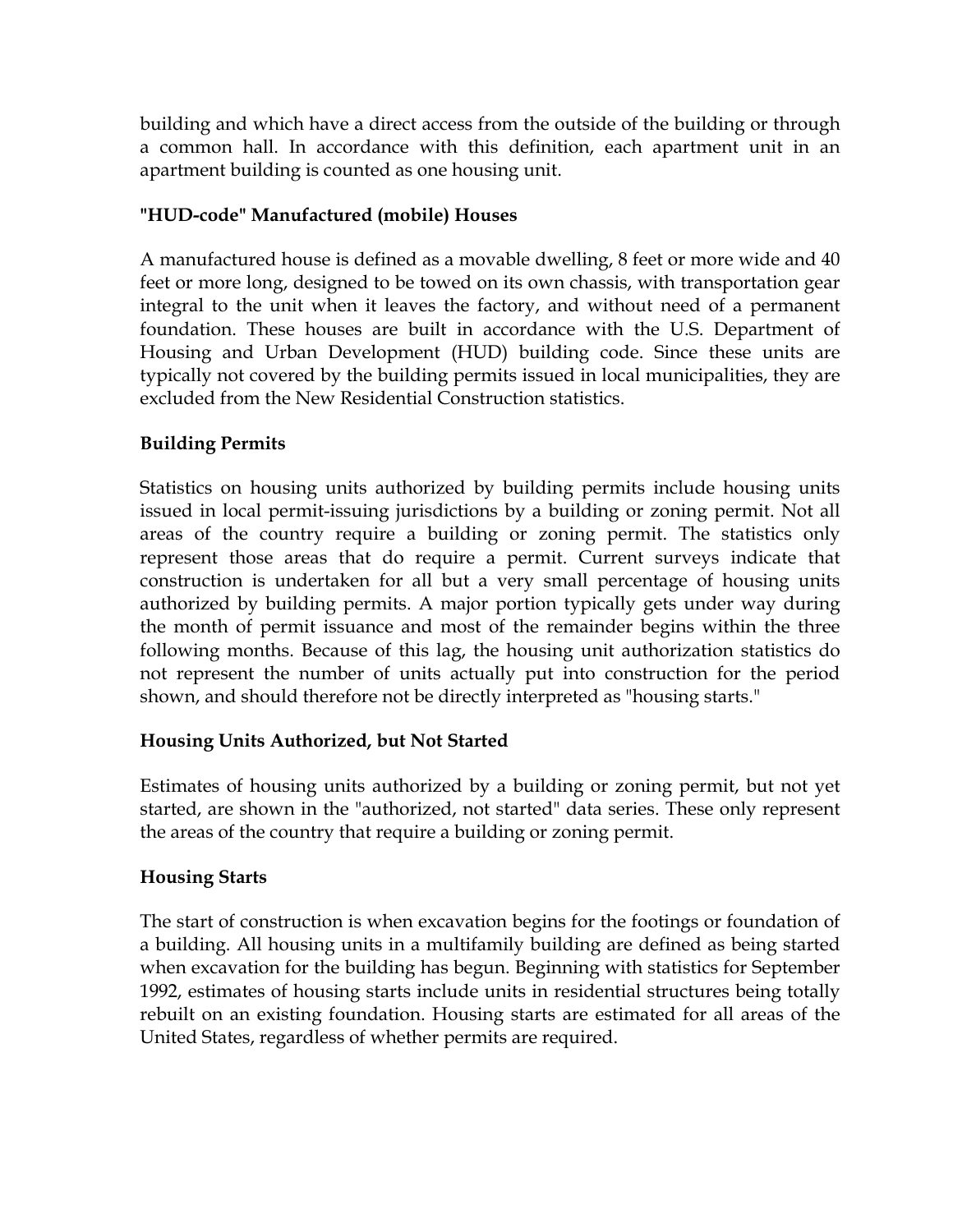# **Housing Units Under Construction**

Estimates of housing units started, but not yet completed, are shown in the "under construction" data series. Housing units under construction are estimated for all areas of the United States, regardless of whether permits are required.

## **Housing Completions**

One-unit structures are defined as completed when all finished flooring has been installed. If the building is occupied before all construction is finished, it is classified as completed at the time of occupancy. In buildings with two or more housing units, all the units in the building are counted as completed when 50 percent or more of the units are occupied or available for occupancy. Housing completions are estimated for all areas of the United States, regardless of whether permits are required.

## **Residential Building**

A residential building is a building consisting primarily of housing units. In a new building combining residential and nonresidential floor areas, every effort is made to include the residential units in these statistics, even though the primary function of the entire building is for nonresidential purposes.

# **III. SOURCE OF DATA**

# **III.a. Housing Units Authorized by Building Permits**

- $\triangleright$  Statistics are based upon reports submitted by local building permit officials in response to a mail survey. Approximately 9,000 of the 20,000 permit issuing places in the United States are surveyed monthly and remaining are surveyed annually.
- ¾ The data are obtained using Form C-404, "Report of New Privately-Owned Residential Building or Zoning Permits Issued."
- $\triangleright$  When a report is not received, missing data are either obtained from the Survey of Use of Permits (SUP) which is used to collect information on housing starts, or imputed.
- ¾ Data for SUP are available only for about 900 places for which Census Bureau field representatives list permits.
- $\triangleright$  Imputations are based on the assumption that the ratio of current month authorizations to those of a year ago should be the same for reporting and non-reporting places.

## **III.b. Housing Units Authorized, but Not Started; Housing Starts; Housing Units Under Construction; and Housing Completions**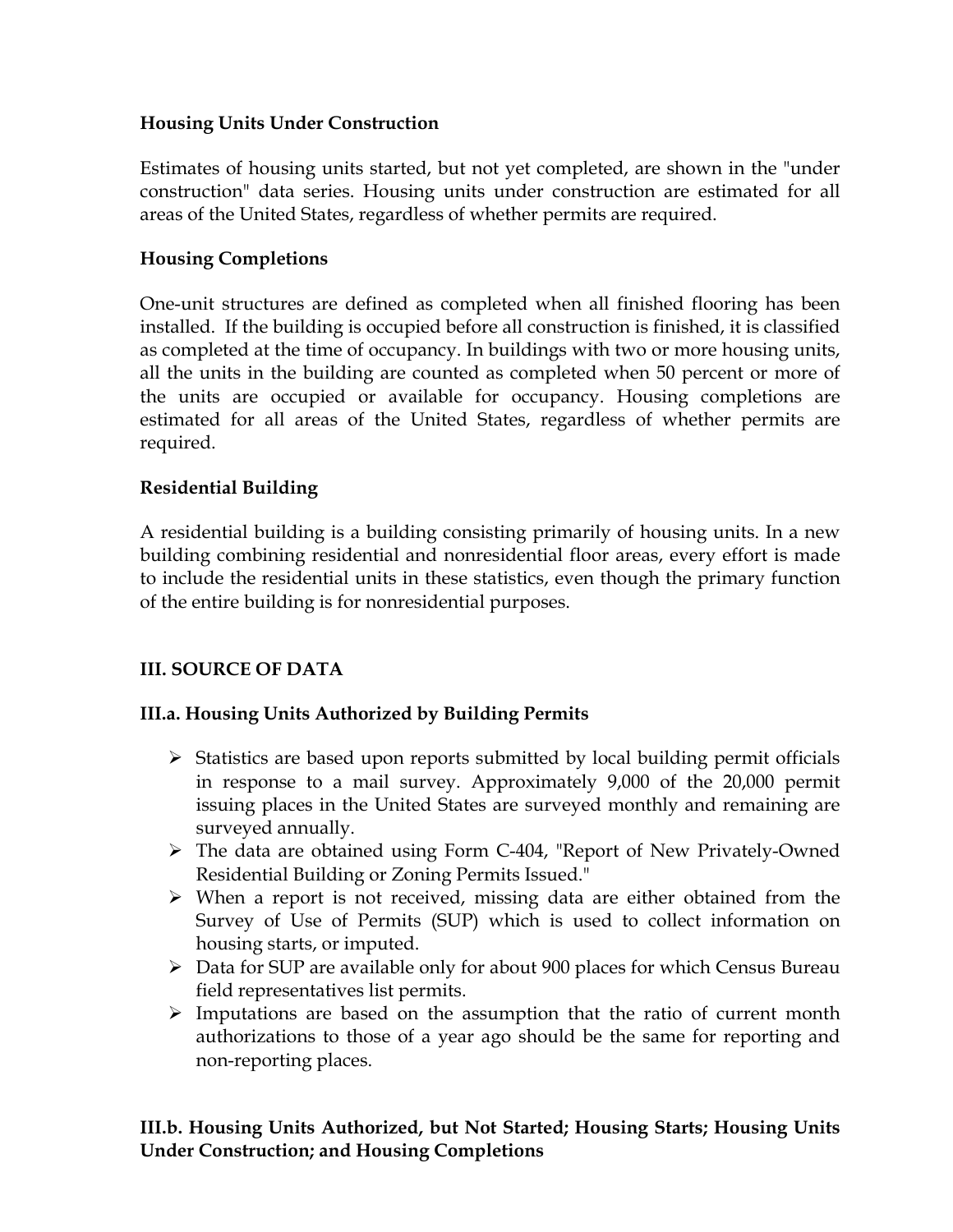- ¾ Estimates of Housing Units Authorized, but Not Started; Housing Starts; Housing Units Under Construction; and Housing Completions are all obtained from the Survey of Construction (SOC).
- $\triangleright$  SOC is comprised of two parts: (1) Survey of Use of Permits (SUP) which estimates the amount of new construction in areas that require a building permit and (2) Non-permit Survey (NP) which estimates the amount of new construction in areas that do not require a building permit. Less than 3 percent of all new construction takes place in non-permit areas.
- ¾ Data from both parts of Survey of Construction are collected by Census field representatives. For SUP they visit a sample of permit offices and select a sample of permits issued for new housing.
- $\triangleright$  These permits are then followed through to see when they are started and completed. Each project is also surveyed to collect information on characteristics of the structure. For NP, roads in sampled non-permit land areas are driven at least once every three months to see if there is any new construction. Once new residential construction is found, it is followed up the same as in SUP.
- $\triangleright$  The Census field representatives use interviewing software on laptop computers to collect the data.
- $\triangleright$  Facsimiles of the computer-based questionnaires are provided to respondents to familiarize them with the survey. These facsimiles show the questions that are asked for housing units in single-family buildings - Form SOC-QI/SF.1, and in multiunit buildings Form SOC-QI/MF.1.

# **IV. GEOGRAPHIC COVERAGE**

Most statistics in the New Residential Construction release are tabulated only for the United States and four Census Regions. The Survey of Construction does not have a large enough sample size to make state or local area estimates. The only series that is available at a smaller geographic area is the housing units authorized by building permits. Building permit data are collected from individual permit offices, most of which are municipalities; the remainder are counties, townships, or New England and Middle Atlantic-type towns. Since building permits are public records, local area data are available without any confidentiality problems. From local area data, estimates are tabulated for Counties, States, and Metropolitan Areas.

# **V. SAMPLE DESIGN**

The monthly statistics shown for the United States, regions and states are derived from a sample of 9,000 permit-issuing places selected from a universe of 20,000 such places. Selection of the sample was a multiple step process. All permit-issuing places in the 75 Metropolitan Areas (MAs) having the greatest number of housing units authorized in 2002 were selected with certainty. All permit-issuing places in states with a limited number of permit-issuing places were selected with certainty. Permitissuing places having special data reporting arrangements were selected with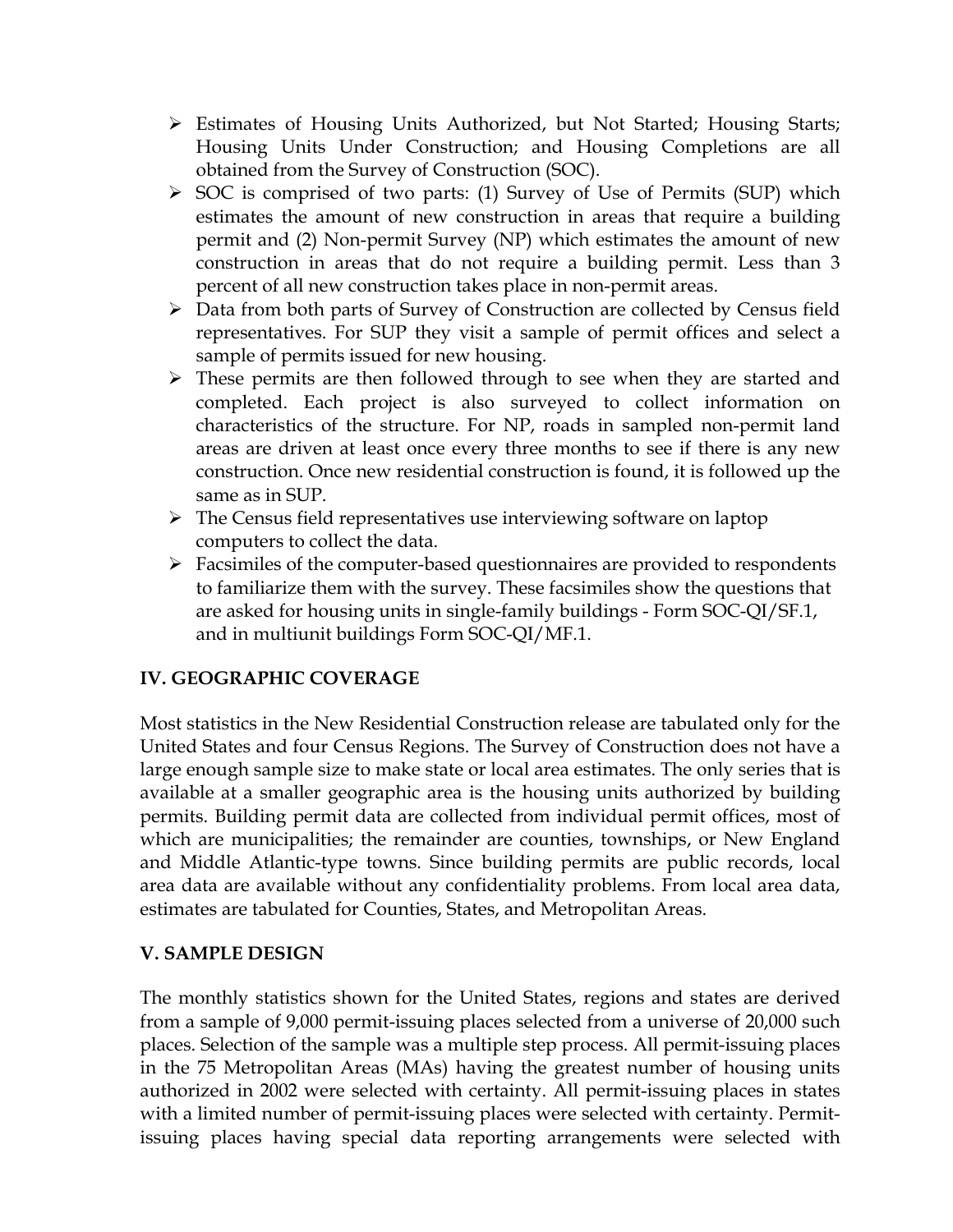certainty. The remaining places were stratified by state. Within a state, places were ordered by a weighted average of the numbers of housing units authorized in 2000, 2001, and 2002. Places with a large weighted average, varying by state, were selected with certainty. Other places were selected at the rate of 1 in 10.

# **VI. COMPILATION OF DATA**

## **VI.a. Housing Units Authorized by Building Permits**

Survey forms received are edited for such items as units per building, cost per unit, cost per building, numbers too high or low, etc. Estimates are imputed for missing monthly reporters. Monthly building permits data are available in four basic formats: State, Metropolitan Area (MA), County, and Place. Data are tabbed for the current month and for year-to-date. Year-to-date data include any late reports or corrections from prior months. Monthly data are not revised except for the highest aggregates (US and region) after annual processing. State data includes division, region and US data. These are sample based estimates that represent the entire geographic area. MA tables show all MAs, but most do not include complete counts on a monthly basis. The MAs which are completely covered monthly include the 75 MAs having the greatest number of housing units authorized in 2002. The remaining is just the sum of monthly reporters with no estimate for annual reporters. Annual tables include estimates for all permit areas. Monthly county data are the sum of the places requested to report monthly in a county, and for counties not fully covered by monthly reporters, county totals will be incomplete. Annual county totals include estimates for all permit offices. Monthly place level data include municipalities requested to report monthly. Data for all permit-issuing municipalities are available annually.

There is a follow-up for non-reporters in which calls are made to delinquent offices to obtain data or correct address information. At the end of the year a second form is mailed to delinquent offices. If an office is 1-4 months delinquent, a form is sent for each missing month, and if 5 or more months delinquent, an annual form is sent.

Annual data are obtained by summing monthly data for monthly reporters and using annual data for annual reporters. If both monthly and annual data exist, the annual data are used. If no annual data are received, but there were some months reported, the sum of the monthly reported and imputed data is used rather than the imputed annual data. Building permits data are not sample based on an annual basis, annual data are tabulated from the entire universe of building permit offices.

# **Methodology**

## **Housing Starts:**

The compilation of the housing starts series is a multistage process.

First, an estimate is made monthly of the number of housing units for which building permits have been issued in all permit-issuing places.

Second, for each permit selected in the permit-issuing places, an inquiry is made of the owner or the builder to determine in which month and year the unit(s) covered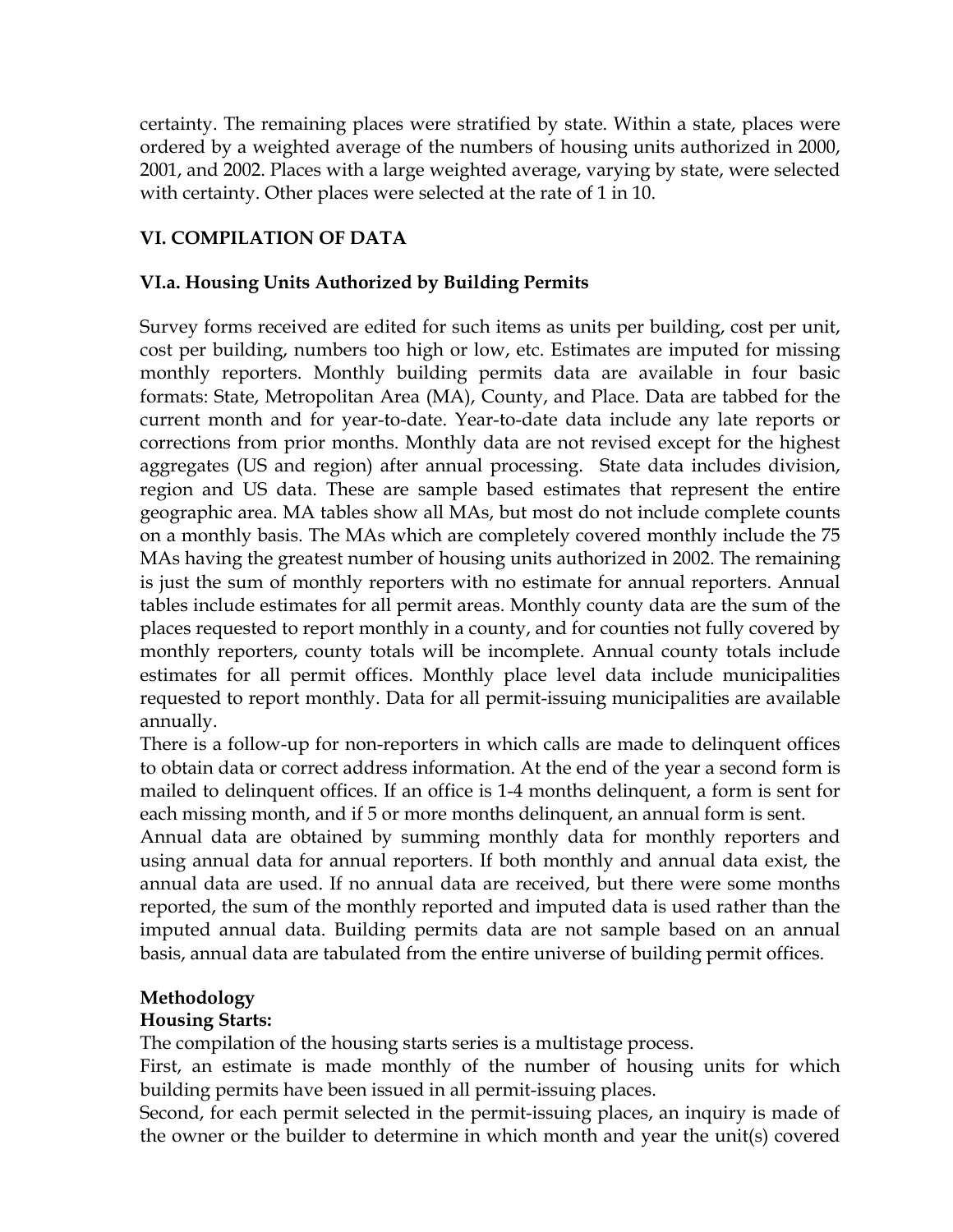by the permit was (were) started. In case the units authorized by permits in a particular month are not started by the end of that month, follow-ups are made in successive months to find out when the units were actually started.

Ratios are calculated (by type of structure) of the number of units authorized by permits, based on the Building Permits Survey to the number of units authorized by permits based on estimates generated from the Survey of Construction.

Separate ratios are calculated for that month and the prior 11 months. The 13th through 18th month back are summed and a ratio is calculated and all months from 19 months back through 60 months (5 years) are summed to get another ratio. These ratios are then applied to the appropriate estimate of the number of units started, based on the 900 SOC permit offices, in the corresponding months or groups of months to provide ratio adjusted estimates of the number of units started for each month or group of months.

Adjustments are made to account for those units started prior to permit authorization and for late reports. These adjustments are based on historical patterns of pre-permit starts and late data. No adjustment is made for units in permit areas built without a permit.

Third, units identified as started in the monthly canvass of non-permit areas are weighted appropriately to provide an estimate of total housing starts in areas not covered by building permit systems.

Adding this estimate of starts in non-permit areas to the estimate of starts in permitissuing places results in an estimate of total private housing units started.

This same methodology is also used for the estimates of housing units authorized but not started, under construction, and completed.

The procedure described above is computed by size of structure. A total of 8 different sets of authorization ratios that change from month-to-month are utilized to calculate the number of housing units started by type of structure in permit places. The rates are calculated for one-unit structures for each of the four regions and for all 2 or more unit structures for each of the four regions. Starts by type of structure in non-permit areas are calculated directly in the estimating procedure described above.

# *Adjustments for Non-Reporting of Characteristics*

Information on selected characteristics, such as purpose of construction or design type, are not reported by every case in our sample. Cases for which characteristics are not reported have been distributed proportionally to those for which the characteristic was reported.

# **VII. RELIABILITY OF DATA**

## **VII.a. Housing Units Authorized by Building Permits**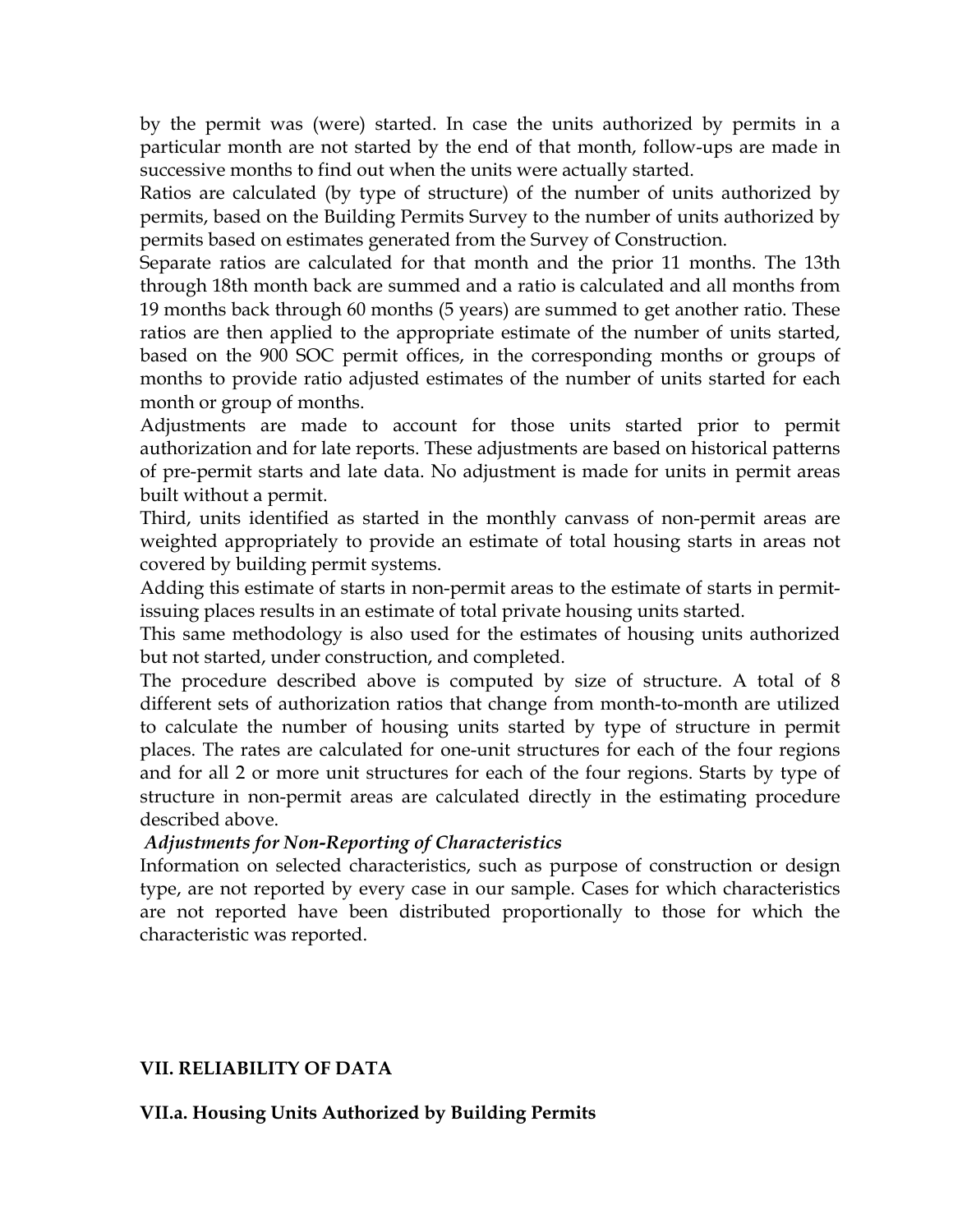The portion of residential construction measurable from building permits records is inherently limited since such records obviously do not reflect construction activity outside of areas subject to local permits requirements. For the nation as a whole, less than 2 percent of all privately owned housing units are constructed in areas not requiring building permits. However, this proportion varies greatly from State to State and among Metropolitan Areas.

The reported statistics are influenced by the following factors:

1. Some new residential construction work in building permit jurisdictions escapes recording. However, it is assumed that the number of such unrecorded units is very small.

2. Detailed recent evidence is lacking as to how closely the valuation recorded for building permit purposes approximates the dollar amount of construction work involved.

3. Changes in boundaries of localities due to annexations, new incorporations, etc., result in some problems of comparability over time, even for statistics for the same places.

4. Some building permit jurisdictions close their books a few days before the end of the month, so that the time reference for permits is not in all cases strictly the calendar month.

To the extent that most of these limiting factors apply rather consistently over an extended period, they may not seriously impair the usefulness of building permit statistics as prompt indicators of trends in residential construction activity. However, the geographic limitations of the data need to be kept in mind. In addition, the dollar volume of residential construction should be used with caution. Due to the nature of the building permit application, it was felt that the valuations may frequently differ from the true cost of construction. Any attempt to use these figures for inter-area comparisons of construction volume must, at best, be made cautiously and with broad reservations.

## **VII.a.1. Sampling and Non-sampling Errors**

The estimates for the United States, Regions, Divisions, and States are based on samples and may differ from statistics, which would have been obtained from a complete census using the same schedule and procedures. An estimate based on a sample survey is subject to both sampling error and non-sampling error. The accuracy of a survey result is determined by the joint effect of these errors. Sampling error reflects the fact that only a particular sample was surveyed rather than the entire population. Estimates of the size of the sampling errors are provided by the standard error of the estimates. Non-sampling errors can be attributed to many sources, including: inability to obtain information about all cases in the sample, definitional difficulties, differences in interpretation of questions, inability or unwillingness of respondents to provide correct information, and errors made in processing data. As derived for these statistics, the estimated relative standard errors include part of the effect of non-sampling errors but do not measure any systematic biases in the data.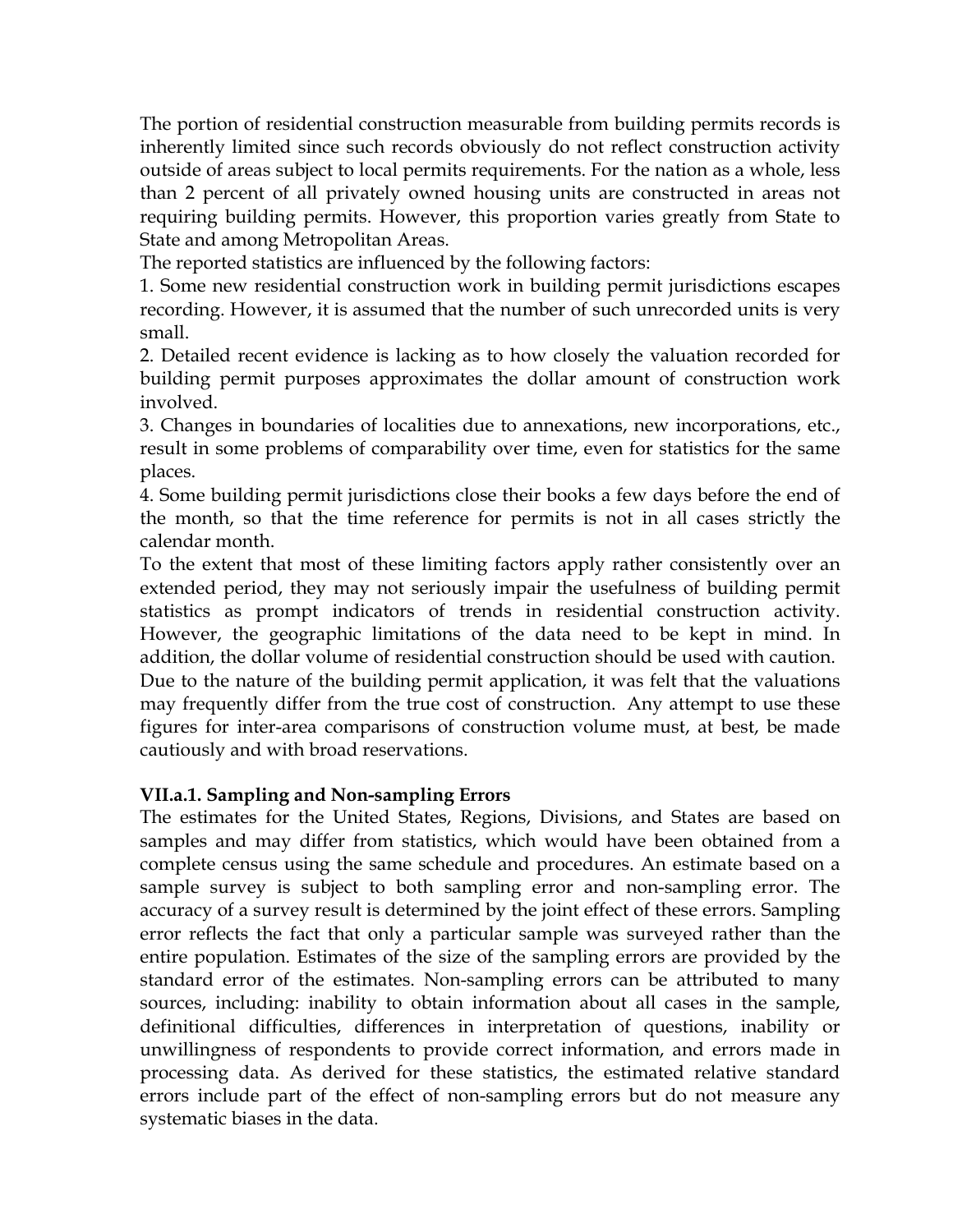The particular sample selected for the Building Permits Survey is one of a large number of similar probability samples that, by chance, might have been selected using the same sample design. Each of the possible samples would probably yield somewhat different results. The standard error of a survey estimate is a measure of the variation of all possible survey estimates around the theoretical, complete coverage value. The relative standard error is defined as the standard error divided by the value being estimated.

Statistics on Counties and Metropolitan Areas are not based on samples. Although not subject to sampling variability, they are subject to various non-sampling errors. Explicit measures of their effects generally are not available, but it is believed that most of the significant response and operational errors were detected and corrected in the course of the Bureau's review of the data for reasonableness and consistency.

# **VII.b. Housing Units Authorized, but Not Started; Housing Starts; Housing Units Under Construction; and Housing Completions**

These estimates are based on sample surveys and may differ from statistics which would have been obtained from a complete census using the same schedules and procedures. An estimate based on a sample survey is subject to both sampling error and non-sampling error. The accuracy of a survey result is determined by the joint effects of these errors.

## **VII.b.1. Sampling Errors**

Sampling error reflects the fact that only a particular sample was surveyed rather than the entire population. Each sample selected for the Survey of Construction is one of a large number of similar probability samples that, by chance, might have been selected under the same specifications. Estimates derived from the different samples would probably differ from each other. The standard error, or sampling error, of a survey estimate is a measure of the variation among the estimates from all possible samples and, thus, is a measure of the precision with which an estimate from a particular sample approximates the average from all possible samples.

Estimates of the standard errors have been computed from the sample data for selected statistics. They are presented in the tables in the form of average relative standard errors. The relative standard error equals the standard error divided by the estimated value to which it refers.

The sample estimate and an estimate of its standard error allow us to construct interval estimates with prescribed confidence that the interval includes the average result of all possible samples with the same size and design. For example, suppose the Housing Starts table showed that an estimated 110,000 units in one-unit structures were started in a particular month. Further, suppose that the average relative standard error of this estimate is 3 percent. Multiplying 110,000 by 0.03, we obtain 3,300 as the standard error. This means that we are confident, with 2 chances out of 3 of being correct, that the average estimate from all possible samples of oneunit structures started during the particular month is between 106,700 and 113,300 units. To increase the probability to about 9 chances out of 10 that the interval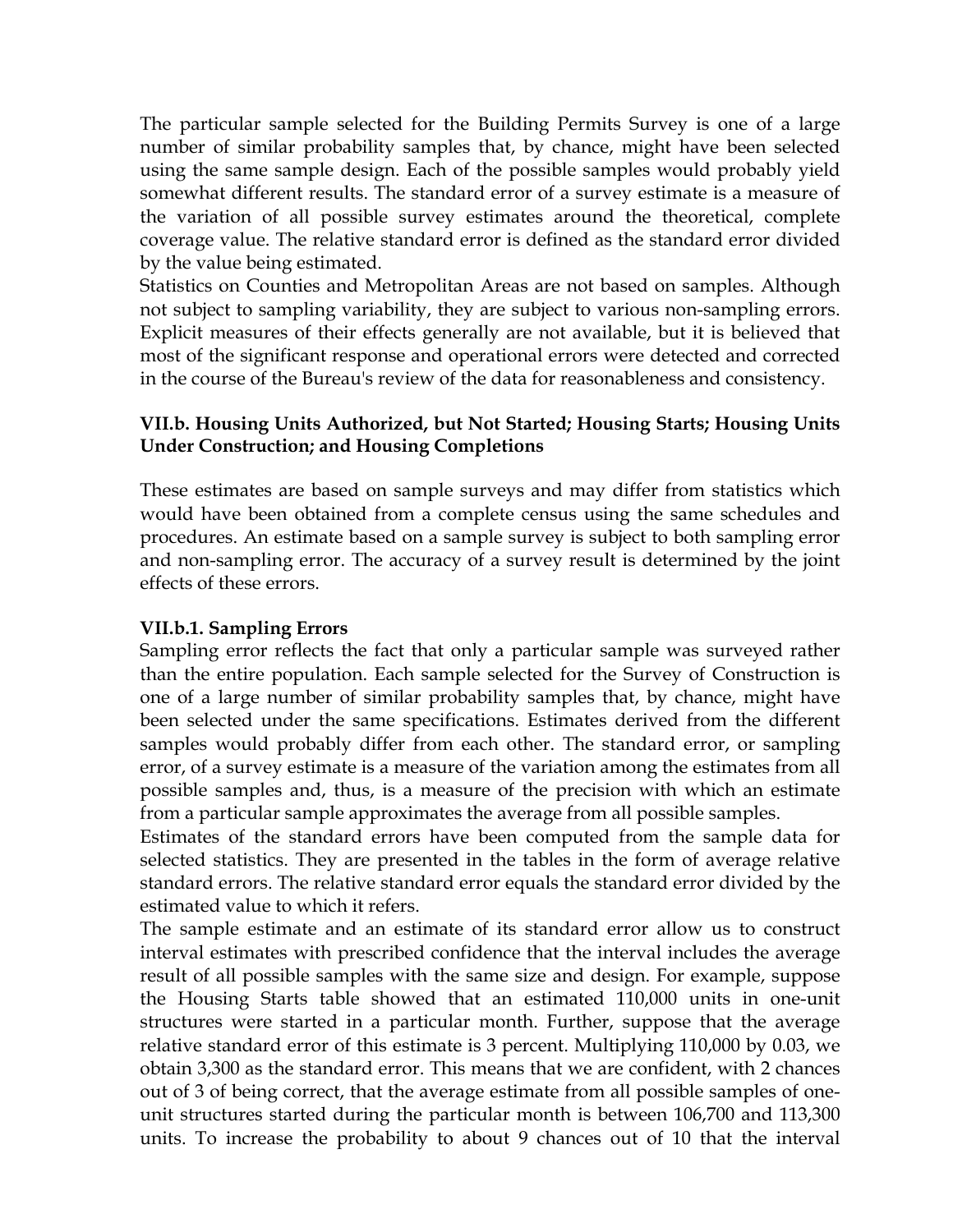contains the average value over all possible samples (this is called a 90-percent confidence interval), multiply 3,300 by 1.6, yielding limits of 104,720 and 115,280 (110,000 units plus or minus 5,280 units). The average estimate of one-unit structures started during the specified month may or may not be contained in any one of these computed intervals; but for a particular sample, one can say that the average estimate from all possible samples is included in the constructed interval with a specified confidence of 90 percent.

Ranges of 90-percent confidence intervals for estimated percent changes are shown in the text. When the range of the confidence interval contains zero, it is unclear whether there was an increase or decrease; that is, the change is not statistically significant.

## **VII.b.2. Non-sampling Errors**

As calculated for these estimates, the relative standard error estimates sampling variation but does not measure all non-sampling error in the data. Non-sampling error consists of both a variance component and a bias component. Bias is the difference, averaged over all possible samples of the same size and design, between the estimate and the true value being estimated. Non-sampling errors are usually attributed to many possible sources: (1) coverage error - failure to accurately represent all population units in the sample, (2) inability to obtain information about all sample cases, (3) response errors, possibly due to definitional difficulties or misreporting, (4) mistakes in recording or coding the data obtained, and (5) other errors of coverage, collection and non-response, response, processing, or imputing for missing or inconsistent data. These non- sampling errors also occur in complete censuses. Although no direct measures of these errors have been obtained, precautionary steps have been taken in all phases of the collection, processing, and tabulation of the data to minimize their influence.

Another source is the adjustment for units started prior to permit authorization and for late reports. The final estimates of privately owned housing units started are adjusted less than 2 percent for pre-permit starts and late reports.

# **VIII. SEASONAL ADJUSTMENT**

.

Seasonal adjustment is the process of estimating and removing seasonal effects from a time series to better reveal certain non-seasonal features such as underlying trends and business cycles. Seasonal adjustment procedures estimate effects that occur in the same calendar month with similar magnitude and direction from year-to- year. In series whose seasonal effects come primarily from weather the seasonal factors are estimates of average weather effects for each month. Seasonal adjustment does not account for abnormal weather conditions or for year-to-year changes in weather. Seasonal factors are estimates based on present and past experience.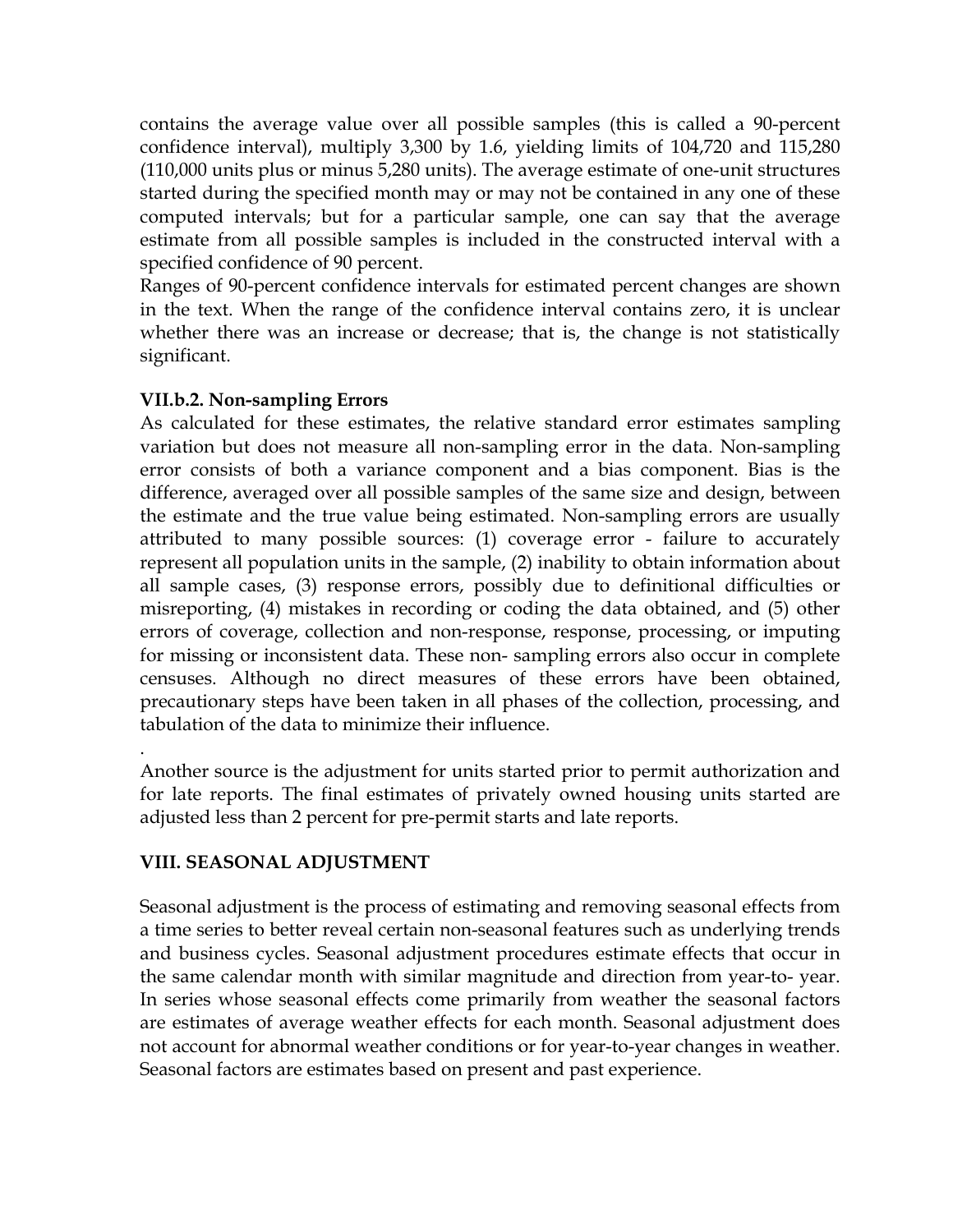# **ANNEX-4**

## **4.1 National Buildings Organization**

National Buildings Organization collects data on current housing and building construction activities in public and private sectors, prices of building materials, wage rates of labour, building permits and completion certificates issued and Building Construction Cost Index for LIG houses constructed by PWD. This information is being collected from 63 major cities and pertains to only authorized construction activities. There exist serious data gaps relating to current statistics on building activity, consumption of buildings materials, employment of building labour, building costs and methods of financing of housing, schedules are revised as recommended by a High Level Group. They had come out with new Plan Scheme namely "Urban Statistics for HR and Assessments (USHA)" and "Building Related Information And Knowledge Systems (BRIKS). USHA aims at the development and maintenance of national a database, MIS and knowledge repository relating to urban poverty, slums, housing, construction and other urbanization-related statistics. Whereas BRIKS is a software launched by NBO for online transmission of data relating to housing and building construction activities in the country. The important points of the note submitted by NBO is as follows:

- NBO is currently engaged in collection, collation, analysis and dissemination of housing and construction statistics only in urban areas in the country.
- As part of its activities, NBO on an annual basis with the help of the State Directorate of Economics and Statistics (DES) collects data on:
	- i) Current Housing and Building Construction Activities, both in Public and Private Sector;
	- ii) Prices of Building Materials and Wage Rates of Labour;
	- iii) Building Permits and Completion Certificates Issued;
	- iv) Building Construction Cost Index for LIG houses constructed by PWD.
- The information is collected relating to no. of projects executed/under execution; no. of dwelling units completed; plinth area added; floor area added; investment made during the year; type of buildings completed/under execution by executing agency etc.
- The information from public sector is collected from all Central Public Sector Undertakings (CPSUs), Central Construction Agencies i.e. CPWD, MES, Railways, P & T, State Construction Agencies and State Public Sector Undertakings (SPSUs) with respect to all the projects being executed or completed and costing Rs. 25 lakhs or more (earlier it was Rs. 50,000 or more).
- The data in respect of the private sector are collected on complete enumeration basis from Class I and Class II towns while a sample of 10% are selected from Class III to Class VI towns, separately for each category of towns in each State, which is collected through Local Urban Bodies (earlier data was collected from the towns having population of 10,000 or more).
- The data on Building Permits and Completion Certificates issued are also collected from Municipalities/Development Authorities of the Towns having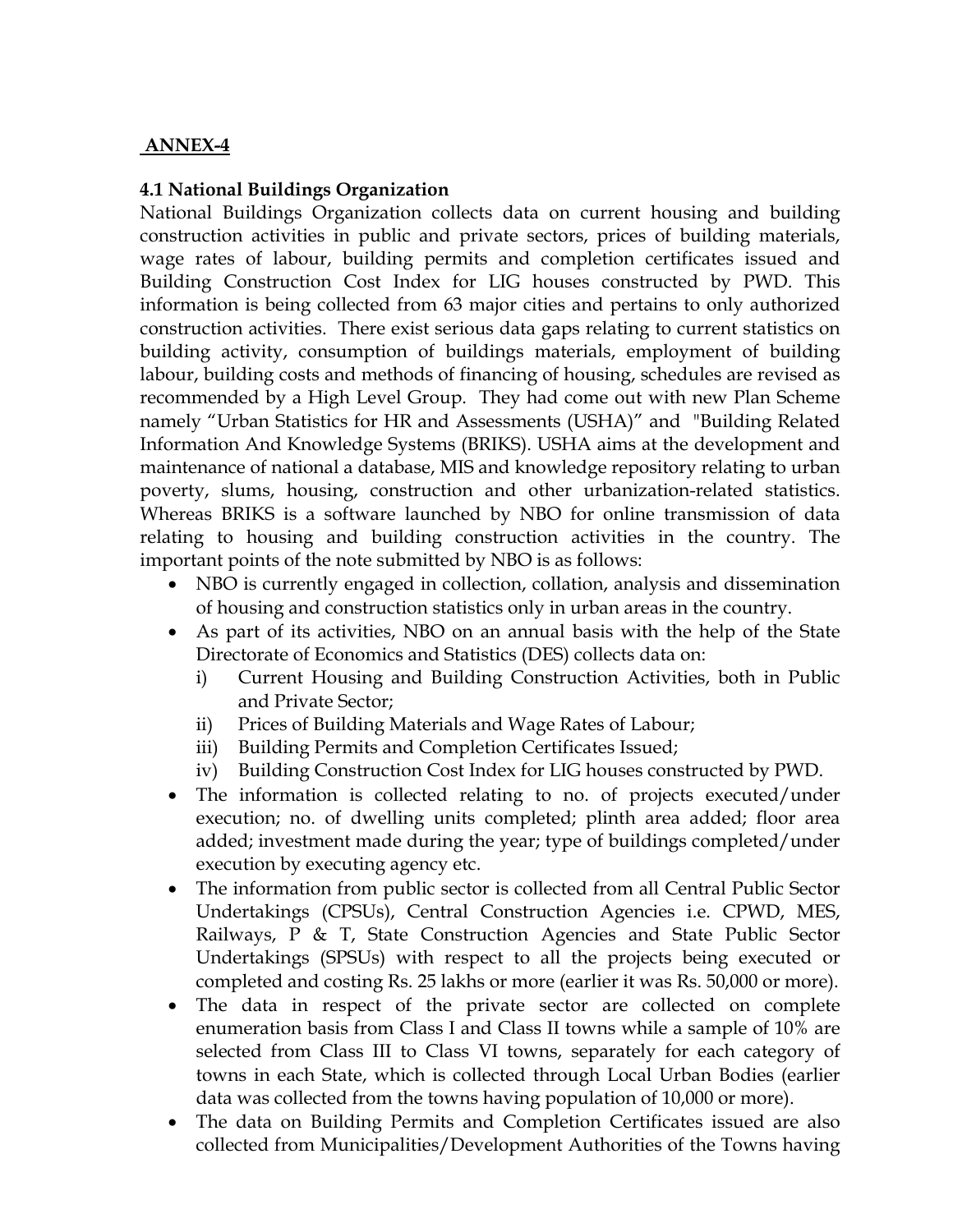a population of 100,000 and above on calendar year basis. Till now the data was being collected from 281 Municipalities on the basis of 1991 census. Now from 2006 onwards the data is being collected from 445 Municipalities as per 2001 census.

- Difficulties faced by NBO includes
	- 1. The data is having a time lag of 3-4 years.
	- 2. Filing of the above information is not mandatory under any law and therefore information is not available from major part of the country.
	- 3. No information is collected in respect of the unapproved/unauthorized constructions
- NBO is in the process of developing customized software for online data transmission using a web-based software.

Even though NBO has a system of data collection for the building statistics its periodicity and time lag are critical issues to be solved. As put forward by NBO the installation of BRIKS will help to overcome these issues to a certain extent. The building permits data available with NBO can be used for estimating the housing starts data using the start rates obtained through a sample survey.

# **4.2 Directorate of Economic and Statistics, Government of Tamil Nadu Data available with DES-TN**

- Houses are categorized by their plinth area such as Low Income Group (LIG), Middle Income Group (MIG) and High Income Group (HIG).
- Data source: The state departments of Economics and statistics are the field agencies to collect the data. Construction statistics is two fold: Public Sector and Private sector. Construction in Public sector includes all projects of Public undertakings at a cost of 25 lakhs and above. These data are collected annually from the divisional offices of the public organizations. Private sector constructions include all permissions issued by the local bodies. These permissions may be for residential or non-residential. Till the year 2006-07, the data relating to private sector was being collected quarterly. Only from the current year 2007-08, it is changed annually. This existing data collection method may be fine tuned for the purpose of collecting data on Housing start-up also.
- National Building organization has prescribed a format for collection of data on construction of new houses.
- Number of Building permits issued by the local bodies are collected **annually**  by all the Sate Departments of Economics & Statistics under the guidelines issued by the National Building organization. All the Class I and II towns and 10% of Class III to VI towns selected at random are covered under this system. Average numbers of permits issued from the sample class III to VI towns can be adapted to all Class III and class VI towns of the state. By this, number of permits issued in the state in a year can be worked out.

To conclude with, up to the year 2006-07 ,data on construction permits issued by local bodies were being collected by DES from all the 6 Municipal Corporations, 102 Municipalities , 50 Third Grade Municipalities and 325 Town Panchayats having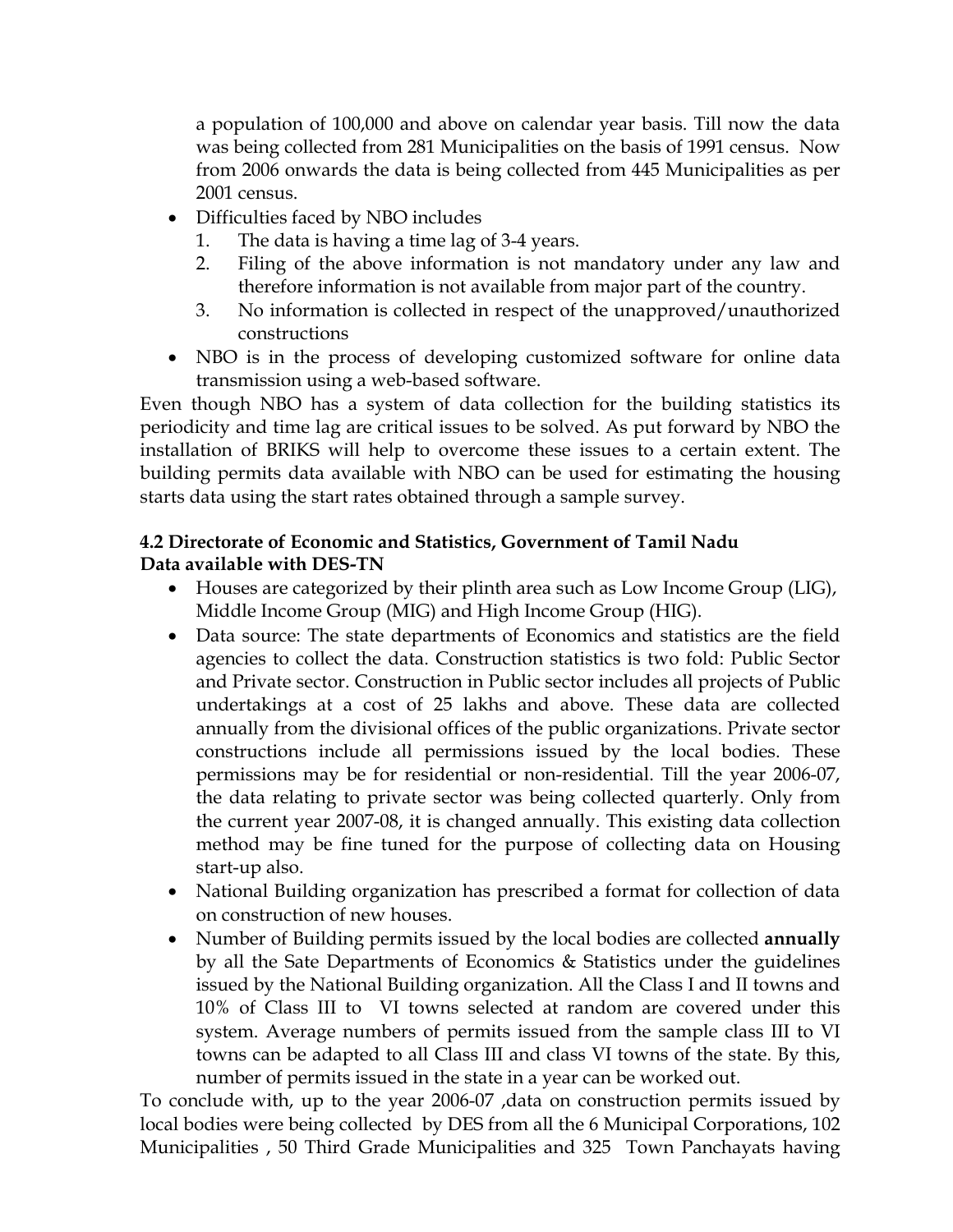population 10,000 and above as per 1991 population census. There are 26 Class I , 56 Class II, 163 Class III , 340 Class IV , 214 Class V and 13 Class VI towns in Tamil Nadu.

As per the revised guidelines of NBO, from 2007-08, all Class I and Class II towns in the state and 10 % sample of Class III to Class VI towns are covered under this data collection process. And data collected is on new constructions only. A total of **57361 building permits were issued during the year 2005-06** out of which **23,727 are from Corporations and Municipalities 33,634 are from town panchayats. Details on issuance of building permits are available with DES, Tamil Nadu.** 

**Computerisation of Urban Local Bodies in Tamil Nadu:** All the 6 Municipal Corporations, 102 Municipalities and 50 third grade municipalities are in the process of implementing e-governance in their public services delivery system. Other municipalities and major town panchayats are also computerizing their functions but computerized data on issuance of building licenses and starting of houses construction may not be available with them.

# **4.3 Directorate of Economic and Statistics, Government of Delhi**

- According to 2001 Census, there were 25.54 lakh households in Delhi compared to 18.62 lakh households in 1991.
- There were 33.80 lakh census houses in 2001 of which 30.02 lakh houses were occupied and 3.78 lakh were vacant. Out of the occupied houses only 23.16 lakh (78.18%) were being used exclusively for residential purposes.
- Piped water supply was available to 19.24 lakh households in 2001 as against 14.09 lakh house-holds in 1991.
- Electricity was available to 23.72 lakh (92.86%) households in 2001 and the balance 7.14% households were dependents on Kerosene, Solar Energy etc.
- Toilet facility was available to 11.61 lakh households. 12.55 lakh households were connected with closed drainage and 10.41 lakhs households with open drainage.
- Separate kitchen facility was available to 16.87 lakh households and 17.37 lakh households were using LPG for cooking purposes in 2001.

Type of Settlements

- Due to the lack of adequate developed land at affordable prices to different categories of residents on the one hand and continuous flow of migrants on the other, various types of unplanned settlements have come up in Delhi. Delhi landscape is marked with following types of settlements with distinctive features of each type in terms of level of civic amenities and the status of houses and land.
- Projected population in 2021 in different type of settlements may be seen in the following Table

| S.NO | <b>Type of Settlement</b> | Population | $\%$ of total estimated<br>population |
|------|---------------------------|------------|---------------------------------------|
| . .  | <b>II Clusters</b>        | רד חר      | 14.8                                  |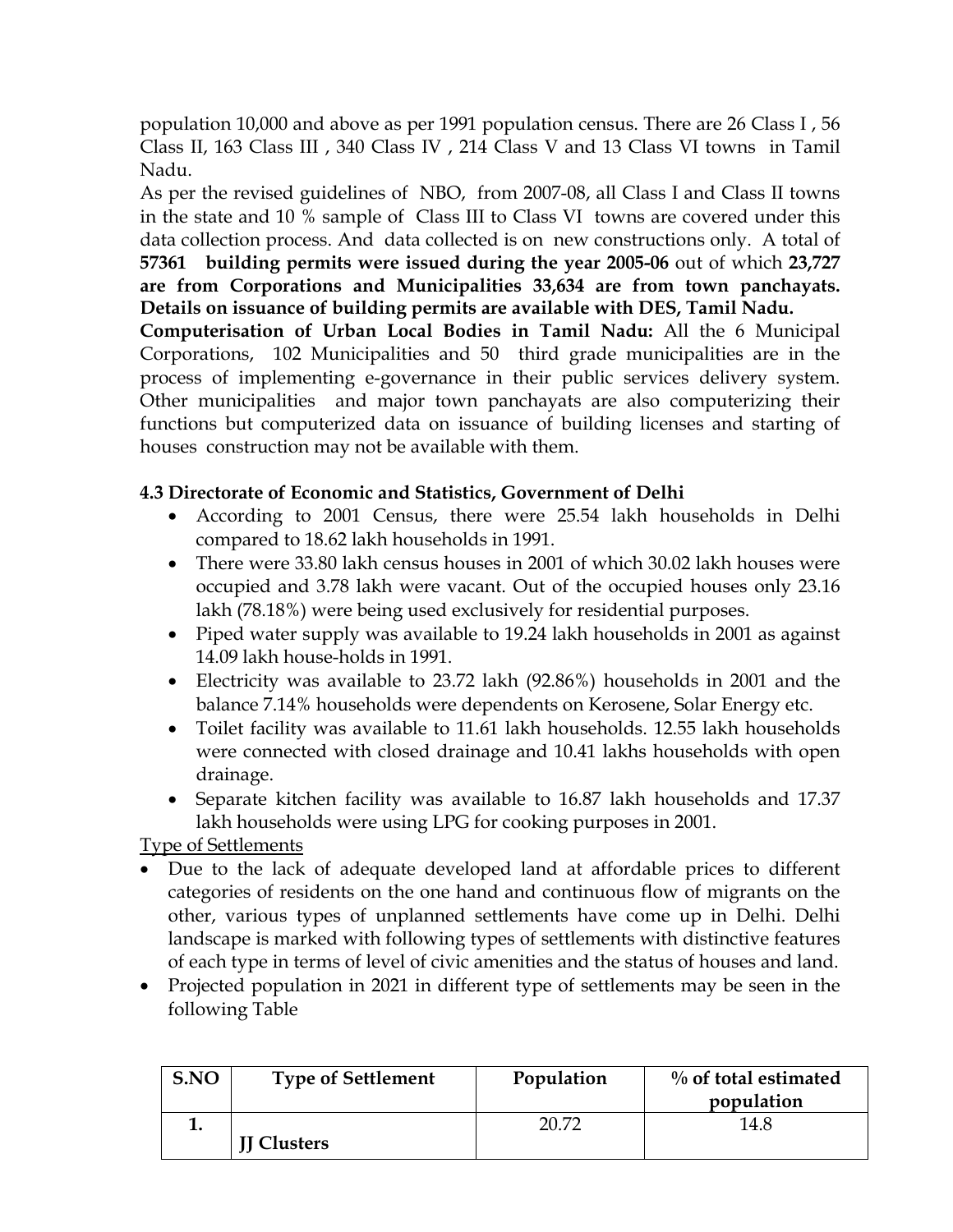| 2. | <b>Slum Designated Areas</b>    | 26.64  | 19.1   |
|----|---------------------------------|--------|--------|
| 3. | <b>Unauthorised Colonies</b>    | 7.40   | 5.3    |
| 4. | <b>II Resettlement Colonies</b> | 17.76  | 12.7   |
| 5. | <b>Rural Villages</b>           | 7.40   | 5.3    |
| 6. | Regularised-Unauthorised        | 17.76  | 12.7   |
|    | Colonies                        |        |        |
| 7. | <b>Urban Villages</b>           | 8.88   | 6.4    |
| 8. | <b>Planned Colonies</b>         | 33.08  | 23.7   |
|    | <b>Total</b>                    | 139.64 | 100.00 |

# Housing Need

Based on the projected population of 230 lakhs by 2021, the estimated additional housing stock required will be around 24 lakhs dwelling units In view of the social economic position of the population of Delhi, it is estimated that around 55% of the housing requirement would be for the urban poor and the economically weaker sections in the form of 2 rooms or less. There is a need for the development of housing to the extent of atleast 75,000 dwelling units per annum in different categories. The land required to be developed as a new housing will be to the tune of around 450-500 hectre per annum.

# NSS 58th Round

As per results of NSS 58th round (July-December 2002) about 97% of dwelling units in Delhi are pucca structure and 3% are semi pucca/kuchha structure. About 91% of the buildings are being used for residential purposes. About 63% of the dwelling units are owned by households, 24% are hired accommodation, 7% are Employers quarters. About 62% are independent houses, 18% are flats, 20% are of other categories. About 31% of the houses are having less than 20sq m plinth area and 27% houses are having 20-50 sq. m plinth area. About 67% of the houses were of 5-20 years old.

# Electricity Connections.

 $\Gamma$ 

The month wise electricity connection given to domestic, commercial and industrial consumers during 2006-07 and 2007-08 (April to Aug.2007) are given below:-

| <b>DETAILS OF NEW CONNECTIONS IN DELHI 2006-07</b>                                 |  |  |  |  |
|------------------------------------------------------------------------------------|--|--|--|--|
| <b>DOMESTIC</b><br><b>COMMERCIAL   INDUSTRIAL</b><br><b>MONTHS</b><br><b>Total</b> |  |  |  |  |
|                                                                                    |  |  |  |  |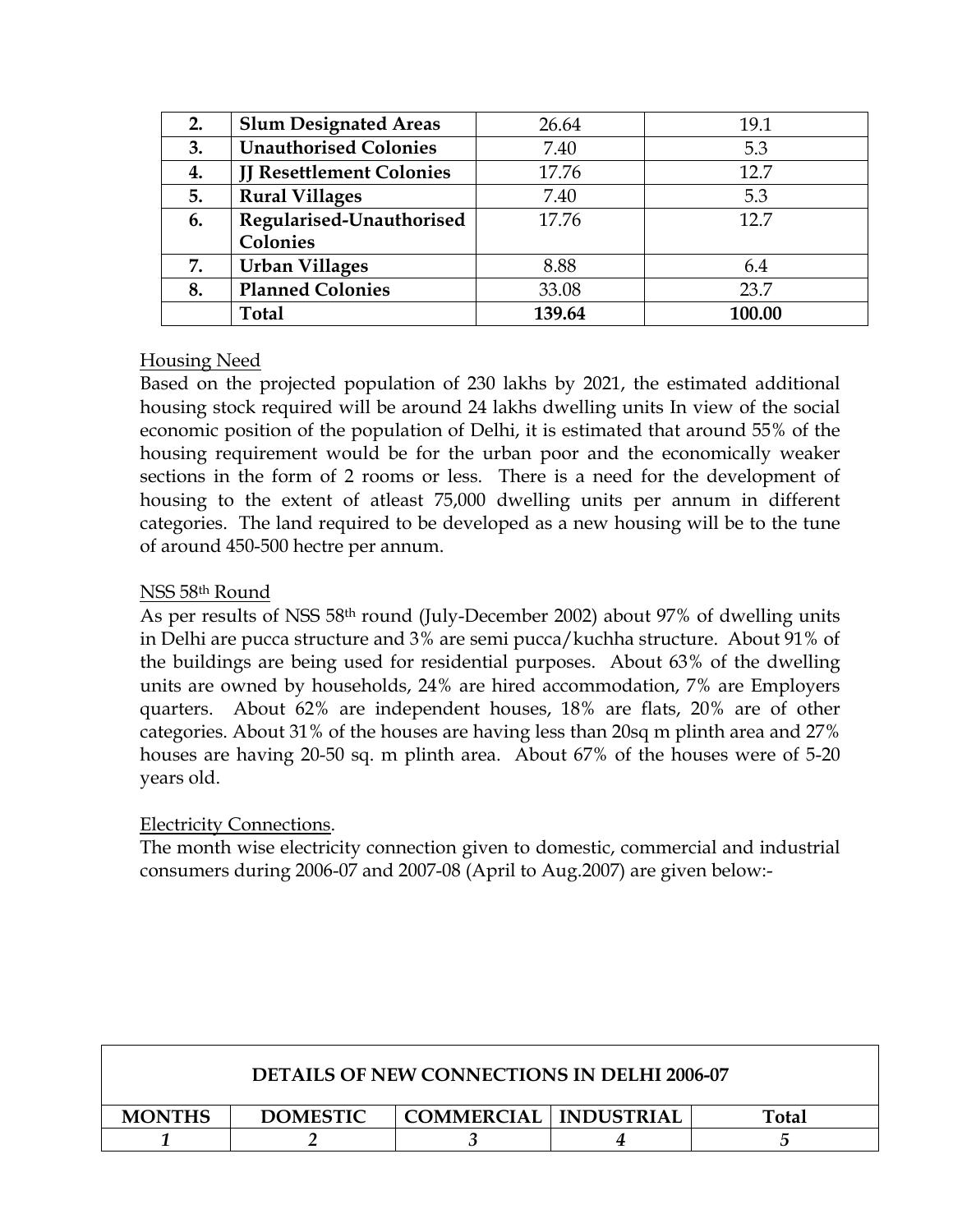| Apr. 06        | 12622  | 2317  | 74   | 15013  |
|----------------|--------|-------|------|--------|
| <b>May. 06</b> | 14272  | 2981  | 137  | 17390  |
| June.06        | 14939  | 3116  | 190  | 18245  |
| July.07        | 14709  | 3221  | 125  | 18055  |
| Aug.06         | 14925  | 3006  | 96   | 18027  |
| Sept.06        | 14688  | 3132  | 109  | 17929  |
| Oct.06         | 14236  | 2703  | 169  | 17108  |
| <b>Nov.06</b>  | 18092  | 2859  | 243  | 21194  |
| <b>Dec.06</b>  | 18115  | 3083  | 179  | 21377  |
| Jan.07         | 18319  | 2856  | 196  | 21371  |
| Feb.07         | 15669  | 3099  | 250  | 19018  |
| <b>Mar.07</b>  | 17706  | 3641  | 233  | 21580  |
| <b>Total</b>   | 188292 | 36014 | 2001 | 226307 |

| <b>DETAILS OF NEW CONNECTIONS</b><br>(Apr. 2007 to Aug. 2007) |                 |                   |                   |              |
|---------------------------------------------------------------|-----------------|-------------------|-------------------|--------------|
| <b>MONTHS</b>                                                 | <b>DOMESTIC</b> | <b>COMMERCIAL</b> | <b>INDUSTRIAL</b> | <b>Total</b> |
|                                                               |                 |                   | 4                 | 5            |
| Apr. 07                                                       | 13671           | 3036              | 238               | 16945        |
| <b>May.</b> 07                                                | 18554           | 3681              | 235               | 22470        |
| <b>June.07</b>                                                | 15491           | 3143              | 44                | 18678        |
| July.07                                                       | 20452           | 3885              | 295               | 24632        |
| Aug. $07$                                                     | 16809           | 3369              | 117               | 20295        |
| <b>Total</b>                                                  | 84977           | 17114             | 929               | 103020       |

- It has been observed that during 2006-07 about 2.26 lakh new connections were given in Delhi. Out of this 1.88 lakhs (84% of the total) were domestic connections.
- The domestic connections varies from 12,000 in April 2006 to the maximum of 18319 in Jan 2007. It is not known whether all the new domestic connection given only for newly constructed houses or some more new connections were given in the existing houses.

Building Plans : In NCT of Delhi there are three local bodies MCD, NDMC and Delhi Cantt. Board. The area and population of these local bodies are as under:-

(As per Census 2001)

| Local Body         | Area (In sq. Km) | <b>Population (In lakhs)</b> |
|--------------------|------------------|------------------------------|
| NDMC <b>N</b>      | 42.74            | 3.02                         |
| Delhi Cantt. Board | 42.97            | 1.25                         |
| <b>MCD</b>         | 1397.29          | 134.23                       |
| <b>Total</b>       | 1483.00          | 138.51                       |

• Under Type of Settlements in Delhi, only 24% of the total population is residing under planned colonies and remaining 76% is under unplanned colonies and urban/rural villages etc.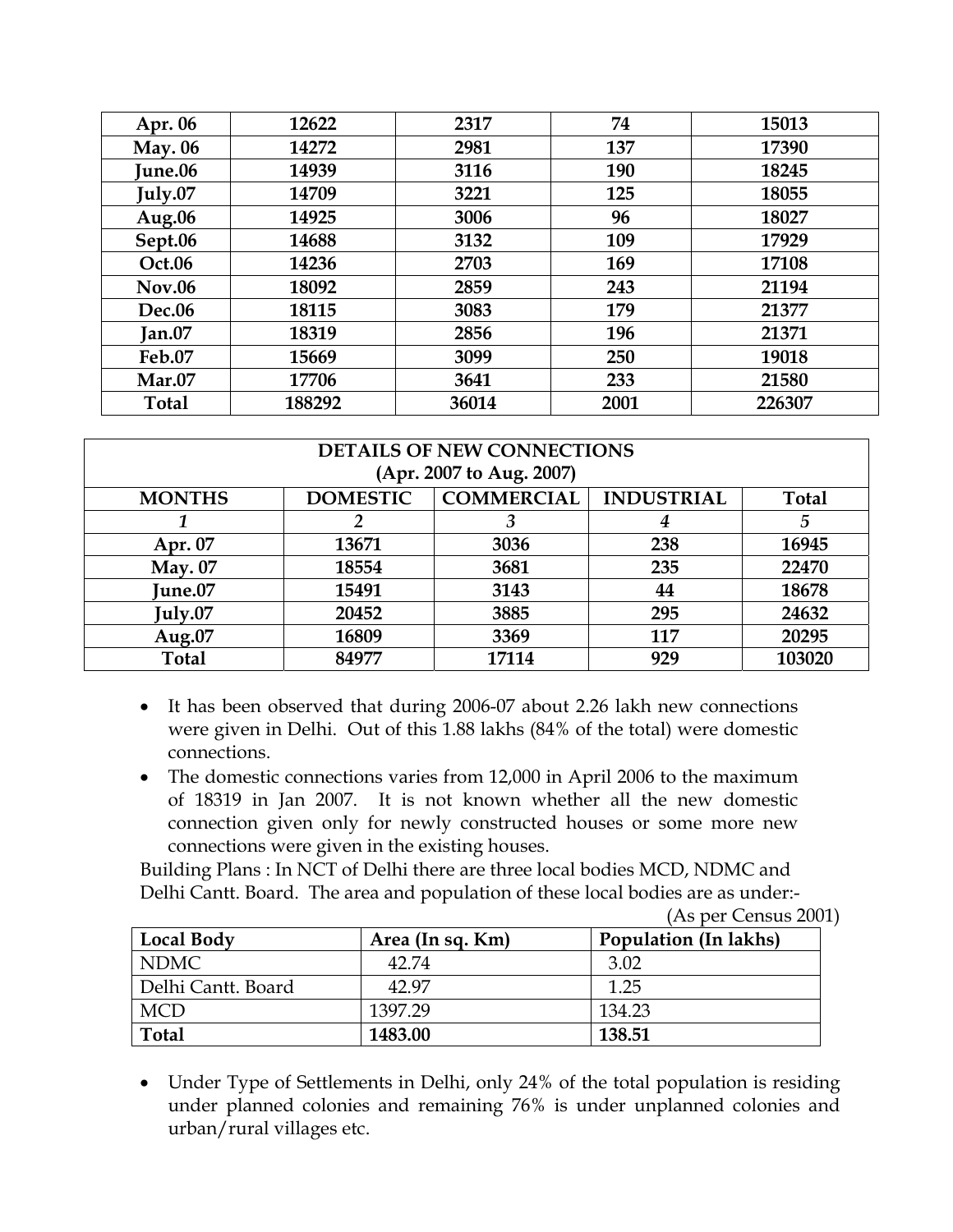- The Building Plans are sanctioned only for planned areas in Delhi mostly by the MCD.
- The MCD have 12 zones however (In 3 zones namely City, Sadar and Karol Bagh no new building permits were applied)

The Status of number of building plans applied by the residents, sanctioned and number of completion certificate applied/ issued by MCD during 2006-07 are as under:-

| of<br>Name | <b>Building Plan</b> | <b>Building</b> | Completion          | Completion  |
|------------|----------------------|-----------------|---------------------|-------------|
| Zone       | applied              | Plans           | <b>Certificates</b> | Certificate |
|            |                      | sanctioned      | applied             | issued      |
| Central    | 444                  | 328             | 30                  | 22          |
| South      | 344                  | 222             | 88                  | 40          |
| Civil Line | 284                  | 105             | 04                  |             |
| Najafgarh  | 98                   | 61              | 16                  | 11          |
| Narela     | Nil                  | Nil             | 03                  | Nil         |
| South      | 336                  | 292             | 25                  | 3           |
| North      | 103                  | 58              | 07                  | Nil         |
| Rohini     | 588                  | 402             | 16                  | 01          |
| West       | 692                  | 376             | 26                  | 8           |
| Total      | 2889                 | 1844            | 215                 | 85          |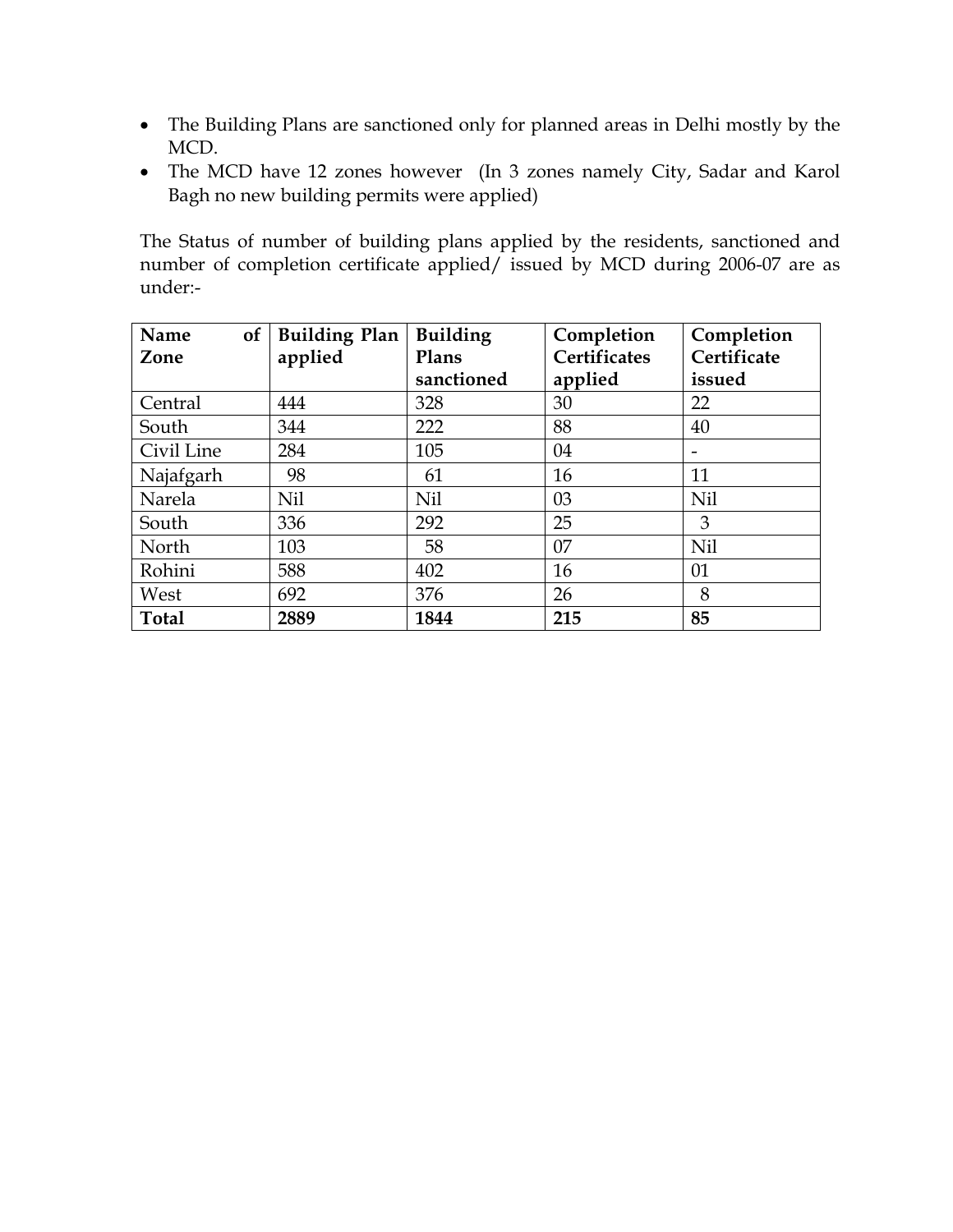#### **ANNEX- 5**

#### **Schedule A**

- 1. Administrative zone /ward of the building
- 2. Building Permit issue No.
- 3. Date of the Application for the permission (new house or additional unit)
- 4. Date of issue of the Permit
- 5. Name and address of the applicant/key applicant (house owner or builder)
- 6. Location of Building (Address)
- 7. Whether Building contains Single or Multiple Housing Units
- 8. If Multiple Housing Unit, No. of housing units in the building
- 9. No. of Storey in the Building (Not including the basement)
- 10. Use to which the building is to be put
- 11. Residential/commercial/industrial/other/mixed
- 12. Total Plinth Area of the building (Sq. ft)
- 13. Total built up area
- 14. Breakup of the built up area by use in case of mixed land use
- 15. In case of extension or rebuilding of a unit, what is the additional area (new build up area less the area to be forgone or already demolished in the old structure)
- 16. Height of the building (Ft.)

#### **Schedule B**

- 1. What are the other agencies giving building permission in the same city/urban agglomeration (specify their jurisdictions)
- 2. What are the documents to be attached for submitting the application. Give details like land ownership paper, site plans, affidavit, including certificates from certified professionals (not to include here permissions to be obtained from any other agency in the city or state)
- 3. What are the permissions or certificates to be obtained from any other agency before submitting the application or to be attached to that.
- 4. Are the permissions given in committee meeting held at certain intervals or on day to day basis
- 5. Is there any other formality to be completed before starting construction once permission is given
- 6. Is there a maximum stipulated time within which permission (or rejection) has to be accorded.
- 7. What is the average number of days for giving permission for those who got the permission (give approximate figure based on information since January 2008)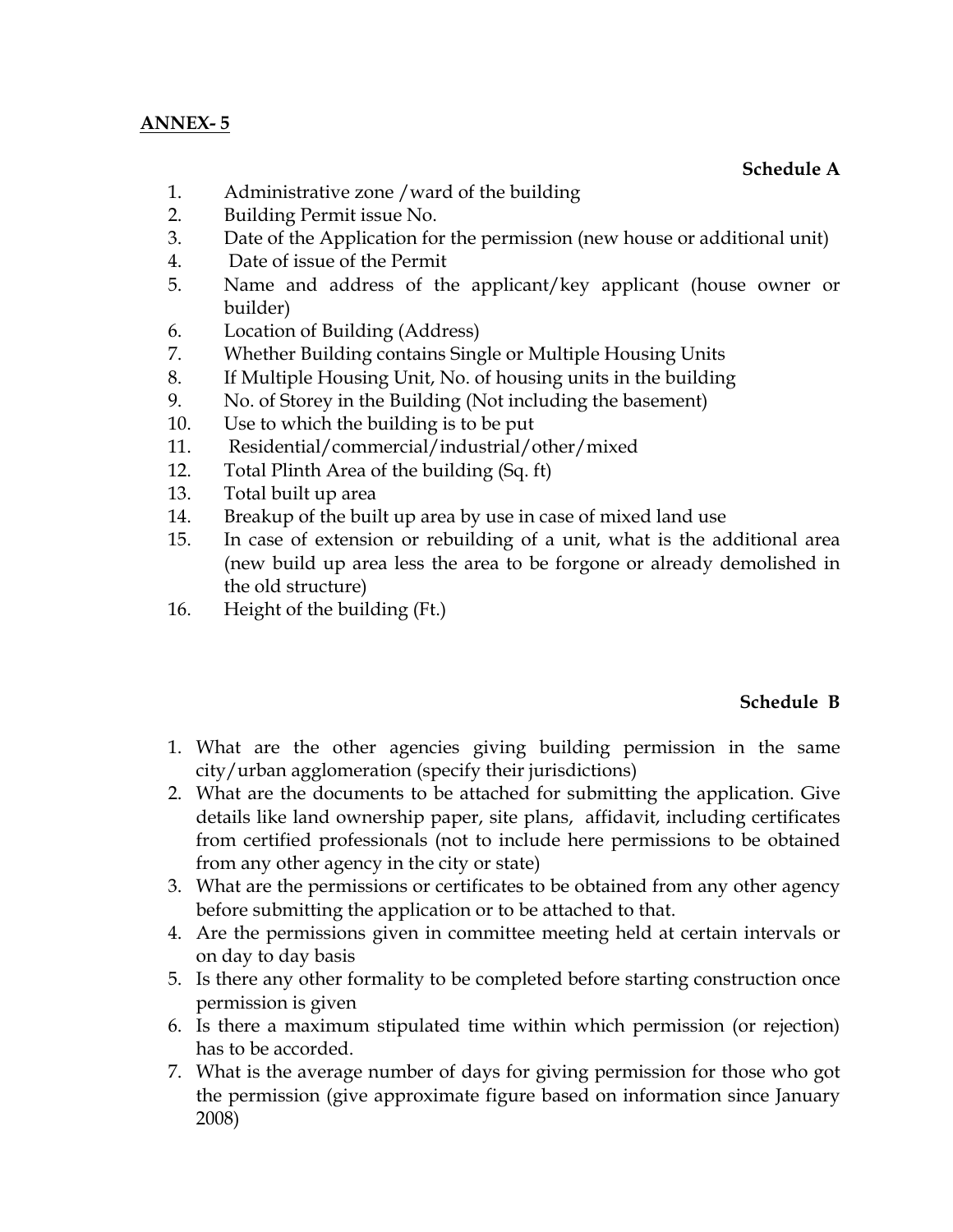- 8. How many applications are rejected or referred back for clarification or other formalities (give approximate figure based on information since January 2008)
- 9. For what period the permission is valid
- 10. What percentage of permissions fail to get materialized within the stipulated period (give approximate figure)
- 11. What is the procedure for renewal or fresh application
- 12. Can construction begin prior to formal permission or in anticipation of the permission (mention reasons, circumstances and requirements for that)
- 13. Does the permission giving agency give permission subsequently in cases
	- (a) where the construction has started under certain provisions (like a certificate of an architect)
	- (b) totally illegal construction
- 14. What are the other milestones in different stages of building construction when permission giving agency interacts (with the owner or builder) as official requirement such as
	- (a) At the stage of house start
	- (b) Putting ceiling
	- (c) Getting power connection
	- (d) Getting water connection
	- (e) Completion of construction
- 15. What percentage of permissions get through the different stages (give approximate figure)
- 16. What are the implications for non compliance of milestone linked procedures (mentioned in 13) for the builder
- 17. What are the information sent to Department of Economics and Statistics at the state level
- 18. How do you think the linkage with DES can be improved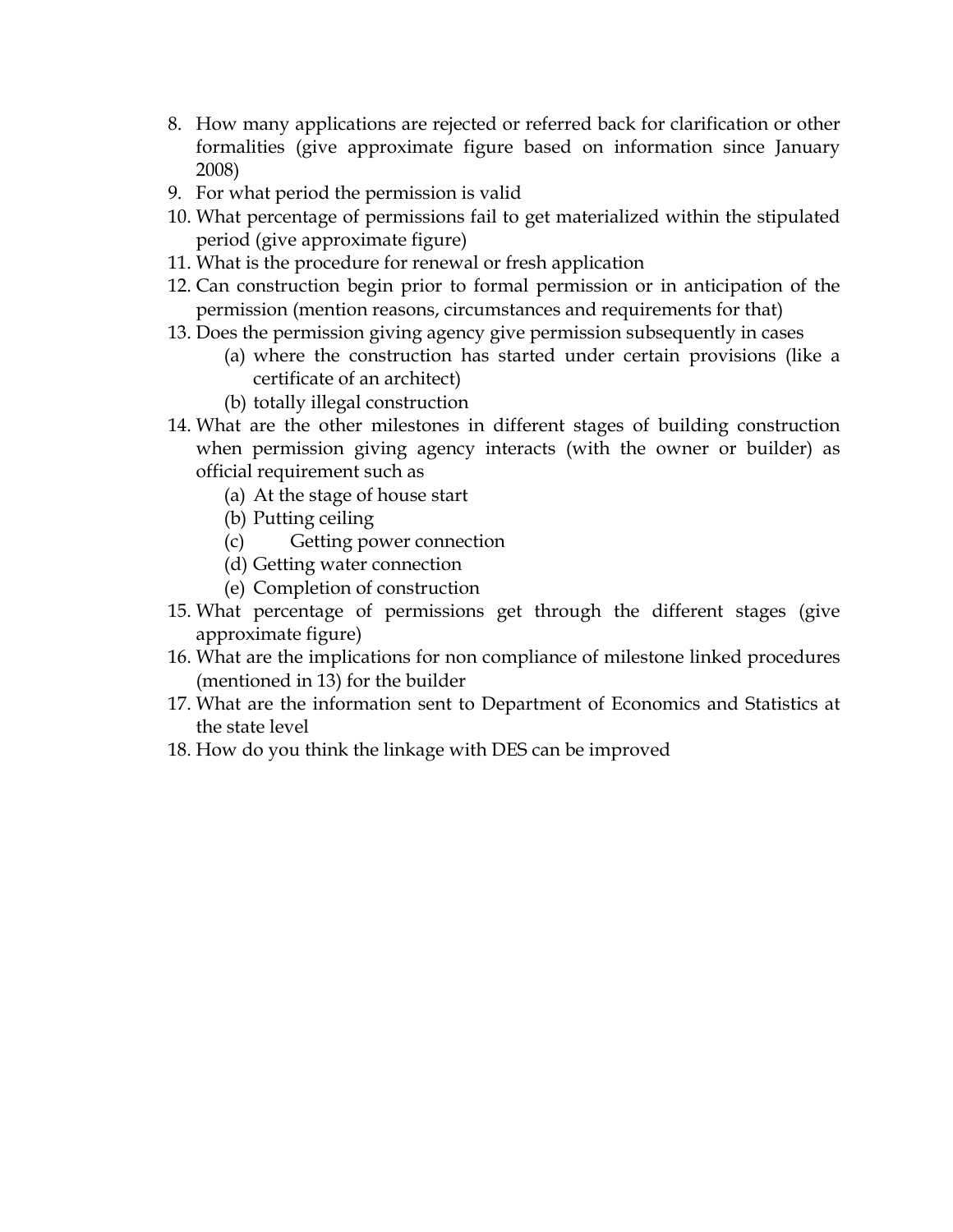# **ANNEX-6**

# **Definitions**

- *Residential Building:* A building, which is primarily intended or used for dwelling/housing purposes. Other buildings are non-residential.
- *Housing (Dwelling) unit or House:* The accommodation availed by a household for its residential purpose. It may be an entire structure or a part thereof or consisting of more than one structure. There may be cases of more than one household occupying a single structure such as those living in independent flats, in which case, there will be as many housing units as the number of households in the structure. There may also be cases of one household occupying more than one structure (e.g. detached structure for sitting, sleeping, cooking, bathing etc.) for its housing accommodation. In this case, all the structure together constitute a single housing unit.
- *New Construction:* New construction means the creation of an entirely new structure, whether or not the site on which it is built was previously occupied.
- Reported permits on residential buildings **only include** newly owned residential buildings, which includes all residential buildings owned or partially owned by a private or public company or an individual during the period of construction.
- Reported permits **not include** commercial buildings, institutional buildings, industrial buildings and other buildings which include all buildings other than residential, industrial, commercial and institutional buildings e.g. cattle sheds, passenger shelters etc.
- Reported permits **not include** demolitions, renovations and extensions not leading to new housing unit/units.
- *Plinth Area:* It means "ground area covered by the building above the plinth level. In case the building has more than one floor, it means the sum total of plinth areas of all the floors.
- *Number of Storey:* Number of Storey in building with ground floor only should be taken as one and it should be taken as 'two' if it has ground floor and first floor. It should be given in as similar manner for taller buildings. Barsati etc. on top floor construction may not be counted towards number of storey if covered area in is less than 25 percent of covered area on ground floor.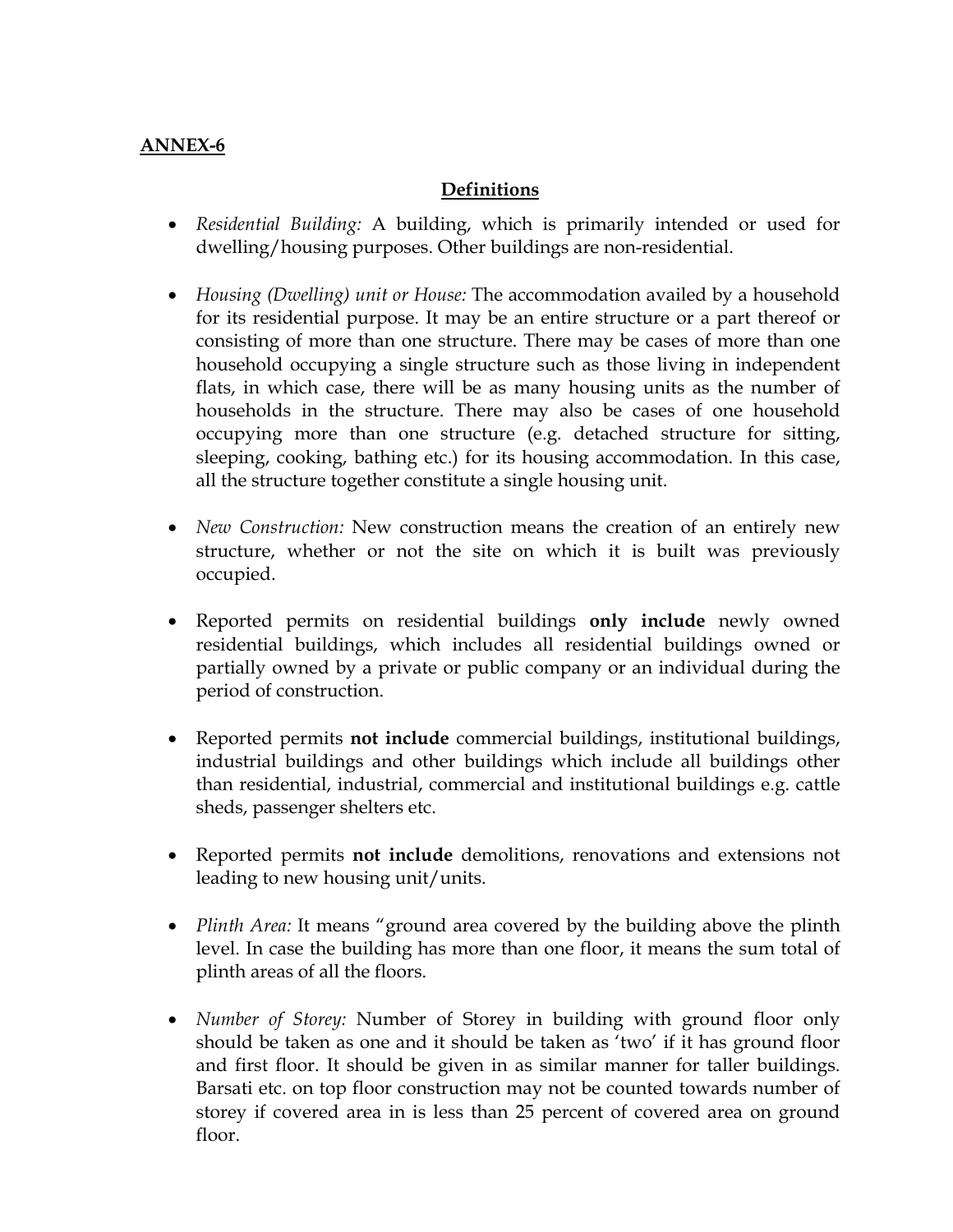- *Housing Start:* Work is begun when the first physical operation, such as, siteoperation, delivery of materials and equipment to the site, start of excavation or laying foundation etc. is done after planning and designing stages. All housing units in a multiple housing unit building are defined as being started when excavation for the building has begun. For eg: if a particular building permit contains 50 housing units and the excavation begins for the footing or foundation of that building then it will be considered as 50 housing starts
- *Building Completed (Work completed):* A building on which work is completed and which is physically ready for occupation.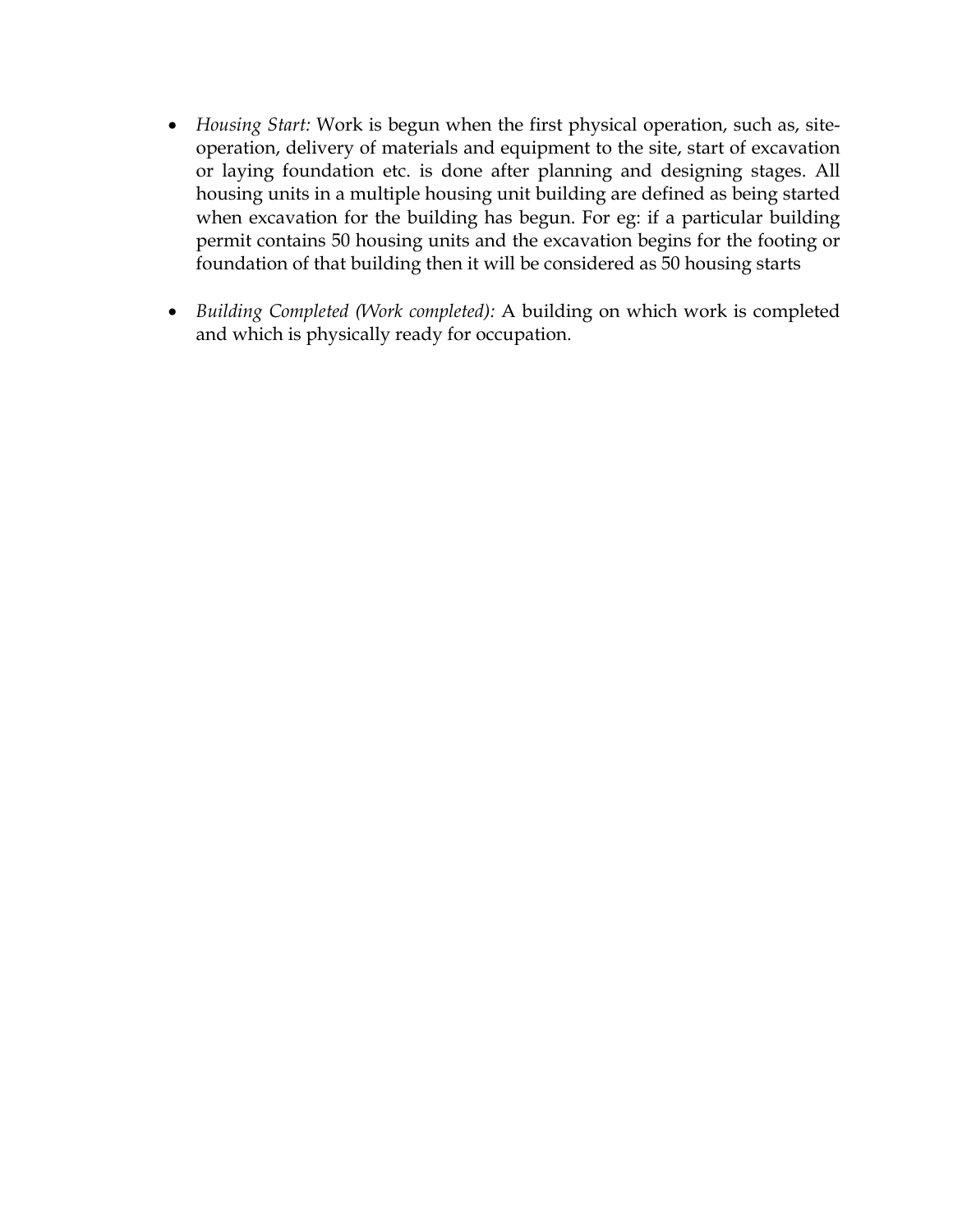#### **ANNEX-7**

# **Survey Schedule**

#### *Schedule –Part I*  **SURVEY ON BUILDING PERMITS**

 *(To be collected from the permit issuing offices)* 

|            | $[1]$                                                    | <b>Identification Block:</b>           |                                                                           |                   |                                                                                                                     |             |                                                                                                        |                                                                                                 |                                                                                        |                                                          |                                                                                                                                             |
|------------|----------------------------------------------------------|----------------------------------------|---------------------------------------------------------------------------|-------------------|---------------------------------------------------------------------------------------------------------------------|-------------|--------------------------------------------------------------------------------------------------------|-------------------------------------------------------------------------------------------------|----------------------------------------------------------------------------------------|----------------------------------------------------------|---------------------------------------------------------------------------------------------------------------------------------------------|
|            | $\mathbf{i}$                                             |                                        | State/UT: __________________________code:                                 |                   |                                                                                                                     |             |                                                                                                        |                                                                                                 |                                                                                        |                                                          |                                                                                                                                             |
|            | ii)                                                      | District:                              |                                                                           |                   |                                                                                                                     | code:       |                                                                                                        |                                                                                                 |                                                                                        |                                                          |                                                                                                                                             |
|            | iii)                                                     |                                        |                                                                           |                   |                                                                                                                     | code:       |                                                                                                        |                                                                                                 |                                                                                        |                                                          |                                                                                                                                             |
|            | iv)                                                      |                                        |                                                                           |                   | Civic status of the town:                                                                                           |             | code:                                                                                                  |                                                                                                 |                                                                                        |                                                          |                                                                                                                                             |
|            | $\mathbf{v})$                                            |                                        | Class of the town by population size_                                     |                   | <u> 1989 - Johann John Stoff, deutscher Stoffen und der Stoffen und der Stoffen und der Stoffen und der Stoffen</u> |             |                                                                                                        | code:                                                                                           |                                                                                        |                                                          |                                                                                                                                             |
|            | V)                                                       |                                        |                                                                           |                   |                                                                                                                     |             |                                                                                                        |                                                                                                 |                                                                                        |                                                          |                                                                                                                                             |
|            |                                                          | (full address)                         |                                                                           |                   |                                                                                                                     |             |                                                                                                        |                                                                                                 |                                                                                        |                                                          |                                                                                                                                             |
|            | $\operatorname{vi}$                                      |                                        | Name of the contact person                                                |                   |                                                                                                                     |             | Designation                                                                                            |                                                                                                 | Telephone                                                                              |                                                          |                                                                                                                                             |
|            | No:                                                      | <b>Example 1</b> and <b>Properties</b> |                                                                           |                   |                                                                                                                     |             |                                                                                                        |                                                                                                 |                                                                                        |                                                          |                                                                                                                                             |
|            |                                                          |                                        | [2] List of units for sample selection                                    |                   |                                                                                                                     |             |                                                                                                        |                                                                                                 |                                                                                        |                                                          |                                                                                                                                             |
|            |                                                          |                                        |                                                                           |                   |                                                                                                                     |             |                                                                                                        |                                                                                                 |                                                                                        |                                                          | Period in which permits were issued __________Quarter; [2003 or 2004] Year (Calendar Year) (Please strike out which ever is not applicable) |
|            | B)                                                       |                                        |                                                                           |                   |                                                                                                                     |             |                                                                                                        |                                                                                                 |                                                                                        |                                                          |                                                                                                                                             |
| Sr.<br>No: | Administrat<br>ive<br>zone / ward<br>of the<br>building. | Building<br>Permit<br>issue No.        | Permit issue $\vert$ Name of the $\vert$<br>date<br>$\frac{dd}{m}$<br>yy) | owner<br>/builder | Location of<br>Building<br>(Address)                                                                                | Pin<br>code | Whether<br>Building  <br>contains<br>Single $=1$<br><b>or</b><br>Multiple<br>$= 2$<br>Housing<br>Units | If Cl. $(8)$<br>is 2 then Buildin<br>No. of<br>housing   includi<br>units in<br>the<br>building | No: of<br>Storey<br>in the<br>g(Not)<br>ng the<br>baseme<br>nt but<br>ground<br>floor) | Total<br>Plinth<br>Area of<br>the<br>building<br>(Sq.ft) |                                                                                                                                             |
| (1)        | (2)                                                      | (3)                                    | (4)                                                                       | (5)               | (6)                                                                                                                 | (7)         | (8)                                                                                                    | (9)                                                                                             | (10)                                                                                   | (11)                                                     |                                                                                                                                             |
|            |                                                          |                                        |                                                                           |                   |                                                                                                                     |             |                                                                                                        |                                                                                                 |                                                                                        |                                                          |                                                                                                                                             |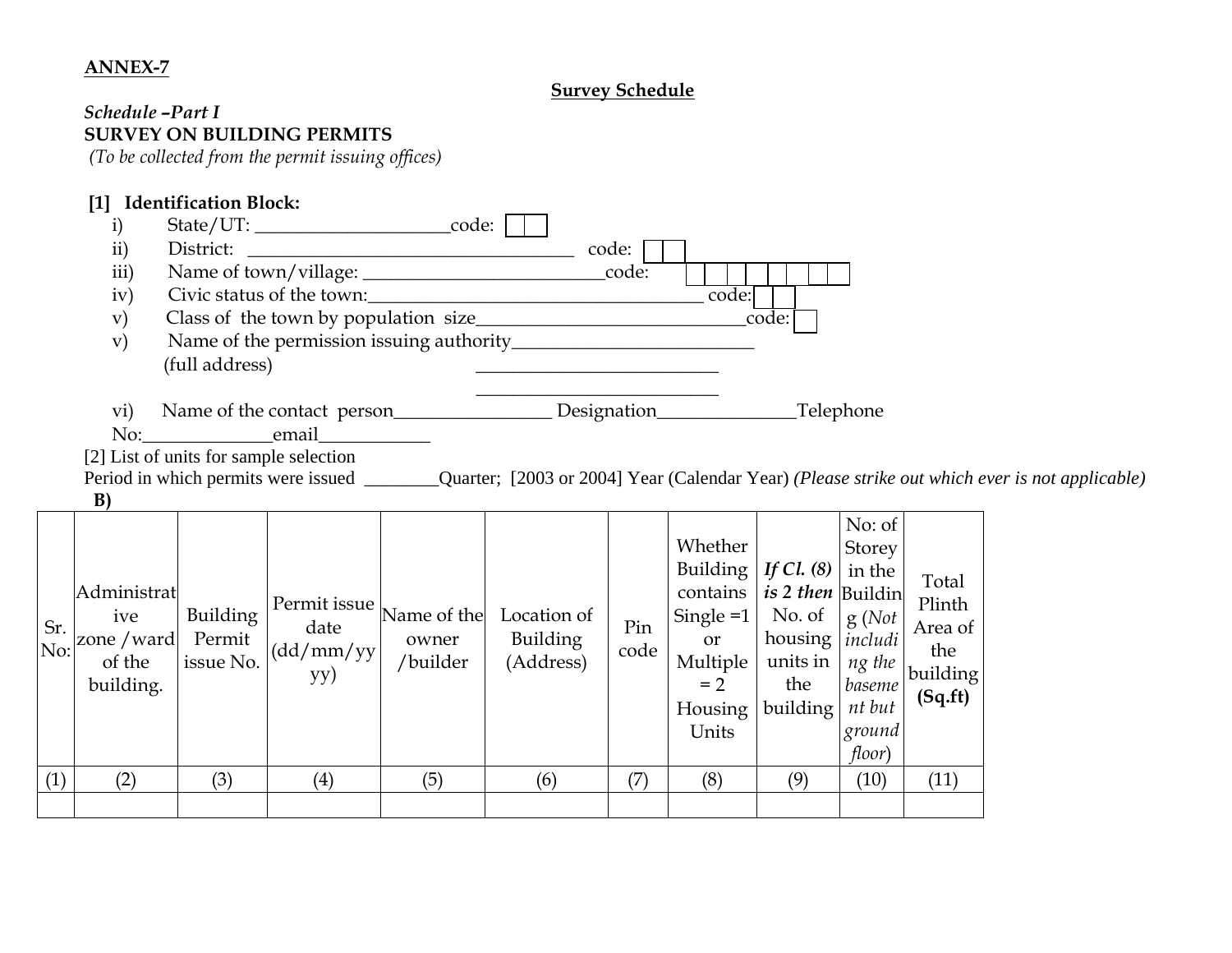# **[1] Identification of sampled building permit**

- i) State/UT: \_\_\_\_\_\_\_\_\_\_\_\_\_\_\_\_\_\_\_\_\_code: ii) District: \_\_\_\_\_\_\_\_\_\_\_\_\_\_\_\_\_\_\_\_\_\_\_\_\_\_\_\_\_\_\_\_\_\_\_ code: iii) Name of town/village: \_\_\_\_\_\_\_\_\_\_\_\_\_\_\_\_\_\_\_\_\_\_\_\_\_\_code: iv) Period in which permits were issued …………Quarter 2003 / 2004 Year (Calendar Year) v) Serial Number of the building permit selected for data collection\_\_\_\_\_\_\_\_\_\_\_\_\_\_ *(From Schedule Part 1- [2] B Cl.1)*  vi) Administrative zone/ward of the building vii) Building Permit issue No\_\_\_\_\_\_\_\_\_\_\_\_\_\_\_\_\_\_\_\_\_\_ viii) Permit issue date (dd/mm/yyyy)\_\_\_\_\_\_\_\_\_\_\_\_\_\_\_\_\_\_ ix) Whether Building contains Single =1 or Multiple = 2 housing
	- units\_\_\_\_\_\_\_\_\_
		- *ix.1) If ix) is 2 then* Number of housing units\_\_\_\_\_\_\_\_\_\_\_\_\_\_\_\_

# [2] **Information of the Owner/Builder**

- i) Name of the owner
- ii) Location of the building (Address)

\_\_\_\_\_\_\_\_\_\_\_\_\_\_\_\_\_\_\_\_\_\_\_\_\_\_Pin code\_\_\_\_\_\_\_\_\_

# **[3] Particulars of field operation**

|                          | I articularo of fictu operation |              |  |           |  |                   |           |  |    |  |                |     |                |    |  |  |           |    |  |
|--------------------------|---------------------------------|--------------|--|-----------|--|-------------------|-----------|--|----|--|----------------|-----|----------------|----|--|--|-----------|----|--|
| srl. no.                 | Item                            | Investigator |  |           |  |                   | Assistant |  |    |  |                |     | Superintendent |    |  |  |           |    |  |
|                          |                                 |              |  |           |  |                   |           |  |    |  | superintendent |     |                |    |  |  |           |    |  |
| (1)                      | $^{\prime}2)$                   | (3)          |  |           |  | $\left( 4\right)$ |           |  |    |  |                | (5) |                |    |  |  |           |    |  |
|                          |                                 |              |  |           |  |                   |           |  |    |  |                |     |                |    |  |  |           |    |  |
| (a) Name (block letters) |                                 |              |  |           |  |                   |           |  |    |  |                |     |                |    |  |  |           |    |  |
| i)                       | (b) Code                        |              |  |           |  |                   |           |  |    |  |                |     |                |    |  |  |           |    |  |
| ii)                      | Date(s) of:                     | DD           |  | <b>MM</b> |  |                   | YY        |  | DD |  | <b>MM</b>      |     | YY             | DD |  |  | <b>MM</b> | YY |  |
|                          | (a) Survey/inspection           |              |  |           |  |                   |           |  |    |  |                |     |                |    |  |  |           |    |  |
|                          | (b) Receipt                     |              |  |           |  |                   |           |  |    |  |                |     |                |    |  |  |           |    |  |
|                          | (c) Scrutiny                    |              |  |           |  |                   |           |  |    |  |                |     |                |    |  |  |           |    |  |
|                          | (d) Dispatch                    |              |  |           |  |                   |           |  |    |  |                |     |                |    |  |  |           |    |  |
| iii)                     | Signature                       |              |  |           |  |                   |           |  |    |  |                |     |                |    |  |  |           |    |  |

# **[4] Information on Housing starts**

|     | Has excavation started for footing or             |  |
|-----|---------------------------------------------------|--|
|     | i) $\vert$ foundation of the building (Yes =1, No |  |
|     | $=$ (1)                                           |  |
| ii) | If yes                                            |  |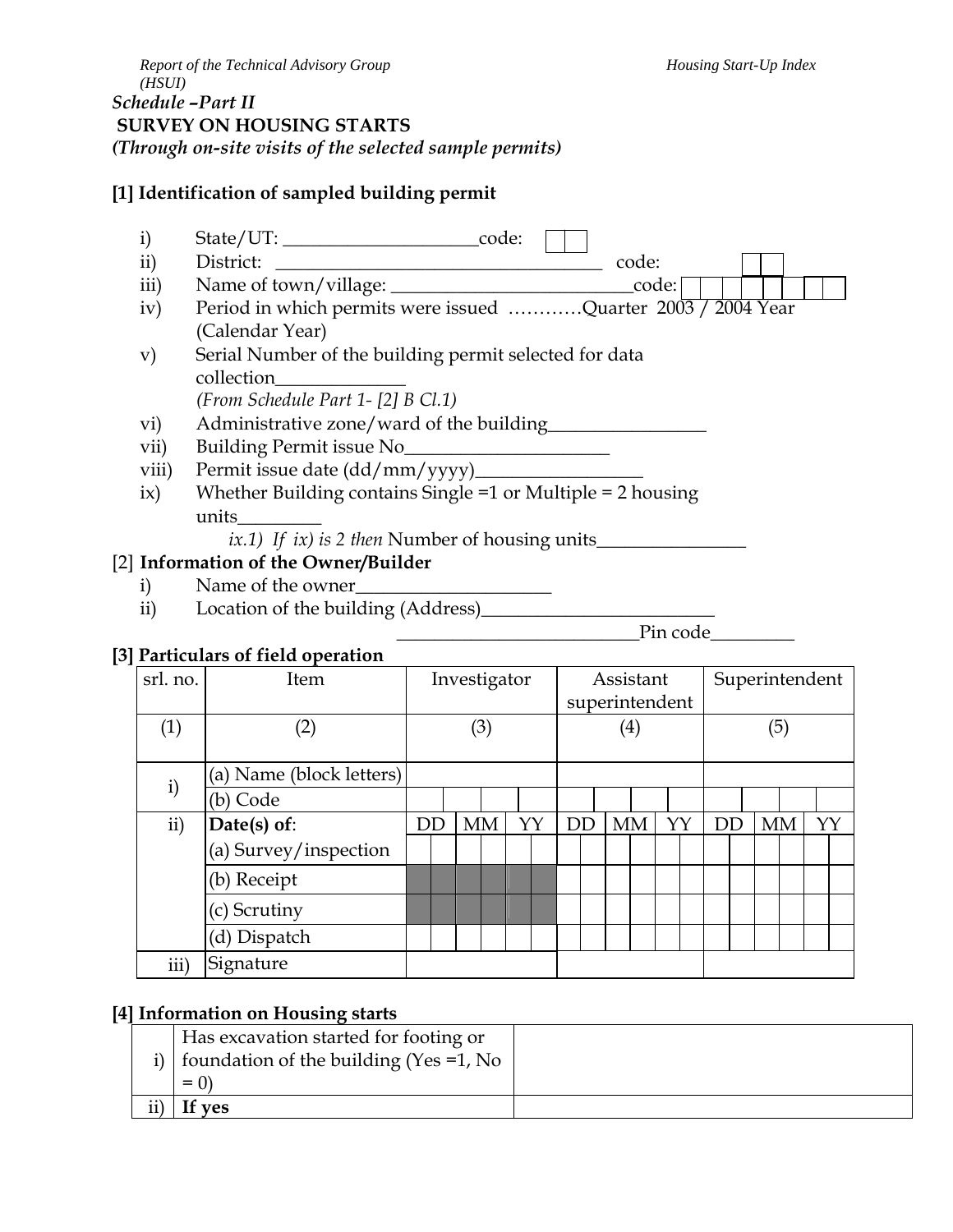| (a) | When was the building              |  |
|-----|------------------------------------|--|
|     | construction started (mm/yyyy)     |  |
| (b) | Number of housing units in the     |  |
|     | building                           |  |
| (c) | Number of storey in the            |  |
|     | buildings (Not including the       |  |
|     | basement but ground floor)         |  |
| (d) | Total plinth area of the buildings |  |
|     | (in sq.fit.)                       |  |
| (e) | Date of completion (if not         |  |
|     | completed expected date)           |  |
|     | 'mm/yyyy                           |  |

# **[5] Remarks by investigator**

# **[6] Comments by supervisory officer(s)**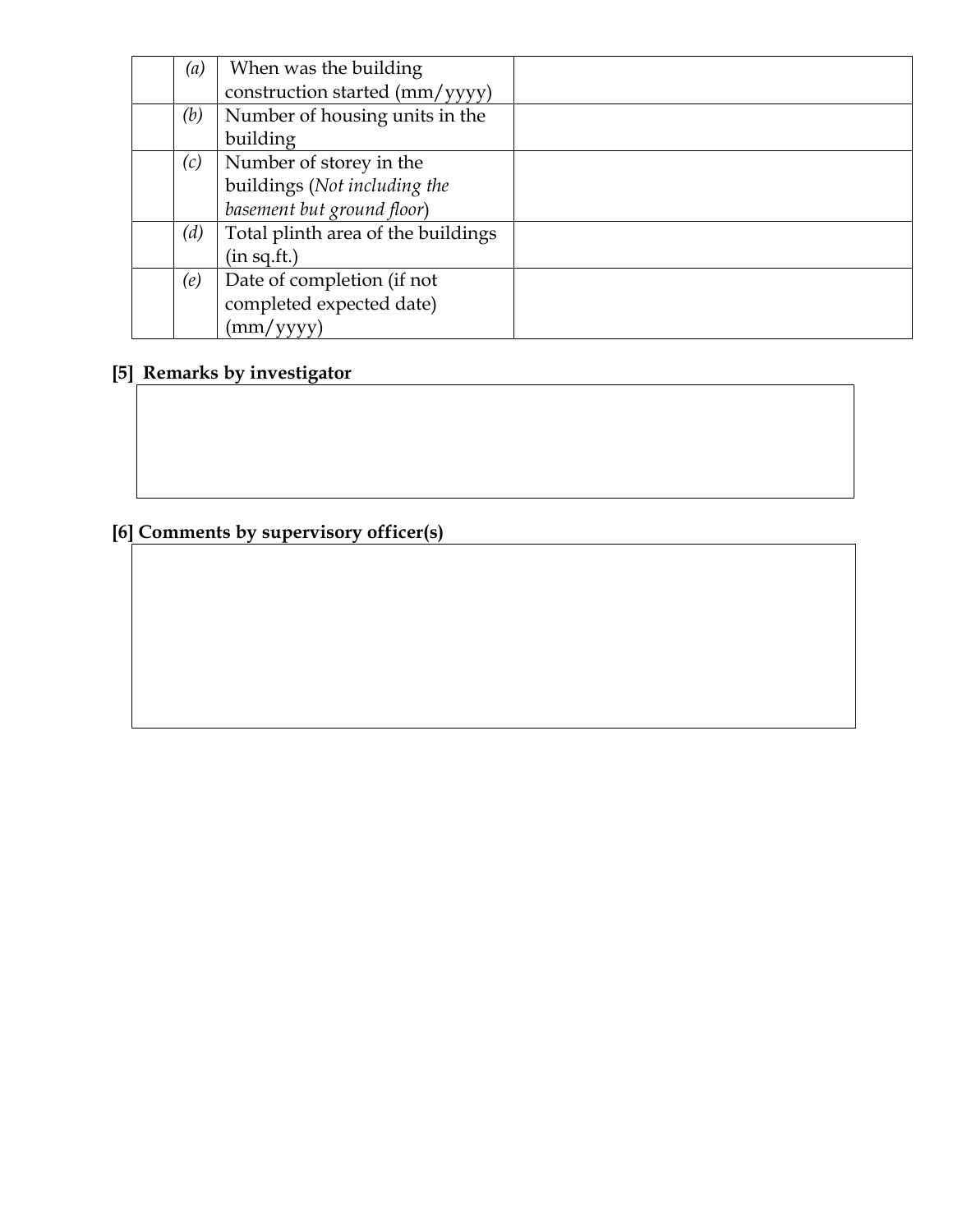# **General Instructions**

- 1. **Residential Building:** A building, which is primarily intended or used for dwelling/housing purposes. Other buildings are non-residential.
- 2. **Housing (Dwelling) unit:** The accommodation availed by a household for its residential purpose. It may be an entire structure or a part thereof or consisting of more than one structure. There may be cases of more than one household occupying a single structure such as those living in independent flats, in which case, there will be as many housing units as the number of households in the structure. There may also be cases of one household occupying more than one structure (e.g. detached structure for sitting, sleeping, cooking, bathing etc.) for its housing accommodation. In this case, all the structure together constitutes a single housing unit.
- 3. **New Building Construction:** New construction means the creation of an entirely new structure, whether or not the site on which it is built was previously occupied.
- 4. Reported permits on **residential buildings should only include** newly owned residential buildings, which includes all residential buildings **owned or partially owned by a private or private company or an individual** during the period of construction.
- 5. However, in a new building combining residential and nonresidential units (**mixed buildings**), even though the primary function of the entire building is for nonresidential purposes the permit **should be included** as the housing units in the mixed building are to be considered for the estimation of housing starts.
- 6. Reported permits **should not include** commercial buildings, institutional buildings, industrial buildings and other buildings which include all buildings other than residential, industrial, commercial and institutional buildings e.g. cattle sheds, passenger shelters etc.
- **7.** Reported permits **should not include** demolitions, renovations and extensions of the existing building.
- **8. Plinth Area:** It means, ground area covered by the building above the plinth level. In case the building has more than one floor, it means the **sum total of plinth areas of all the floors**.
- 9. **Number of Storey:** Number of Storey in building with ground floor only should be taken as one and it should be taken as 'two' if it has ground floor and first floor. It should be given in as similar manner for taller buildings. Barsati etc. on top floor construction may not be counted towards number of storey if covered area in is less than 25 percent of covered area on ground floor.
- 10. **Housing start:** Work is begun when the first physical operation, such as, site-operation, delivery of materials and equipment to the site, start of excavation or laying foundation etc. is done after planning and designing stages. All housing units in a multiple housing unit building are defined as being started when excavation for the building has begun. For eg: if a particular building permit contains 50 housing units and the excavation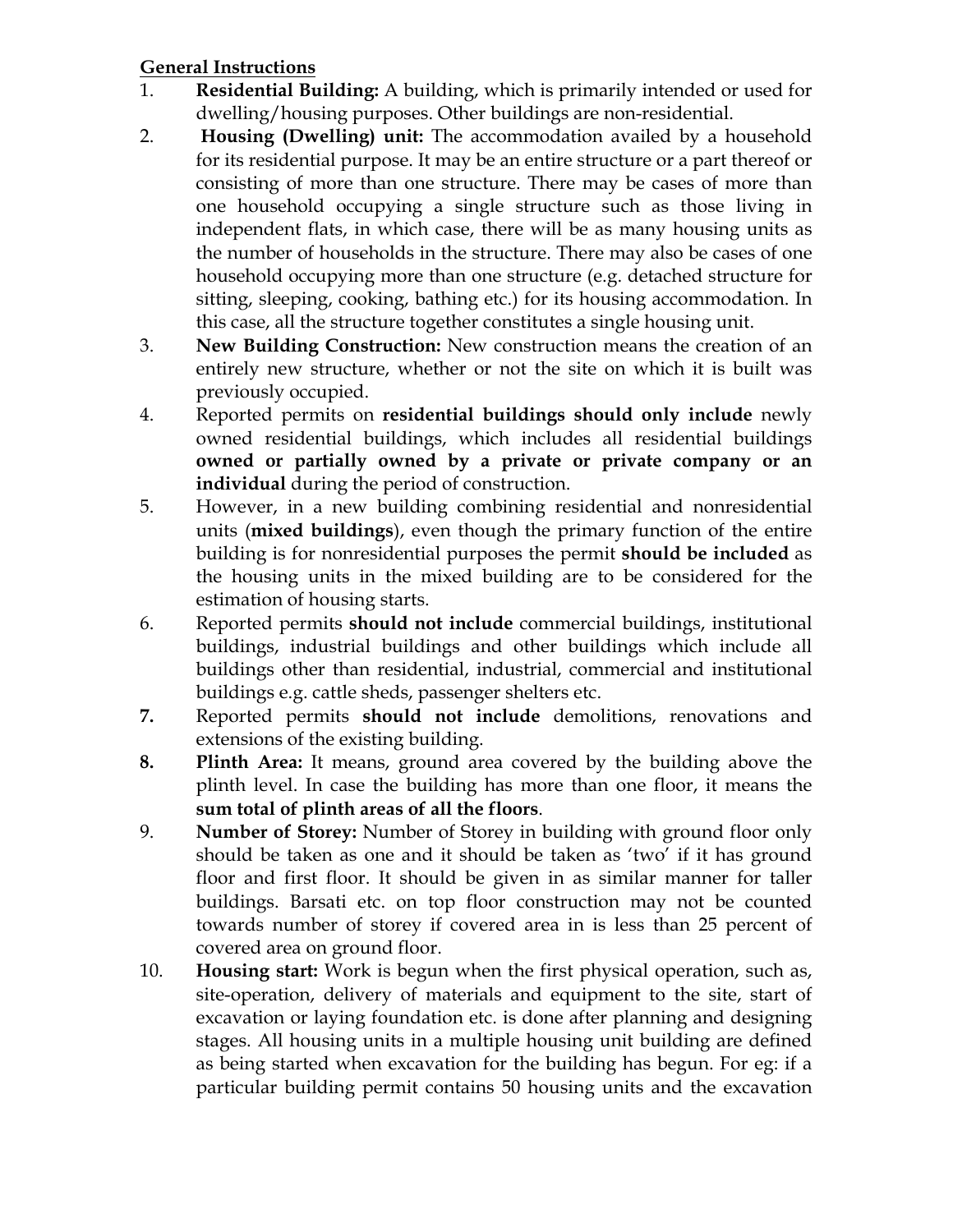begins for the footing or foundation of that building then it will be considered as 50 housing starts

11. **Building Completed** (Work completed): A building on which work is completed and which is physically ready for occupation.

All permits pertaining to **new residential construction** issued during the *calendar years (January to December) 2003and 2004* (total of eight quarters) should be collected through **Schedule Part I.** This listing could be used for the sample selection for the housing start survey.

# **Sample selection procedure for the housing start survey (Schedule Part II)**

The sample selection will be based on a stratified sampling method in which the units in each stratum will be selected based on systematic random sampling method. In each administrative/tax zone/ward, the permits data can be further stratified based on type of the structure/building (Single housing unit (SHU) or Multiple housing unit (MHU)). (For eg. if a particular City have 5 zones. Then each zone should be further stratified into 2 strata. *i.e*. in total there will be 10 strata.) In each such stratum, a separate 5 per cent sample of the total building permits for new residential construction in that stratum should be selected separately based on systematic sampling procedure. *If the 5 per cent of the total happens to be fraction the next possible integer should be taken as the sample size. (For. eg. 5 per cent of 201 is 10.1 then sample size is 11). If total number of permits in a stratum is less than 10 then all permits are to be taken into the sample. If the 5 per cent of the total number of permits in a stratum happens to be a number less than 10 then the sample size is to be taken as 10.*

| Question          | <b>Instruction/Codes</b> |                                               |                |  |  |
|-------------------|--------------------------|-----------------------------------------------|----------------|--|--|
| No:               |                          |                                               |                |  |  |
| $[1]$             |                          | Name along with the Census Code must be given |                |  |  |
| i), ii) and iii)  |                          |                                               |                |  |  |
| iv)               |                          | Civic Status and code of the city/town        |                |  |  |
| $[1]$<br>$\rm v)$ |                          |                                               |                |  |  |
|                   | <b>Class</b>             | Population size                               | Code           |  |  |
|                   | Class I                  | Population 1 Lakh & Above                     | 1              |  |  |
|                   | Class II                 | 50,000 to 99,999                              | $\overline{2}$ |  |  |
|                   | Class III                | 20,000 to 49,999                              | 3              |  |  |
|                   | Class IV                 | 10,000 to 19,999                              | 4              |  |  |
|                   | Class V                  | 5,000 to 9999                                 | 5              |  |  |
|                   | Class VI                 | <b>Below 5,000</b>                            | 6              |  |  |
| $[2]$ A           |                          | Fill separate sheets for each quarter         |                |  |  |
|                   | Class                    | Population size                               | Code           |  |  |
|                   | Quarter 1                | January - March                               | 1              |  |  |
|                   | Quarter 2                | April - June                                  | 2              |  |  |
|                   | Quarter 3                | July-September                                | 3              |  |  |
|                   | Quarter 4                | October - December                            | 4              |  |  |

#### **Instructions for filling** *Schedule Part I*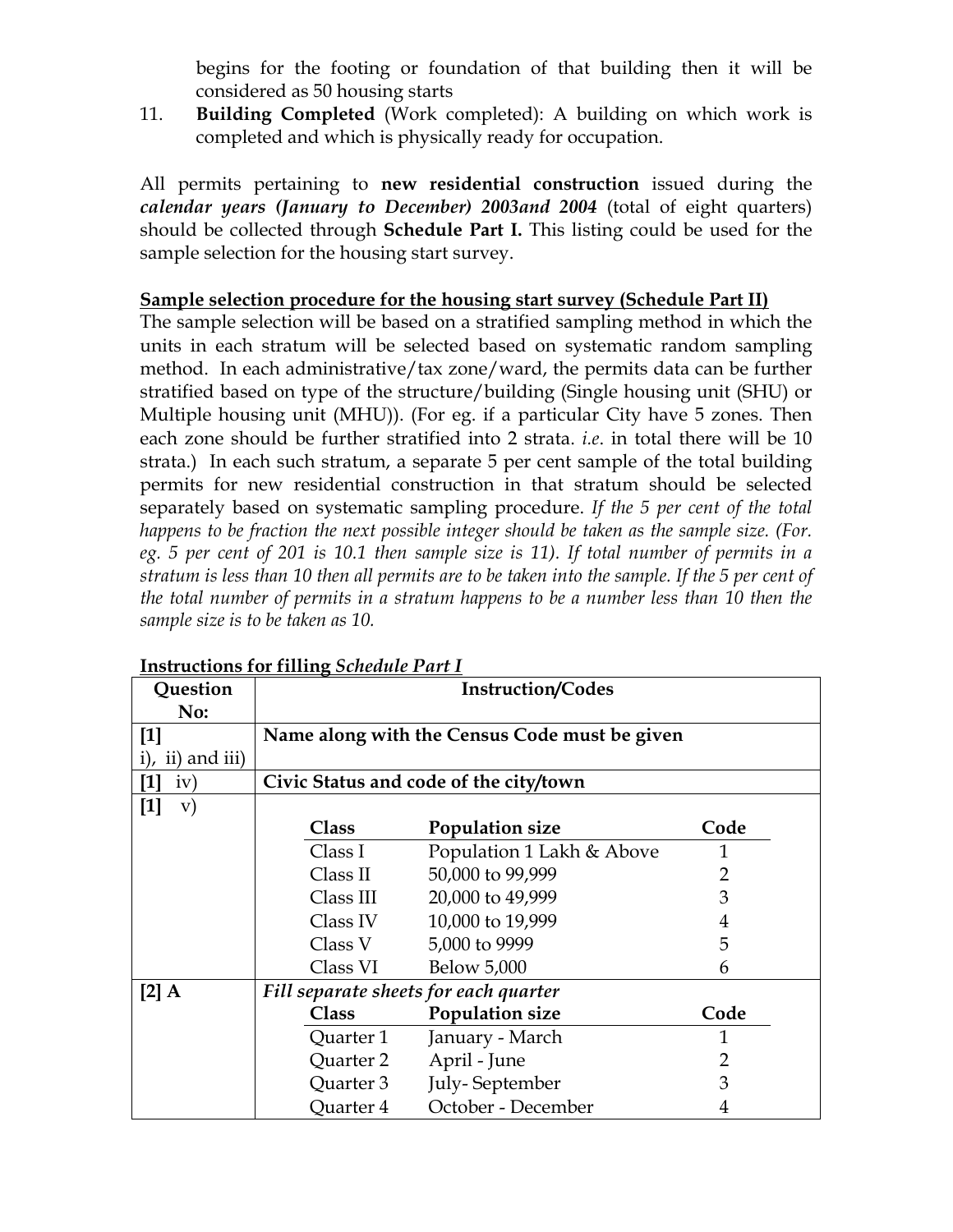| [2] B C1.2   | Administrative/Tax ward/zone of the building<br><b>This</b>        |
|--------------|--------------------------------------------------------------------|
|              | information for the pilot survey should be based on corporation    |
|              | or municipality records.                                           |
| [2] $B$ Cl.4 | Date should be in the format $\frac{dd}{mm}$ /yyyy(for eg:<br>12th |
|              | November 2007 should be 12/11/2007)                                |
| [2] B C1.9   |                                                                    |
|              | Code                                                               |
|              | Single housing unit building<br>1                                  |
|              | Multiple housing unit<br>2                                         |
|              | building                                                           |
| [2] B C1.11  | Number should not include basement but should include ground       |
|              | floor                                                              |
| [2] B C1.12  | The plinth area should be given in Sq. Ft.                         |
| [2] B C1.13  | The height should be in Ft.                                        |

# **Instructions for filling** *Schedule Part II*

| Question<br>No:           | <b>Instruction/Codes</b>                                     |  |  |  |  |  |
|---------------------------|--------------------------------------------------------------|--|--|--|--|--|
| [1] and $[2]$             | Can be obtained from Schedule Part I                         |  |  |  |  |  |
| [4] i), ii) $(f)$         | Code                                                         |  |  |  |  |  |
|                           | Yes<br>1                                                     |  |  |  |  |  |
|                           | $\overline{2}$<br>N <sub>o</sub>                             |  |  |  |  |  |
| ii)<br>$[4]$ .            | Dates should be in the format mm/yyyy (for eg: October 2005  |  |  |  |  |  |
| (a), (e)                  | should be $10/2005$ )                                        |  |  |  |  |  |
| $[4]$ , ii) . (c)         | Number should not include basement but should include ground |  |  |  |  |  |
|                           | floor                                                        |  |  |  |  |  |
| $[4]$ . ii). ( <i>d</i> ) | The plinth area should be given in Sq.Ft.                    |  |  |  |  |  |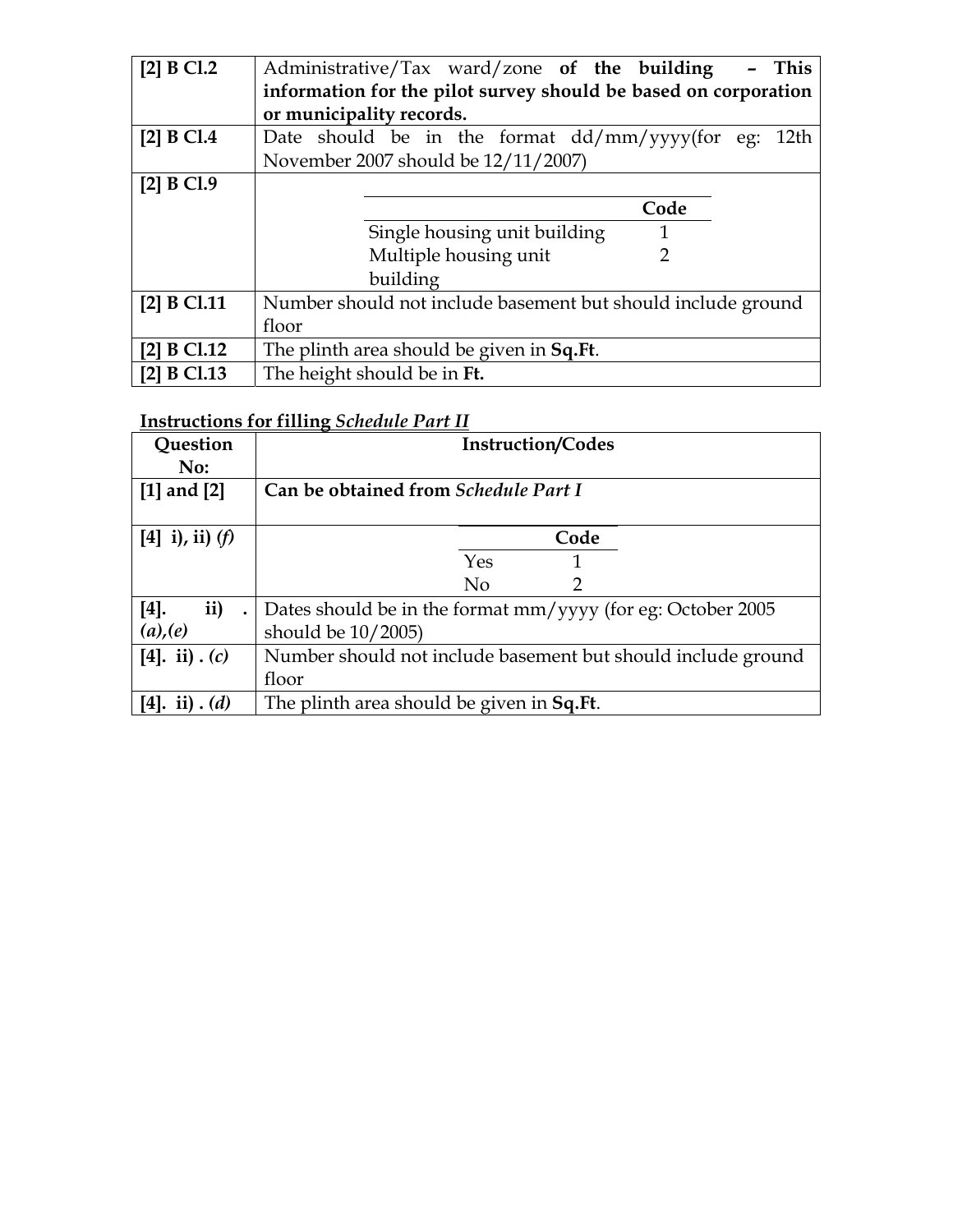#### **List of Tables**

| Table 4.1.1  | Total Number of Permits Issued - Coimbatore                |
|--------------|------------------------------------------------------------|
| Table 4.1.2  | Sample Number of Buildings Visited - Coimbatore            |
| Table 4.1.3  | Average Floor Space Area - Coimbatore                      |
| Table 4.1.4  | Per cent Distribution of Housing Starts (SHU) - Coimbatore |
| Table 4.1.5  | Per cent Distribution of Housing Starts (MHU) - Coimbatore |
| Table 4.1.6  | Start Rate Matrix- Coimbatore-MHU-2003                     |
| Table 4.1.7  | Start Rate Matrix-Coimbatore - MHU-2004                    |
| Table 4.1.8  | Start Rate Matrix-Coimbatore - SHU-2003                    |
| Table 4.1.9  | Start Rate Matrix-Coimbatore - SHU-2004                    |
| Table 4.1.10 | Absolute Difference in Start Rates - Coimbatore -MHU       |
| Table 4.1.11 | Absolute Difference in Start Rates-Coimbatore- SHU         |
| Table 4.1.12 | SE in Difference of Start Rates - Coimbatore- MHU          |
| Table 4.1.13 | SE in Difference of Start Rates - Coimbatore - SHU         |
| Table 4.1.14 | Start Rate Matrix -Coimbatore- MHU                         |
| Table 4.1.15 | Start Rate Matrix - Coimbatore- SHU                        |
| Table 4.2.1  | Total Number of Permits Issued -Villupuram                 |
| Table 4.2.2  | Per cent Distribution of Housing Starts - Villupuram       |
| Table 4.2.3  | Start Rate Matrix - Villupuram - 2003                      |
| Table 4.2.4  | Start Rate Matrix - Villupuram-2004                        |
| Table 4.2.5  | Absolute Difference in Start Rates - Villupuram            |
| Table 4.2.6  | SE in Difference of Start Rates - Villupuram               |
| Table 4.2.7  | Start Rate Matrix - Villupuram                             |
| Table 4.3.1  | Total Number of Permits Issued -Delhi (South)              |
| Table 4.3.2  | Per cent Distribution of Housing Starts -Delhi (South)     |
| Table 4.3.3  | Start Rate Matrix -Delhi (South) - 2003                    |
| Table 4.3.4  | Start Rate Matrix -Delhi (South)- 2004                     |
| Table 4.3.5  | Absolute Difference in Start Rates - Delhi (South)         |
| Table 4.3.6  | SE in Difference of Start Rates - Delhi (South)            |
| Table 4.3.7  | Start Rate Matrix-Delhi (South)                            |
| Table 4.4.1  | Total Number of Permits Issued -Saswad                     |
| Table 4.4.2  | Per cent Distribution of Housing Starts -Saswad            |
| Table 4.4.3  | Start Rate Matrix - Saswad- 2003                           |
| Table 4.4.4  | Start Rate Matrix - Saswad- 2004                           |
| Table 4.4.5  | Absolute Difference in Start Rates - Saswad                |
| Table 4.4.6  | SE in Difference of Start Rates -Saswad                    |
| Table 4.4.7  | <b>Start Rate Matrix-Saswad</b>                            |
| Table 4.5.1  | Total Number of Permits Issued -Mumbai                     |
| Table 4.5.2  | Per cent Distribution of Housing Starts -Mumbai            |
| Table 4.5.3  | Start Rate Matrix - Mumbai- 2003                           |
| Table 4.5.4  | Start Rate Matrix - Mumbai- 2004                           |
| Table 4.5.5  | Absolute Difference in Start Rates - Mumbai                |
| Table 4.5.6  | SE in Difference of Start Rates -Mumbai                    |
|              |                                                            |

Table 4.5.7 Start Rate Matrix-Mumbai